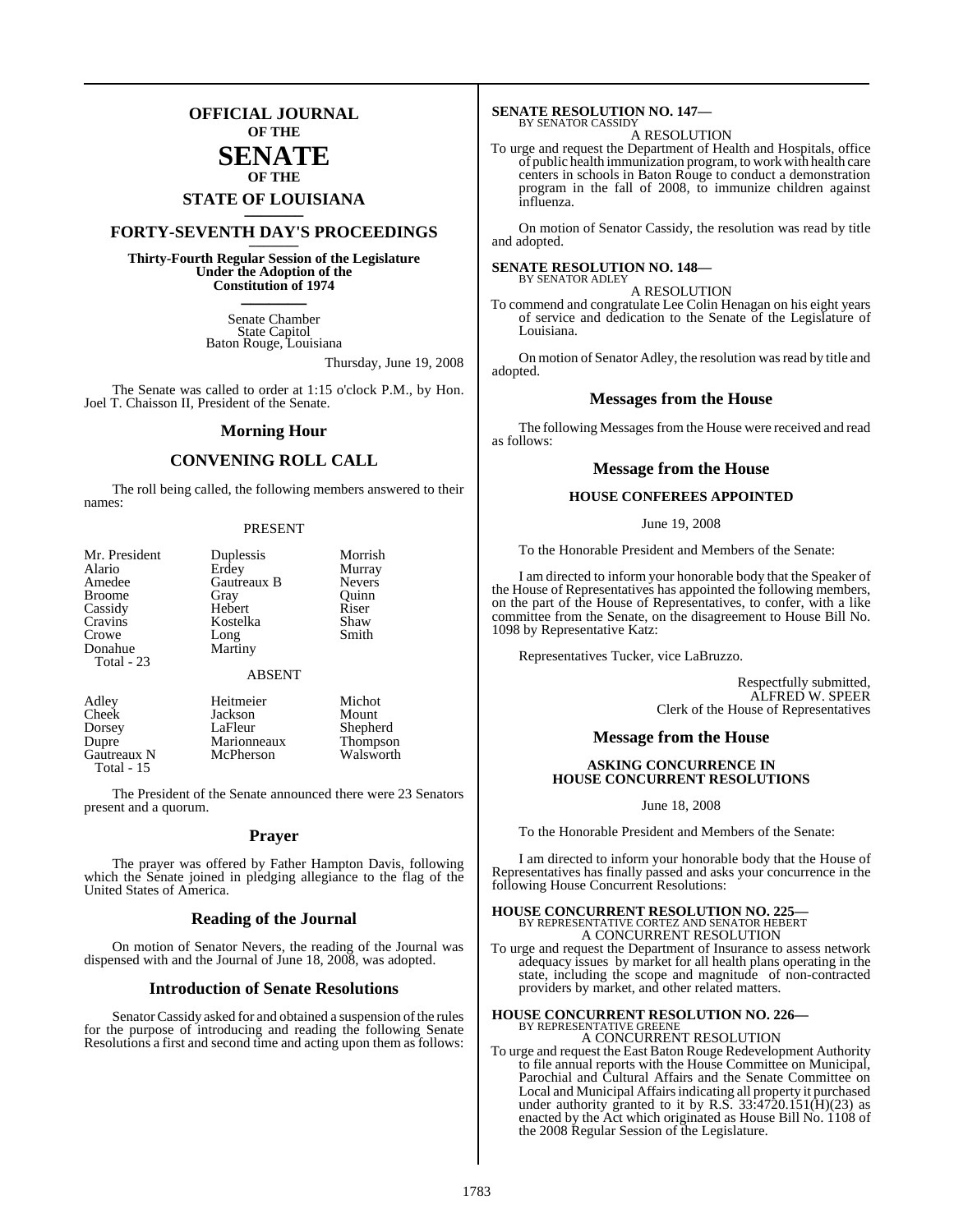# **Page 2 SENATE 47th DAY'S PROCEEDINGS**

## June 19, 2008

## **HOUSE CONCURRENT RESOLUTION NO. 227—** BY REPRESENTATIVE ELLINGTON

A CONCURRENT RESOLUTION

To urge and request the Department of Transportation and Development to designate the bridge on Louisiana Highway 8 in Harrisburg, Louisiana, in Catahoula Parish as the Veterans Memorial Bridge and to erect proper signage in the appropriate location reflecting this designation.

#### **HOUSE CONCURRENT RESOLUTION NO. 228—** BY REPRESENTATIVE ELLINGTON

A CONCURRENT RESOLUTION

To urge and request the Department of Transportation and Development to designate the bridge on Louisiana Highway 8 in Harrisonburg, Louisiana, in Catahoula Parish asthe Veterans Memorial Bridge and to erect proper signage in the appropriate location reflecting this designation.

HOUSE CONCURRENT RESOLUTION NO. 229—<br>
BY REPRESENTATIVES HARDY, ELBERT GUILLORY, AUBERT, BOBBY BADON, BALDONE, BARRAS, BARROW, CHAMPAGNE,<br>
CORTEZ, DANAHAY, DOVE, FRANKLIN, GEYMANN, GISCLAIR,<br>
MICKEY GUILLORY, GUINN, HARRIS HEBERT, LAFLEUR, MARIONNEAUX, MICHOT, MORRISH, MOUNT, AND SMITH

#### A CONCURRENT RESOLUTION

To commend the Louisiana State University-Eunice baseball teamon winning the National Junior College Athletic Association (NJCAA) Division II World Series.

## **HOUSE CONCURRENT RESOLUTION NO. 230—** BY REPRESENTATIVE PATRICIA SMITH A CONCURRENT RESOLUTION

To commend the LSU men's track and field team upon placing second in the 2008 NCAA Division I Outdoor Track and Field Championship.

> Respectfully submitted, ALFRED W. SPEER Clerk of the House of Representatives

#### **House Concurrent Resolutions**

Senator B. Gautreaux asked for and obtained a suspension of the rules to take up at this time the following House Concurrent Resolutions just received from the House which were taken up, read a first and second time by their titles and acted upon as follows:

## **HOUSE CONCURRENT RESOLUTION NO. 225—** BY REPRESENTATIVE CORTEZ AND SENATOR HEBERT A CONCURRENT RESOLUTION

To urge and request the Department of Insurance to assess network adequacy issues by market for all health plans operating in the state, including the scope and magnitude of non-contracted providers by market, and other related matters.

The resolution was read by title. Senator Michot moved to concur in the House Concurrent Resolution.

#### **ROLL CALL**

The roll was called with the following result:

#### YEAS

| Mr. President | Dupre       | Morrish       |
|---------------|-------------|---------------|
| Adley         | Erdey       | Murray        |
| Alario        | Gautreaux B | <b>Nevers</b> |
| Amedee        | Gray        | Ouinn         |
| <b>Broome</b> | Hebert      | Riser         |
| Cassidy       | Kostelka    | Shaw          |

Cravins Long Smith<br>
Donahue Martiny Smith Donahue Martiny<br>Dorsey Michot Dorsey Total - 25 **NAYS**  Total - 0 ABSENT Cheek Jackson Shepherd Crowe LaFleur Thompson<br>
Duplessis Marionneaux Walsworth Marionneaux<br>McPherson Gautreaux N McPhe<br>
Heitmeier Mount

The Chair declared the Senate had concurred in the House Concurrent Resolution and ordered it returned to the House.

#### **HOUSE CONCURRENT RESOLUTION NO. 226—** BY REPRESENTATIVE GREENE

A CONCURRENT RESOLUTION To urge and request the East Baton Rouge Redevelopment Authority to file annual reports with the House Committee on Municipal, Parochial and Cultural Affairs and the Senate Committee on Local and Municipal Affairs indicating all property it purchased under authority granted to it by R.S. 33:4720.151(H)(23) as enacted by the Act which originated as House Bill No. 1108 of the 2008 Regular Session of the Legislature.

The resolution was read by title. Senator Broome moved to concur in the House Concurrent Resolution.

#### **ROLL CALL**

The roll was called with the following result:

#### YEAS

| Mr. President | Duplessis   | Michot        |
|---------------|-------------|---------------|
| Adley         | Dupre       | Morrish       |
| Alario        | Erdey       | Murray        |
| Amedee        | Gautreaux B | <b>Nevers</b> |
| <b>Broome</b> | Gray        | Ouinn         |
| Cassidy       | Hebert      | Riser         |
| Cravins       | Kostelka    | Shaw          |
| Donahue       | Long        | Smith         |
| Dorsey        | Martiny     |               |
| Total - $26$  |             |               |
|               | 11 A V.C    |               |

Total - 0

Heitmeier Total - 13

NAYS

#### ABSENT

| Cheek        | Jackson     | Mount     |
|--------------|-------------|-----------|
| Crowe        | LaFleur     | Shepherd  |
| Gautreaux N  | Marionneaux | Thompson  |
| Heitmeier    | McPherson   | Walsworth |
| Total - $12$ |             |           |

The Chair declared the Senate had concurred in the House Concurrent Resolution and ordered it returned to the House.

#### **HOUSE CONCURRENT RESOLUTION NO. 227—** BY REPRESENTATIVE ELLINGTON

A CONCURRENT RESOLUTION

To urge and request the Department of Transportation and Development to designate the bridge on Louisiana Highway 8 in Harrisburg, Louisiana, in Catahoula Parish as the Veterans Memorial Bridge and to erect proper signage in the appropriate location reflecting this designation.

The resolution was read by title. Senator Riser moved to concur in the House Concurrent Resolution.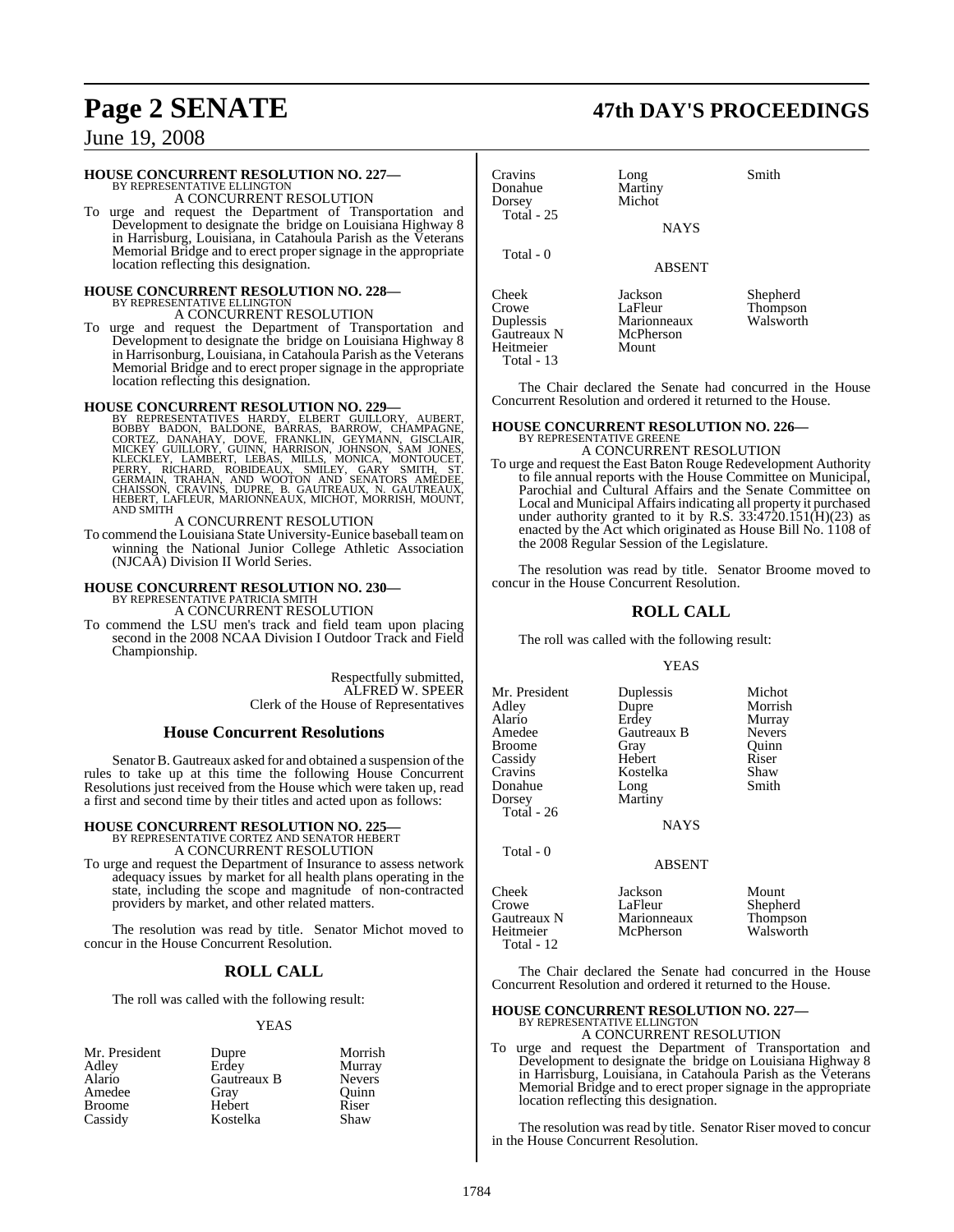# **47th DAY'S PROCEEDINGS Page 3 SENATE**

### **ROLL CALL**

The roll was called with the following result:

#### YEAS

| Mr. President<br>Adley<br>Alario<br>Amedee<br><b>Broome</b><br>Cassidy<br>Cravins<br>Donahue<br>Dorsey<br>Total $-26$ | Dupre<br>Erdey<br>Gautreaux B<br>Gautreaux N<br>Gray<br>Hebert<br>Kostelka<br>Long<br>Martiny | McPherson<br>Michot<br>Morrish<br>Murray<br><b>Nevers</b><br>Riser<br>Shaw<br>Smith |
|-----------------------------------------------------------------------------------------------------------------------|-----------------------------------------------------------------------------------------------|-------------------------------------------------------------------------------------|
|                                                                                                                       | <b>NAYS</b>                                                                                   |                                                                                     |
| Total - 0                                                                                                             | ABSENT                                                                                        |                                                                                     |

| Cheek        | Jackson     | Ouinn     |
|--------------|-------------|-----------|
| Crowe        | LaFleur     | Shepherd  |
| Duplessis    | Marionneaux | Thompson  |
| Heitmeier    | Mount       | Walsworth |
| Total - $12$ |             |           |

The Chair declared the Senate had concurred in the House Concurrent Resolution and ordered it returned to the House.

## **HOUSE CONCURRENT RESOLUTION NO. 228—** BY REPRESENTATIVE ELLINGTON

A CONCURRENT RESOLUTION

To urge and request the Department of Transportation and Development to designate the bridge on Louisiana Highway 8 in Harrisonburg, Louisiana, in Catahoula Parish asthe Veterans Memorial Bridge and to erect proper signage in the appropriate location reflecting this designation.

The resolution was read by title. Senator Riser moved to concur in the House Concurrent Resolution.

### **ROLL CALL**

The roll was called with the following result:

#### YEAS

| Mr. President<br>Adley<br>Alario<br>Amedee<br><b>Broome</b><br>Cassidy<br>Cravins<br>Donahue<br>Dorsey<br>Duplessis<br>Total - 28 | Dupre<br>Erdey<br>Gautreaux B<br>Gautreaux N<br>Hebert<br>Kostelka<br>Long<br>Martiny<br>McPherson<br>Michot<br><b>NAYS</b> | Morrish<br>Murray<br><b>Nevers</b><br>Ouinn<br>Riser<br>Shaw<br>Smith<br>Walsworth |
|-----------------------------------------------------------------------------------------------------------------------------------|-----------------------------------------------------------------------------------------------------------------------------|------------------------------------------------------------------------------------|
| Total - 0                                                                                                                         | <b>ABSENT</b>                                                                                                               |                                                                                    |
| Cheek<br>Crowe<br>Gray<br>Heitmeier<br>Total - 10                                                                                 | Jackson<br>LaFleur<br>Marionneaux<br>Mount                                                                                  | Shepherd<br>Thompson                                                               |

The Chair declared the Senate had concurred in the House Concurrent Resolution and ordered it returned to the House.

# June 19, 2008

HOUSE CONCURRENT RESOLUTION NO. 229—<br>BY REPRESENTATIVES HARDY, ELBERT GUILLORY, AUBERT, BOBBY BADON, BALDONE, BARRAS, BARROW, CHAMPAGNE,<br>CORTEZ, DANAHAY, DOVE, FRANKLIN, GEYMANN, GISCLAIR,<br>MICKEY GUILLORY, GUINN, HARRISON, AND SMITH

#### A CONCURRENT RESOLUTION

To commend the Louisiana State University-Eunice baseball teamon winning the National Junior College Athletic Association (NJCAA) Division II World Series.

The resolution was read by title. Senator Cravins moved to concur in the House Concurrent Resolution.

#### **ROLL CALL**

The roll was called with the following result:

#### YEAS

| Mr. President<br>Adley<br>Alario<br>Amedee<br><b>Broome</b><br>Cassidy<br>Cravins<br>Donahue<br>Dorsey<br>Duplessis<br>Total - 29 | Dupre<br>Erdey<br>Gautreaux B<br>Gautreaux N<br>Gray<br>Hebert<br>Kostelka<br>Long<br>Martiny<br>McPherson | Michot<br>Morrish<br>Murray<br><b>Nevers</b><br>Ouinn<br>Riser<br>Shaw<br>Smith<br>Walsworth |
|-----------------------------------------------------------------------------------------------------------------------------------|------------------------------------------------------------------------------------------------------------|----------------------------------------------------------------------------------------------|
|                                                                                                                                   | <b>NAYS</b>                                                                                                |                                                                                              |
| Total - 0                                                                                                                         | <b>ABSENT</b>                                                                                              |                                                                                              |
| Cheek<br>Crowe<br>Heitmeier                                                                                                       | Jackson<br>LaFleur<br>Marionneaux                                                                          | Mount<br>Shepherd<br>Thompson                                                                |

The Chair declared the Senate had concurred in the House Concurrent Resolution and ordered it returned to the House.

#### **HOUSE CONCURRENT RESOLUTION NO. 230—** BY REPRESENTATIVE PATRICIA SMITH

A CONCURRENT RESOLUTION

To commend the LSU men's track and field team upon placing second in the 2008 NCAA Division I Outdoor Track and Field Championship.

The resolution was read by title. Senator Broome moved to concur in the House Concurrent Resolution.

### **ROLL CALL**

The roll was called with the following result:

McPherson

#### YEAS

Mr. President Dupre Michot<br>Adley Erdev Morrish Adley Erdey Morrish Alario Gautreaux B Murray Broome Gray Quinn<br>
Cassidy Hebert Riser Cassidy Hebert Riser Donahue Long<br>Dorsey Martiny Dorsey Martiny Walsworth<br>
Duplessis McPherson Total - 29

Total - 9

Gautreaux N Nevers<br>Gray Quinn Kostelka Shaw<br>Long Smith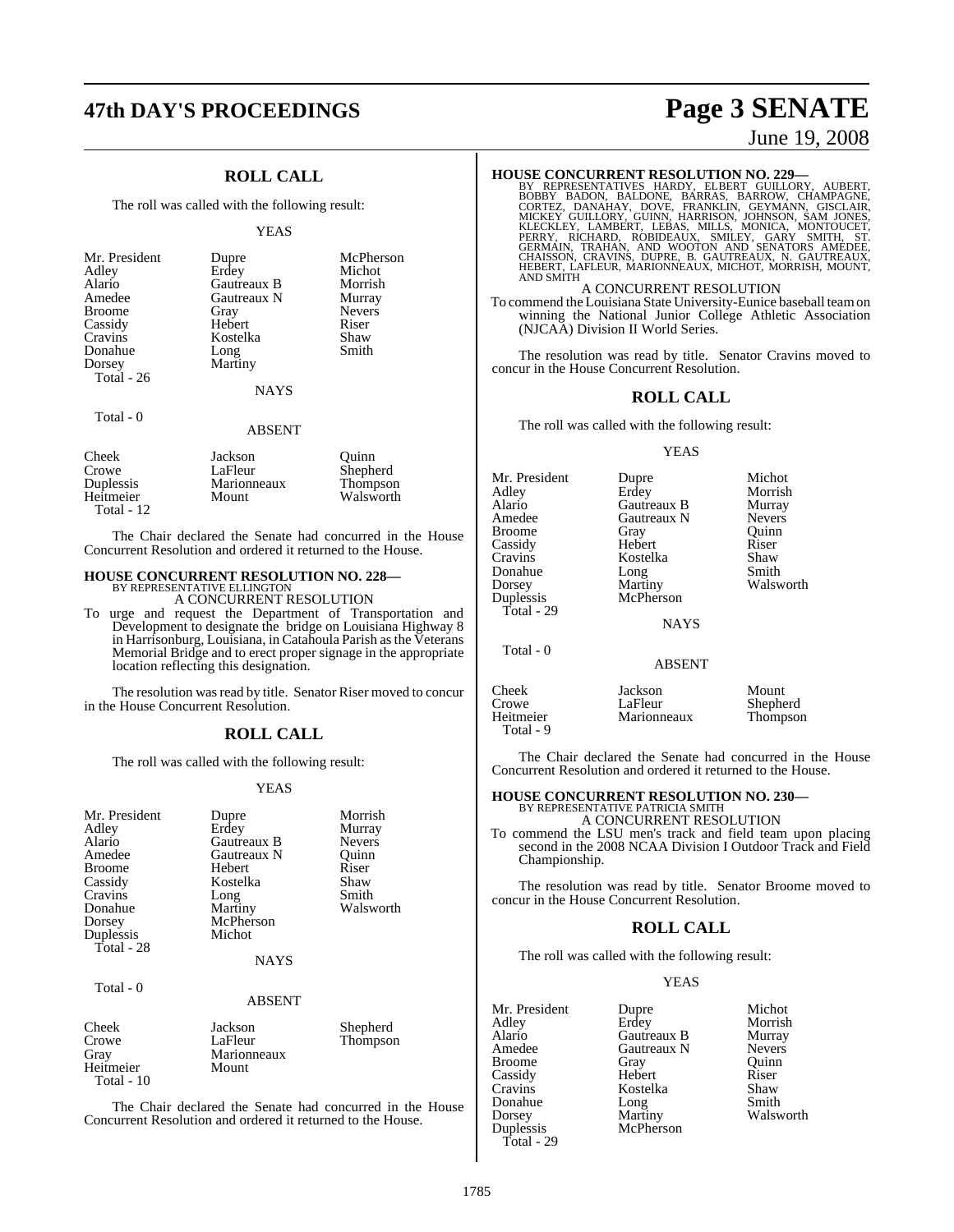Total - 0

#### **NAYS**

Mount Shepherd Thompson

## ABSENT

| Cheek     | Jackson     |
|-----------|-------------|
| Crowe     | LaFleur     |
| Heitmeier | Marionneaux |
| Total - 9 |             |

The Chair declared the Senate had concurred in the House Concurrent Resolution and ordered it returned to the House.

#### **Reports of Committees**

The following reports of committees were received and read:

#### **REPORT OF COMMITTEE ON**

#### **RETIREMENT**

Senator D.A. "Butch" Gautreaux, Chairman on behalf of the Committee on Retirement, submitted the following report:

#### June 18, 2008

To the President and Members of the Senate:

I am directed by your Committee on Retirement to submit the following report:

**HOUSE BILL NO. 89—** BY REPRESENTATIVES DOERGE AND MONTOUCET AND SENATORS NEVERS AND SMITH

AN ACT

To amend and reenactR.S. 11:449(A) and (B), 450(B), 451.1(A), and 788(C)(introductory paragraph) and to enact R.S. 11:788(C)(4), relative to the Louisiana State Employees' Retirement System and the Teachers' Retirement System of Louisiana; to provide with respect to the Deferred Retirement Option Plan; to provide for interest on plan accounts; to provide for waiver of rights; to provide for rules; to provide limitations; to provide for an effective date; and to provide for related matters.

Reported with amendments.

#### **HOUSE BILL NO. 522—**

BY REPRESENTATIVE ROBIDEAUX AN ACT

To amend and reenact R.S. 11:1195.1(A) and to enact R.S. 11:1195.2, relative to the Louisiana School Employees' Retirement System; to provide with respect to the unfunded accrued liability; to provide for payment by certain employers in cases where certain positions are eliminated; to provide for an effective date; and to provide for related matters.

Reported favorably.

# **HOUSE BILL NO. 710—** BY REPRESENTATIVE GREENE

AN ACT

To amend and reenact R.S. 11:2221(F)(2)(introductory paragraph) and to enact R.S. 11:2221(F)(2)(d), relative to the Municipal Police Employees' Retirement System; to provide for investment of deferred retirement option plan funds; to provide for eligibility; to provide plan participants an option for investments; to establish limitation of liability; to provide for an effective date; and to provide for related matters.

Reported favorably.

# **Page 4 SENATE 47th DAY'S PROCEEDINGS**

## **HOUSE BILL NO. 996—** BY REPRESENTATIVE ARMES

AN ACT

To amend and reenact R.S. 11:1007(A)(1) and to repeal R.S. 11:1007(G), relative to reemployed school bus drivers in the Louisiana School Employees' Retirement System; to eliminate certain restrictions on the full-time reemployment of such persons; to repeal the sunset date relative to when employers may reemploy such bus drivers; and to provide for related matters.

Reported with amendments.

## **HOUSE BILL NO. 1033—** BY REPRESENTATIVE GEYMANN



To enact R.S. 11:1644 and to repeal R.S. 11:1639 through 1643, relative to the District Attorneys' Retirement System; to create a back-deferred retirement option plan (Back-DROP) applicable to current and former DROP participants; to provide for eligibility, procedures for application, and calculation of benefits of such program; to provide for rescission of participation in the Deferred Retirement Option Plan; to provide for effective dates; and to provide for related matters.

Reported with amendments.

Respectfully submitted, D.A. "BUTCH" GAUTREAUX Chairman

#### **REPORT OF COMMITTEE ON**

#### **LOCAL AND MUNICIPAL AFFAIRS**

Senator Cheryl Artise Gray, Chairman on behalf of the Committee on Local and Municipal Affairs, submitted the following report:

#### June 18, 2008

To the President and Members of the Senate:

I am directed by your Committee on Local and Municipal Affairs to submit the following report:

## **HOUSE BILL NO. 745—** BY REPRESENTATIVE FRANKLIN

AN ACT

To enact R.S. 33:2740.69, relative to Calcasieu Parish; to create and provide for the Lake Charles North Economic Development District within such parish; to provide forthe governance, plans, boundaries, and powers and duties of the district; and to provide for related matters.

Reported with amendments.

Respectfully submitted, CHERYL ARTISE GRAY Chairman

#### **REPORT OF COMMITTEE ON**

#### **AGRICULTURE, FORESTRY, AQUACULTURE, AND RURAL DEVELOPMENT**

Senator Francis C. Thompson, Chairman on behalf of the Committee on Agriculture, Forestry, Aquaculture, and Rural Development, submitted the following report: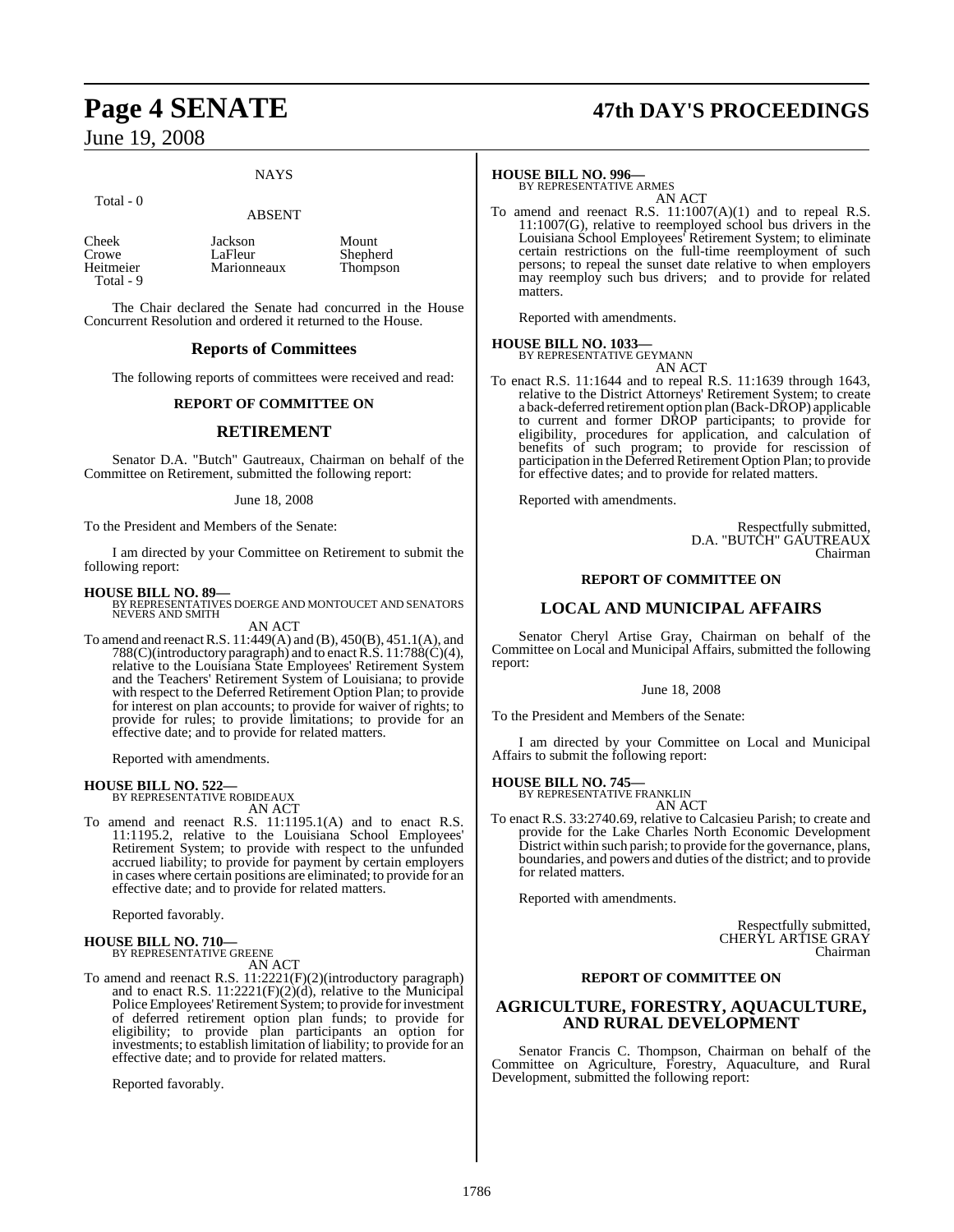# **47th DAY'S PROCEEDINGS Page 5 SENATE**

## June 18, 2008

To the President and Members of the Senate:

I am directed by your Committee on Agriculture, Forestry, Aquaculture, and Rural Development to submit the following report:

## **HOUSE CONCURRENT RESOLUTION NO. 159—** BY REPRESENTATIVE ANDERS

A CONCURRENT RESOLUTION

To suspend until June 30, 2009, the provisions of R.S. 3:551.33(B), relative to the assessment levied on grain sorghum grown with the state.

Reported favorably.

Respectfully submitted, FRANCIS C. THOMPSON Chairman

#### **House Concurrent Resolutions on Second Reading Reported by Committees**

Senator B. Gautreaux asked for and obtained a suspension of the rules to take up at this time the following House Concurrent Resolutions just reported by Committees.

## **HOUSE CONCURRENT RESOLUTION NO. 159—** BY REPRESENTATIVE ANDERS A CONCURRENT RESOLUTION

To suspend until June 30, 2009, the provisions of R.S. 3:551.33(B), relative to the assessment levied on grain sorghum grown within the state.

Reported favorably by the Committee on Agriculture, Forestry, Aquaculture, and Rural Development. Under the provisions of Joint Rule No. 3 of the Rules of the Senate, the concurrent resolution was read by title and referred to the Legislative Bureau.

#### **House Bills and Joint Resolutions on Second Reading Reported by Committees**

Senator B. Gautreaux asked for and obtained a suspension of the rules to take up at this time the following House Bills and Joint Resolutions just reported by Committees.

**HOUSE BILL NO. 89—** BY REPRESENTATIVES DOERGE AND MONTOUCET AND SENATORS NEVERS AND SMITH AN ACT

To amend and reenactR.S. 11:449(A) and (B), 450(B), 451.1(A), and 788(C)(introductory paragraph) and to enact R.S.  $11:788(\mathrm{C})(4)$ , relative to the Louisiana State Employees' Retirement System and the Teachers' Retirement System of Louisiana; to provide with respect to the Deferred Retirement Option Plan; to provide for interest on plan accounts; to provide for waiver of rights; to provide for rules; to provide limitations; to provide for an effective date; and to provide for related matters.

Reported with amendments by the Committee on Retirement.

#### **SENATE COMMITTEE AMENDMENTS**

Amendments proposed by Senate Committee on Retirement to Reengrossed House Bill No. 89 by Representative Doerge

#### AMENDMENT NO. 1

On page 1, at the end of line 6, insert "to provide relative to judgments;

#### AMENDMENT NO. 2

On page 3, line 29 change, "effective July 1, 2008" to "on the effective date of the Paragraph"

#### AMENDMENT NO. 3

On page 4, line 2, after "Paragraph" delete the remainder of the line

#### AMENDMENT NO. 4

On page 4, line 8, after "provider." and before "Any", insert: "However, any such person who has terminated employment and retired from state service on the effective date of this Paragraph shall only be able to make such election as to those funds in his subaccount that were never disbursed and are still being managed by the third-party provider in accordance with R.S. 11:451.2 and only to the extent otherwise permitted by federal law as determined by the system, with the administrative and legal costs of such determination to be paid directly by the individual making the election.

#### AMENDMENT NO. 5

On page 6, between lines 24 and 25 insert:

"Section 2. On or before September 30, 2008, the boards of trustees of the Louisiana State Employees' Retirement System and the Teachers' Retirement System of Louisiana shall file with a court of competent jurisdiction an application for a declaratory judgment on the issue of whether a member may waive the right granted pursuant to Article X, Section  $29(E)(5)(a)$  to have his retirement benefit accrued in either of the systems protected from being diminished or impaired for the purpose of allowing the system to invest a sum representing the money in his Deferred Retirement Option Plan subaccount along with the system's funds and agreeing to have the balance in that subaccount permanently reduced in the event the assets of the system as a whole are devalued as a result of a negative earnings rate.

#### AMENDMENT NO. 6

On page 6, line 6 change "effective July 1, 2008" to "on the effective date of this Paragraph"

#### **MENDMENT NO. 7**

On page 6, line 25, change "Section 2." to "Section 3."

#### AMENDMENT NO. 8

On page 6, line 25 change, "2008" to "2009"

#### AMENDMENT NO. 9

On page 6, line 27 change, "2008" to "2009"

On motion of Senator B. Gautreaux, the committee amendment was adopted. Under the provisions of Joint Rule No. 3 of the Rules of the Senate, the amended bill was read by title and referred to the Legislative Bureau.

## **HOUSE BILL NO. 522—** BY REPRESENTATIVE ROBIDEAUX

AN ACT

To amend and reenact R.S. 11:1195.1(A) and to enact R.S. 11:1195.2, relative to the Louisiana School Employees' Retirement System; to provide with respect to the unfunded accrued liability; to provide for payment by certain employers in cases where certain positions are eliminated; to provide for an effective date; and to provide for related matters.

Reported favorably by the Committee on Retirement. Under the provisions of Joint Rule No. 3 of the Rules of the Senate, the bill was read by title and referred to the Legislative Bureau.

#### **HOUSE BILL NO. 710—**

BY REPRESENTATIVE GREENE

AN ACT To amend and reenact R.S. 11:2221(F)(2)(introductory paragraph) and to enact R.S.  $11:2221(F)(2)(d)$ , relative to the Municipal Police Employees' Retirement System; to provide for investment

# June 19, 2008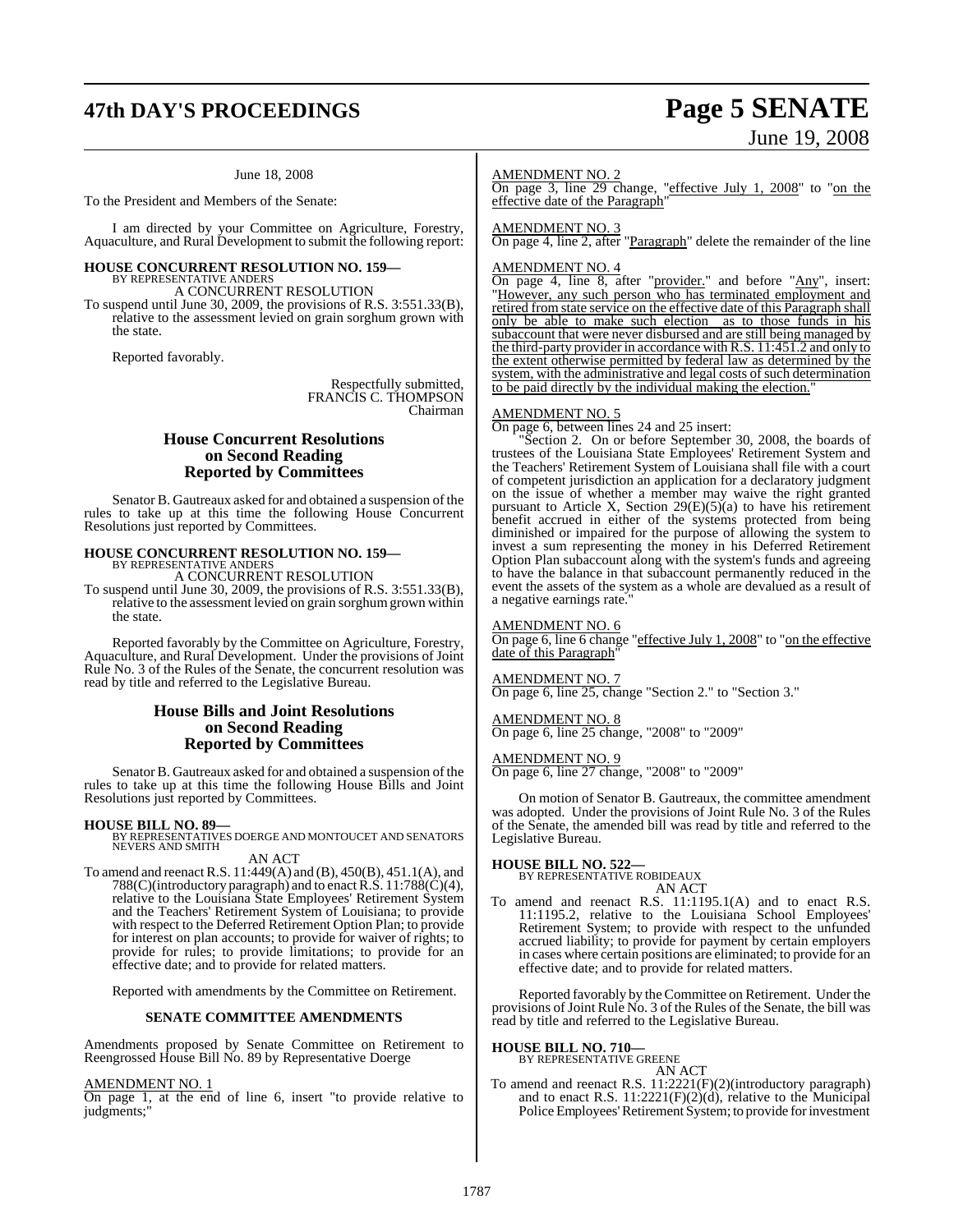# **Page 6 SENATE 47th DAY'S PROCEEDINGS**

## June 19, 2008

of deferred retirement option plan funds; to provide for eligibility; to provide plan participants an option for investments; to establish limitation of liability; to provide for an effective date; and to provide for related matters.

Reported favorably by the Committee on Retirement. Under the provisions of Joint Rule No. 3 of the Rules of the Senate, the bill was read by title and referred to the Legislative Bureau.

#### **HOUSE BILL NO. 745—** BY REPRESENTATIVE FRANKLIN

AN ACT

To enact R.S. 33:2740.69, relative to Calcasieu Parish; to create and provide for the Lake Charles North Economic Development District within such parish; to provide forthe governance, plans, boundaries, and powers and duties of the district; and to provide for related matters.

Reported with amendments by the Committee on Local and Municipal Affairs.

#### **SENATE COMMITTEE AMENDMENTS**

Amendments proposed by Senate Committee on Local and Municipal Affairs to Reengrossed House Bill No. 745 by Representative Franklin

#### AMENDMENT NO. 1

On page 1, line 1, delete "To enact R.S. 33:2740.69" and insert "To enact Subpart B-40 of Part IV of Chapter 1 of Title 33, comprised of R.S. 33:130.761" in lieu thereof

#### AMENDMENT NO. 2

On page 1, line 10 after "R.S." and before "is" delete "33:2740.69" and insert "33:130.761"

#### AMENDMENT NO. 3

On page 1, line 11 after "§" and before "Lake" delete "2740.69" and insert "130.761."

#### AMENDMENT NO. 4

On page 2, line 3, after "River." insert "The district shall exclude any areas that overlap with the Downtown Development District."

#### AMENDMENT NO. 5

On page 2, line 9, change "Three" to "One" and change "members" to "member"

#### AMENDMENT NO. 6

On page 2, between lines 13 and 14, insert the following: "(d) One member shall be appointed by the Chamber Southwest.

(e) One member shall be appointed by the Afro American Chamber.

#### AMENDMENT NO. 7

On page 3, between lines 27 and 28 insert the following:  $\Gamma(3)$  The district shall have no power of taxation.

#### AMENDMENT NO. 8

On page, 4, between lines 25 and 26 insert the following:

"H. Debts of former district. Upon the creation of the district, the district shall satisfy all outstanding debts and liens of the former North Lake Charles Economic Development District."

On motion of Senator Gray, the committee amendment was adopted. Under the provisions of Joint Rule No. 3 of the Rules of the Senate, the amended bill was read by title and referred to the Legislative Bureau.

**HOUSE BILL NO. 996—** BY REPRESENTATIVE ARMES AN ACT

To amend and reenact R.S. 11:1007(A)(1) and to repeal R.S. 11:1007(G), relative to reemployed school bus drivers in the Louisiana School Employees' Retirement System; to eliminate certain restrictions on the full-time reemployment of such persons; to repeal the sunset date relative to when employers may reemploy such bus drivers; and to provide for related matters.

Reported with amendments by the Committee on Retirement.

#### **SENATE COMMITTEE AMENDMENTS**

Amendments proposed by Senate Committee on Retirement to Engrossed House Bill No. 996 by Representative Armes

#### AMENDMENT NO. 1

On page 2, delete lines 5 through 12 in their entirety and insert in lieu thereof the following:

Section 3. The cost of this Act, if any, shall be funded with payments from all employers who elect to reemploy bus drivers pursuant to R.S. 11:1007, in compliance with Article X, Section  $29(E)(5)(b)$  of the Constitution of Louisiana.

Section 4. This Act shall become effective on July 1, 2008; if vetoed by the governor and subsequently approved by the legislature, this Act shall become effective on July 1, 2008, or on the day following such approval by the legislature, whichever is later."

On motion of Senator B. Gautreaux, the committee amendment was adopted. Under the provisions of Joint Rule No. 3 of the Rules of the Senate, the amended bill was read by title and referred to the Legislative Bureau.

#### **HOUSE BILL NO. 1033—**

BY REPRESENTATIVE GEYMANN AN ACT

To enact R.S. 11:1644 and to repeal R.S. 11:1639 through 1643, relative to the District Attorneys' Retirement System; to create a back-deferred retirement option plan (Back-DROP) applicable to current and former DROP participants; to provide for eligibility, procedures for application, and calculation of benefits of such program; to provide for rescission of participation in the Deferred Retirement Option Plan; to provide for effective dates; and to provide for related matters.

Reported with amendments by the Committee on Retirement.

#### **SENATE COMMITTEE AMENDMENTS**

Amendments proposed by Senate Committee on Retirement to Engrossed House Bill No. 1033 by Representative Geymann

AMENDMENT NO. 1 On page 1, at the end of line 3 change "plan" to "program"

AMENDMENT NO. 2 On page 1, line 13 delete "Plan" and insert "Program"

AMENDMENT NO. 3 On page 1, line 14 delete "plan" and insert "program"

#### AMENDMENT NO. 4

On page 1, line 15 delete "Plan" and insert "Program" and delete "shall" and insert "may"

AMENDMENT NO. 5 On page 2, at the end of line 2 delete "or retiree"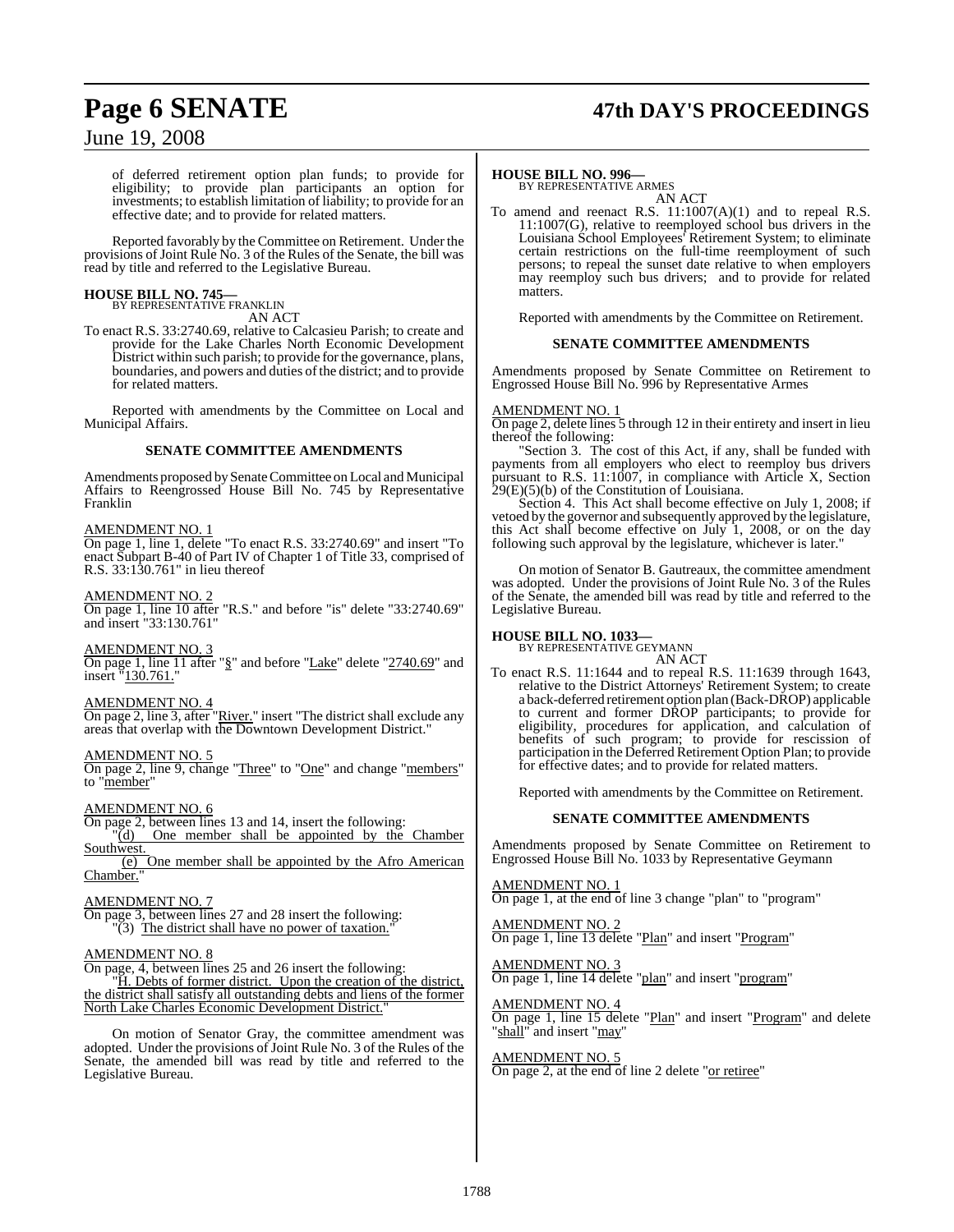# **47th DAY'S PROCEEDINGS Page 7 SENATE**

#### AMENDMENT NO. 6

On page 2, line 4 after "rescinded" delete "all of" and after "to" delete the remainder of the line and delete line 5 and insert "elect to receive a Back-DROP benefit."

#### AMENDMENT NO. 7

On page 2, line 7 after "the" delete "former"

#### AMENDMENT NO. 8

On page 2, line 10 after "rescind" delete "all or a portion of"

#### AMENDMENT NO. 9

On page 2, line 13 after "attributable to" delete "the portion of" and after "participation period" delete "rescinded"

#### AMENDMENT NO. 10

On page 2, line 15 after "participant during" delete "the rescinded portion of"

#### AMENDMENT NO. 11

On page 2, line 19 delete "during the rescinded portion of his participation period"

#### AMENDMENT NO. 12

On page 2, line 22 after "required to" delete "contractually" and after "system" insert "contractually"

#### AMENDMENT NO. 13

On page 3, line 16 after "age" and before "provisions" delete the comma "," and "service, and the plan" and insert in lieu thereof "and service and the system"

#### AMENDMENT NO. 14

On page 3, at the end of line 20 delete " $\frac{in}{in}$ " and delete lines 21 through 24 in their entirety and insert in lieu thereof: "based upon the member's age and the age of the member's beneficiary as of the actual date of retirement by selecting a retirement Option in accordance with the provisions of R.S. 11:1637. No change in the retirement Option so selected or the beneficiary nominated in such selection shall be permitted after the retirement Option designation is filed with the board of trustees."

#### AMENDMENT NO. 15

On page 4, line 3 delete "plan" and insert "program"

#### AMENDMENT NO. 16

On page 4, line 9 delete "plan" and insert "program"

#### AMENDMENT NO. 17

On page 4, at the end of line 10 change "Back-Drop" to "Back-<u>DRÔP</u>"

On motion of Senator B. Gautreaux, the committee amendment was adopted. Under the provisions of Joint Rule No. 3 of the Rules of the Senate, the amended bill was read by title and referred to the Legislative Bureau.

#### **Senator Amedee in the Chair**

#### **Special Order of the Day**

The following House Bill on Third Reading and Final Passage, which was made Special Order of the Day No. 1, was taken up and acted upon as follows:

**HOUSE BILL NO. 3—** BY REPRESENTATIVE GREENE AND SENATOR MARIONNEAUX AN ACT

To enact the Omnibus Bond Authorization Act of 2008, relative to the implementation of a five-year capital improvement program; to provide for the repeal of certain prior bond authorizations; to

# June 19, 2008

provide for new bond authorizations; to provide for authorization and sale of such bonds by the State Bond Commission; and to provide for related matters.

The bill was read by title. Senator Marionneaux moved the final passage of the bill.

#### **ROLL CALL**

The roll was called with the following result:

#### YEAS

Mr. President Erdey Michot<br>Adley Gautreaux B Morrish Adley Gautreaux B Morrish Amedee Gray Grament Crame Murray<br>Broome Hebert Nevers Broome Hebert Nevers<br>
Cassidy Heitmeier Quinn Cassidy Heitmeier Quinn Cheek Jackson Riser Cravins Kostelka<br>Crowe LaFleur Donahue Long Smith<br>Dorsey Marionneaux Thompson Dorsey Marionneaux<br>
Duplessis Martiny Duplessis Martiny Walsworth Total - 38

Gautreaux N Mount<br>
Gray Murray McPherson NAYS

Shepherd

ABSENT

Total - 0

Total - 0

The Chair declared the bill was passed and returned to the House. Senator Marionneaux moved to reconsider the vote by which the bill was passed and laid the motion on the table.

#### **Senate Bills and Joint Resolutions Returned from the House of Representatives with Amendments**

The following Senate Bills and Joint Resolutions returned from the House of Representatives with amendments were taken up and acted upon as follows:

## **SENATE BILL NO. 6—** BY SENATOR MURRAY

AN ACT

To enact R.S. 49:170.15, relative to state symbols; to designate the Sazerac as the official cocktail of the city of New Orleans; and to provide for related matters.

On motion of Senator Murray, the bill was read by title and returned to the Calendar, subject to call.

#### **SENATE BILL NO. 98—**

BY SENATOR MURRAY

AN ACT To amend and reenact R.S.  $25:799(C)(4)$  and (10) and (G)(4), relative to the French Quarter-Marigny Historic Area Management District; to provide for the number of meetings members of the governing board may miss before they are disqualified and removed; to remove the requirement that board minutes be published in the official journal; to provide revitalization and nurturing of cultural tourism as objectives of the district; and to provided for related matters.

The bill was read by title. Returned from the House of Representatives with the following amendments: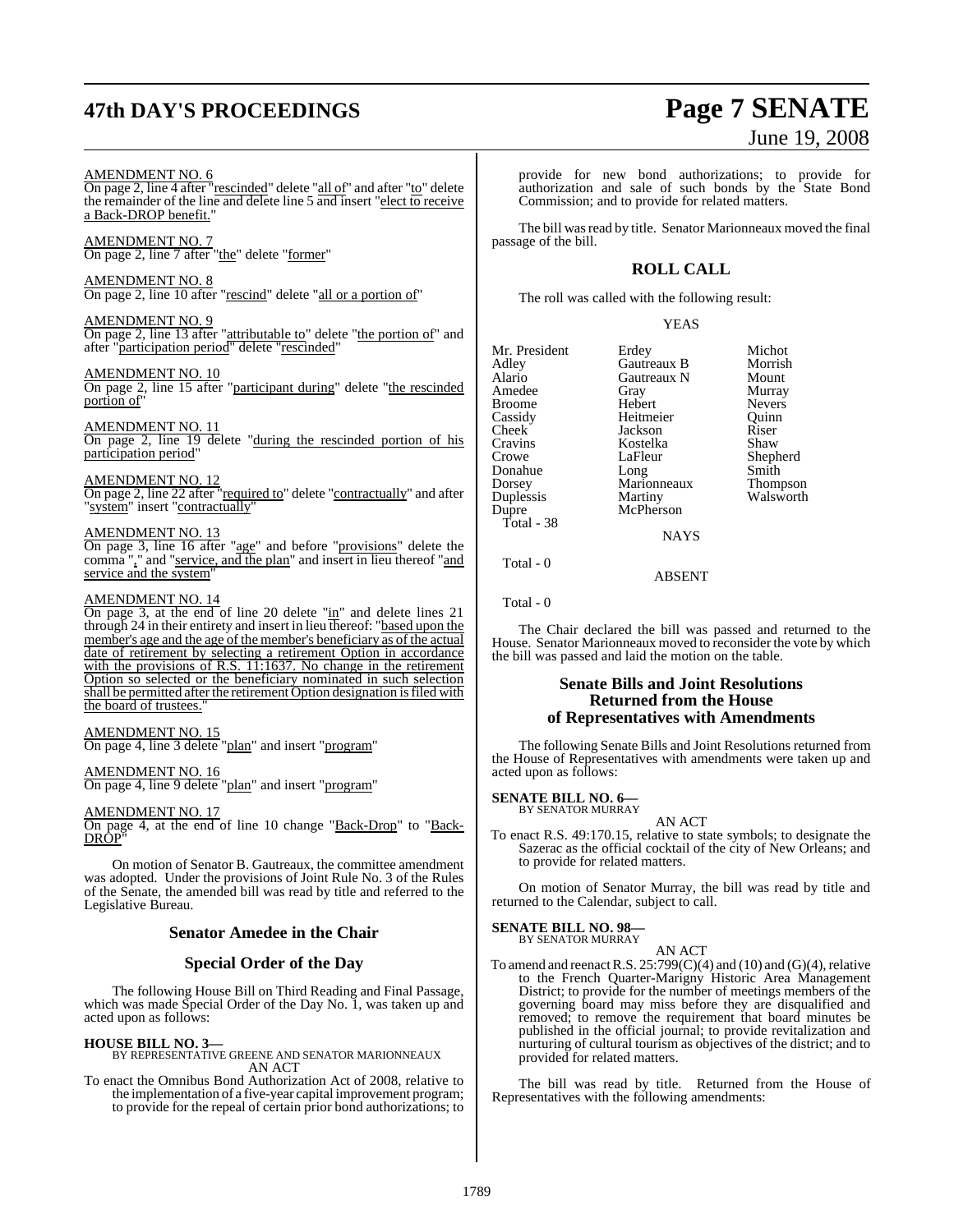## **Page 8 SENATE 47th DAY'S PROCEEDINGS**

## June 19, 2008

#### **HOUSE COMMITTEE AMENDMENTS**

Amendments proposed by House Committee on Municipal, Parochial and Cultural Affairs to Engrossed Senate Bill No. 98 by Senator Murray

#### AMENDMENT NO. 1

 $\frac{1}{2}$  on page 1, line 2, change "R.S. 25:799(C)(4)" to "R.S.  $25:799(\text{C})(1)(\text{d})$  and (e), (4),"

#### AMENDMENT NO. 2

On page 1, at the end of line 6, insert "to provide relative to the appointment of certain members;

#### <u>AMENDMENT NO.</u>

On page 1, line 10, change "R.S. 25:799(C)(4)," to "R.S.  $25:799(C)(1)(d)$  and (e), (4),"

#### AMENDMENT NO. 4

On page 1, delete line 14 in its entirety and insert the following: "C. Governance. (1) The district shall be governed by a board of commissioners consisting of thirteen members as follows:

\* \* \* (d) One person who is either employed full-time, or owns or operates a hotel, in the district between the center line of Canal Street and the middle of Iberville Street, appointed by the Louisiana **Greater New Orleans** Hotel and Lodging Association, Inc.

(e) One person who is either employed full-time, or owns or operates a hotel, in the Vieux Carre or Faubourg Marigny sections of the district, appointed by the Louisiana **Greater New Orleans** Hotel and Lodging Association, Inc.

\* \* \*"

#### AMENDMENT NO. 5

On page 2, after line 15, insert the following:

"Section 2. Each member of the governing board of the French Quarter-Marigny Historic Area Management District appointed by the Louisiana Hotel and Lodging Association, Inc., prior to August 15, 2008, shall continue to serve for the remainder of his unexpired term. The successor of each such member shall be appointed by the Greater New Orleans Hotel and Lodging Association, Inc., as provided in this Act."

Senator Murray moved to concur in the amendments proposed by the House.

#### **ROLL CALL**

The roll was called with the following result:

#### YEAS

| Mr. President<br>Adley<br>Alario<br>Amedee<br><b>Broome</b><br>Cassidy<br>Cheek<br>Cravins<br>Crowe<br>Donahue<br>Dorsey<br>Duplessis<br>Dupre<br>Total - 38 | Erdey<br>Gautreaux B<br>Gautreaux N<br>Gray<br>Hebert<br>Heitmeier<br>Jackson<br>Kostelka<br>LaFleur<br>Long<br>Marionneaux<br>Martiny<br>McPherson<br><b>NAYS</b> | Michot<br>Morrish<br>Mount<br>Murray<br><b>Nevers</b><br>Ouinn<br>Riser<br>Shaw<br>Shepherd<br>Smith<br>Thompson<br>Walsworth |
|--------------------------------------------------------------------------------------------------------------------------------------------------------------|--------------------------------------------------------------------------------------------------------------------------------------------------------------------|-------------------------------------------------------------------------------------------------------------------------------|
|                                                                                                                                                              |                                                                                                                                                                    |                                                                                                                               |
| Total - 0                                                                                                                                                    | <b>ABSENT</b>                                                                                                                                                      |                                                                                                                               |
| Total - 0                                                                                                                                                    |                                                                                                                                                                    |                                                                                                                               |

The Chair declared the amendments proposed by the House were concurred in. Senator Murray moved to reconsider the vote by which the amendments were concurred in and laid the motion on the table.

#### **Mr. President in the Chair**

#### **SENATE BILL NO. 224—** BY SENATOR SHEPHERD

AN ACT

To enact R.S. 40:531(E), (F) and (G), relative to commissioners for local housing authorities; to provide for the appointment of tenant commissioners to local housing authorities; to prohibit certain personsfromserving as a commissioner; to authorize the payment of per diem to commissioners; to provide for an effective date; and to provide for related matters.

The bill was read by title. Returned from the House of Representatives with the following amendments:

#### **HOUSE FLOOR AMENDMENTS**

Amendments proposed by Representative Willmott to Reengrossed Senate Bill No. 224 by Senator Shepherd

AMENDMENT NO. 1 On page 1, line 2, after "R.S. 40:531(E)" and before "relative to" delete the comma "," and " $(F)$  and  $(G)$ ," and insert "and  $(F)$ ,"

AMENDMENT NO. 2 On page 1, line 8, after "R.S. 40:531(E)" and before "are hereby" delete the comma "," and " $(F)$  and  $(G)$ " and insert "and  $(F)$ "

AMENDMENT NO. 3 On page 2, delete lines 11 through 14 in their entirety

AMENDMENT NO. 4

On page 2, line 15, after "appointed" and before "shall immediately" insert "after the effective date of this Act"

Senator Shepherd moved to reject the amendments proposed by the House.

#### **ROLL CALL**

The roll was called with the following result:

#### YEAS

| Mr. President<br>Adley | Erdey<br>Gautreaux B | Michot<br>Morrish |
|------------------------|----------------------|-------------------|
| Alario                 | Gautreaux N          | Mount             |
| Amedee                 | Gray                 | Murray            |
| <b>Broome</b>          | <b>Hebert</b>        | <b>Nevers</b>     |
| Cassidy                | Heitmeier            | Ouinn             |
| Cheek                  | Jackson              | Riser             |
| Cravins                | LaFleur              | Shaw              |
| Donahue                | Long                 | Shepherd          |
| Dorsey                 | Marionneaux          | Smith             |
| Duplessis              | Martiny              | Thompson          |
| Dupre                  | McPherson            | Walsworth         |
| Total - $36$           |                      |                   |
|                        | <b>NAYS</b>          |                   |
| Kostelka               |                      |                   |
| Total - 1              |                      |                   |
|                        | <b>ABSENT</b>        |                   |
|                        |                      |                   |
| 'r∩we                  |                      |                   |

Total - 1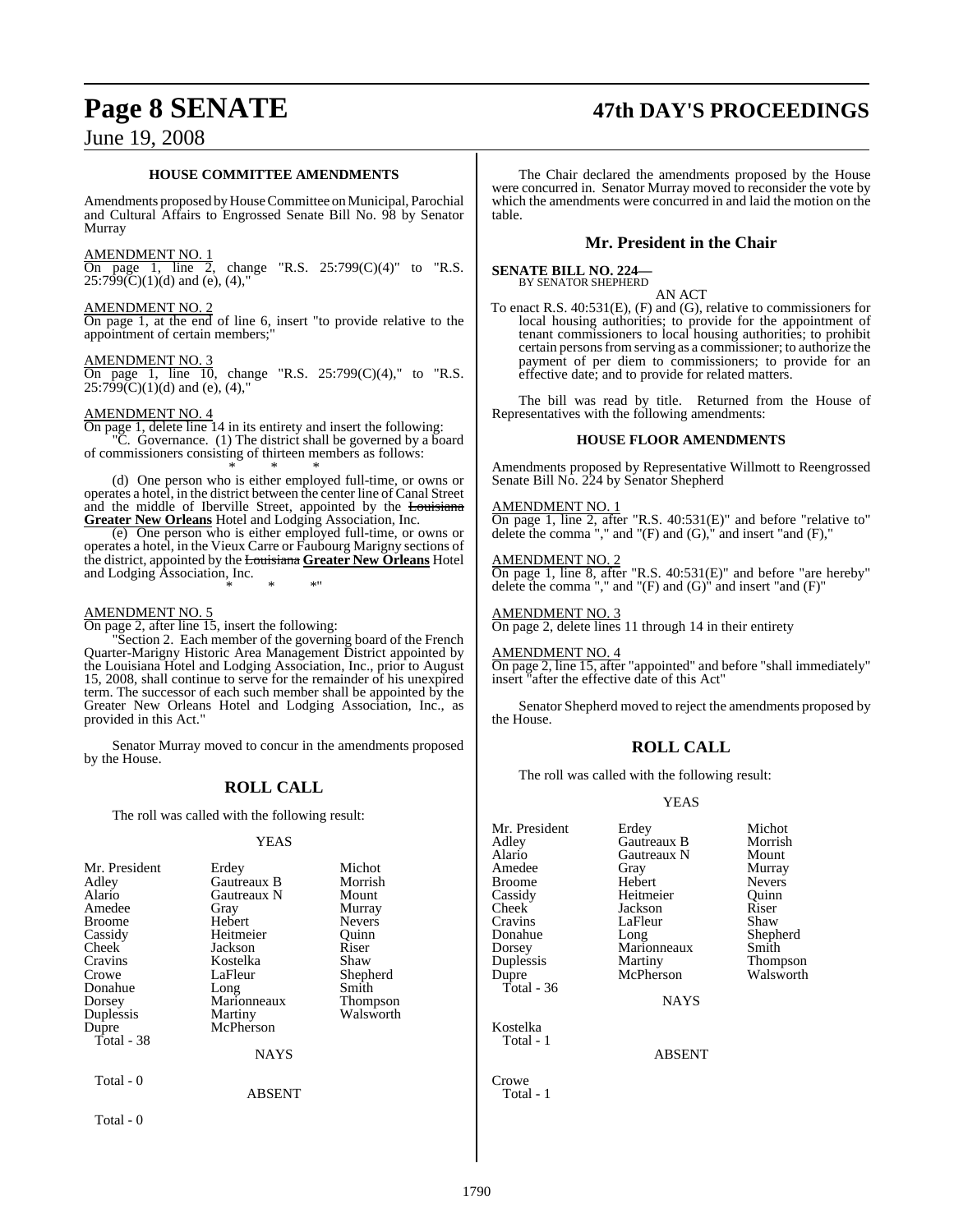# **47th DAY'S PROCEEDINGS Page 9 SENATE**

# June 19, 2008

The Chair declared the amendments proposed by the House were rejected. Senator Shepherd moved to reconsider the vote by which the amendments were rejected and laid the motion on the table.

## **SENATE BILL NO. 265—** BY SENATOR QUINN

AN ACT

To amend and reenact Chapter 2 of Title VIII of Book I of the Civil Code, formerly comprised of Articles 365 through 385, to be comprised of Articles 365 through 371, Civil Code Article 2318, and Title V of Book VII of the Louisiana Code of Civil Procedure, formerly comprised of Articles 3991 through 3994, to be comprised of Articles 3991 through 3998, all relative to the emancipation of minors; to provide for the kinds of emancipation; to provide for judicial emancipation; to provide for emancipation by marriage; to provide for limited emancipation by authentic act; to provide for the effective date of an emancipation; to provide for the modification or termination of an emancipation; to provide for parental liability of an unemancipated minor; to provide for a petition for a judicial emancipation; to provide for the venue for a judicial emancipation; to provide for the hearing of a petition for a judicial emancipation; to provide for an appeal of a judicial emancipation; to provide for the termination or modification of an emancipation; to provide when an emancipation is effective; to provide for an effective date; and to provide for related matters.

The bill was read by title. Returned from the House of Representatives with the following amendments:

#### **HOUSE COMMITTEE AMENDMENTS**

Amendments proposed by House Committee on Civil Law and Procedure to Engrossed Senate Bill No. 265 by Senator Quinn

AMENDMENT NO. 1 On page 1, line 2, delete "formerly"

AMENDMENT NO. 2 On page 1, line 3, delete "comprised of Articles 365 through 385,"

AMENDMENT NO. 3 On page 1, line 4, delete "Louisiana"

AMENDMENT NO. 4 On page 1, line 5, delete "formerly comprised of Articles 3991 through 3994,

AMENDMENT NO. 5 On page 1, line 6, after the comma "," delete "all"

AMENDMENT NO. 6 On page 1, delete lines 11 through 14 in their entirety and insert "minor;" and at the beginning of line 15 delete "is effective;"

AMENDMENT NO. 7 On page 1, line 17, delete "formerly comprised"

AMENDMENT NO. 8 On page 2, line 1, delete "of Articles 365 through 385, to be"

AMENDMENT NO. 9 On page 4, line 3, change "**cannot**" to "**may not**"

AMENDMENT NO. 10 On page 4, line 27, change "**minor's parents**" to "**parents of the minor**"

AMENDMENT NO. 11 On page 4, line 28, change "**minor's tutor**" to "**tutor of the minor**"

AMENDMENT NO. 12 On page 9, line 39, delete "**minor's**" AMENDMENT NO. 13 On page 9, line 40, immediately after "**petition**" insert "**of the** minor

AMENDMENT NO. 14

On page 9, line 41, change "**minor's parents**" to "**parents of the minor**"

AMENDMENT NO. 15

On page 10, line 1, change "**minor's tutor**" to "**tutor of the minor**"

AMENDMENT NO. 16<br>On page 10, line 2, change "**minor's emancipation**" to "**emancipation of the minor**"

AMENDMENT NO. 17

On page 11, line 16, change "**minor's property**" to "**property of the minor**"

AMENDMENT NO. 18 On page 13, delete lines 19 and 20 in their entirety

AMENDMENT NO. 19 On page 13, line 3, after "**court**" and before "**may**" insert "**for good cause shown**"

AMENDMENT NO. 20 On page 13, at the end of line 4, insert a period "**.**" and delete line 5 in its entirety

AMENDMENT NO. 21 On page 13, line 21, change "Section 4." to "Section 3."

#### **LEGISLATIVE BUREAU AMENDMENTS**

Amendments proposed by Legislative Bureau to Engrossed Senate Bill No. 265 by Senator Quinn

AMENDMENT NO. 1 On page 10, line 6, following "**the**" and before "*,* **if**" change "**minor's parents**" to "**parents of the minor**"

AMENDMENT NO. 2 On page 10, line 7, change "**minor's tutor**" to "**tutor of the minor**"

Senator Quinn moved to concur in the amendments proposed by the House.

## **ROLL CALL**

The roll was called with the following result:

#### YEAS

Mr. President Erdey Michot<br>Adley Gautreaux B Morrish Adley Gautreaux B Morrish Gautreaux N Mount<br>Gray Murray Amedee Gray Murray<br>Broome Hebert Nevers Broome Hebert Nevers<br>
Cassidy Heitmeier Ouinn Cassidy Heitmeier Quinn Jackson Cravins Kostelka Shaw LaFleur Shepherd<br>
Long Smith Donahue Long Smith<br>Dorsey Marionneaux Thompson Dorsey Marionneaux<br>
Duplessis Martiny Duplessis Martiny Walsworth<br>
Dupre McPherson McPherson Total - 38 NAYS Total - 0 ABSENT

Total - 0

1791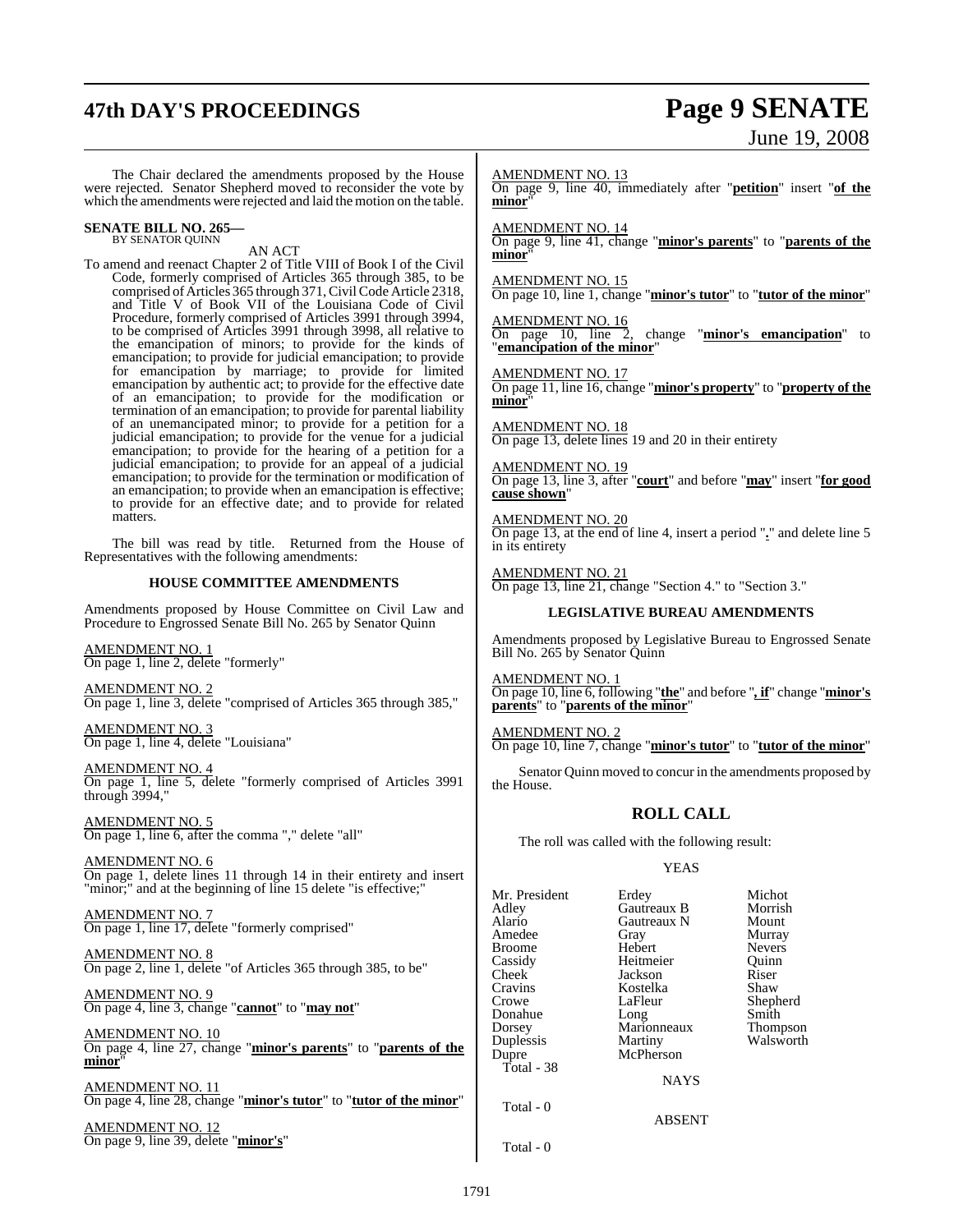# **Page 10 SENATE 47th DAY'S PROCEEDINGS**

## June 19, 2008

The Chair declared the amendments proposed by the House were concurred in. Senator Quinn moved to reconsider the vote by which the amendments were concurred in and laid the motion on the table.

#### **SENATE BILL NO. 315—** BY SENATOR NEVERS

#### AN ACT

To amend and reenact R.S.  $11:62(5)(b)$ ,  $444(A)(2)(b)$ (introductory paragraph) and (i)(bb), and  $545(D)$ , relative to the Louisiana State Employees' Retirement System; to provide relative to the benefits of peace officers; to include arson investigators in the office of state fire marshal in the benefit provisions for peace officers; to provide for employee contributions, calculation of benefits, and funding; to provide for an effective date; and to provide for related matters.

The bill was read by title. Returned from the House of Representatives with the following amendments:

#### **HOUSE COMMITTEE AMENDMENTS**

Amendments proposed by House Committee on Retirement to Reengrossed Senate Bill No. 315 by Senator Nevers

#### AMENDMENT NO. 1

On page 3, delete line 13 through 15 and insert the following:

"Section 3(a). This Act shall become effective if neither House Bill No. 1077 nor House Bill No. 1084 of this 2008 Regular Session of the Legislature is enacted into law.

Section 3(b). If House Bill No. 1077 and 1084 of this 2008 Regular Session of the Legislature are not enacted into law, this Act shall become effective on July 1, 2008; if vetoed by the governor and subsequently approved by the legislature, this Act shall become effective on July 1, 2008, or on the day following such approval by the legislature, whichever is later."

Senator Nevers moved to reject the amendments proposed by the House.

## **ROLL CALL**

The roll was called with the following result:

#### YEAS

| Mr. President<br>Adley<br>Alario<br>Amedee<br><b>Broome</b><br>Cassidy<br>Cheek<br>Cravins<br>Crowe<br>Donahue<br>Dorsey<br>Duplessis<br>Dupre<br>Total - 38 | Erdey<br>Gautreaux B<br>Gautreaux N<br>Gray<br>Hebert<br>Heitmeier<br>Jackson<br>Kostelka<br>LaFleur<br>Long<br>Marionneaux<br>Martiny<br>McPherson | Michot<br>Morrish<br>Mount<br>Murray<br><b>Nevers</b><br>Ouinn<br>Riser<br>Shaw<br>Shepherd<br>Smith<br><b>Thompson</b><br>Walsworth |
|--------------------------------------------------------------------------------------------------------------------------------------------------------------|-----------------------------------------------------------------------------------------------------------------------------------------------------|--------------------------------------------------------------------------------------------------------------------------------------|
|                                                                                                                                                              | NAYS                                                                                                                                                |                                                                                                                                      |
| Total - 0                                                                                                                                                    |                                                                                                                                                     |                                                                                                                                      |

#### ABSENT

Total - 0

The Chair declared the amendments proposed by the House were rejected. Senator Nevers moved to reconsider the vote by which the amendments were rejected and laid the motion on the table.

#### **SENATE BILL NO. 440—**

BY SENATOR DUPLESSIS AN ACT

To enact R.S. 17:172, relative to information provided to the parents or legal guardians of public school students; to require parental notification of procedures relative to making complaints and information requests; to provide for rules and regulations; to provide for the responsibilities of schools and school governing authorities; to provide for effectiveness; and to provide for related matters.

The bill was read by title. Returned from the House of Representatives with the following amendments:

#### **HOUSE FLOOR AMENDMENTS**

Amendments proposed by Representative Foil to Reengrossed Senate Bill No. 440 by Senator Duplessis

#### AMENDMENT NO. 1

On page 1, line 2, after "enact" delete the remainder of the line and insert  $\overline{R}$ .S. 17:24.4(H) and 172, relative to public school students; to require a process for the provision of information to the parents or legal guardians of"

#### AMENDMENT NO. 2

On page 1, line 4, after "requests;" and before "to provide" insert "to require the establishment of a procedure for the granting of certain waivers for students regarding statewide standards of achievement;"

#### AMENDMENT NO. 3

On page 1, line 8, after "R.S." and before "hereby" delete "17:172 is" and insert "17:24.4(H) and 172 are"

#### AMENDMENT NO. 4

On page 1, between lines 8 and 9, insert the following:

"§24.4 Louisiana Competency-Based Education Program; statewide standards for required subjects; Louisiana Educational Assessment Program; parish or city school board comprehensive pupil progression plans; **waivers** \* \* \*

**H. The State Board of Elementary and Secondary Education may establish by rule adopted in accordance with the Administrative Procedure Act a procedure whereby the state superintendent of education may grant a waiver allowing any student with an exceptionality, as defined in R.S. 17:1943(4), who fails to meet the required achievement level necessary for promotion to the next grade on a test administered to students pursuant to this Section or policies adopted by the board upon the request of the local superintendent of the school system in which the student is enrolled in school, provided that the student meets certain criteria established by the board relative to attendance, grades, and conduct.** \* \* \*"

Senator Duplessis moved to concur in the amendments proposed by the House.

#### **ROLL CALL**

The roll was called with the following result:

#### YEAS

| Mr. President | Erdey       | Michot        |
|---------------|-------------|---------------|
| Adley         | Gautreaux B | Morrish       |
| Alario        | Gautreaux N | Mount         |
| Amedee        | Gray        | Murray        |
| <b>Broome</b> | Hebert      | <b>Nevers</b> |
| Cassidy       | Heitmeier   | Ouinn         |
| Cheek         | Jackson     | Riser         |
| Cravins       | Kostelka    | Shaw          |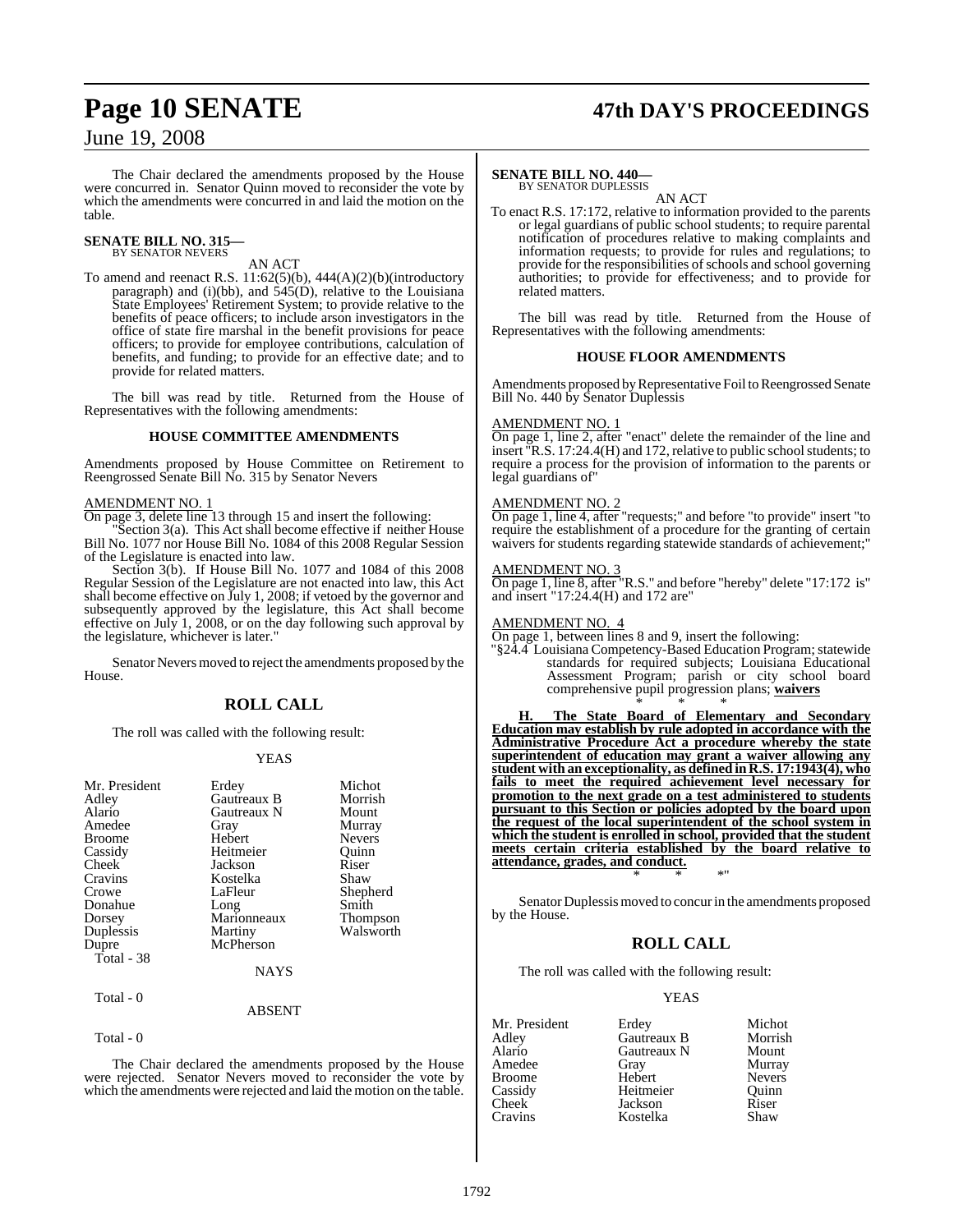# **47th DAY'S PROCEEDINGS Page 11 SENATE**

Crowe LaFleur Shepherd<br>Donahue Long Smith Donahue Long Smith Dorsey Marionneaux<br>
Duplessis Martiny Duplessis Martiny Walsworth<br>
Dupre McPherson Walsworth Total - 38

McPherson

NAYS

ABSENT

Total - 0

Total - 0

The Chair declared the amendments proposed by the House were concurred in. Senator Duplessis moved to reconsider the vote by which the amendments were concurred in and laid the motion on the table.

## **SENATE BILL NO. 465—** BY SENATOR WALSWORTH

AN ACT

To amend and reenact R.S. 17:270(A) and 271, and R.S.  $32:402.1(A)(1)$ , and (C), and  $407(A)(3)$  and (5), and to enact R.S. 32:402.1(D), relative to driver education programs; to increase the number of hours of driving experience required in a driver education program; to provide for the requirements to obtain a Class "E" learner's license and intermediate license; to require certain applicants with suspended licenses to complete driver education courses under certain circumstances; to provide for effectiveness; and to provide for related matters.

The bill was read by title. Returned from the House of Representatives with the following amendments:

#### **HOUSE FLOOR AMENDMENTS**

Amendments proposed by Representative Billiot to Reengrossed Senate Bill No. 465 by Senator Walsworth

#### AMENDMENT NO. 1

On page 1, delete line  $\overline{3}$  in its entirety and insert: "407(A)(3) and (5), and to enact R.S. 17:282(H), and R.S. 32:402.1(D) and 422.1(B), relative to driver education"

#### AMENDMENT NO. 2

On page 1, line 7, after "circumstances;" and before "to" insert the following" "to provide that the proprietor of a motorcycle training school shall not be required to provide a motorcycle or motorcycles to be used by students who are taking a test at the conclusion of the course;"

#### AMENDMENT NO. 3

On page 1, line 10, after "reenacted" and before "to" insert "and R.S.  $17:\hat{282}$ (H) is hereby enacted"

#### AMENDMENT NO. 4

On page 4, between lines 17 and 18 add the following: "\* \* \*

§282. Motorcycle Safety Awareness and Operator Training Program **H. Notwithstanding the provisions of R.S. 17:282 and any other provisions of law the proprietor of the motorcycle training school shall not be required to provide a motorcycle or motorcycles to be used by students who are taking a test at the conclusion of the course.** \* \* \***"**

#### **HOUSE FLOOR AMENDMENTS**

Amendments proposed by Representative Cortez to Reengrossed Senate Bill No. 465 by Senator Walsworth

#### AMENDMENT NO. 1

On page 1, line 3, after "(D)" insert "and 32:422.1(B)"

#### AMENDMENT NO. 2

On page 1, line 7, after "circumstances;" insert the following:"to provide for written notice by the State Board of Elementary and Secondary Education and the Department of Public Safety and Corrections of changes in certain requirements to school boards, operators of driver training schools and licensed instructors;"

#### AMENDMENT NO. 3

On page 2, line 1, after "instruction." insert the following:

"**The State Board of Elementary and Secondary Education shall provide written notice to each city, parish and local school board of the requirements of the provisions of this Subsection.**"

#### AMENDMENT NO. 4

On page 4, line 18, after  $"(5)$ ," insert "and  $422.1(B)$ "

#### AMENDMENT NO. 5

On page 6, after line 24, insert the following:

"§422.1. Driver training school permits

**A.** Persons licensed by the Department of Public Safety and Corrections to engage in the business of operating a driver training school or licensed instructors for such schools shall be authorized to issue Class "E" student driving permits on forms provided by the Department of Public Safety and Corrections in accordance with rules and regulations of the department. The Class "E" driving training school permits may be issued to persons who meet the age requirement for public school driver education courses. Such permit shall be valid only when the student is accompanied by a licensed instructor, and the licensed instructor shall maintain possession of the permit. A copy of the same permit shall be given to the student upon completion of the course with certification thereon of the instructor as to the student's qualification to drive. Improper issuance of such permit shall subject both the driving instructor training school and the instructor to suspension or revocation of license.

**B. The Department of Public Safety and Corrections shall provide written notice to each operator of a driver training school or licensed instructor for such schools of the requirements contained in R.S. 17:270 and 402.1.**"

#### **HOUSE FLOOR AMENDMENTS**

Amendments proposed by Representative White to Reengrossed Senate Bill No. 465 by Senator Walsworth

#### AMENDMENT NO. 1

On page 7, between lines 6 and 7 insert the following:

"Section 5. Any private driving school located in East Baton Rouge Parish or Livingston Parish shall have until January 1, 2010, to come into compliance with the provisions of this Act."

#### AMENDMENT NO. 2

On page 7, at the beginning of line 7 change "Section 5" to "Section 6".

#### AMENDMENT NO. 3

On page 7, line 7, delete "Section 4" and insert in lieu thereof "Sections 4 and 5".

#### **HOUSE FLOOR AMENDMENTS**

Amendments proposed by Representative Pope to Reengrossed Senate Bill No. 465 by Senator Walsworth

#### AMENDMENT NO. 1

On page 2, at the beginning of line 1, change "**ten**" to "**eight**"

AMENDMENT NO. 2

On page 5, line 28, change "**twenty-five**" to "**thirty-five**"

Senator Walsworth moved to reject the amendments proposed by the House.

# June 19, 2008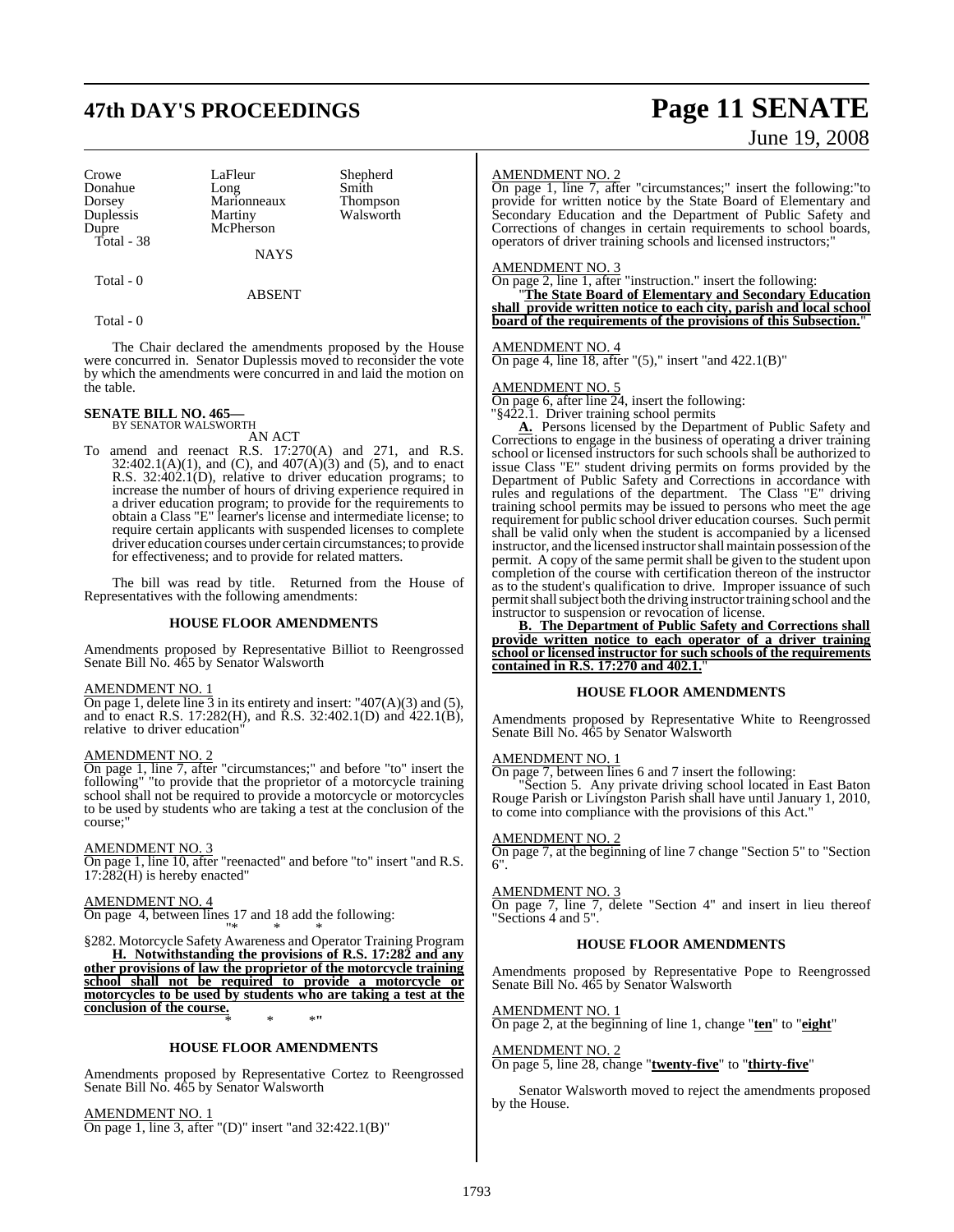## **ROLL CALL**

The roll was called with the following result:

#### YEAS

| Mr. President      | Erdey                | Michot        |
|--------------------|----------------------|---------------|
| Adley              | Gautreaux B          | Morrish       |
| Alario             | Gautreaux N          | Mount         |
| Amedee             | Gray                 | Murray        |
| <b>Broome</b>      | Hebert               | <b>Nevers</b> |
| Cassidy            | Heitmeier            | Ouinn         |
| Cheek              | Jackson              | Riser         |
| Cravins            | Kostelka             | Shaw          |
| Crowe              | LaFleur              | Shepherd      |
| Donahue            | Long                 | Smith         |
| Dorsey             | Marionneaux          | Thompson      |
| Duplessis<br>Dupre | Martiny<br>McPherson | Walsworth     |
| Total - 38         | <b>NAYS</b>          |               |

## Total - 0

Total - 0

The Chair declared the amendments proposed by the House were rejected. Senator Walsworth moved to reconsider the vote by which the amendments were rejected and laid the motion on the table.

ABSENT

**SENATE BILL NO. 469—** BY SENATORS DUPRE, AMEDEE, DORSEY, DUPLESSIS AND MOUNT AN ACT

To enact the Children's Code Article 857(C) and the Code of Criminal Procedure Article 876, relative to criminal procedure; to provide for sentencing of adults for certain crimes committed as a child; to provide for certain adults charged for crimes committed as a child; to provide for requirements of sentencing; to provide terms, conditions, and procedures; and to provide for related matters.

The bill was read by title. Returned from the House of Representatives with the following amendments:

#### **LEGISLATIVE BUREAU AMENDMENTS**

Amendments proposed by Legislative Bureau to Engrossed Senate Bill No. 469 by Senator Dupre

AMENDMENT NO. 1

On page 2, line 16, following "**to**" and before "**571**" change "**Code of Criminal Procedure Art.**" to "**Article**"

AMENDMENT NO. 2 On page 2, line 23, following "**to**" and before "**571**" change "**Code of Criminal Procedure Art.**" to "**Article**"

#### **HOUSE FLOOR AMENDMENTS**

Amendments proposed by Representative Baldone to Engrossed Senate Bill No. 469 by Senator Dupre

AMENDMENT NO. 1 On page 1, line 15, change "shall" to "may"

AMENDMENT NO. 2 On page 2, line 5, change "shall" to "may"

AMENDMENT NO. 3 On page 2, line 18, change "shall" to "may"

AMENDMENT NO. 4 On page 2, line 25, change "shall" to "may"

# **Page 12 SENATE 47th DAY'S PROCEEDINGS**

Senator Dupre moved to concur in the amendments proposed by the House.

## **ROLL CALL**

The roll was called with the following result:

#### YEAS

| Mr. President<br>Adley<br>Alario<br>Amedee<br><b>Broome</b><br>Cassidy<br>Cheek<br>Cravins<br>Crowe<br>Donahue<br>Dorsey<br>Duplessis<br>Dupre | Erdey<br>Gautreaux B<br>Gautreaux N<br>Gray<br>Hebert<br>Heitmeier<br>Jackson<br>Kostelka<br>LaFleur<br>Long<br>Marionneaux<br>Martiny<br>McPherson | Michot<br>Morrish<br>Mount<br>Murray<br><b>Nevers</b><br>Ouinn<br>Riser<br>Shaw<br>Shepherd<br>Smith<br>Thompson<br>Walsworth |
|------------------------------------------------------------------------------------------------------------------------------------------------|-----------------------------------------------------------------------------------------------------------------------------------------------------|-------------------------------------------------------------------------------------------------------------------------------|
| Total - 38                                                                                                                                     | <b>NAYS</b>                                                                                                                                         |                                                                                                                               |
| Total - 0                                                                                                                                      |                                                                                                                                                     |                                                                                                                               |

ABSENT

Total - 0

The Chair declared the amendments proposed by the House were concurred in. Senator Dupre moved to reconsider the vote by which the amendments were concurred in and laid the motion on the table.

**SENATE BILL NO. 574—**<br>BY SENATOR MICHOT

AN ACT

To amend and reenact R.S. 39:1691(E), relative to actions by or against the state in connection with contracts; to provide for appeals; and to provide for related matters.

The bill was read by title. Returned from the House of Representatives with the following amendments:

#### **HOUSE COMMITTEE AMENDMENTS**

Amendments proposed by House Committee on Judiciary to Engrossed Senate Bill No. 574 by Senator Michot

AMENDMENT NO. 1 On page 1, line 10, change "**ask**" to "**appeal**"

AMENDMENT NO. 2 On page 1, line 11, after "**of**" and before "**Appeal**" delete "**the**"

AMENDMENT NO. 3 On page 1, line 11, after "**Appeal**" delete "**for the**" and add a comma "**,**"

AMENDMENT NO. 4 On page 1, line 11, after "**Circuit**" and before "**or**" delete the comma "**,**"

AMENDMENT NO. 5 On page 1, line 11, change "**Louisiana**" to "**State**" and after "**Court**" and before the comma "**,**" insert "**of Louisiana**"

AMENDMENT NO. 6 On page 1, between lines 12 and 13, insert the following: "Section 2. This Act shall not apply to any claim or controversy arising out of any contract or agreement executed prior to August 1, 2008.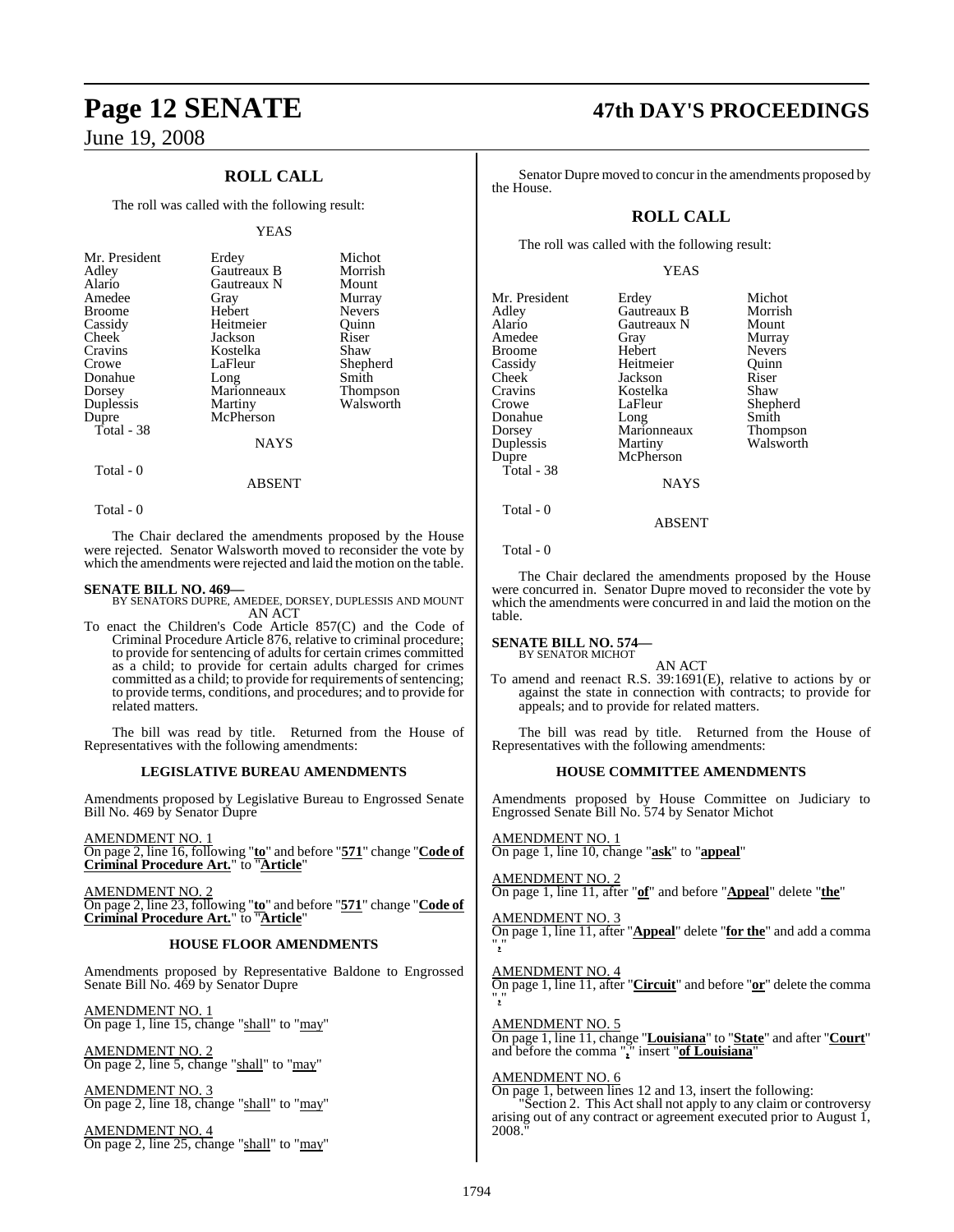# **47th DAY'S PROCEEDINGS Page 13 SENATE**

# June 19, 2008

AMENDMENT NO. 7

On page 1, line 13, change "Section 2." to "Section 3."

#### **LEGISLATIVE BUREAU AMENDMENTS**

Amendments proposed by Legislative Bureau to Engrossed Senate Bill No. 574 by Senator Michot

#### AMENDMENT NO. 1

In House Committee Amendment No. 5 proposed by the House Committee on Judiciary to Engrossed Senate Bill No. 574 by Senator Michot, on line 10, after "line 11," change "change " to "delete" and after "**Louisiana**" delete "to **State**"

#### **AMENDMENT NO.**

On page 1, line 2, following "To" and before "R.S." change "amend and reenact" to "enact"

Senator Michot moved to concur in the amendments proposed by the House.

#### **ROLL CALL**

The roll was called with the following result:

#### YEAS

| Mr. President | Erdey         | Michot          |
|---------------|---------------|-----------------|
| Adley         | Gautreaux B   | Morrish         |
| Alario        | Gautreaux N   | Mount           |
| Amedee        | Gray          | Murray          |
| <b>Broome</b> | Hebert        | <b>Nevers</b>   |
| Cassidy       | Heitmeier     | Ouinn           |
| Cheek         | Jackson       | Riser           |
| Cravins       | Kostelka      | Shaw            |
| Crowe         | LaFleur       | Shepherd        |
| Donahue       | Long          | Smith           |
| Dorsey        | Marionneaux   | <b>Thompson</b> |
| Duplessis     | Martiny       | Walsworth       |
| Dupre         | McPherson     |                 |
| Total - 38    |               |                 |
|               | <b>NAYS</b>   |                 |
| Total - 0     |               |                 |
|               | <b>ABSENT</b> |                 |

Total - 0

The Chair declared the amendments proposed by the House were concurred in. Senator Michot moved to reconsider the vote by which the amendments were concurred in and laid the motion on the table.

#### **SENATE BILL NO. 611—** BY SENATOR MURRAY

AN ACT<br>reenact R.S. To amend and reenact R.S. 33:4720.56(19), 4720.59(A),(B)(1),(C),(D), and (E)(1),(4),(5), and (6), and 4720.60.1 and to enact R.S. 33:4720.56(20) and R.S. 33:4720.59(E)(7), relative to the New Orleans Redevelopment Authority; to provide authorization for the transfer of adjudicated properties from the city of New Orleans to the authority; to provide authorization for the purchase of properties by the authority at tax sales; to provide for the purchase of properties by the authority at code lien enforcement proceedings; to amend relative to the authority of the New Orleans Redevelopment Authority to conduct expedited quite title and foreclosure proceedings; to provide for the removal of abandoned property; to provide of an effective date; and to provide for related matters.

The bill was read by title. Returned from the House of Representatives with the following amendments:

#### **HOUSE COMMITTEE AMENDMENTS**

Amendments proposed by House Committee on Municipal, Parochial and Cultural Affairs to Reengrossed Senate Bill No. 611 by Senator Murray

AMENDMENT NO. 1

On page 2, at the end of line 13, insert "**Notwithstanding the provisions ofthis Paragraph, a holder of a conventional mortgage on the property may purchase the property by tendering the highest bid.**"

AMENDMENT NO. 2 On page 16, line 10, after "**Subsection**" change "**B**" to "**A**"

AMENDMENT NO. 3 On page 16, line 21, change "**B**" to "**A**"

AMENDMENT NO. 4 On page 17, line 8, after "**Subsection**" change "**D**" to "**C**"

AMENDMENT NO. 5 On page 17, line 11, change "**C**" to "**B**"

AMENDMENT NO. 6 On page 17, line 19, change "**K**" to "**I**"

AMENDMENT NO. 7 On page 17, line 22, change "**K**" to "**I**"

AMENDMENT NO. 8

On page 17, between lines 26 and 27, insert the following: "**(3) For a state or federally chartered depository institution, a search of entity records with the Louisiana Office of Financial Institutions or with the Federal Deposit Insurance Corporation (FDIC).**"

AMENDMENT NO. 9 On page 17, line 29, change "**F**" to "**E**"

AMENDMENT NO. 10 On page 18, line 9 change "**I**" to "**H**"

AMENDMENT NO. 11 On page 18, line 17, after "**Subsections**" change "**G and H**" to "**F and G**"

AMENDMENT NO. 12 On page 18, line 19 change "**B**" to "**A**"

AMENDMENT NO. 13 On page 19, line 7, change "**Subsections G or H**" to "**Subsections F or G**"

AMENDMENT NO. 14 On page 19, line 14, change "**Subsections G or H**" to "**Subsections F or G**"

AMENDMENT NO. 15 On page 19, line 21 change "**E**" to "**D**"

AMENDMENT NO. 16 On page 20, line 7, change "**D**" to "**C** "

**MENDMENT NO. 17** On page 20, line 8, change "**G**" to " **F** "

AMENDMENT NO. 18 On page 20, line 9, change "**H**" to "**G**"

AMENDMENT NO. 19

On page 20, line 12, after "**foreclosure**" and before "**who**" insert a comma "**,**" and "**including a current holder of a conventional** mortgage,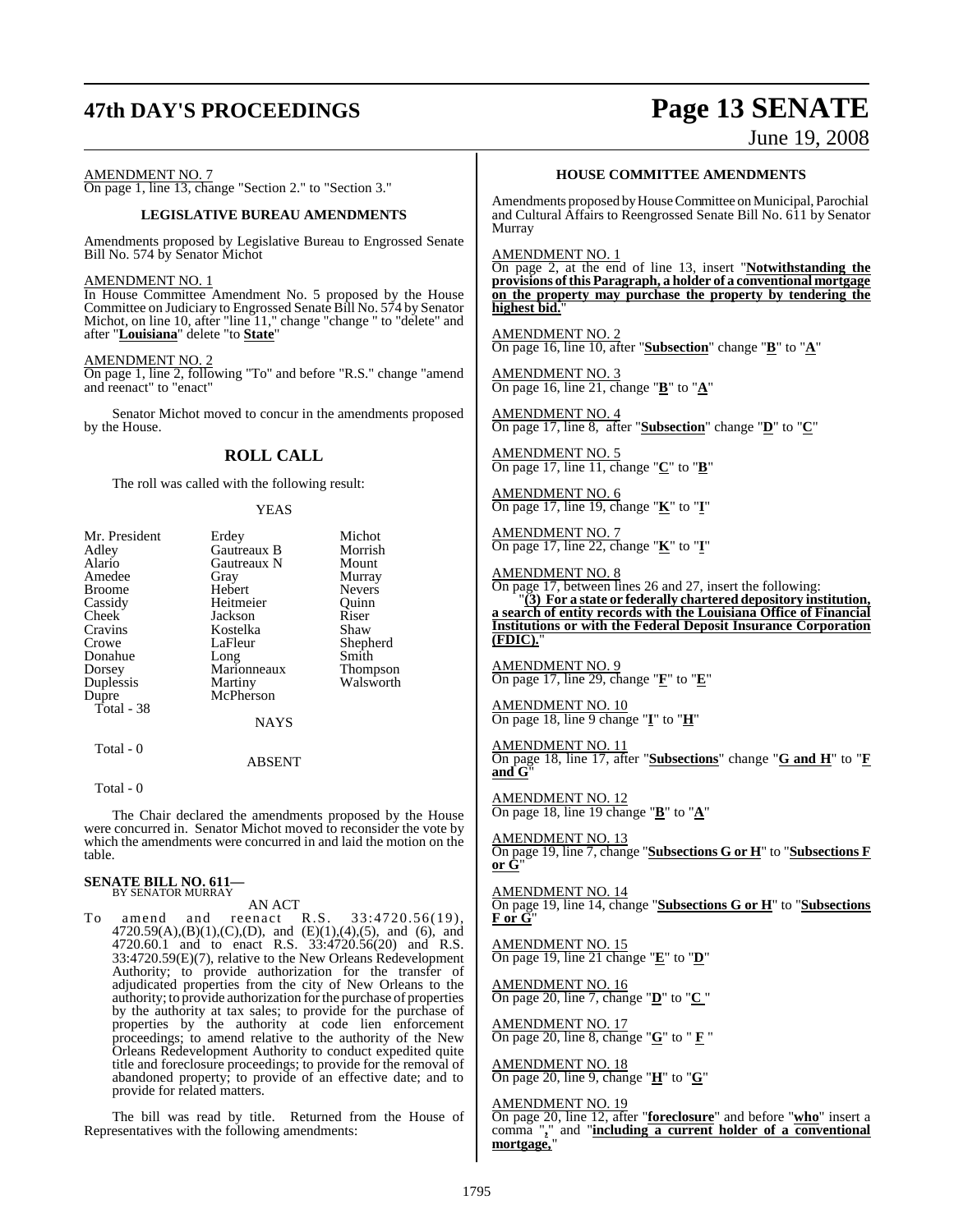#### AMENDMENT NO. 20

On page 20, line 14, after "**hearing.**" and before "**The**" insert the following: "**A holder of a conventional mortgage may object to the action and is entitled to a dismissal of the proceedings by the district court upon a showing that it is the holder of a legally enforceable conventional mortgage and upon payment of the outstanding amount of any liens, taxes, and related costs.**"

AMENDMENT NO. 21 On page 20, line 28, change "**D and F**" to "**C and E**"

AMENDMENT NO. 22 On page 21, line 4, change "**D and F**" to "**C and E**"

AMENDMENT NO. 23 On page 21, line 9, change "**L(5)**" to "**K(5)**"

AMENDMENT NO. 24 On page 21, line 10, change "**D**" to "**C**"

#### **HOUSE FLOOR AMENDMENTS**

Amendments proposed by Representative Richmond to Reengrossed Senate Bill No. 611 by Senator Murray

#### AMENDMENT NO. 1

On page 21, at the end of line 19, delete "**for**" and delete line 20 and insert the following: "**shall be subject to a one year peremptive period commencing on the date of the signing of the judgment by the district court, notwithstanding any**"

Senator Murray moved to concur in the amendments proposed by the House.

#### **ROLL CALL**

The roll was called with the following result:

#### **YEAS**

| Mr. President | Erdey       | Michot    |
|---------------|-------------|-----------|
| Adley         | Gautreaux B | Morrish   |
| Alario        | Gautreaux N | Mount     |
| Amedee        | Gray        | Murray    |
| <b>Broome</b> | Hebert      | Nevers    |
| Cassidy       | Heitmeier   | Ouinn     |
| Cheek         | Jackson     | Riser     |
| Cravins       | Kostelka    | Shaw      |
| Crowe         | LaFleur     | Shepherd  |
| Donahue       | Long        | Smith     |
| Dorsey        | Marionneaux | Thompson  |
| Duplessis     | Martiny     | Walsworth |
| Dupre         | McPherson   |           |
| Total - 38    |             |           |
|               | NAYS        |           |
| <b>m</b> 1 0  |             |           |

Total - 0

Total - 0

The Chair declared the amendments proposed by the House were concurred in. Senator Murray moved to reconsider the vote by which the amendments were concurred in and laid the motion on the table.

ABSENT

#### **SENATE BILL NO. 679—** BY SENATOR KOSTELKA

AN ACT

To enact R.S. 23:303(E), relative to civil suits regarding employment discrimination; to provide with respect to prescription in such cases; and to provide for related matters.

# **Page 14 SENATE 47th DAY'S PROCEEDINGS**

The bill was read by title. Returned from the House of Representatives with the following amendments:

#### **HOUSE COMMITTEE AMENDMENTS**

Amendments proposed by House Committee on Labor and Industrial Relations to Reengrossed Senate Bill No. 679 by Senator Kostelka

AMENDMENT NO. 1

On page 1, line 9, after "**from**" and before "**plaintiff's**" insert "**a**"

Senator Kostelka moved to concur in the amendments proposed by the House.

### **ROLL CALL**

The roll was called with the following result:

#### YEAS

| Erdey       | Michot          |
|-------------|-----------------|
| Gautreaux B | Morrish         |
| Gautreaux N | Mount           |
| Gray        | Murray          |
| Hebert      | <b>Nevers</b>   |
| Heitmeier   | Ouinn           |
| Jackson     | Riser           |
| Kostelka    | Shaw            |
| LaFleur     | Shepherd        |
| Long        | Smith           |
| Marionneaux | <b>Thompson</b> |
|             | Walsworth       |
| McPherson   |                 |
|             |                 |
| <b>NAYS</b> |                 |
|             |                 |
|             | Martiny         |

Total - 0

The Chair declared the amendments proposed by the House were concurred in. Senator Kostelka moved to reconsider the vote by which the amendments were concurred in and laid the motion on the table.

ABSENT

#### **SENATE BILL NO. 722—** BY SENATOR SMITH

AN ACT

To amend and reenact R.S. 33:4734(A) and 4780.52(A), relative to municipal and parish zoning; to provide for advance notice of zoning actions to certain military installations; and to provide for related matters.

The bill was read by title. Returned from the House of Representatives with the following amendments:

#### **HOUSE COMMITTEE AMENDMENTS**

Amendments proposed byHouseCommittee on Municipal, Parochial and Cultural Affairs to Engrossed Senate Bill No. 722 by Senator Smith

#### AMENDMENT NO. 1

On page 1, delete lines 9 through 13 in their entirety and insert the following:

"A.**(1)(a)** The local governing authority considering any action to be taken on an application for a zoning request  $\sigma r$  variance affecting property within three thousand feet of the boundary of a military installation shall notify the commander of the installation thirty **at least ninety** days in advance of taking such action.

**(b) The local governing authority shall publish notice of its intention to take action on an application for a zoning request**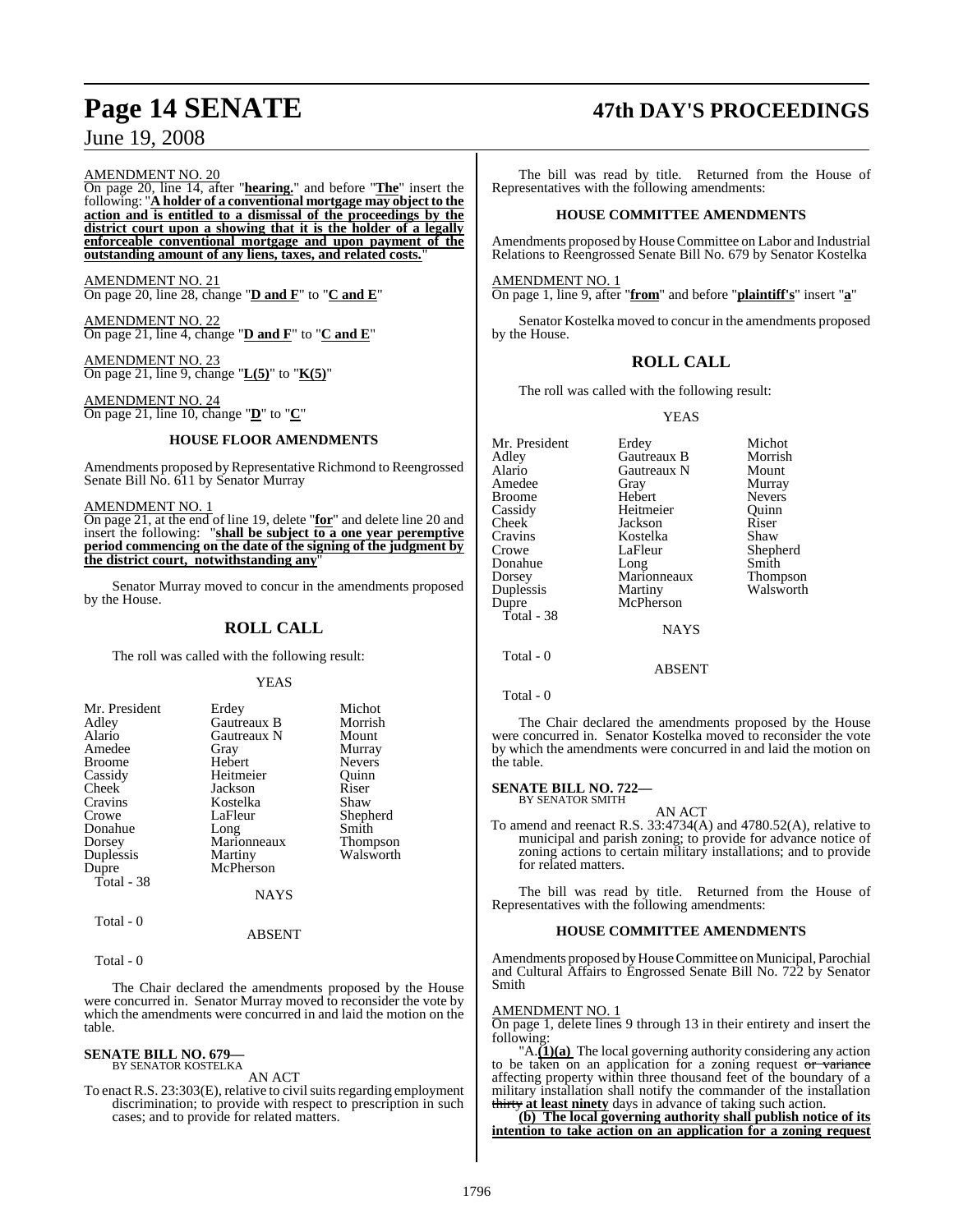# **47th DAY'S PROCEEDINGS Page 15 SENATE**

# June 19, 2008

**pursuant to this Paragraph in the official journal of the local governing authority at least ninety days prior to taking such action.**

**(2) The local governing authority considering any action to be taken on an application for a variance affecting property within three thousand feet of the boundary of a military installation shall notify the commander of the installation at least thirty days in advance of taking such action.**"

#### AMENDMENT NO. 2

On page 1, delete lines 16 and 17 in their entirety and on page 2, delete lines 1 through 3 in their entirety and insert the following:

"A.**(1)(a)** The governing authority of any parish considering any action to be taken on an application for a zoning request or variance affecting property within three thousand feet of the boundary of a military installation shall notify the commander of the installation thirty **at least ninety** days in advance of taking such action.

**(b) The governing authority of any parish shall publish notice of its intention to take action on an application for a zoning request pursuant to this Paragraph in the official journal of the parish at least ninety days prior to taking such action.**

**(2) The governing authority of any parish considering any action to be taken on an application for a variance affecting property within three thousand feet of the boundary of a military installation shall notify the commander of the installation at least thirty days in advance of taking such action.**"

Senator Smith moved to concur in the amendments proposed by the House.

### **ROLL CALL**

The roll was called with the following result:

#### YEAS

| Mr. President | Erdey       | Michot        |
|---------------|-------------|---------------|
| Adley         | Gautreaux B | Morrish       |
| Alario        | Gautreaux N | Mount         |
| Amedee        | Gray        | Murray        |
| <b>Broome</b> | Hebert      | <b>Nevers</b> |
| Cassidy       | Heitmeier   | Ouinn         |
| Cheek         | Jackson     | Riser         |
| Cravins       | Kostelka    | Shaw          |
| Crowe         | LaFleur     | Shepherd      |
| Donahue       | Long        | Smith         |
| Dorsey        | Marionneaux | Thompson      |
| Duplessis     | Martiny     | Walsworth     |
| Dupre         | McPherson   |               |
| Total - 38    |             |               |
|               | NAYS        |               |

Total - 0

ABSENT

Total - 0

The Chair declared the amendments proposed by the House were concurred in. Senator Smith moved to reconsider the vote by which the amendments were concurred in and laid the motion on the table.

#### **SENATE BILL NO. 783—** BY SENATOR B. GAUTREAUX

AN ACT

To enact R.S. 3:2364(D)(8), (9), and (10), relative to the Louisiana Animal Welfare Commission; to provide relative to powers of the commission; to permit the commission to obtain records and inspect facilities; and to provide for related matters.

The bill was read by title. Returned from the House of Representatives with the following amendments:

#### **HOUSE COMMITTEE AMENDMENTS**

Amendments proposed by House Committee on Agriculture, Forestry, Aquaculture, and Rural Development to Engrossed Senate Bill No. 783 by Senator B. Gautreaux

#### **AMENDMENT NO.**

On page 1, line 15, change "**agent**" to "**commission**" and after "**request**" and before the period "**.**" insert "**under the provisions of R.S. 44:1 et. seq.**"

#### AMENDMENT NO. 2

On page 2, line 4, after "**provide**" delete the remainder of the line and insert "**to the commission reasonable access**"

#### AMENDMENT NO. 3

On page 2, at the beginning of line 5, delete "**the commission**" and after "**personnel**" and before the period "**.**" insert "**within seven days of receipt of a written request**"

Senator B. Gautreaux moved to concur in the amendments proposed by the House.

#### **ROLL CALL**

The roll was called with the following result:

#### **YEAS**

| Mr. President<br>Adley<br>Alario<br>Amedee<br>Broome<br>Cassidy<br>Cheek<br>Cravins<br>Crowe<br>Donahue<br>Dorsey<br>Duplessis<br>Dupre | Erdey<br>Gautreaux B<br>Gautreaux N<br>Gray<br>Hebert<br>Heitmeier<br>Jackson<br>Kostelka<br>LaFleur<br>Long<br>Marionneaux<br>Martiny<br>McPherson | Michot<br>Morrish<br>Mount<br>Murray<br><b>Nevers</b><br>Ouinn<br>Riser<br>Shaw<br>Shepherd<br>Smith |
|-----------------------------------------------------------------------------------------------------------------------------------------|-----------------------------------------------------------------------------------------------------------------------------------------------------|------------------------------------------------------------------------------------------------------|
|                                                                                                                                         |                                                                                                                                                     | Thompson<br>Walsworth                                                                                |
| Total - 38                                                                                                                              | <b>NAYS</b>                                                                                                                                         |                                                                                                      |
| Total - 0                                                                                                                               |                                                                                                                                                     |                                                                                                      |

ABSENT

Total - 0

The Chair declared the amendments proposed by the House were concurred in. Senator B. Gautreaux moved to reconsider the vote by which the amendments were concurred in and laid the motion on the table.

#### **Senator Adley in the Chair**

**SENATE BILL NO. 788—** BY SENATOR WALSWORTH AND REPRESENTATIVES HINES, LEGER, LORUSSO, RICHMOND AND WHITE AN ACT

To enact R.S. 29:723(7), (8), (9), (10), (11) and (12) and 725.3 through 725.6, relative to the Governor's Office of Homeland Security and Emergency Preparedness; to provide for definitions; to provide for the creation of the office of interoperability; to provide for an assistant deputy director of interoperability; to establish the interoperability subcommittee, regional parish office of emergency preparedness directors committee, and first responders committee under the Unified Command Group to design, construct, administer, and maintain a statewide communications interoperability plan for first responders and to design, construct, administer, and maintain a statewide interoperability plan; and to provide for related matters.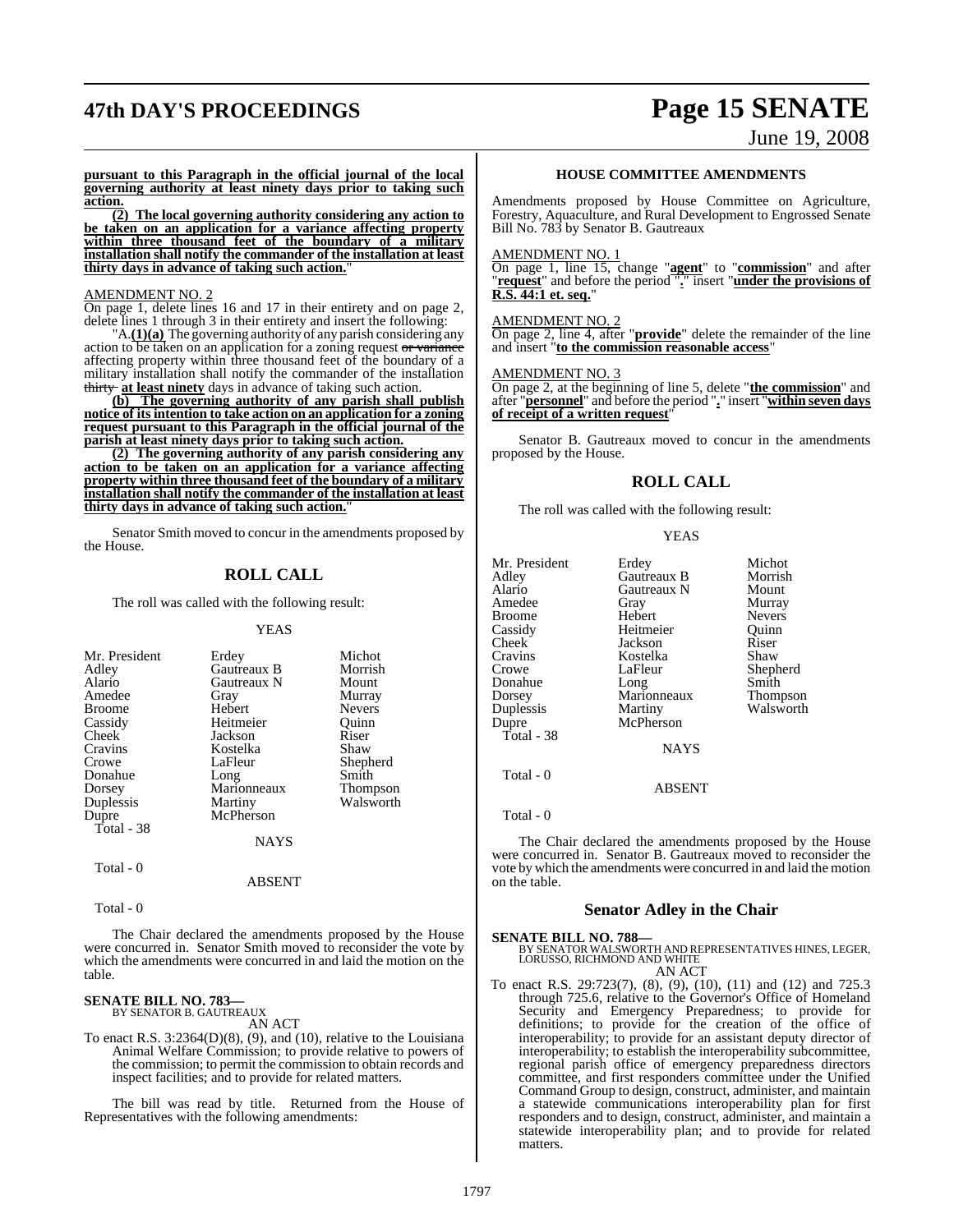# **Page 16 SENATE 47th DAY'S PROCEEDINGS**

## June 19, 2008

The bill was read by title. Returned from the House of Representatives with the following amendments:

#### **HOUSE COMMITTEE AMENDMENTS**

Amendments proposed by House Committee on Judiciary to Reengrossed Senate Bill No. 788 by Senator Walsworth

#### AMENDMENT NO. 1

On page 6, between lines 27 and 28, insert the following:

"**(12) One representative from each of the nine GOHSEP regions. The initial representatives shall be designated by the executive order. Thereafter, the representatives shall be designated pursuant to a selection procedure determined by the interoperability subcommittee.**"

#### **LEGISLATIVE BUREAU AMENDMENTS**

Amendments proposed by Legislative Bureau to Reengrossed Senate Bill No. 788 by Senator Walsworth

AMENDMENT NO. 1

On page 6, line 15, following "**Louisiana**" and before "**Association**" change "**Sheriff's**" to "**Sheriffs**"

AMENDMENT NO. 2 On page 6, line 18, following "**Fire**" and before "**Association**" change "**Chief's**" to **Chiefs**"

AMENDMENT NO. 3

On page 6, line 25, following "**Association of**" and before the end of the line change "**Public Safety**" to "**Public-Safety**"

AMENDMENT NO. 4 On page 8, line 1, change "**Sheriff's**" to "**Sheriffs**"

AMENDMENT NO. 5 On page 8, line 4, following "**Fire**" and before "**Association**" change "**Chief's**" to **Chiefs**"

Senator Walsworth moved to concur in the amendments proposed by the House.

## **ROLL CALL**

The roll was called with the following result:

#### YEAS

| Mr. President<br>Adley<br>Alario<br>Amedee<br><b>Broome</b><br>Cassidy<br>Cheek<br>Cravins<br>Crowe | Erdey<br>Gautreaux B<br>Gautreaux N<br>Gray<br>Hebert<br>Heitmeier<br>Jackson<br>Kostelka<br>LaFleur | Michot<br>Morrish<br>Mount<br>Murray<br><b>Nevers</b><br>Quinn<br>Riser<br>Shaw<br>Shepherd |
|-----------------------------------------------------------------------------------------------------|------------------------------------------------------------------------------------------------------|---------------------------------------------------------------------------------------------|
| Donahue                                                                                             | Long                                                                                                 | Smith                                                                                       |
| Dorsey                                                                                              | Marionneaux                                                                                          | <b>Thompson</b>                                                                             |
| Duplessis                                                                                           | Martiny                                                                                              | Walsworth                                                                                   |
| Dupre<br>Total - 38                                                                                 | McPherson                                                                                            |                                                                                             |
|                                                                                                     | NAYS                                                                                                 |                                                                                             |

Total - 0

ABSENT

Total - 0

The Chair declared the amendments proposed by the House were concurred in. Senator Walsworth moved to reconsider the vote by which the amendments were concurred in and laid the motion on the table.

#### **SENATE BILL NO. 791—**

BY SENATOR N. GAUTREAUX AN ACT

To enact R.S. 4:251.1, relative to racing; to provide with respect to horse racing; to provide for the Horsemen's Self-Help Pension Program; to provide relative to pension benefits; to provide relative to purses and purse supplements; and to provide for related matters.

The bill was read by title. Returned from the House of Representatives with the following amendments:

#### **HOUSE COMMITTEE AMENDMENTS**

Amendments proposed by House Committee on Commerce to Engrossed Senate Bill No. 791 by Senator N. Gautreaux

#### AMENDMENT NO. 1

On page 3, after line 23, insert the following:

"**(5) All funds derived from the two percent revenue from purses and purse supplements presently being utilized by the Horsemen's Benevolent and Protective Association for the Horsemen's Self-Help Pension Program and the Horsemen's Benevolent and Protective Association's workers compensation insurance program following the effective date of this Act shall be utilized without the limitations and conditions previously established which are related to limits and repayments of such fund to purses, however, same are specifically limited to no more than two percent of the total amount of purses and purse supplements available for purses for any race meet.**"

Senator N. Gautreaux moved to concur in the amendments proposed by the House.

#### **ROLL CALL**

The roll was called with the following result:

#### YEAS

| Mr. President<br>Adley<br>Alario<br>Amedee<br>Broome<br>Cassidy<br>Cheek<br>Cravins<br>Crowe<br>Donahue<br>Duplessis<br>Dupre<br>Total - 36 | Erdey<br>Gautreaux B<br>Gautreaux N<br>Gray<br>Hebert<br>Heitmeier<br>Jackson<br>Kostelka<br>LaFleur<br>Long<br>Marionneaux<br>Martiny<br><b>NAYS</b> | McPherson<br>Michot<br>Morrish<br>Mount<br>Murray<br><b>Nevers</b><br>Ouinn<br>Riser<br>Shepherd<br>Smith<br>Thompson<br>Walsworth |
|---------------------------------------------------------------------------------------------------------------------------------------------|-------------------------------------------------------------------------------------------------------------------------------------------------------|------------------------------------------------------------------------------------------------------------------------------------|
| Total - 0                                                                                                                                   | <b>ABSENT</b>                                                                                                                                         |                                                                                                                                    |
| Dorsey                                                                                                                                      | Shaw                                                                                                                                                  |                                                                                                                                    |

The Chair declared the amendments proposed by the House were concurred in. Senator N. Gautreaux moved to reconsider the vote by which the amendments were concurred in and laid the motion on the table.

#### **SENATE BILL NO. 801—**

Total - 2

BY SENATORS NEVERS AND BROOME AN ACT

To amend and reenact R.S. 9:3198(A)(2), and to enact Code of Civil Procedure Art. 2332.1, relative to property disclosure document; to provide for disclosure of information relative to the production or manufacturing of methamphetamine; to provide for exceptions; and to provide for related matters.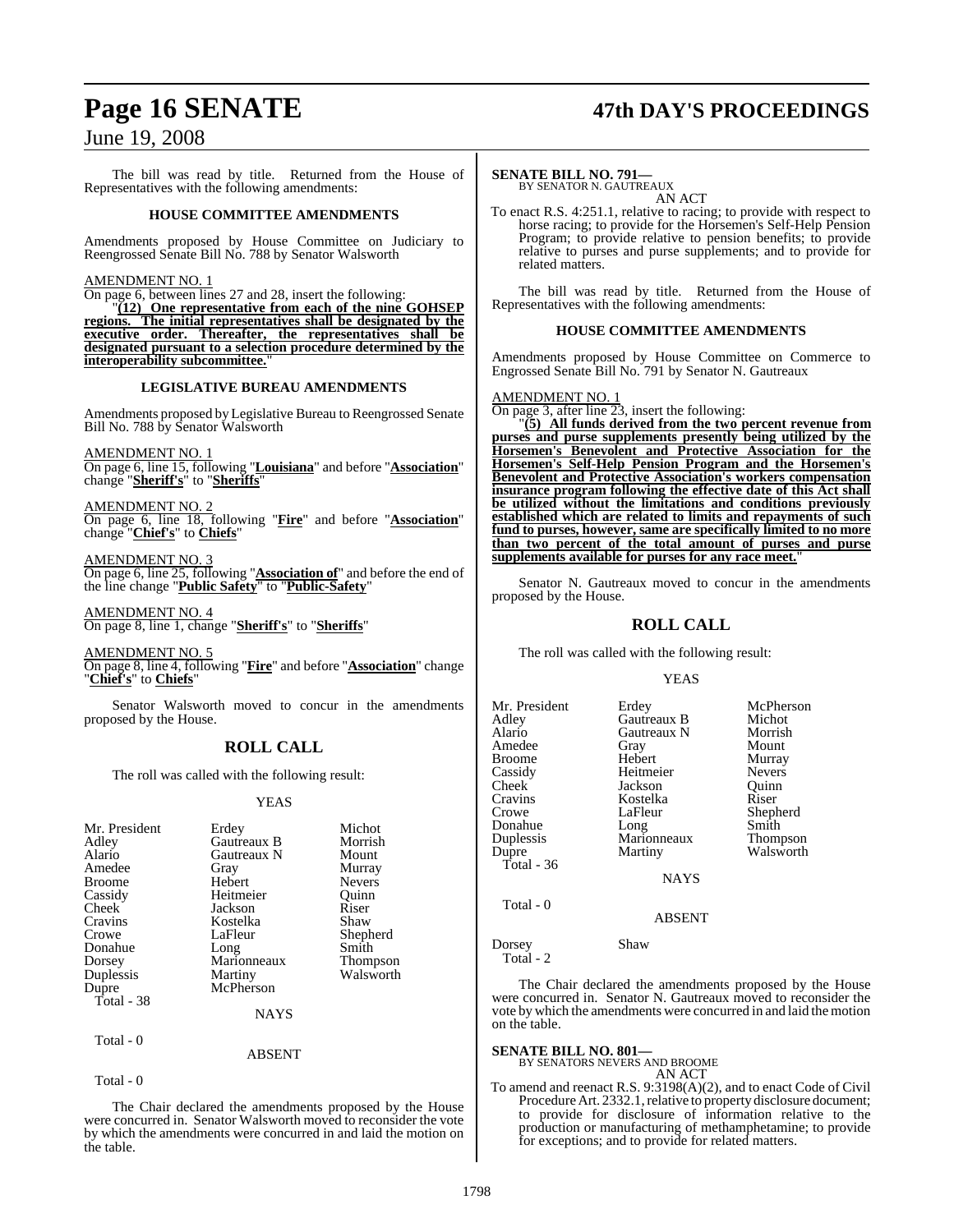# **47th DAY'S PROCEEDINGS Page 17 SENATE**

The bill was read by title. Returned from the House of Representatives with the following amendments:

#### **HOUSE FLOOR AMENDMENTS**

Amendments proposed by Representative Edwards to Reengrossed Senate Bill No. 801 by Senator Nevers

#### AMENDMENT NO. 1

On page 1, line 2, after "enact" delete the remainder of the line and insert "R.S. 9:3198.1,"

#### AMENDMENT NO. 2

On page 1 line 3, after "disclosure" and before the semicolon ";" change "document" to "documents"

#### AMENDMENT NO. 3

On page 1, at the end of line 4, after "for" insert the following: "procedures for the listing and publication of contaminated properties; to provide for the promulgation of rules and regulations for remediating contaminated properties; to provide for limitation of liability; to provide for"

#### AMENDMENT NO. 4

On page 1, line 7, after "reenacted" and before "to" insert "and R.S. 9:3198.1 is hereby enacted"

#### AMENDMENT NO. 5

On page 2, delete lines 5 through 25 in their entirety and insert the following:

"**§3198.1. Duties of governmental entities; contaminatedproperty A. Whenever a state or local law enforcement agency becomes aware that residential real property has been contaminated by its use as a clandestine methamphetamine drug lab, the agency shall report the contamination to the Department of Environmental Quality, hereinafter referred to as the "department," and to the local sheriff's office.**

**B. The department shall maintain a listing of residential real property that has been reported as contaminated, and the list shall be made available to the public through a website.**

**C. If property that is listed as contaminated on the department's website issubsequently seized and sold at a sheriff's sale, the sheriff shall provide notice to all bidders present at the time the sheriff's sale is conducted.**

**D. The department may promulgate rules and regulations in order to adopt standards for remediating properties contaminated by clandestine methamphetamine drug labs.**

**E. Upon confirmation by the department that property has been properly remediated to its established standards, the department shall remove the property from the list required in Subsection B of this Section. The department shall provide written notification to the local sheriff and the property owner of record when the documentation showsthat the property has been properly remediated.**

**F. Notwithstanding any other provision of law to the contrary, once the property has been removed from the list required in Subsection B of this Section, the property owner is not required to report or otherwise disclose the past contamination as required in R.S. 9:3198(A)(2)(b).**

**G. Failure to comply with the provisions of this Section shall not create a cause of action against a governmental entity or the property owner, the owner's agent, the mortagee, or other person with an interest in the property.**"

Senator Nevers moved to concur in the amendments proposed by the House.

## **ROLL CALL**

The roll was called with the following result:

# June 19, 2008

YEAS Mr. President Erdey Michot<br>Adley Gautreaux B Morrish Adley Gautreaux B Morris<br>
Alario Gautreaux N Mount **Gautreaux N** Amedee Gray Murray Broome Hebert Nevers Heitmeier Cheek Jackson Riser<br>Cravins Kostelka Shaw Cravins Kostelka<br>Crowe LaFleur LaFleur Shepherd<br>Long Smith Donahue Long Smith Dorsey Marionneaux Thompson<br>
Duplessis Martiny Walsworth Duplessis<br>Dupre McPherson Total - 38 NAYS Total - 0 ABSENT Total - 0

The Chair declared the amendments proposed by the House were concurred in. Senator Nevers moved to reconsider the vote by which the amendments were concurred in and laid the motion on the table.

#### **Senate Bills and Joint Resolutions Returned from the House of Representatives with Amendments, Subject to Call**

The following Senate Bills and Joint Resolutions returned from the House of Representatives with amendments, subject to call, were taken up and acted upon as follows:

#### **Called from the Calendar**

Senator Shaw asked that Senate Bill No. 53 be called from the Calendar at this time.

#### **SENATE BILL NO. 53—** BY SENATOR SHAW

AN ACT

To enact R.S. 42:1141(B)(1)(c), relative to ethics complaints; to provide that the Board of Ethics shall not investigate or otherwise address anonymous complaints; and to provide for related matters.

The bill was read by title. Returned from the House of Representatives with the following amendments:

#### **HOUSE COMMITTEE AMENDMENTS**

Amendments proposed by House Committee on House and Governmental Affairs to Engrossed Senate Bill No. 53 by Senator Shaw

AMENDMENT NO. 1

On page 1, line 9, between "Complaints" and "(1)" insert a period "."

AMENDMENT NO. 2

On page 1, at the end of line 13, insert the following: "**However, nothing in this Subparagraph shall be construed or interpreted to limit the ability of the Board of Ethics by two-thirds majority vote to consider any matter it has reason to believe may be a violation of any law within its jurisdiction.**"

Senator Shaw moved to concur in the amendments proposed by the House.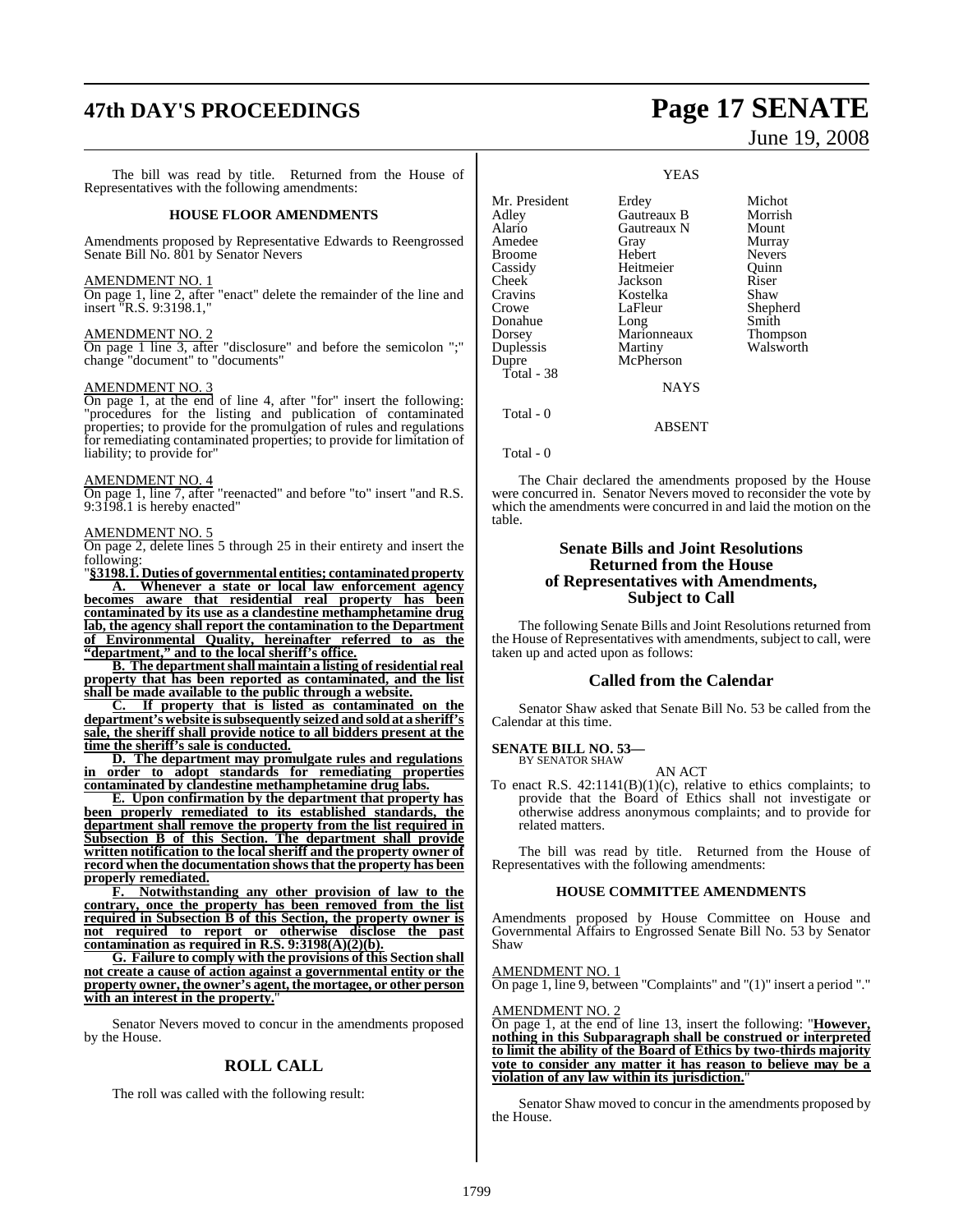## **ROLL CALL**

The roll was called with the following result:

#### YEAS

| Mr. President<br>Adley<br>Alario<br>Amedee<br><b>Broome</b><br>Cassidy<br>Cheek<br>Cravins<br>Crowe<br>Donahue<br>Dorsey<br>Duplessis<br>Dupre | Erdey<br>Gautreaux B<br>Gautreaux N<br>Gray<br>Hebert<br>Heitmeier<br>Jackson<br>Kostelka<br>LaFleur<br>Long<br>Marionneaux<br>Martiny<br>McPherson | Michot<br>Morrish<br>Mount<br>Murray<br><b>Nevers</b><br>Ouinn<br>Riser<br>Shaw<br>Shepherd<br>Smith<br>Thompson<br>Walsworth |
|------------------------------------------------------------------------------------------------------------------------------------------------|-----------------------------------------------------------------------------------------------------------------------------------------------------|-------------------------------------------------------------------------------------------------------------------------------|
| Total - 38                                                                                                                                     | <b>NAYS</b>                                                                                                                                         |                                                                                                                               |
|                                                                                                                                                |                                                                                                                                                     |                                                                                                                               |

Total - 0

Total - 0

The Chair declared the amendments proposed by the House were concurred in. Senator Shaw moved to reconsider the vote by which the amendments were concurred in and laid the motion on the table.

ABSENT

#### **Called from the Calendar**

Senator Michot asked that Senate Bill No. 56 be called from the Calendar at this time.

#### **SENATE BILL NO. 56—** BY SENATOR MICHOT

AN ACT

To amend and reenact R.S. 42:1112(C) and 1120, and to repeal R.S. 42:1112(D), relative to conflicts of interest; to permit an appointed member of a board or commission to recuse himself from voting in certain matters involving the board or commission; and to provide for related matters.

The bill was read by title. Returned from the House of Representatives with the following amendments:

#### **HOUSE COMMITTEE AMENDMENTS**

Amendments proposed by House Committee on House and Governmental Affairs to Engrossed Senate Bill No. 56 by Senator Michot

#### AMENDMENT NO. 1

On page 1, line 2, after "amend and reenact" delete the remainder of the line and insert the following: "R.S. 42:1112(D), to enact R.S. 42:1120.4, and to repeal R.S. 42:1120.2 and 1120.3, relative to"

#### AMENDMENT NO. 2

On page 1, at the end of line 4, after "commission;" insert "to remove specific recusal provisions applicable to certain boards and commissions;"

#### AMENDMENT NO. 3

On page 1, delete lines 7 through 17 and delete page 2 and insert the following:

"Section 1. R.S. 42:1112(D) is hereby amended and reenacted and R.S. 42:1120.4 is hereby enacted to read as follows:

§1112. Participation in certain transactions involving the governmental entity

\* \* \*

## **Page 18 SENATE 47th DAY'S PROCEEDINGS**

D. No appointed member of any board or commission, except as otherwise provided in R.S. 42:1120.1<del>, 1120.2, or 1120.3,</del> or **1120.4,**shall participate or be interested in any transaction involving the agency when a violation of this Part would result. \* \* \*

#### **§1120.4. Recusal from voting; certain appointed members of boards and commissions**

**A. Except for any member of a board or commission specifically provided for in R.S. 42:1120.1, if any appointed member of a board or commission in the discharge of a duty or responsibility of his office or position, would be required to vote on a matter which vote would be a violation of R.S. 42:1112, he shall recuse himself from voting.**

**B. An appointed member of a board or commission who recuses himself from voting pursuant to this Section shall be prohibited from participating in discussion and debate concerning the matter.**

Section 2. R.S.  $42:1120.2$  and 1120.3 are hereby repealed in their entirety."

Senator Michot moved to concur in the amendments proposed by the House.

### **ROLL CALL**

The roll was called with the following result:

#### **YEAS**

|             | Michot          |
|-------------|-----------------|
| Gautreaux B | Morrish         |
| Gautreaux N | Mount           |
| Gray        | Murray          |
| Hebert      | <b>Nevers</b>   |
| Heitmeier   | Ouinn           |
| Jackson     | Riser           |
| Kostelka    | Shaw            |
| LaFleur     | Shepherd        |
| Long        | Smith           |
| Marionneaux | <b>Thompson</b> |
| Martiny     | Walsworth       |
| McPherson   |                 |
|             |                 |
| NAYS        |                 |
|             | Erdey           |

Total - 0

Total - 0

The Chair declared the amendments proposed by the House were concurred in. Senator Michot moved to reconsider the vote by which the amendments were concurred in and laid the motion on the table.

ABSENT

#### **Called from the Calendar**

Senator Michot asked that Senate Bill No. 337 be called from the Calendar at this time.

**SENATE BILL NO. 337—**<br>BY SENATORS MICHOT, THOMPSON AND WALSWORTH AND REPRESENTATIVES KATZ AND MILLS AN ACT

To amend and reenact R.S. 46:2761(A), relative to uncompensated care payments; to provide for the type of data to be reported; to provide for reporting; to provide for legislative audits; and to provide for related matters.

The bill was read by title. Returned from the House of Representatives with the following amendments: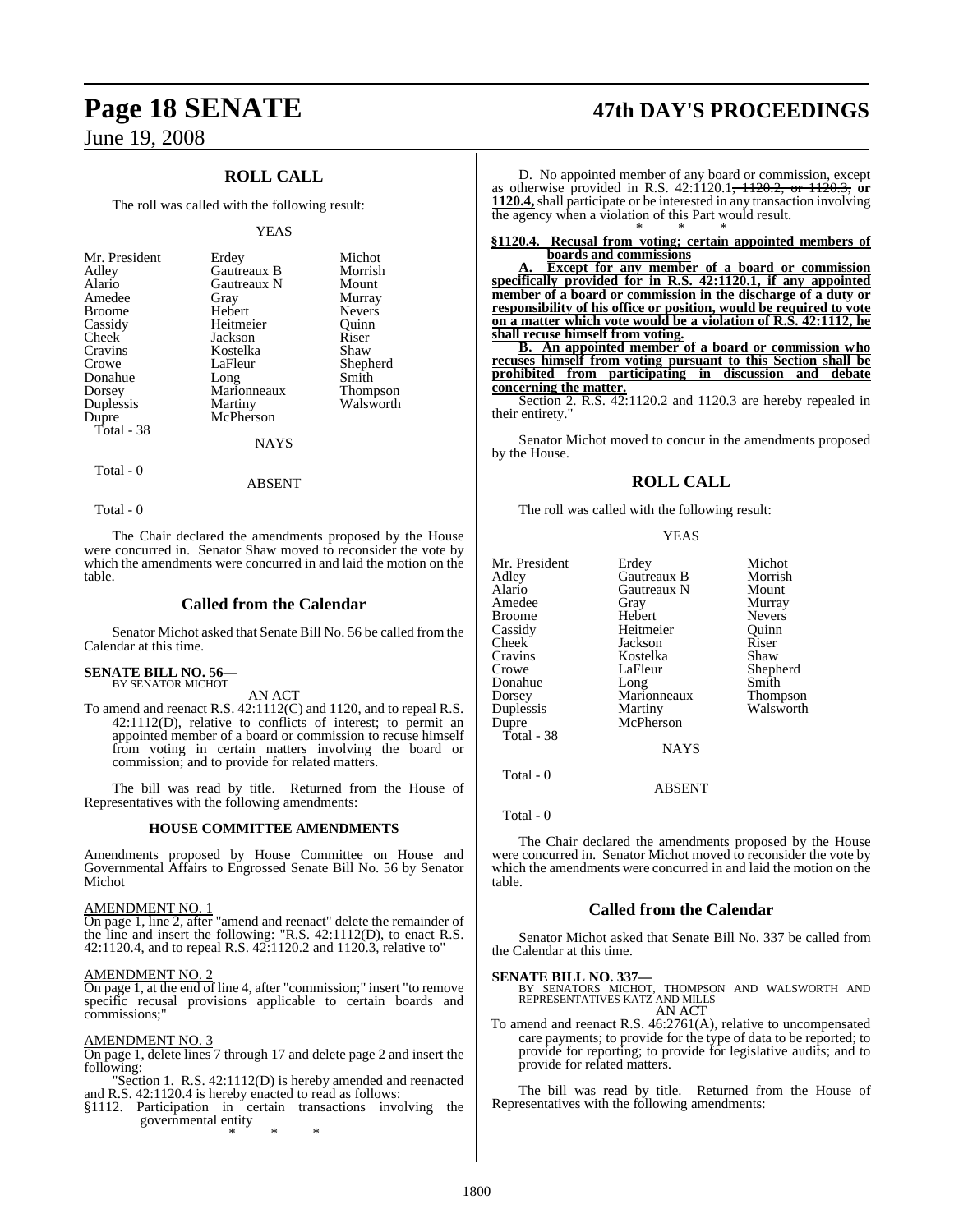# **47th DAY'S PROCEEDINGS Page 19 SENATE**

#### **HOUSE COMMITTEE AMENDMENTS**

Amendments proposed by House Committee on Health and Welfare to Re-Reengrossed Senate Bill No. 337 by Senator Michot

#### AMENDMENT NO. 1

On page 2, at the beginning of line 16, change "**on**" to "**to**"

Senator Michot moved to concur in the amendments proposed by the House.

#### **ROLL CALL**

The roll was called with the following result:

#### YEAS

| Mr. President | Erdey       | Michot          |
|---------------|-------------|-----------------|
| Adley         | Gautreaux B | Morrish         |
| Alario        | Gautreaux N | Mount           |
| Amedee        | Gray        | Murray          |
| <b>Broome</b> | Hebert      | <b>Nevers</b>   |
| Cassidy       | Heitmeier   | Ouinn           |
| Cheek         | Jackson     | Riser           |
| Cravins       | Kostelka    | Shaw            |
| Crowe         | LaFleur     | Shepherd        |
| Donahue       | Long        | Smith           |
| Dorsey        | Marionneaux | <b>Thompson</b> |
| Duplessis     | Martiny     | Walsworth       |
| Dupre         | McPherson   |                 |
| Total - 38    |             |                 |
|               | <b>NAYS</b> |                 |
| Total - 0     |             |                 |
|               | ABSENT      |                 |

Total - 0

The Chair declared the amendments proposed by the House were concurred in. Senator Michot moved to reconsider the vote by which the amendments were concurred in and laid the motion on the table.

#### **Called from the Calendar**

Senator Hebert asked that Senate Bill No. 384 be called from the Calendar at this time.

#### **SENATE BILL NO. 384—** BY SENATOR HEBERT

AN ACT

To amend and reenact R.S. 30:2054(B)(2)(b)(ix), relative to the powers and duties of the secretary of the Department of Environmental Quality; to provide for record keeping requirements for certain persons who discharge toxic air pollutants into the atmosphere of Louisiana; and to provide for related matters.

The bill was read by title. Returned from the House of Representatives with the following amendments:

#### **HOUSE COMMITTEE AMENDMENTS**

Amendments proposed by House Committee on Natural Resources and Environment to Engrossed Senate Bill No. 384 by Senator Hebert

#### AMENDMENT NO. 1

On page 1, line 11, after "duties" delete the remainder of the line and delete line 12 in its entirety and insert a colon "**:**"

#### **LEGISLATIVE BUREAU AMENDMENTS**

Amendments proposed by Legislative Bureau to Engrossed Senate Bill No. 384 by Senator Hebert

# June 19, 2008

#### AMENDMENT NO. 1

On page 2, line 5, before "Clean Air Act" delete "Federal

AMENDMENT NO. 2 On page 2, line 8, before "Clean Air Act" delete "Federal"

AMENDMENT NO. 3 On page 2, line 8, following "Clean Air Act," delete "Subchapter V,"

Senator Hebert moved to reject the amendments proposed by the House.

#### **ROLL CALL**

The roll was called with the following result:

#### YEAS

| Mr. President | Erdey         | Michot        |
|---------------|---------------|---------------|
| Adley         | Gautreaux B   | Morrish       |
| Alario        | Gautreaux N   | Mount         |
| Amedee        | Gray          | Murray        |
| Broome        | Hebert        | <b>Nevers</b> |
| Cassidy       | Heitmeier     | Ouinn         |
| Cheek         | Jackson       | Riser         |
| Cravins       | Kostelka      | Shaw          |
| Crowe         | LaFleur       | Shepherd      |
| Donahue       | Long          | Smith         |
| Dorsey        | Marionneaux   | Thompson      |
| Duplessis     | Martiny       | Walsworth     |
| Dupre         | McPherson     |               |
| Total - 38    |               |               |
|               | <b>NAYS</b>   |               |
| Total - 0     |               |               |
|               | <b>ABSENT</b> |               |
|               |               |               |

Total - 0

The Chair declared the amendments proposed by the House were rejected. Senator Hebert moved to reconsider the vote by which the amendments were rejected and laid the motion on the table.

#### **Rules Suspended**

Senator Nevers asked for and obtained a suspension of the rules for the purpose of advancing to the order of

#### **House Concurrent Resolutions on Third Reading to be Adopted**

The following House Concurrent Resolutions on Third Reading were taken up and acted upon as follows:

#### **Rules Suspended**

Senator Nevers asked for and obtained a suspension of the rules for the purpose of allowing the members of the Board of Elementary and Secondary Education on the Senate floor.

## **HOUSE CONCURRENT RESOLUTION NO. 207—** BY REPRESENTATIVE TRAHAN

A CONCURRENT RESOLUTION

To provide for legislative approval of the formula to determine the cost of a minimum foundation program of education in all public elementary and secondary schools as well as to equitably allocate the funds to parish and city school systems as developed by the State Board of Elementary and Secondary Education and adopted by the board on June 6, 2008.

The resolution was read by title. Senator Nevers moved to concur in the House Concurrent Resolution.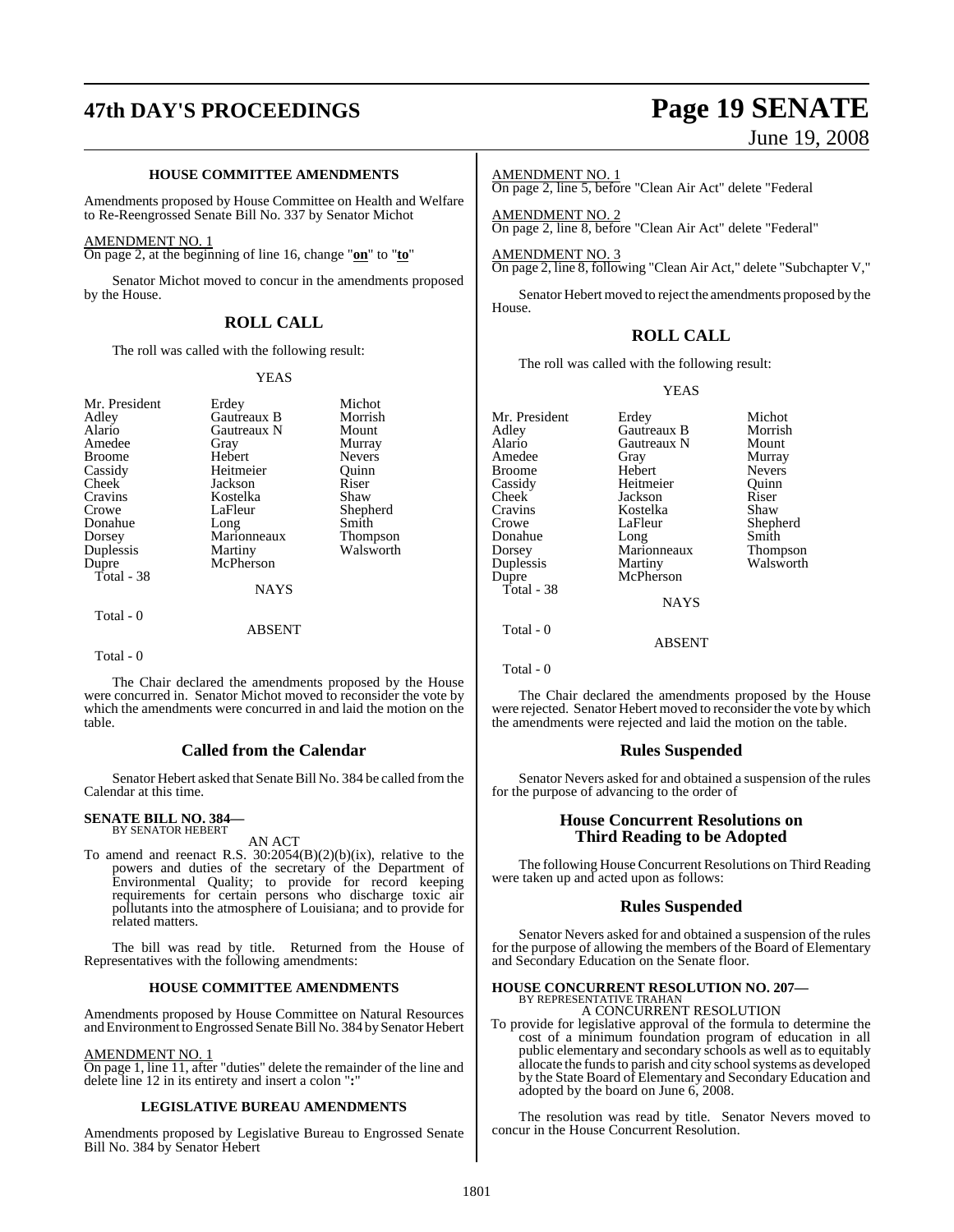# **Page 20 SENATE 47th DAY'S PROCEEDINGS**

## June 19, 2008

## **ROLL CALL**

The roll was called with the following result:

#### YEAS

| <b>NAYS</b> | Mr. President<br>Adley<br>Alario<br>Amedee<br><b>Broome</b><br>Cassidy<br>Cheek<br>Cravins<br>Crowe<br>Donahue<br>Dorsey<br>Duplessis | Dupre<br>Erdey<br>Gautreaux B<br>Gautreaux N<br>Gray<br>Hebert<br>Heitmeier<br>Jackson<br>Kostelka<br>LaFleur<br>Long<br>Marionneaux | Martiny<br>McPherson<br>Michot<br>Morrish<br>Mount<br>Murray<br><b>Nevers</b><br>Riser<br>Shaw<br>Shepherd<br>Thompson<br>Walsworth |  |
|-------------|---------------------------------------------------------------------------------------------------------------------------------------|--------------------------------------------------------------------------------------------------------------------------------------|-------------------------------------------------------------------------------------------------------------------------------------|--|
| $Total = 0$ | Total - $36$                                                                                                                          |                                                                                                                                      |                                                                                                                                     |  |

Total - 0

#### Quinn Smith

Total - 2

The Chair declared the Senate had concurred in the House Concurrent Resolution and ordered it returned to the House.

ABSENT

#### **Rules Suspended**

Senator Mount asked for and obtained a suspension of the rules for the purpose of advancing to the order of

#### **House Bills and Joint Resolutions on Third Reading and Final Passage**

The following House Bills and Joint Resolutions on Third Reading and Final Passage were taken up and acted upon as follows:

**HOUSE BILL NO. 5—** BY REPRESENTATIVES LAFONTA, ABRAMSON, HINES, LEGER, LORUSSO, AND RICHMOND

AN ACT

To enact R.S. 1:58.4, relative to Hurricane Katrina and Hurricane Rita; to provide for a day of remembrance; and to provide for related matters.

The bill was read by title. Senator Murray moved the final passage of the bill.

## **ROLL CALL**

The roll was called with the following result:

#### YEAS

| Mr. President | Dupre       | Martiny       |
|---------------|-------------|---------------|
| Adley         | Erdey       | McPherson     |
| Alario        | Gautreaux B | Michot        |
| Amedee        | Gautreaux N | Morrish       |
| <b>Broome</b> | Gray        | Mount         |
| Cassidy       | Hebert      | Murray        |
| Cheek         | Heitmeier   | <b>Nevers</b> |
| Cravins       | Jackson     | Ouinn         |
| Crowe         | Kostelka    | Riser         |
| Donahue       | LaFleur     | Shaw          |
| Dorsey        | Long        | Shepherd      |
| Duplessis     | Marionneaux | Thompson      |
| Total - 36    |             |               |

#### **NAYS**

## ABSENT

Smith Walsworth

Total - 2

Total - 0

The Chair declared the bill was passed and returned to the House. Senator Murray moved to reconsider the vote by which the bill was passed and laid the motion on the table.

## **HOUSE BILL NO. 31—** BY REPRESENTATIVE RICHMOND

AN ACT

To amend and reenact R.S. 15:574.15(A)(1) and to repeal R.S. 15:574.15(C), relative to violations of municipal ordinances; to repeal the authority of certain elected parish or municipality officials to parole persons arrested for violations of certain municipal ordinances in municipalities having a population of more than four hundred fifty thousand; to repeal provision of law allowing members of the state central committee, parish executive committees, and municipal executive committees to be considered elected state, parochial, or municipal officials; and to provide for related matters.

On motion of Senator Broome, the bill was read by title and returned to the Calendar, subject to call.

#### **HOUSE BILL NO. 110—**

BY REPRESENTATIVES CHAMPAGNE AND BARRAS AN ACT

To amend and reenact R.S. 15:574.4(A)(3), relative to parole eligibility; to provide that persons convicted of armed robbery shall not be eligible for parole; and to provide for related matters.

The bill was read by title. Senator Martiny moved the final passage of the bill.

#### **ROLL CALL**

The roll was called with the following result:

#### YEAS

| Mr. President<br>Adley<br>Alario | Erdey<br>Gautreaux N<br>Gray | Michot<br>Morrish<br>Mount |
|----------------------------------|------------------------------|----------------------------|
| Amedee                           | Hebert                       | Murray                     |
| Broome                           | Heitmeier                    | Ouinn                      |
| Cassidy                          | Jackson                      | Riser                      |
| Cheek                            | Kostelka                     | Shaw                       |
| Cravins                          | LaFleur                      | Shepherd                   |
| Crowe                            | Long                         | Smith                      |
| Donahue                          | Marionneaux                  | Thompson                   |
| Dorsey                           | Martiny                      | Walsworth                  |
| Dupre                            | McPherson                    |                            |
| Total - 35                       |                              |                            |
|                                  | <b>NAYS</b>                  |                            |
| Total - 0                        |                              |                            |
|                                  | <b>ABSENT</b>                |                            |
| Duplessis<br>Total - 3           | Gautreaux B                  | <b>Nevers</b>              |

The Chair declared the bill was passed and returned to the House. Senator Martiny moved to reconsider the vote by which the bill was passed and laid the motion on the table.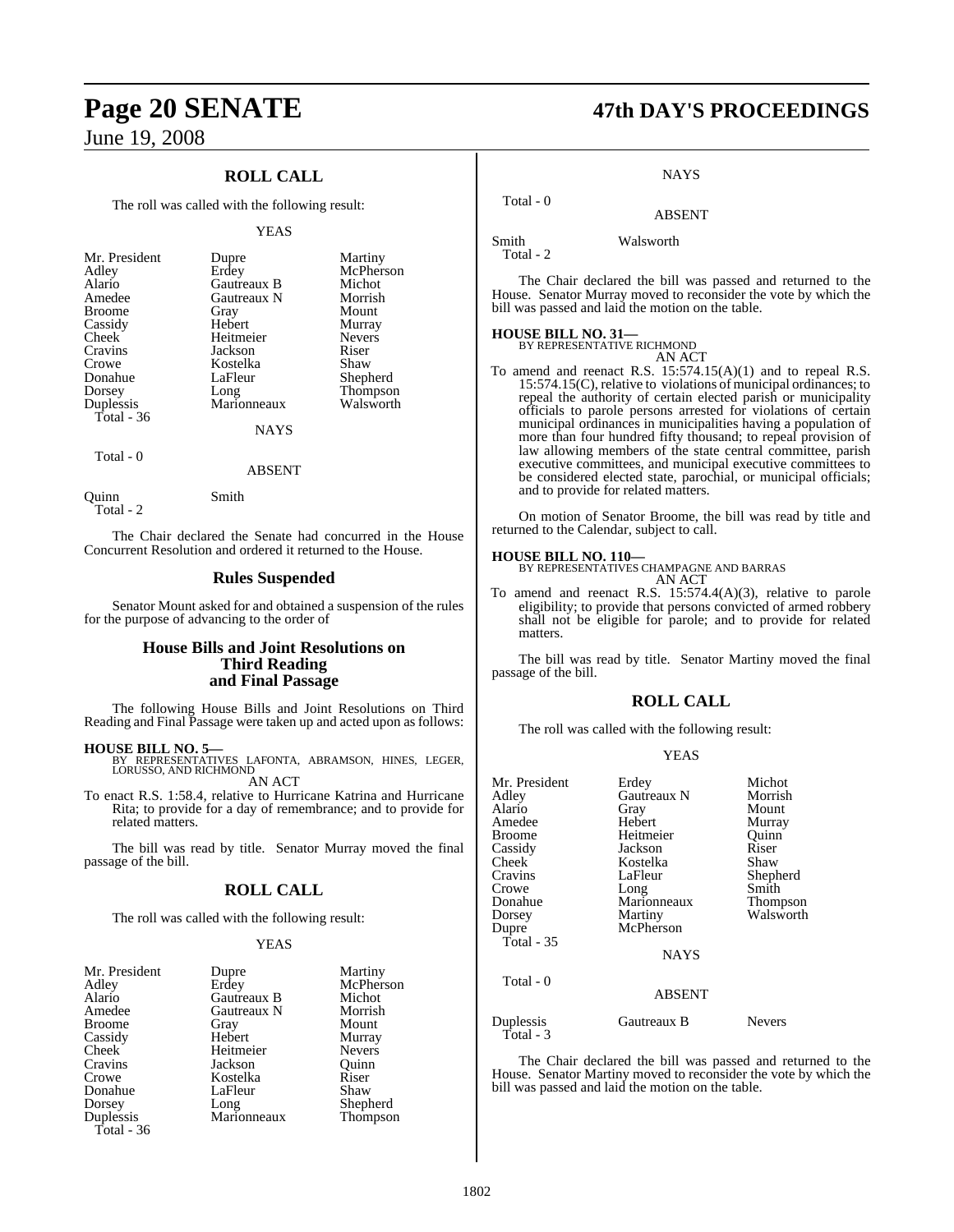# **47th DAY'S PROCEEDINGS Page 21 SENATE**

## **HOUSE BILL NO. 146—** BY REPRESENTATIVE RICHMOND

AN ACT

To enact Code of Criminal Procedure Article 930.9, relative to postconviction relief; to provide that the petitioner may attend postconviction relief proceedings by teleconference, video link, or other visual remote technology; and to provide for related matters.

The bill was read by title. Senator Murray moved the final passage of the bill.

#### **ROLL CALL**

The roll was called with the following result:

#### YEAS

| Mr. President<br>Adley<br>Alario<br>Amedee | Dupre<br>Erdey<br>Gautreaux B<br>Gautreaux N | McPherson<br>Michot<br>Morrish<br>Murray |
|--------------------------------------------|----------------------------------------------|------------------------------------------|
| Broome                                     | Gray                                         | <b>Nevers</b>                            |
| Cassidy                                    | Hebert                                       | Ouinn                                    |
| Cheek                                      | Heitmeier                                    | Riser                                    |
| Cravins                                    | Kostelka                                     | Shaw                                     |
| Crowe                                      | LaFleur                                      | Shepherd                                 |
| Donahue                                    | Long                                         | <b>Thompson</b>                          |
| Dorsey                                     | Marionneaux                                  | Walsworth                                |
| Duplessis                                  | Martiny                                      |                                          |
| Total $-35$                                |                                              |                                          |
|                                            | <b>NAYS</b>                                  |                                          |
| Total - 0                                  |                                              |                                          |
|                                            | <b>ABSENT</b>                                |                                          |
| Jackson<br>Total - 3                       | Mount                                        | Smith                                    |

The Chair declared the bill was passed and returned to the House. Senator Murray moved to reconsider the vote by which the bill was passed and laid the motion on the table.

**HOUSE BILL NO. 164—**<br>BY REPRESENTATIVES LORUSSO, ABRAMSON, BURFORD, TIM<br>BURNS, CARTER, CROMER, EDWARDS, FOIL, GEYMANN, GISCLAIR,<br>HAZEL, HENRY, HOWARD, LABRUZZO, LIGI, LOPINTO, MORRIS,<br>PERRY, RICHARDSON, ROBIDEAUX, SCHRODE

To enact Part V of Chapter 1 of Title 24 of the Louisiana Revised To enact Part V of Chapter 1 of Title 24 of the Louisiana Revised<br>Statutes of 1950, to be comprised of R.S. 24:77.1 through 77.4; to provide for temporary successors for members of the legislature under certain circumstances; to provide for the designation of temporary successors; to provide for the qualifications, powers, functions, duties, and compensation of temporary successors; to provide for certain requirements and prohibitions; to provide for the compensation of a legislator for whom a temporary successor is serving in the legislature; to provide for definitions; to provide for effectiveness; and to provide for related matters.

#### **Floor Amendments Sent Up**

Senator Shepherd sent up floor amendments which were read.

#### **SENATE FLOOR AMENDMENTS**

Amendments proposed by Senator Shepherd to Reengrossed House Bill No. 164 by Representative Lorusso

AMENDMENT NO. 1 On page 2, line 24, change "shall" to "may"

# June 19, 2008

Senator Shepherd moved adoption of the amendments.

Senator Murray objected.

#### **ROLL CALL**

The roll was called with the following result:

#### YEAS

NAYS

Broome Gautreaux B McPherson<br>Cravins Hebert Riser Cravins Hebert Riser<br>
Dorsey Marionneaux Shepherd Total - 9

Total - 18

Gautreaux N Total - 11

Mr. President Duplessis Mount<br>Adley Erdey Murray Adley Erdey Murray<br>Alario Gray Quinn Amedee Long<br>Crowe Michot Crowe Michot Thompson<br>
Morrish Walsworth<br>
Morrish Walsworth

ABSENT

Gray Quinn<br>Long Shaw

Marionneaux

Cassidy Heitmeier Martiny<br>Cheek Jackson Nevers Cheek Jackson Never<br>Dupre Kostelka Smith Kostelka<br>LaFleur

Walsworth

The Chair declared the amendments were rejected.

The bill was read by title. Senator Murray moved the final passage of the bill.

#### **ROLL CALL**

The roll was called with the following result:

#### YEAS

| Mr. President | Duplessis     | Marionneaux |
|---------------|---------------|-------------|
| Adley         | Dupre         | Martiny     |
| Alario        | Erdey         | McPherson   |
| Amedee        | Gautreaux B   | Michot      |
| <b>Broome</b> | Gautreaux N   | Morrish     |
| Cassidy       | Gray          | Murray      |
| Cheek         | Hebert        | Quinn       |
| Cravins       | Heitmeier     | Riser       |
| Crowe         | Jackson       | Shaw        |
| Donahue       | LaFleur       | Thompson    |
| Dorsey        | Long          | Walsworth   |
| Total - 33    |               |             |
|               | <b>NAYS</b>   |             |
| Kostelka      |               |             |
| Total - 1     |               |             |
|               | <b>ABSENT</b> |             |
| Mount         | Shepherd      |             |
| <b>Nevers</b> | Smith         |             |

Total - 4

The Chair declared the bill was passed and returned to the House. Senator Murray moved to reconsider the vote by which the bill was passed and laid the motion on the table.

**HOUSE BILL NO. 183—** BY REPRESENTATIVES LORUSSO AND FOIL

A JOINT RESOLUTION Proposing to add Article III, Section 4(F) of the Constitution of Louisiana, to require the legislature to provide by law for the succession to the powers and duties of a member of the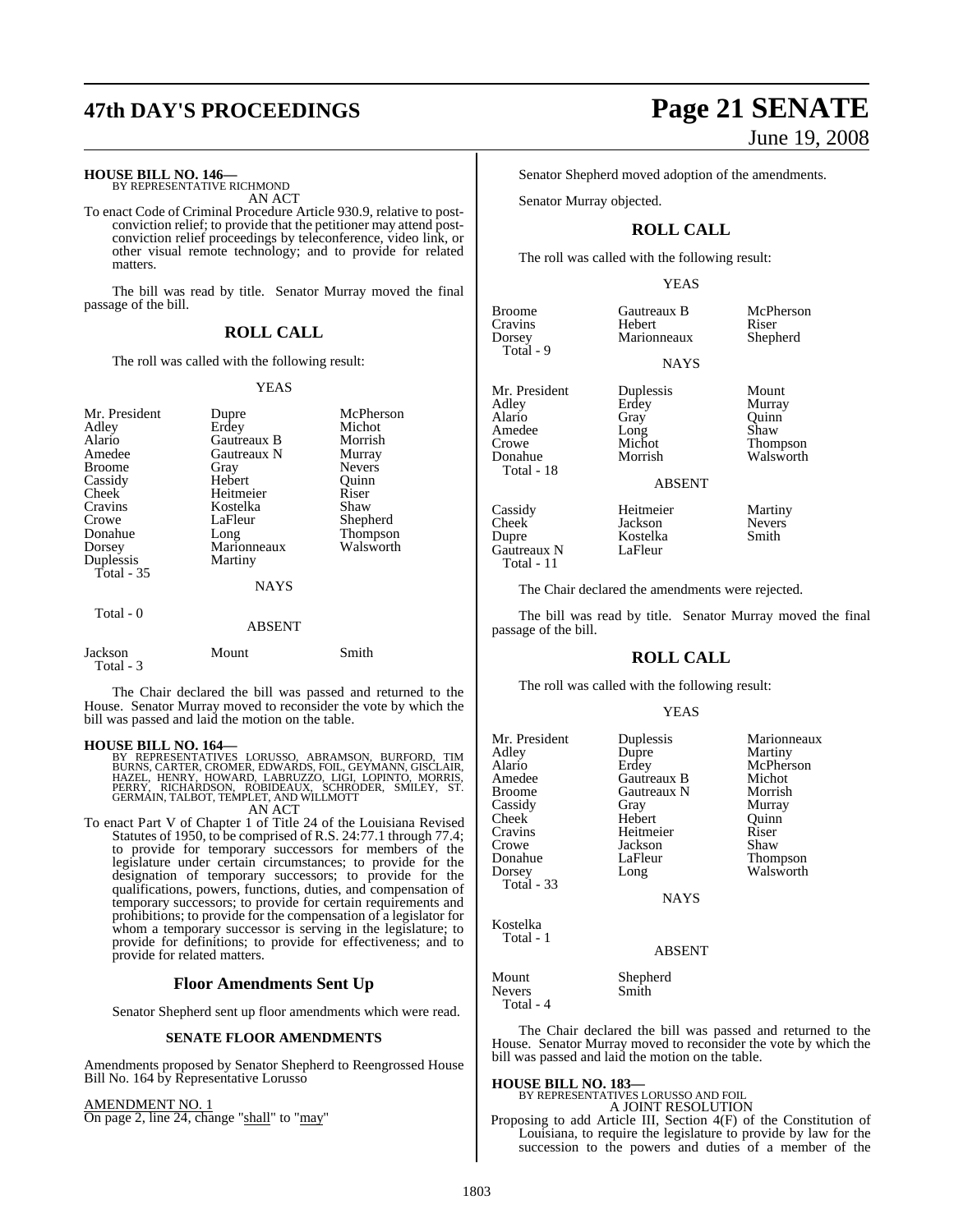## **Page 22 SENATE 47th DAY'S PROCEEDINGS**

## June 19, 2008

legislature when the incumbent member becomes unavailable for certain reasons; to provide for submission of the proposed amendment to the electors; and to provide for related matters.

The bill was read by title. Senator Murray moved the final passage of the bill.

#### **ROLL CALL**

The roll was called with the following result:

#### YEAS

| Mr. President<br>Adley<br>Alario<br>Amedee<br><b>Broome</b><br>Cassidy<br>Cheek<br>Cravins<br>Crowe<br>Donahue<br>Dorsey<br>Duplessis<br>Dupre<br>Total - 37 | Erdey<br>Gautreaux B<br>Gautreaux N<br>Gray<br>Hebert<br>Heitmeier<br>Jackson<br>Kostelka<br>LaFleur<br>Long<br>Marionneaux<br>Martiny<br>McPherson<br><b>NAYS</b> | Michot<br>Morrish<br>Mount<br>Murray<br><b>Nevers</b><br>Ouinn<br>Riser<br>Shaw<br>Shepherd<br>Thompson<br>Walsworth |
|--------------------------------------------------------------------------------------------------------------------------------------------------------------|--------------------------------------------------------------------------------------------------------------------------------------------------------------------|----------------------------------------------------------------------------------------------------------------------|
| Total - 0                                                                                                                                                    |                                                                                                                                                                    |                                                                                                                      |

#### ABSENT

Smith

Total - 1

The Chair declared the bill was passed and returned to the House. Senator Murray moved to reconsider the vote by which the bill was passed and laid the motion on the table.

**HOUSE BILL NO. 246—** BY REPRESENTATIVE RICHMOND

AN ACT

To amend and reenact R.S. 15:321(C) and to enact R.S. 15:321(D) through (I), relative to the Louisiana Sentencing Commission; to provide for legislative findings regarding the criminal justice system and criminal penalties; to provide for the duties of the Louisiana Sentencing Commission; to require the commission to undertake an extensive review of the sentencing laws and practices of the state of Louisiana; to require the commission to make recommendations to the legislature regarding that evaluation; to provide a time period for the issuance of reports; and to provide for related matters.

#### **Floor Amendments Sent Up**

Senator Broome sent up floor amendments which were read.

#### **SENATE FLOOR AMENDMENTS**

Amendments proposed by Senators Broome and Cravins to Reengrossed House Bill No. 246 by Representative Richmond

#### AMENDMENT NO. 1

On page 1, line 2, after "relative to" add the following: "sentencing of certain offenders; to provide relative to"

#### AMENDMENT NO. 2

On page 1, line 8, between "reports;" and "and" insert the following: "to provide for sentencing of certain juvenile offenders to juvenile facilities; to prohibit the closure of certain facilities under certain condition;"

#### AMENDMENT NO. 3

On page 4, below line 2, add the following:

"Section 2. Notwithstanding any other provision of law to the contrary, including the provisions of the Act which originated as Senate Bill No. 749 of the 2008 Regular Session, no juvenile correctional facility shall be closed until a publically-operated regional facility authorized under the provisions of the Act which originated as Senate Bill No. 749 of the 2008 Regular Session, is located in the same parish as the juvenile correctional facility being closed."

On motion of Senator Broome, the amendments were adopted.

The bill was read by title. Senator Cravins moved the final passage of the amended bill.

#### **ROLL CALL**

The roll was called with the following result:

#### YEAS

Mr. President Dupre McPherson<br>Adley Erdey Michot Adley Erdey Michot Alario Gautreaux B<br>Amedee Gray Gray Nevers<br>
Hebert Shaw Broome Hebert<br>Cheek Heitmeier Cheek Heitmeier Shepherd Cravins Jackson<br>Crowe Kostelka Crowe Kostelka Thompson Donahue LaFleur Walsworth<br>Dorsey Marionneaux Marionneaux<br>Martiny Duplessis Total - 31 **NAYS** Long Mount<br>Morrish Riser Morrish Total - 4 ABSENT Cassidy Gautreaux N Quinn

Total - 3

The Chair declared the amended bill was passed and returned to the House. Senator Cravins moved to reconsider the vote by which the bill was passed and laid the motion on the table.

## **HOUSE BILL NO. 401—** BY REPRESENTATIVE MORRELL

AN ACT

To enact R.S. 33:9038.62, relative to Orleans Parish; to create and provide for the Gentilly Taxing District within the parish; to provide relative to the boundaries, purpose, and governance of the district; to provide relative to the powers and duties of the district including the power to provide for tax increment financing; to provide for the term of the district; and to provide for related matters.

The bill was read by title. Senator Murray moved the final passage of the bill.

#### **ROLL CALL**

The roll was called with the following result:

#### YEAS

| Mr. President | Erdey       | Michot        |
|---------------|-------------|---------------|
| Adlev         | Gautreaux B | Morrish       |
| Alario        | Gautreaux N | Mount         |
| Amedee        | Gray        | Murray        |
| Broome        | Hebert      | <b>Nevers</b> |
| Cheek         | Heitmeier   | Riser         |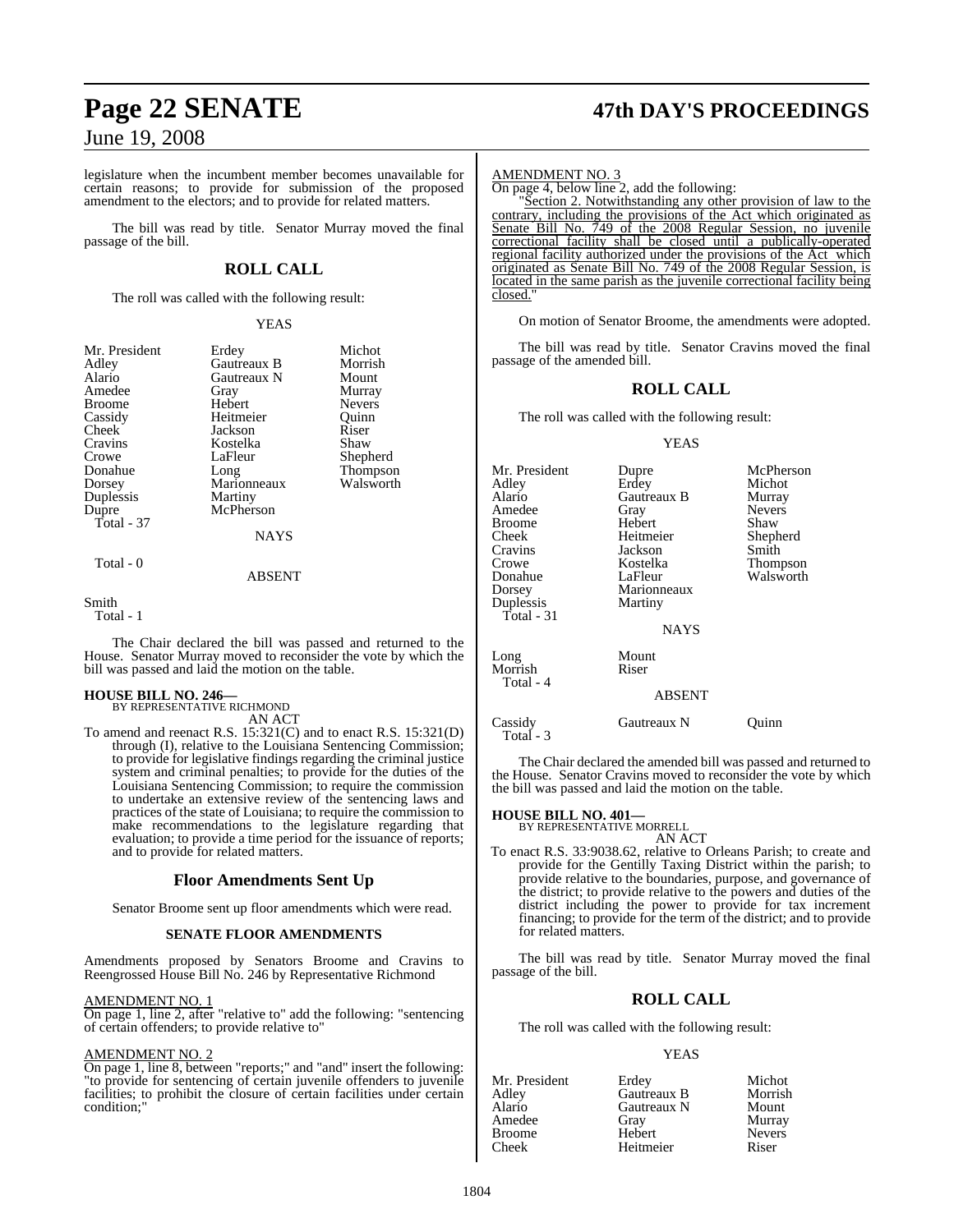# **47th DAY'S PROCEEDINGS Page 23 SENATE**

| Cravins<br>Crowe<br>Donahue<br>Dorsey<br>Duplessis<br>Dupre | Jackson<br>LaFleur<br>Long<br>Marionneaux<br>Martiny<br>McPherson | Shaw<br>Shepherd<br>Smith<br>Thompson<br>Walsworth |
|-------------------------------------------------------------|-------------------------------------------------------------------|----------------------------------------------------|
| Total $-35$<br>Total - 0                                    | <b>NAYS</b><br><b>ABSENT</b>                                      |                                                    |

Total - 3

Cassidy Kostelka Quinn

The Chair declared the bill was passed and returned to the House. Senator Murray moved to reconsider the vote by which the bill was passed and laid the motion on the table.

#### **HOUSE BILL NO. 455—**

BY REPRESENTATIVE MONICA AN ACT

To enact R.S. 49:170.15, relative to the state symbol; to provide that the fleur-de-lis shall be the official state symbol; and to provide for related matters.

The bill was read by title. Senator Amedee moved the final passage of the bill.

#### **ROLL CALL**

The roll was called with the following result:

YEAS

| Mr. President | Erdey         | McPherson       |
|---------------|---------------|-----------------|
| Adley         | Gautreaux B   | Michot          |
| Alario        | Gautreaux N   | Morrish         |
| Amedee        | Gray          | Mount           |
| <b>Broome</b> | Hebert        | Murray          |
| Cheek         | Heitmeier     | <b>Nevers</b>   |
| Cravins       | Jackson       | Riser           |
| Crowe         | Kostelka      | Shaw            |
| Donahue       | LaFleur       | Shepherd        |
| Dorsey        | Long          | Smith           |
| Duplessis     | Marionneaux   | <b>Thompson</b> |
| Dupre         | Martiny       | Walsworth       |
| Total - 36    |               |                 |
|               | NAYS          |                 |
| Total - 0     |               |                 |
|               | <b>ARSENT</b> |                 |

The Chair declared the bill was passed and returned to the House. Senator Amedee moved to reconsider the vote by which the bill was passed and laid the motion on the table.

# **HOUSE BILL NO. 613—** BY REPRESENTATIVE TUCKER

Cassidy Quinn

Total - 2

AN ACT

To amend and reenact R.S. 15:824(B)(1)(a), relative to the local housing of persons committed to or in the temporary custody of the Department of Public Safety and Corrections; to increase the amount paid to a parish sheriff or parish governing authority for keeping and feeding an individual committed to or in the custody of the department; to provide for an effective date; and to provide for related matters.

The bill was read by title. Senator Murray moved the final passage of the bill.

# June 19, 2008

## **ROLL CALL**

The roll was called with the following result:

YEAS

| Mr. President | Erdey       | Michot        |
|---------------|-------------|---------------|
| Adley         | Gautreaux B | Morrish       |
| Alario        | Gautreaux N | Mount         |
| Amedee        | Gray        | Murray        |
| <b>Broome</b> | Hebert      | <b>Nevers</b> |
| Cassidy       | Heitmeier   | Riser         |
| Cheek         | Jackson     | Shaw          |
| Cravins       | Kostelka    | Shepherd      |
| Crowe         | LaFleur     | Smith         |
| Donahue       | Long        | Thompson      |
| Dorsey        | Marionneaux | Walsworth     |
| Duplessis     | Martiny     |               |
| Dupre         | McPherson   |               |
| Total - 37    |             |               |
|               | <b>NAYS</b> |               |
|               |             |               |

Total - 0

Quinn Total - 1

The Chair declared the bill was passed and returned to the House. Senator Murray moved to reconsider the vote by which the bill was passed and laid the motion on the table.

ABSENT

## **HOUSE BILL NO. 705—** BY REPRESENTATIVE HARDY

AN ACT

To amend and reenact R.S. 15:588, relative to the Louisiana Bureau ofCriminal Identification and Information; to amend provisions regarding individual access to information; to authorize the attorney of the individual to have access to the information; and to provide for related matters.

The bill was read by title. Senator Adley moved the final passage of the bill.

#### **ROLL CALL**

The roll was called with the following result:

#### YEAS

| Mr. President<br>Adley | Erdey<br>Gautreaux B | McPherson<br>Michot |
|------------------------|----------------------|---------------------|
| Alario                 | Gautreaux N          | Morrish             |
| Amedee                 | Gray                 | Mount               |
| Broome                 | Hebert               | Murray              |
| Cassidy                | Heitmeier            | <b>Nevers</b>       |
| Cheek                  | Jackson              | Riser               |
| Cravins                | Kostelka             | Shaw                |
| Crowe                  | LaFleur              | Shepherd            |
| Donahue                | Long                 | Smith               |
| Dorsey                 | Marionneaux          | <b>Thompson</b>     |
| Dupre                  | Martiny              | Walsworth           |
| Total - 36             |                      |                     |
|                        | <b>NAYS</b>          |                     |
| Total - 0              |                      |                     |
|                        |                      |                     |

ABSENT

Duplessis Quinn Total - 2

The Chair declared the bill was passed and returned to the House. Senator Adley moved to reconsider the vote by which the bill was passed and laid the motion on the table.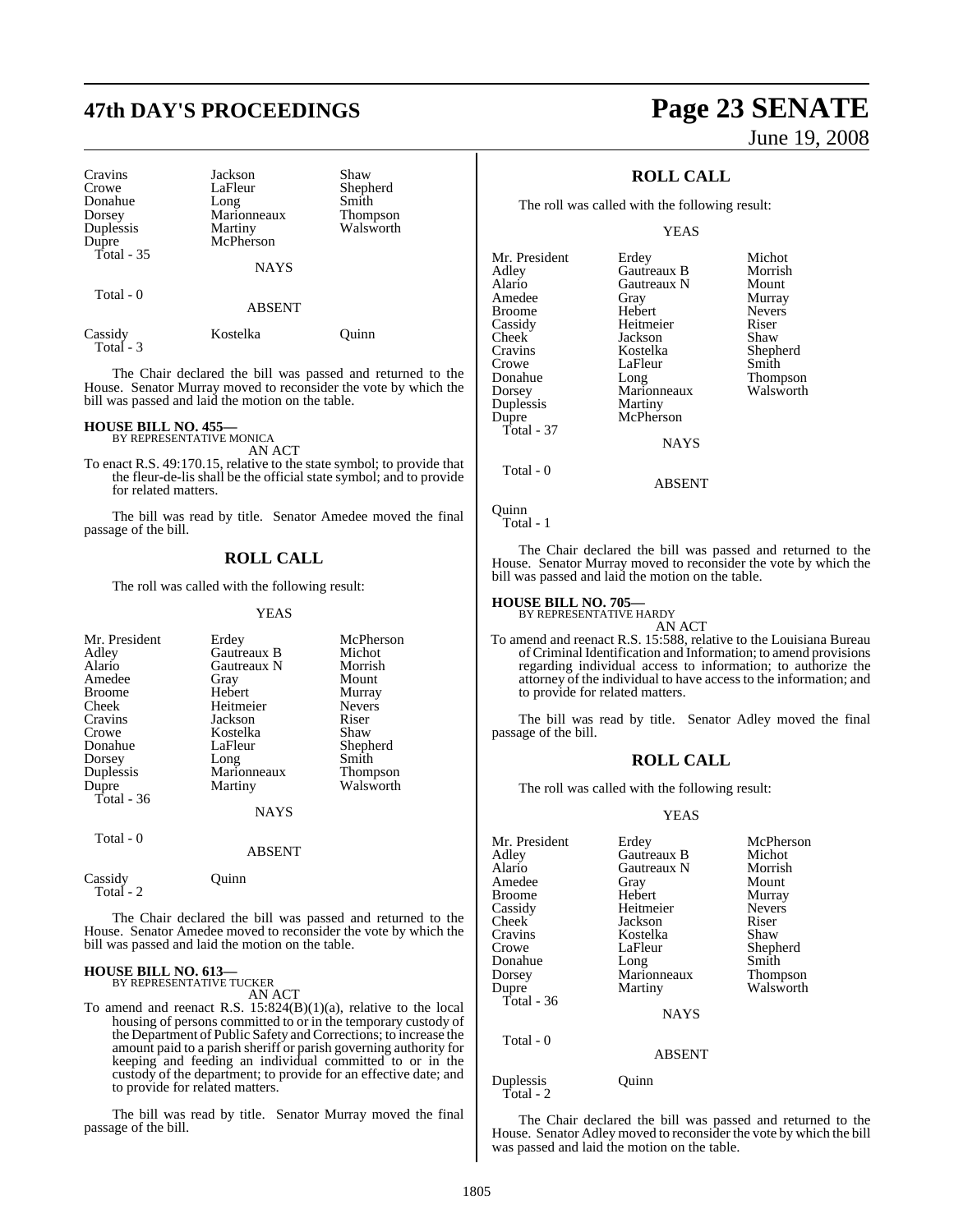#### **HOUSE BILL NO. 868—**

BY REPRESENTATIVE RICHMOND AN ACT

To amend and reenact R.S. 15:323(A) and (B)(2)(introductory paragraph), (a), (b), (c), (e), and (f), relative to the Louisiana Sentencing Commission; to change the number of voting members on the commission; to provide for changes in the membership of the commission; and to provide for related matters.

The bill was read by title. Senator Murray moved the final passage of the bill.

#### **ROLL CALL**

The roll was called with the following result:

#### YEAS

| Mr. President<br>Adley<br>Alario<br>Amedee<br><b>Broome</b><br>Cassidy<br>Cheek<br>Cravins<br>Crowe<br>Donahue<br>Dorsey<br>Dupre<br>Total $-35$ | Erdey<br>Gautreaux N<br>Gray<br>Hebert<br>Heitmeier<br>Jackson<br>Kostelka<br>LaFleur<br>Long<br>Marionneaux<br>Martiny<br>McPherson | Michot<br>Morrish<br>Mount<br>Murray<br><b>Nevers</b><br>Ouinn<br>Riser<br>Shaw<br>Smith<br><b>Thompson</b><br>Walsworth |
|--------------------------------------------------------------------------------------------------------------------------------------------------|--------------------------------------------------------------------------------------------------------------------------------------|--------------------------------------------------------------------------------------------------------------------------|
|                                                                                                                                                  | <b>NAYS</b>                                                                                                                          |                                                                                                                          |
| Total - 0                                                                                                                                        | <b>ABSENT</b>                                                                                                                        |                                                                                                                          |
| Duplessis<br>Total - 3                                                                                                                           | Gautreaux B                                                                                                                          | Shepherd                                                                                                                 |

The Chair declared the bill was passed and returned to the House. Senator Murray moved to reconsider the vote by which the bill was passed and laid the motion on the table.

#### **HOUSE BILL NO. 1071—**

BY REPRESENTATIVE ELLINGTON AN ACT

To enact R.S. 40:1300.6, relative to student loans for physicians; to provide for the establishment of a loan forgiveness program for physicians who agree to work in rural areas; to provide for the administration of the program; to provide for eligibility requirements; to provide for terms and conditions of a loan repayment assistance contract entered into between the applicant and the Department of Health and Hospitals; and to provide for related matters.

The bill was read by title. Senator Thompson moved the final passage of the bill.

#### **ROLL CALL**

The roll was called with the following result:

#### YEAS

| Mr. President | Gautreaux N | Morrish       |
|---------------|-------------|---------------|
| Adley         | Gray        | Mount         |
| Alario        | Hebert      | Murray        |
| Amedee        | Heitmeier   | <b>Nevers</b> |
| <b>Broome</b> | Jackson     | Ouinn         |
| Cheek         | Kostelka    | Shaw          |
| Cravins       | LaFleur     | Shepherd      |
| Crowe         | Long        | Smith         |
| Donahue       | Marionneaux | Thompson      |

## **Page 24 SENATE 47th DAY'S PROCEEDINGS**

| Dorsey<br>Dupre<br>Erdev<br>Total - 34 | Martiny<br>McPherson<br>Michot<br><b>NAYS</b> | Walsworth |
|----------------------------------------|-----------------------------------------------|-----------|
| Total - 0                              | <b>ABSENT</b>                                 |           |
| Cassidy<br>Duplessis                   | Gautreaux B<br>Riser                          |           |

The Chair declared the bill was passed and returned to the House. Senator Thompson moved to reconsider the vote by which the bill was passed and laid the motion on the table.

Total - 4

- **HOUSE BILL NO. 1091—**<br>BY REPRESENTATIVES PETERSON, ARNOLD, AUBERT, AUSTIN<br>BADON, BOBBY BADON, BALDONE, BARROW, BILLIOT, HENRY<br>BURNS, BURRELL, CHAMPAGNE, DANAHAY, DIXON, EDWARDS,<br>GALLOT, HARDY, HARRISON, HINES, HOFFMANN, H
- To amend and reenact R.S. 17:221(E) and to enact R.S. 17:221.4, relative to withdrawal from school; to authorize certain students to withdrawfromschool under certain circumstances; to provide for guidelines and procedures with respect to withdrawal from school; to create a dropout prevention and recovery program; to provide for the collection and reporting of related data; and to provide for related matters.

#### **Floor Amendments Sent Up**

Senator Cassidy sent up floor amendments which were read.

#### **SENATE FLOOR AMENDMENTS**

Amendments proposed by Senator Cassidy to Reengrossed House Bill No. 1091 by Representative Peterson

#### AMENDMENT NO. 1

On page 2, at the end of line 4, insert "During such exit interview, a student who is withdrawing from school shall be given information that has been prepared and supplied by the Louisiana Workforce Commission regarding available training and employment opportunity programs, provided such information is available."

On motion of Senator Cassidy, the amendments were adopted.

The bill was read by title. Senator Gray moved the final passage of the amended bill.

## **ROLL CALL**

The roll was called with the following result:

YEAS

| Mr. President | Erdey       | Morrish         |
|---------------|-------------|-----------------|
| Adley         | Gautreaux N | Mount           |
| Alario        | Gray        | Murray          |
| Amedee        | Hebert      | <b>Nevers</b>   |
| <b>Broome</b> | Heitmeier   | Ouinn           |
| Cassidy       | Jackson     | Riser           |
| Cheek         | Kostelka    | Shaw            |
| Cravins       | LaFleur     | Shepherd        |
| Crowe         | Marionneaux | Smith           |
| Donahue       | Martiny     | <b>Thompson</b> |
| Dorsey        | McPherson   | Walsworth       |
| Dupre         | Michot      |                 |
| Total - $35$  |             |                 |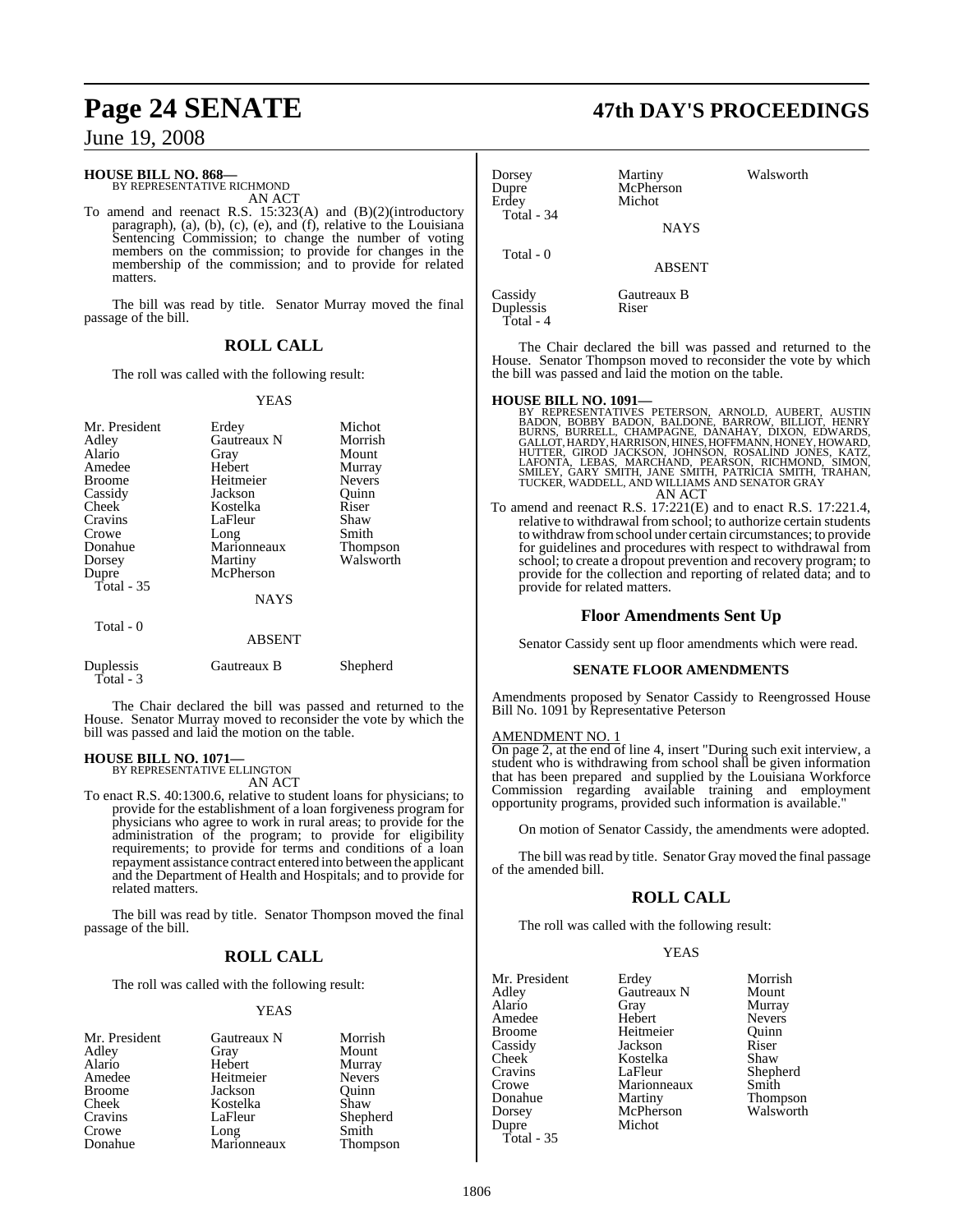## **47th DAY'S PROCEEDINGS Page 25 SENATE**

|                        | <b>NAYS</b>   |      |
|------------------------|---------------|------|
| Total - 0              | <b>ABSENT</b> |      |
| Duplessis<br>Total - 3 | Gautreaux B   | Long |

The Chair declared the amended bill was passed and returned to the House. Senator Gray moved to reconsider the vote by which the bill was passed and laid the motion on the table.

# **HOUSE BILL NO. 1129—** BY REPRESENTATIVE HAZEL

AN ACT

To amend and reenact R.S. 40:2531(B)(4) and to repeal R.S. 40:2531(B)(6), relative to law enforcement officers under investigation; to provide for a right to counsel or representative; to provide for questioning; and to provide for related matters.

On motion of Senator Broome, the bill was read by title and returned to the Calendar, subject to call.

#### **HOUSE BILL NO. 1133—**

BY REPRESENTATIVES DOWNS, BOBBY BADON, BILLIOT, HENRY<br>BURNS, CARMODY, CARTER, CHANDLER, CHANEY, DIXON,<br>EDWARDS, FANNIN, GISCLAIR, HARDY, HAZEL, HOFFMANN,<br>MICHAEL JACKSON, POPE, SIMON, JANE SMITH, PATRICIA SMITH, AND TRAHAN

AN ACT

To amend and reenact R.S.  $17:221(A)(2)$  and  $233(B)(1)$  and to enact R.S. 17:233(C), relative to school attendance; to provide for the circumstances under which a student shall be considered habitually tardy; to require parents and other persons having charge of a student to enforce the attendance of the student at school; to provide relative to violations of the enforcement requirement by parents, tutors, and other persons having charge of habitually tardy students; to provide for penalties; to provide for definitions; and to provide for related matters.

#### **Floor Amendments Sent Up**

Senator Nevers sent up floor amendments which were read.

#### **SENATE FLOOR AMENDMENTS**

Amendments proposed by Senator Nevers to Reengrossed House Bill No. 1133 by Representative Downs

#### AMENDMENT NO. 1

On line 8 of Senate Committee No. 2 proposed by the Senate Committee on Education and adopted by the Senate on June 18, 2008, between "habitually" and "tardy" insert "absent or"

#### AMENDMENT NO. 2

On page 2, line 24, between "considered" and "habitually" insert "habitually absent or"

On motion of Senator Nevers, the amendments were adopted.

The bill was read by title. Senator Nevers moved the final passage of the amended bill.

#### **ROLL CALL**

The roll was called with the following result:

YEAS

| Mr. President | Gautreaux B | Michot        |
|---------------|-------------|---------------|
| Adley         | Gautreaux N | Mount         |
| Alario        | Gray        | Murray        |
| Amedee        | Hebert      | <b>Nevers</b> |
| <b>Broome</b> | Heitmeier   | Ouinn         |
| Cassidy       | Jackson     | Riser         |

June 19, 2008

| Cheek<br>Cravins<br>Crowe<br>Dorsey<br>Dupre<br>Erdey | Kostelka<br>LaFleur<br>Long<br>Marionneaux<br>Martiny<br>McPherson | Shaw<br>Shepherd<br>Smith<br>Thompson<br>Walsworth |
|-------------------------------------------------------|--------------------------------------------------------------------|----------------------------------------------------|
| Total - 35                                            | <b>NAYS</b>                                                        |                                                    |
| Total - 0                                             | <b>ABSENT</b>                                                      |                                                    |
| Donahue<br>Total - 3                                  | Duplessis                                                          | Morrish                                            |

The Chair declared the amended bill was passed and returned to the House. Senator Nevers moved to reconsider the vote by which the bill was passed and laid the motion on the table.

**HOUSE BILL NO. 1171—**

BY REPRESENTATIVE CROMER AN ACT

To enact R.S. 42:1119(G), relative to nepotism; to provide an exception for the employment of state police cadets; to provide for recusal; to provide limitations; to provide for effectiveness; and to provide for related matters.

The bill was read by title. Senator Donahue moved the final passage of the bill.

#### **ROLL CALL**

The roll was called with the following result:

#### YEAS

| Mr. President | Erdey       | Michot        |
|---------------|-------------|---------------|
| Adley         | Gautreaux B | Morrish       |
| Alario        | Gautreaux N | Mount         |
| Amedee        | Gray        | Murray        |
| Broome        | Hebert      | <b>Nevers</b> |
| Cassidy       | Heitmeier   | Ouinn         |
| Cheek         | Jackson     | Riser         |
| Cravins       | Kostelka    | Shaw          |
| Crowe         | LaFleur     | Shepherd      |
| Donahue       | Long        | Smith         |
| Dorsey        | Marionneaux | Thompson      |
| Duplessis     | Martiny     | Walsworth     |
| Dupre         | McPherson   |               |
| Total - 38    |             |               |
|               | <b>NAYS</b> |               |
| Total - 0     |             |               |

Total - 0

The Chair declared the bill was passed and returned to the House. Senator Donahue moved to reconsider the vote by which the bill was passed and laid the motion on the table.

ABSENT

**HOUSE BILL NO. 1230—**

BY REPRESENTATIVE BARRAS AN ACT

To amend and reenact R.S. 9:4753, relative to the notice of certain privileges against proceeds recovered by injured persons; to provide for notice by facsimile transmission under certain circumstances; and to provide for related matters.

The bill was read by title. Senator Martiny moved the final passage of the bill.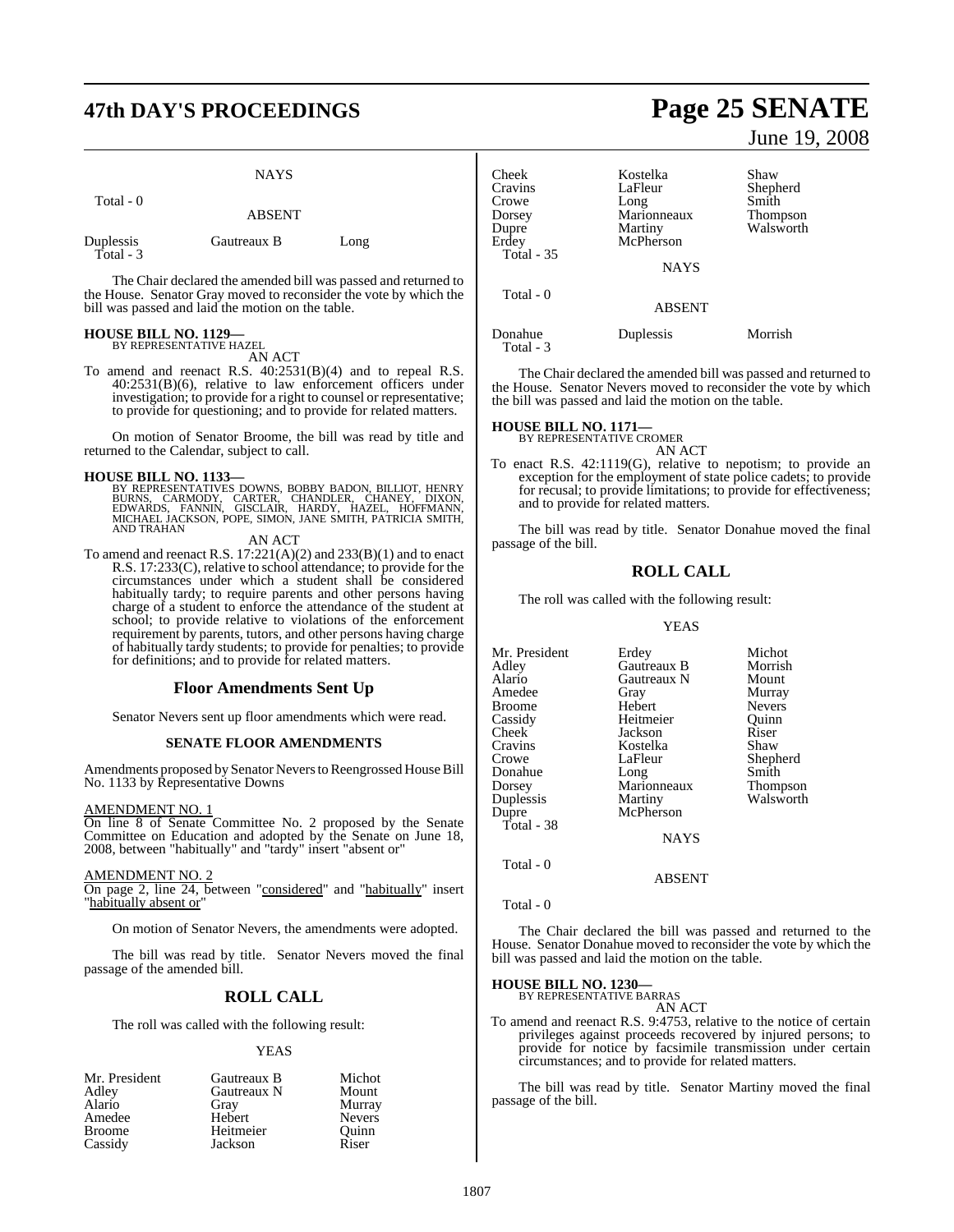## **ROLL CALL**

The roll was called with the following result:

#### YEAS

| Mr. President | Erdey       | Michot          |
|---------------|-------------|-----------------|
| Adley         | Gautreaux B | Morrish         |
| Alario        | Gautreaux N | Mount           |
| Amedee        | Gray        | Murray          |
| <b>Broome</b> | Hebert      | <b>Nevers</b>   |
| Cassidy       | Heitmeier   | Ouinn           |
| Cheek         | Jackson     | Riser           |
| Cravins       | Kostelka    | Shaw            |
| Crowe         | LaFleur     | Shepherd        |
| Donahue       | Long        | Smith           |
| Dorsey        | Marionneaux | <b>Thompson</b> |
| Duplessis     | Martiny     | Walsworth       |
| Dupre         | McPherson   |                 |
| Total - 38    |             |                 |
|               | NAYS        |                 |

Total - 0

Total - 0

The Chair declared the bill was passed and returned to the House. Senator Martiny moved to reconsider the vote by which the bill was passed and laid the motion on the table.

ABSENT

## **HOUSE BILL NO. 1363— (Substitute for HouseBill No. 107 by Representative Abramson)** BY REPRESENTATIVE ABRAMSON

AN ACT

To enact Code of Criminal Procedure Article 334.2, relative to bail; to prohibit certain offenders from being readmitted to bail or released on the signature of any other person on those same charges, if that person did not voluntarily surrender following the revocation or forfeiture; to prohibit certain offenders from being readmitted to bail if bail on those charges has been revoked or is subject to forfeiture; to provide for definitions; to provide for applicability; and to provide for related matters.

The bill was read by title. Senator Martiny moved the final passage of the bill.

#### **ROLL CALL**

The roll was called with the following result:

#### YEAS

| Mr. President<br>Adley<br>Alario<br>Amedee<br><b>Broome</b><br>Cassidy<br><b>Cheek</b><br>Cravins<br>Crowe<br>Donahue<br>Dorsey<br>Duplessis<br>Dupre<br>Total - 38 | Erdey<br>Gautreaux B<br>Gautreaux N<br>Gray<br>Hebert<br>Heitmeier<br>Jackson<br>Kostelka<br>LaFleur<br>Long<br>Marionneaux<br>Martiny<br>McPherson | Michot<br>Morrish<br>Mount<br>Murray<br><b>Nevers</b><br>Ouinn<br>Riser<br>Shaw<br>Shepherd<br>Smith<br><b>Thompson</b><br>Walsworth |
|---------------------------------------------------------------------------------------------------------------------------------------------------------------------|-----------------------------------------------------------------------------------------------------------------------------------------------------|--------------------------------------------------------------------------------------------------------------------------------------|
|                                                                                                                                                                     | <b>NAYS</b>                                                                                                                                         |                                                                                                                                      |
| Total - 0                                                                                                                                                           | ABSENT                                                                                                                                              |                                                                                                                                      |

Total - 0

# **Page 26 SENATE 47th DAY'S PROCEEDINGS**

The Chair declared the bill was passed and returned to the House. Senator Martiny moved to reconsider the vote by which the bill was passed and laid the motion on the table.

#### **Rules Suspended**

Senator Mount asked for and obtained a suspension of the rules for the purpose of advancing to the order of

#### **House Bills and Joint Resolutions on Third Reading and Final Passage, Subject to Call**

The following House Bills and Joint Resolutions on Third Reading and Final Passage, subject to call, were taken up and acted upon as follows:

#### **Called from the Calendar**

Senator Martiny asked that House Bill No. 1136 be called from the Calendar at this time for its final passage.

## **HOUSE BILL NO. 1136—** BY REPRESENTATIVE PEARSON

AN ACT

To amend and reenact R.S. 15:574.4(H)(4)(r) and to enact Code of Criminal Procedure Article 895( $\hat{A}$ )(13), relative to conditions of parole or probation; to provide that as a condition of parole or probation a person on parole or probation agrees to searches of his person or property by law enforcement officers with or without an arrest or search warrant; to provide for definitions; and to provide for related matters.

#### **Floor Amendments Sent Up**

Senator Martiny sent up floor amendments which were read.

#### **SENATE FLOOR AMENDMENTS**

Amendments proposed by Senator Martiny to Engrossed House Bill No. 1136 by Representative Pearson

AMENDMENT NO. 1 On page 1, delete line 2 in its entirety and insert "To enact Code of Criminal Procedure"

AMENDMENT NO. 2 On page 1, line 3, delete "parole or"

AMENDMENT NO. 3 On page 1, delete line 4 in its entirety and insert "a condition of probation a person on probation agrees to searches"

AMENDMENT NO. 4 On page 1, delete lines 8 through 20 in their entirety

AMENDMENT NO. 5 On page 2, delete lines 1 through 11 in their entirety

### AMENDMENT NO. 6

On page 2, line 12, change "Section 2." to "Section 1."

#### AMENDMENT NO. 7

On page 2, delete lines 20 through 28 in their entirety and insert the following:

 $\frac{13}{13}$  Agree to searches of his person, his property, his place of residence, his vehicle, or his personal effects, or any or all of them, at any time, by the probation officer or the parole officer assigned to him, with or without a warrant of arrest or with or without a search warrant, when the probation officer or the parole officer has reasonable suspicion to believe that the person who is on probation is engaged in or has been engaged in criminal activity.'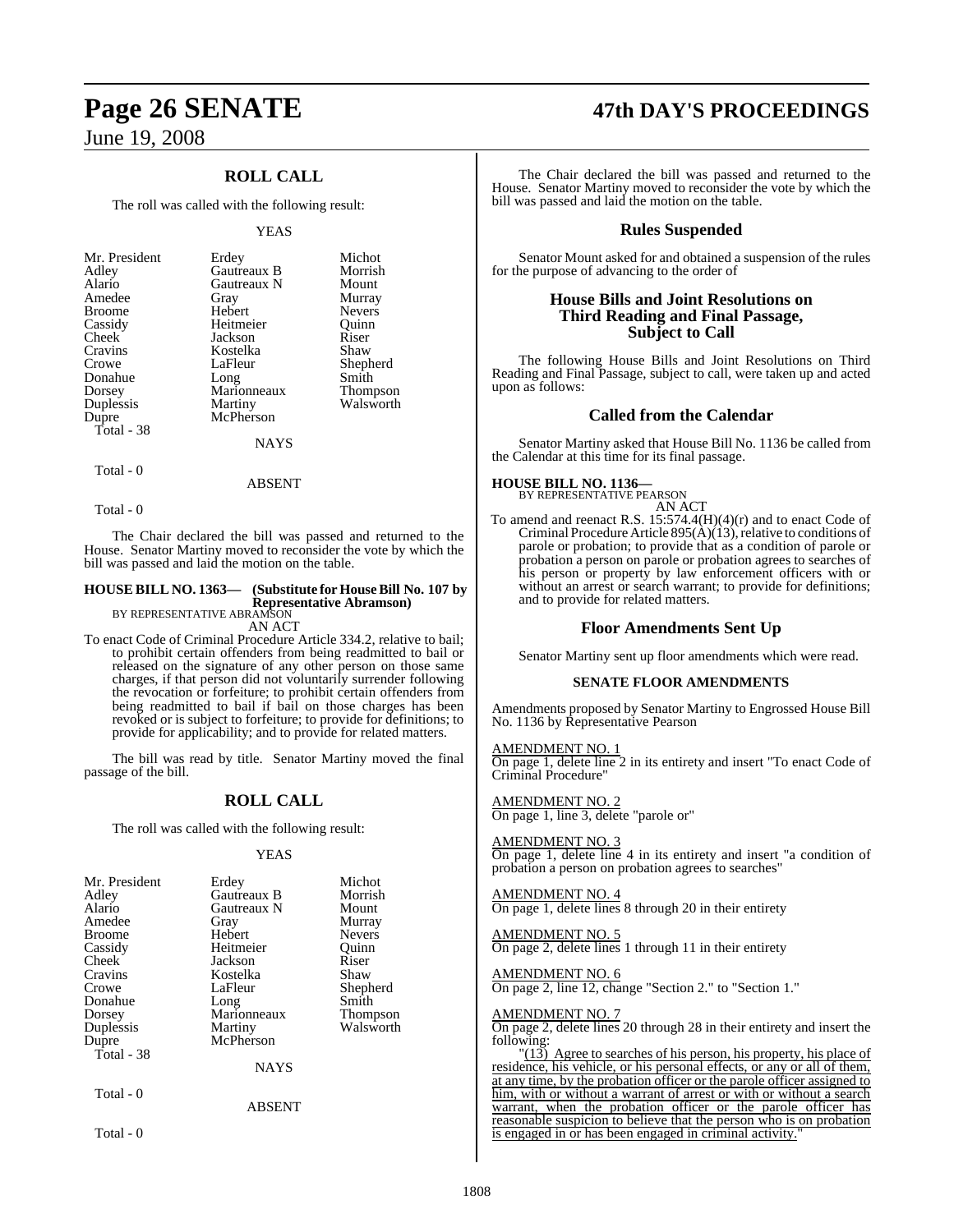# **47th DAY'S PROCEEDINGS Page 27 SENATE**

On motion of Senator Martiny, the amendments were adopted.

The bill was read by title. Senator Martiny moved the final passage of the amended bill.

#### **ROLL CALL**

The roll was called with the following result:

#### YEAS

| Erdey       | Michot          |
|-------------|-----------------|
| Gautreaux B | Morrish         |
| Gautreaux N | Mount           |
| Gray        | Murray          |
| Hebert      | <b>Nevers</b>   |
| Heitmeier   | Ouinn           |
| Jackson     | Riser           |
| Kostelka    | Shaw            |
| LaFleur     | Shepherd        |
|             | Smith           |
| Marionneaux | <b>Thompson</b> |
| Martiny     | Walsworth       |
| McPherson   |                 |
|             |                 |
| NAYS        |                 |
|             | Long            |

Total - 0

#### ABSENT

Total - 0

The Chair declared the amended bill was passed and returned to the House. Senator Martiny moved to reconsider the vote by which the bill was passed and laid the motion on the table.

#### **Called from the Calendar**

Senator Morrish asked that House Bill No. 43 be called from the Calendar at this time for its final passage.

#### **HOUSE BILL NO. 43—**

BY REPRESENTATIVE GEYMANN AN ACT

To amend and reenact R.S. 51:1943(A)(1), relative to express warranties on new motor vehicles; to provide for changes in express warranties on new motor vehicles; and to provide for related matters.

The bill was read by title. Senator Morrish moved the final passage of the bill.

#### **ROLL CALL**

The roll was called with the following result:

#### YEAS

| Mr. President | Erdey       | Michot        |
|---------------|-------------|---------------|
| Adley         | Gautreaux B | Morrish       |
| Alario        | Gautreaux N | Mount         |
| Amedee        | Gray        | Murray        |
| <b>Broome</b> | Hebert      | <b>Nevers</b> |
| Cassidy       | Heitmeier   | Ouinn         |
| Cheek         | Jackson     | Riser         |
| Cravins       | Kostelka    | Shaw          |
| Crowe         | LaFleur     | Shepherd      |
| Donahue       | Long        | Smith         |
| Dorsey        | Marionneaux | Thompson      |
| Duplessis     | Martiny     | Walsworth     |
| Dupre         | McPherson   |               |
|               |             |               |

Total - 38

June 19, 2008

**NAYS** 

ABSENT

Total - 0

Total - 0

The Chair declared the bill was passed and returned to the House. Senator Morrish moved to reconsider the vote by which the bill was passed and laid the motion on the table.

#### **Called from the Calendar**

Senator Hebert asked that House Bill No. 376 be called fromthe Calendar at this time for its final passage.

#### **HOUSE BILL NO. 376—**

BY REPRESENTATIVE DOVE AN ACT

To enact R.S. 38:3097.3(E), relative to ground water management; to provide for compliance orders; to provide for civil penalties and fines for violations of laws, regulations, and orders relating to ground water management; and to provide for related matters.

#### **Floor Amendments Sent Up**

Senator Hebert sent up floor amendments which were read.

#### **SENATE FLOOR AMENDMENTS**

Amendments proposed by Senator Hebert to Reengrossed House Bill No. 376 by Representative Dove

#### AMENDMENT NO. 1

On page 1, line 2, delete "R.S. 38:3097.3(E)" and insert "R.S. 30:148.10 and R.S. 38:3097.3(E) and (F)"

#### AMENDMENT NO. 2

On page 1, line 3, after "orders;" insert "to provide for the powers and duties of the assistant secretary and the commissioner of conservation; to prohibit certain activities that contribute to the migration of ground water;"

## AMENDMENT NO. 3

On page 1, between lines 6 and 7, insert

Section 1. R.S. 30:148.10 is hereby enacted to read as follows: §148.10. Lease of certain salt dome caverns; prohibitions

A lessor, through its governing authority, shall not lease any salt dome cavern, which has been utilized or decommissioned by the Department of Energy and which has the potential for ground water leaking into such cavern, for the storage of oil or gas waste or waste product."

#### AMENDMENT NO. 4

On page 1, line 7, change "Section 1." to "Section 2." and delete "is" and insert "and (F) are"

#### AMENDMENT NO. 5

On page 3, after line 14, insert

The commissioner shall not authorize or permit the use of any salt dome cavern, which has been utilized or decommissioned by the Department of Energy and which has the potential for ground water leaking into such cavern, for the storage of oil or gas waste or waste product.

On motion of Senator Hebert, the amendments were adopted.

The bill was read by title. Senator Hebert moved the final passage of the amended bill.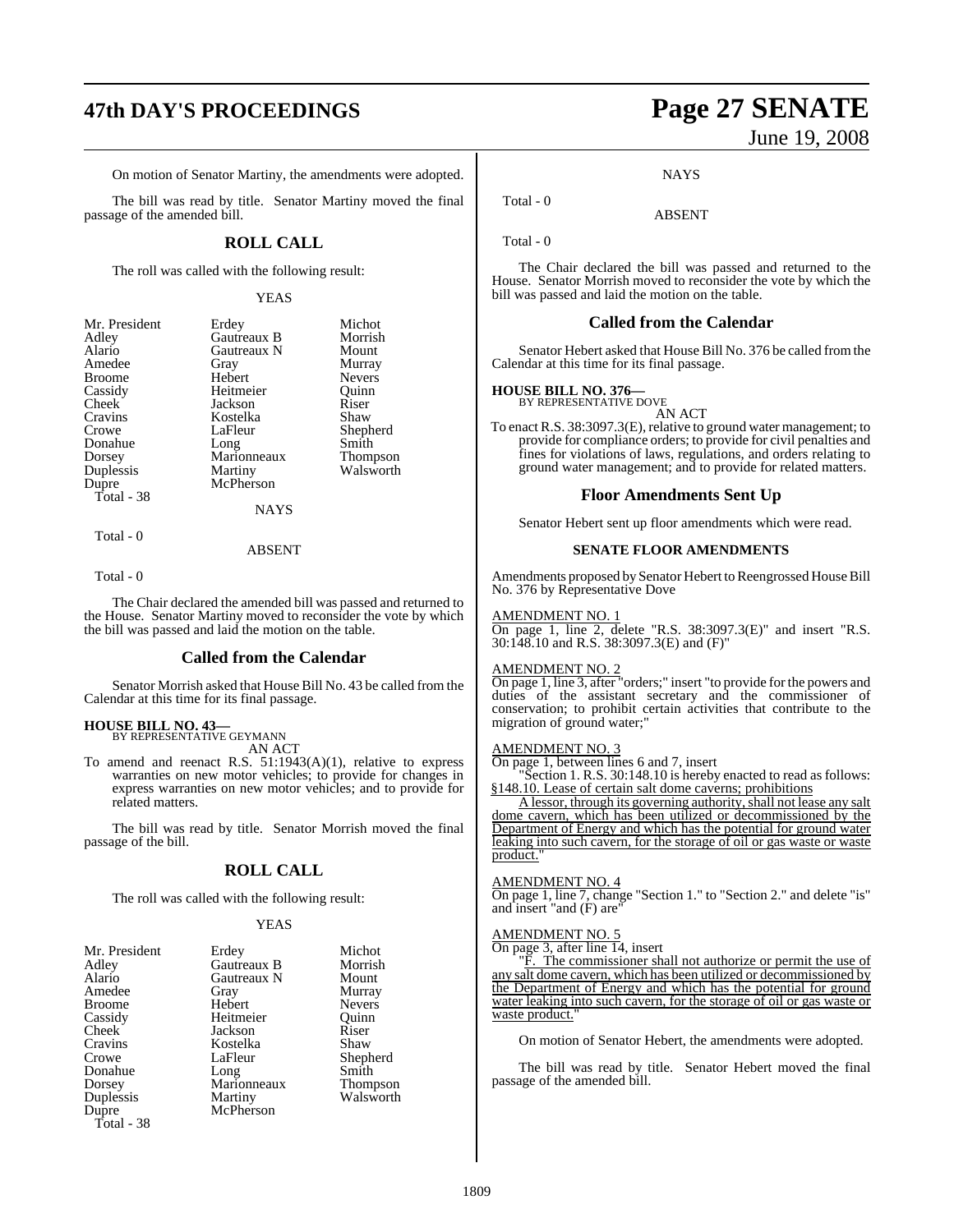## **ROLL CALL**

The roll was called with the following result:

#### YEAS

| Mr. President<br>Alario<br>Amedee<br><b>Broome</b><br>Cassidy<br>Cheek<br>Cravins<br>Crowe<br>Donahue<br>Dorsey<br>Duplessis<br>Total $-33$ | Dupre<br>Erdey<br>Gautreaux B<br>Gray<br>Hebert<br>Heitmeier<br>Jackson<br>Kostelka<br>LaFleur<br>Long<br>Marionneaux<br><b>NAYS</b> | Martiny<br>McPherson<br>Michot<br>Mount<br>Murray<br><b>Nevers</b><br>Riser<br>Shaw<br>Shepherd<br>Smith<br>Walsworth |
|---------------------------------------------------------------------------------------------------------------------------------------------|--------------------------------------------------------------------------------------------------------------------------------------|-----------------------------------------------------------------------------------------------------------------------|
|                                                                                                                                             |                                                                                                                                      |                                                                                                                       |
| Adley<br>Total - 1                                                                                                                          |                                                                                                                                      |                                                                                                                       |

#### ABSENT

Gautreaux N Quinn<br>Morrish Thomp Thompson Total - 4

The Chair declared the amended bill was passed and returned to the House. Senator Hebert moved to reconsider the vote by which the bill was passed and laid the motion on the table.

#### **Called from the Calendar**

Senator Hebert asked that House Bill No. 877 be called from the Calendar at this time for its final passage.

**HOUSE BILL NO. 877—** BY REPRESENTATIVE MILLS AND SENATOR MICHOT AN ACT

To amend and reenact R.S. 37:3461, 3462(2) through (5), 3463(C), 3467(A)(2) and (3), 3469, 3470, 3472, 3473, 3474.1(A)(1), (2), (5), and (6) and (B), 3478(C), 3479(A), and 3480 and to enact R.S. 37:3462(6) through (16), 3467(B)(5), 3474, 3474.1(A)(7) and (8) and (C) through (F), 3474.2, 3474.3, 3474.4, and 3477, relative to the Louisiana Wholesale Drug Distributors Act; to provide for a short title; to provide for definitions; to set the terms of board members; to provide for the powers and duties of the board; to provide for qualifications and requirements for licensure; to provide for inspections; to provide for applicants from other states; to provide for the denial, revocation, or suspension of a license; to provide for enforcement proceedings; to provide for injunction proceedings; to provide for quarantine of a legend drug or device; to authorize the board to obtain criminal history record information; to provide for penalties; to provide for fees; to provide for unauthorized sales; and to provide for related matters.

The bill was read by title. Senator Hebert moved the final passage of the bill.

#### **ROLL CALL**

The roll was called with the following result:

#### YEAS

| Mr. President | Erdey       | Michot        |
|---------------|-------------|---------------|
| Adley         | Gautreaux B | Morrish       |
| Alario        | Gautreaux N | Mount         |
| Amedee        | Gray        | Murray        |
| <b>Broome</b> | Hebert      | <b>Nevers</b> |
| Cassidy       | Heitmeier   | Ouinn         |
| Cheek         | Jackson     | Riser         |

# **Page 28 SENATE 47th DAY'S PROCEEDINGS**

| Cravins<br>Crowe<br>Donahue<br>Dorsey<br>Duplessis<br>Dupre<br>Total - 38 | Kostelka<br>LaFleur<br>Long<br>Marionneaux<br>Martiny<br>McPherson | Shaw<br>Shepherd<br>Smith<br>Thompson<br>Walsworth |
|---------------------------------------------------------------------------|--------------------------------------------------------------------|----------------------------------------------------|
|                                                                           | <b>NAYS</b>                                                        |                                                    |
| Total - 0                                                                 |                                                                    |                                                    |

Total - 0

The Chair declared the bill was passed and returned to the House. Senator Hebert moved to reconsider the vote by which the bill was passed and laid the motion on the table.

ABSENT

#### **Called from the Calendar**

Senator Morrish asked that House Bill No. 191 be called from the Calendar at this time for its final passage.

**HOUSE BILL NO. 191—** BY REPRESENTATIVE KLECKLEY AN ACT

To enact R.S. 22:250.34(E), relative to health insurance; to provide with respect to limitations on retroactive denial and recoupment of health insurance claims; and to provide for related matters.

#### **Floor Amendments Sent Up**

Senator Thompson sent up floor amendments which were read.

#### **SENATE FLOOR AMENDMENTS**

Amendments proposed by Senator Thompson to Engrossed House Bill No. 191 by Representative Kleckley

### **MENDMENT NO. 1**

On page 1, at the beginning of line 13, delete "of" and insert "from the expiration of the allowable thirty-day period for the

On motion of Senator Thompson, the amendments were adopted.

The bill was read by title. Senator Morrish moved the final passage of the amended bill.

#### **ROLL CALL**

The roll was called with the following result:

#### YEAS

Mr. President Erdey Michot<br>Adlev Gautreaux B Morrish Adley Gautreaux B Morrish Amedee Gray Murray<br>Broome Hebert Nevers Broome Hebert Nevers<br>
Cassidy Heitmeier Ouinn Cassidy Heitmeier Quinn Cheek Jackson Riser<br>Cravins Kostelka Shaw Cravins Kostelka<br>Crowe LaFleur Crowe LaFleur Shepherd<br>
Donahue Long Smith Donahue Long Smith Dorsey Marionneaux Thompson Duplessis Martiny Walsworth Total - 38

Gautreaux N Mount<br>Gray Murray McPherson

NAYS

Total - 0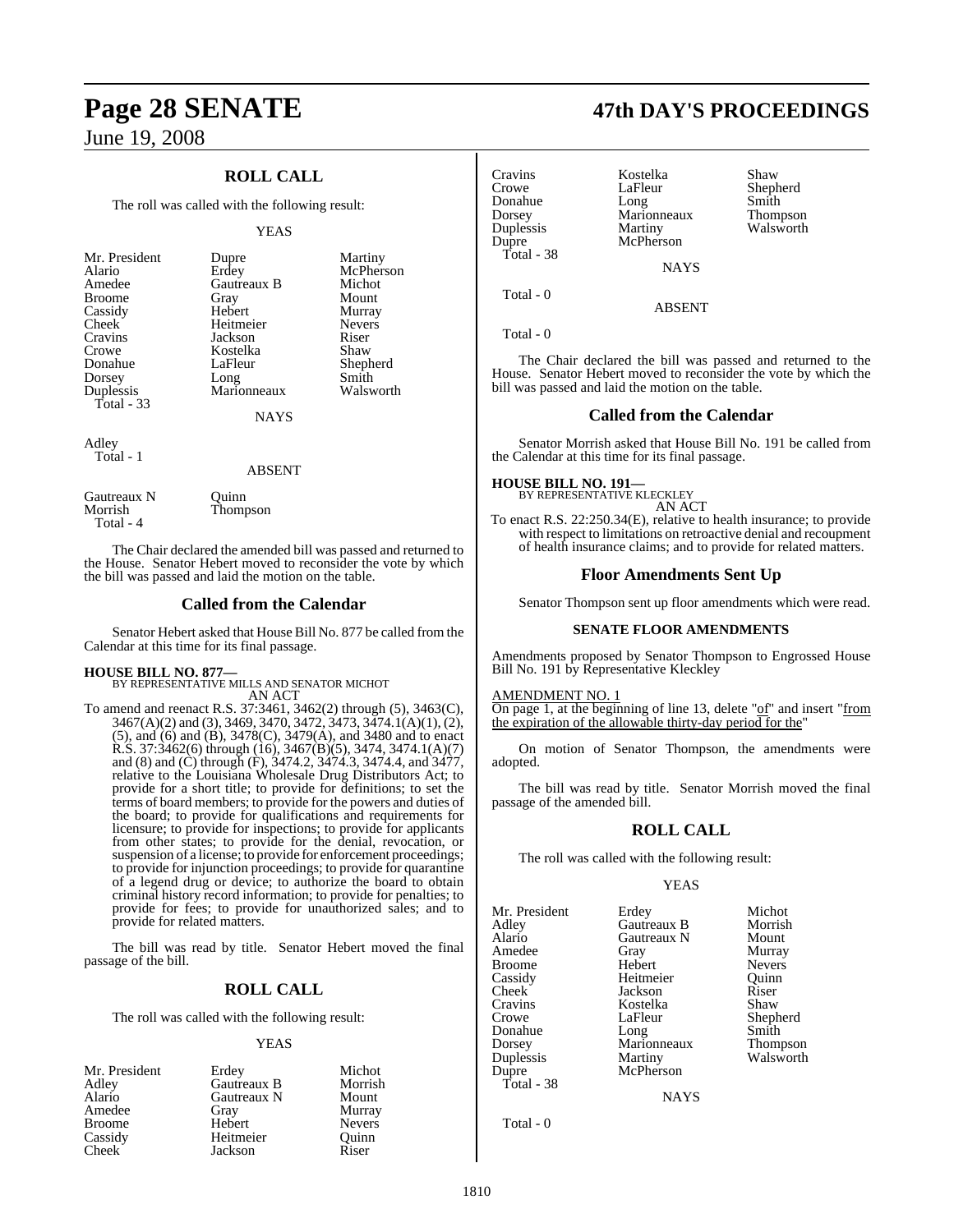#### ABSENT

Total - 0

The Chair declared the amended bill was passed and returned to the House. Senator Morrish moved to reconsider the vote by which the bill was passed and laid the motion on the table.

#### **Called from the Calendar**

Senator Marionneaux asked that House Bill No. 937 be called from the Calendar at this time for its final passage.

**HOUSE BILL NO. 937—** BY REPRESENTATIVES ST. GERMAIN AND AUBERT AND SENATOR **MARIONNEAUX** 

AN ACT To amend and reenact R.S. 4:211(5) and R.S. 27:353(4) and to enact R.S. 18:1300.24, relative to conducting live horse racing and pari-mutuel wagering in Iberville Parish; to provide for the calling and conducting of certain referendum elections in Iberville Parish relative to authorizing the conducting of horse racing and pari-mutuel wagering in the parish, authorizing the operation of an offtrack wagering facility in Iberville Parish, and authorizing an eligible horse racing facility in Iberville Parish to conduct slot machine gaming; to provide for the submission of propositions by the governing authority of Iberville Parish; to provide relative to the approval of the propositions by the voters; to provide for applicability; to amend the definition of eligible facility for the purposes of conducting slot machine gaming; to amend the definition of pari-mutuel facility for the purpose of offtrack wagering; and to provide for related matters.

The bill was read by title. Senator Marionneaux moved the final passage of the bill.

#### **ROLL CALL**

The roll was called with the following result:

#### YEAS

| Mr. President<br>Adley<br>Alario<br>Cheek<br>Cravins<br>Dorsey<br>Duplessis<br>Dupre<br>Total - $22$ | Gautreaux B<br>Gautreaux N<br>Gray<br>Hebert<br>Heitmeier<br>Jackson<br>LaFleur<br>Marionneaux<br>NAYS | Morrish<br>Mount<br><b>Nevers</b><br>Quinn<br>Shaw<br>Shepherd |
|------------------------------------------------------------------------------------------------------|--------------------------------------------------------------------------------------------------------|----------------------------------------------------------------|
| <b>Broome</b><br>Cassidy<br>Crowe<br>Donahue<br>Total - 11                                           | Erdey<br>Kostelka<br>Long<br>Michot<br><b>ABSENT</b>                                                   | Murray<br>Thompson<br>Walsworth                                |
| Amedee<br>Martiny<br>Total - 5                                                                       | McPherson<br>Riser                                                                                     | Smith                                                          |

The Chair declared the bill was passed and returned to the House. Senator Marionneaux moved to reconsider the vote by which the bill was passed and laid the motion on the table.

#### **Notice Regarding Vote**

Senator Quinn stated she had voted in error on House Bill No. 937. She voted yea on the bill and had intended to vote nay. She asked that the Official Journal so state.

# **47th DAY'S PROCEEDINGS Page 29 SENATE**

June 19, 2008

#### **Called from the Calendar**

Senator Long asked that House Bill No. 1129 be called from the Calendar at this time for its final passage.

#### **HOUSE BILL NO. 1129—** BY REPRESENTATIVE HAZEL

AN ACT

To amend and reenact R.S. 40:2531(B)(4) and to repeal R.S. 40:2531(B)(6), relative to law enforcement officers under investigation; to provide for a right to counsel or representative; to provide for questioning; and to provide for related matters.

#### **Floor Amendments Sent Up**

Senator Long sent up floor amendments which were read.

#### **SENATE FLOOR AMENDMENTS**

Amendments proposed by Senator Long to Engrossed House Bill No. 1129 by Representative Hazel

AMENDMENT NO. 1

On page 1, line 18, after "granted" delete the remainder of the line and insert "up to thirty days"

On motion of Senator Long, the amendments were adopted.

The bill was read by title. Senator Long moved the final passage of the amended bill.

#### **ROLL CALL**

The roll was called with the following result:

#### YEAS

Mr. President Gautreaux B Michot<br>Adley Gautreaux N Morrish Gautreaux N Morris<br>
Gray Mount Alario Gray Mount Amedee Hebert Murray Broome Heitmeier Nevers<br>
Cassidy Jackson Quinn Cassidy Jackson Quinn Kostelka Cravins LaFleur Shaw<br>Crowe Long Shepl Crowe Long Shepherd<br>
Dorsey Marionneaux Smith Dorsey Marionneaux<br>
Dupre Martiny Dupre Martiny Thompson<br>
Erdey McPherson Walsworth **McPherson**  Total - 36 NAYS Total - 0 ABSENT

Donahue Duplessis

 $Total - 2$ 

The Chair declared the amended bill was passed and returned to the House. Senator Long moved to reconsider the vote by which the bill was passed and laid the motion on the table.

#### **Rules Suspended**

Senator Mount asked for and obtained a suspension of the rules for the purpose of advancing to the order of

#### **House Bills and Joint Resolutions on Third Reading and Final Passage, Involuntary Calendar**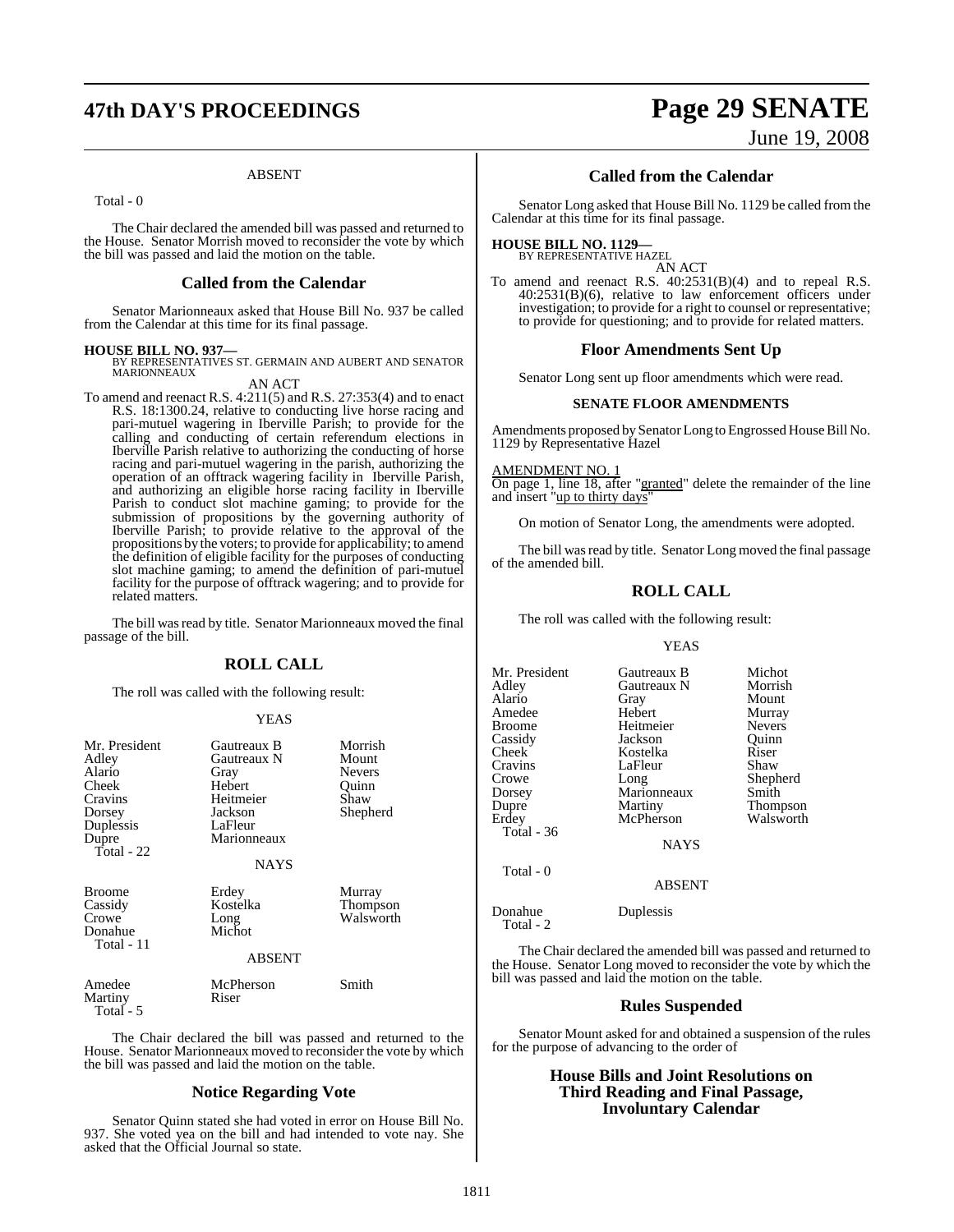The following House Bills and Joint Resolutions on Third Reading and Final Passage, involuntary calendar, were taken up and acted upon as follows:

#### **Called from the Calendar**

Senator Hebert asked that House Bill No. 922 be called from the Involuntary Calendar without the required vote. Without objection, so ordered.

# **HOUSE BILL NO. 922—** BY REPRESENTATIVE HENDERSON

AN ACT

To amend and reenact R.S. 42:1123(18)(a) and to enact R.S. 42:1123(18)(b), relative to ethics; to allow a physician on the board of commissioners of certain hospital service districts to engage in certain transactions with or to be employed by certain entities that engage in certain transactions; to allow participation in certain transactions before the board; to provide for subsequent repeal of such provisions; to provide for effectiveness; and to provide for related matters.

#### **Floor Amendments Sent Up**

Senator Crowe sent up floor amendments which were read.

#### **SENATE FLOOR AMENDMENTS**

Amendments proposed by Senator Crowe to Engrossed House Bill No. 922 by Representative Henderson

#### AMENDMENT NO. 1

Delete Senate Floor Amendments Number 5114, proposed by Senator Hebert, which were adopted by the Senate on June 17, 2008, in their entirety

On motion of Senator Crowe, the amendments were adopted.

The bill was read by title. Senator Hebert moved the final passage of the amended bill.

## **ROLL CALL**

The roll was called with the following result:

#### YEAS

| Mr. President<br>Amedee<br><b>Broome</b><br>Cassidy<br>Cheek<br>Cravins<br>Crowe<br>Donahue<br>Dorsey<br>Dupre<br>Erdey<br>Gautreaux B<br>Total - 34 | Gautreaux N<br>Gray<br>Hebert<br>Heitmeier<br>Jackson<br>Kostelka<br>LaFleur<br>Long<br>Marionneaux<br>Martiny<br>McPherson<br>Michot<br><b>NAYS</b> | Morrish<br>Mount<br>Murray<br><b>Nevers</b><br>Riser<br>Shaw<br>Shepherd<br>Smith<br>Thompson<br>Walsworth |
|------------------------------------------------------------------------------------------------------------------------------------------------------|------------------------------------------------------------------------------------------------------------------------------------------------------|------------------------------------------------------------------------------------------------------------|
| Total - 0                                                                                                                                            | <b>ABSENT</b>                                                                                                                                        |                                                                                                            |
| Adley<br>Alario<br>Total - 4                                                                                                                         | Duplessis<br>Ouınn                                                                                                                                   |                                                                                                            |

The Chair declared the amended bill was passed and returned to the House. Senator Hebert moved to reconsider the vote by which the bill was passed and laid the motion on the table.

#### **Senator Broome in the Chair**

## **Page 30 SENATE 47th DAY'S PROCEEDINGS**

#### **Rules Suspended**

Senator Quinn asked for and obtained a suspension of the rules for the purpose of reverting to the order of

#### **House Bills and Joint Resolutions on Third Reading and Final Passage, Subject to Call**

The following House Bills and Joint Resolutions on Third Reading and Final Passage, subject to call, were taken up and acted upon as follows:

#### **Called from the Calendar**

Senator Quinn asked that House Bill No. 158 be called from the Calendar at this time for its final passage.

#### **HOUSE BILL NO. 158—**

BY REPRESENTATIVE LORUSSO AN ACT

To amend and reenact Title II of Book I of the Civil Code, comprised of Civil Code Articles 38 through 46, and to enact Code of Civil Procedure Article 11, relative to domicile; to provide for the domicile of a natural person; to provide that a person may not have more than one domicile; to provide for the lack of a habitual residence; to provide for the domicile of spouses; to provide for the domicile of interdicts; to provide for the domicile of a person under continued or permanent tutorship; to provide for the domicile of unemancipated minors; to provide for a change of domicile; to provide for the intent to change domicile; to provide for the domicile of persons who hold a temporary position; to provide for the domicile of military personnel; to provide for an effective date; and to provide for related matters.

The bill was read by title. Senator Quinn moved the final passage of the bill.

#### **ROLL CALL**

The roll was called with the following result:

#### YEAS

| Mr. President          | Erdey       | Michot        |
|------------------------|-------------|---------------|
| Adley                  | Gautreaux B | Mount         |
| Alario                 | Gray        | Murray        |
| Amedee                 | Hebert      | <b>Nevers</b> |
| <b>Broome</b>          | Heitmeier   | Ouinn         |
| Cassidy                | Jackson     | Riser         |
| <b>Cheek</b>           | Kostelka    | Shaw          |
| Cravins                | LaFleur     | Smith         |
| Crowe                  | Long        | Thompson      |
| Donahue                | Marionneaux | Walsworth     |
| Dorsey                 | Martiny     |               |
| Dupre                  | McPherson   |               |
| Total - 34             |             |               |
|                        | <b>NAYS</b> |               |
| Shepherd               |             |               |
| Total - 1              | ABSENT      |               |
|                        |             |               |
| Duplessis<br>Total - 3 | Gautreaux N | Morrish       |

The Chair declared the bill was passed and returned to the House. Senator Quinn moved to reconsider the vote by which the bill was passed and laid the motion on the table.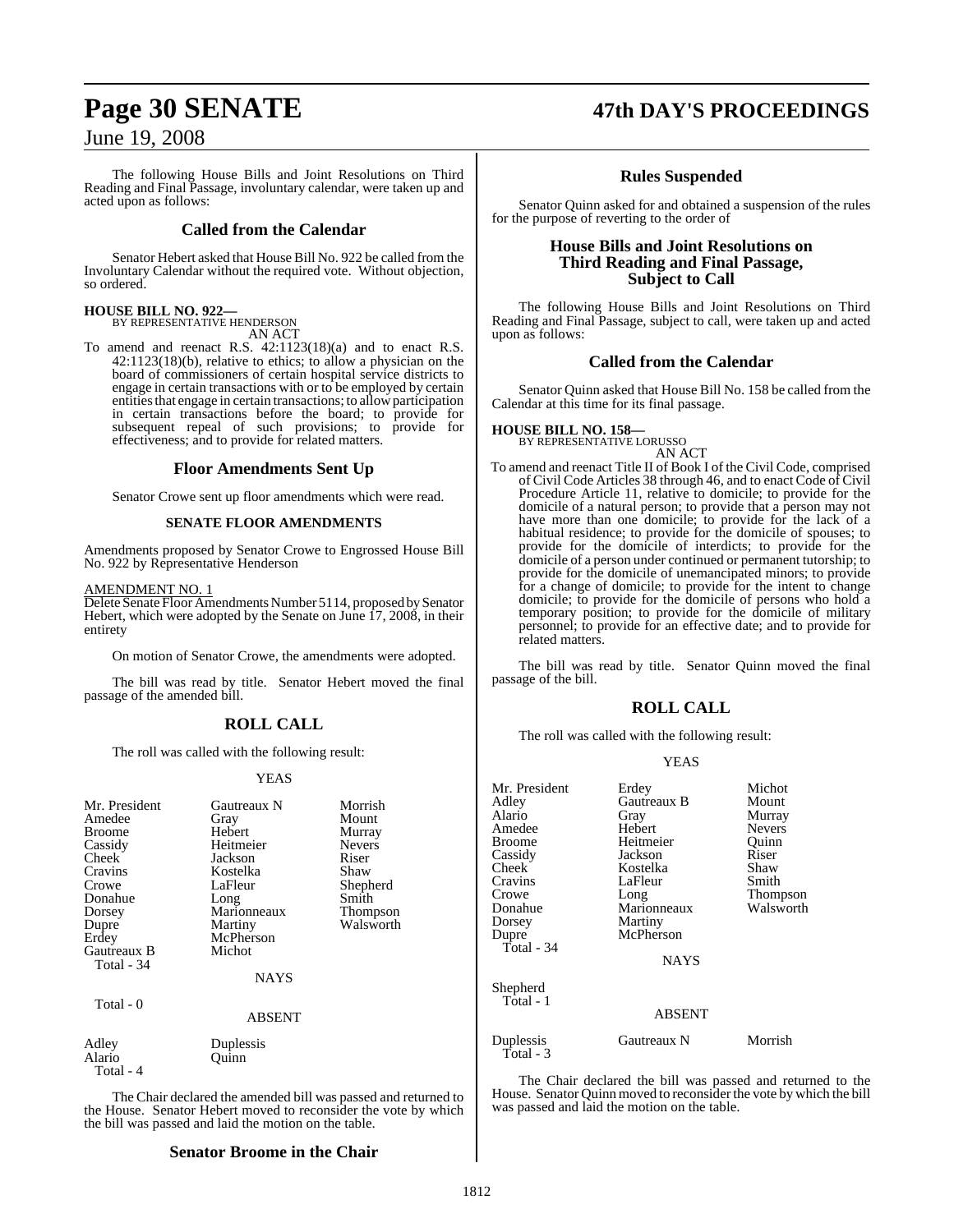# **47th DAY'S PROCEEDINGS Page 31 SENATE**

## June 19, 2008

#### **House Concurrent Resolutions on Second Reading Reported by Committees**

The following House Concurrent Resolutions reported by Committees were taken up and acted upon as follows:

## **HOUSE CONCURRENT RESOLUTION NO. 95—**

BY REPRESENTATIVE BURRELL A CONCURRENT RESOLUTION

To authorize and request the Department of Public Safety and Corrections to study the feasibility and effectiveness of providing substance abuse counseling in all jails and prisons in the state of Louisiana, and to report its findings to the House of Representatives prior to the convening of the 2009 Regular Session.

Reported with amendments by the Committee on Judiciary B.

#### **SENATE COMMITTEE AMENDMENTS**

Amendments proposed by Senate Committee on Judiciary B to Engrossed House Concurrent Resolution No. 95 by Representative Burrell

AMENDMENT NO. 1 On page 1, line 4, delete "House of" and insert "Louisiana Legislature"

AMENDMENT NO. 2 On page 1, line 5, delete "Representatives"

AMENDMENT NO. 3

On page 2, line 16, delete "House of Representative" and insert "Louisiana Legislature"

On motion of Senator Martiny, the committee amendment was adopted.

The resolution was read by title. Senator Jackson moved to concur in the amended House Concurrent Resolution.

#### **ROLL CALL**

The roll was called with the following result:

#### YEAS

| Adley<br>Alario<br>Amedee<br><b>Broome</b><br>Cassidy<br>Cheek<br>Cravins<br>Crowe<br>Donahue<br>Dorsey<br>Dupre<br>Erdey<br>Total $-36$ | Gautreaux B<br>Gautreaux N<br>Gray<br>Hebert<br>Heitmeier<br>Jackson<br>Kostelka<br>LaFleur<br>Long<br>Marionneaux<br>Martiny<br>McPherson<br><b>NAYS</b> | Michot<br>Morrish<br>Mount<br>Murray<br><b>Nevers</b><br>Ouinn<br>Riser<br>Shaw<br>Shepherd<br>Smith<br>Thompson<br>Walsworth |
|------------------------------------------------------------------------------------------------------------------------------------------|-----------------------------------------------------------------------------------------------------------------------------------------------------------|-------------------------------------------------------------------------------------------------------------------------------|
| Total - 0                                                                                                                                | <b>ABSENT</b>                                                                                                                                             |                                                                                                                               |
| Mr. President<br>Total - 2                                                                                                               | Duplessis                                                                                                                                                 |                                                                                                                               |

The Chair declared the Senate had concurred in the amended House Concurrent Resolution and ordered it returned to the House.

#### **HOUSE CONCURRENT RESOLUTION NO. 26—** BY REPRESENTATIVE ST. GERMAIN A CONCURRENT RESOLUTION

To adopt Joint Rule No. 7 of the Joint Rules of the Senate and House of Representatives, to establish the Atchafalaya Basin Program Oversight Committee to monitor, review, and make recommendations relative to all aspects of the Atchafalaya Basin Program in the Department of Natural Resources.

Reported favorably by the Committee on Senate and Governmental Affairs.

The resolution was read by title. Senator B. Gautreaux moved to concur in the House Concurrent Resolution.

### **ROLL CALL**

The roll was called with the following result:

#### YEAS

Mr. President Gautreaux B Morrish<br>Adley Gautreaux N Mount Adley Gautreaux N<br>Alario Gray Gray Murray<br>Hebert Nevers Amedee Hebert Nevers<br>Broome Heitmeier Quinn Broome Heitmeier Quinn<br>
Cassidy Jackson Riser Cassidy Jackson Riser Cheek Kostelka<br>Cravins LaFleur Cravins LaFleur Shepherd Long Donahue Marionneaux Thompson<br>Dorsey Martiny Walsworth Dorsey Martiny Walsworth<br>
Dupre McPherson Dupre McPherson<br>Erdev Michot Michot Total - 37 NAYS Total - 0

The Chair declared the Senate had concurred in the House Concurrent Resolution and ordered it returned to the House.

ABSENT

## **HOUSE CONCURRENT RESOLUTION NO. 68—** BY REPRESENTATIVE WILLIAMS

A CONCURRENT RESOLUTION

To urge and request the House Committee on Health and Welfare and the Senate Committee on Health and Welfare to function as a joint committee to study possible initiatives, policies, programs, and other actionsto decrease childhood obesity in the state.

Reported favorably by the Committee on Health and Welfare.

The resolution was read by title. Senator Mount moved to concur in the House Concurrent Resolution.

## **ROLL CALL**

The roll was called with the following result:

#### YEAS

Mr. President Erdey Michot<br>Adley Gautreaux B Morrish Adley Gautreaux B<br>
Alario Gautreaux N Gautreaux N Mount<br>Gray Murray Amedee Gray Murray Broome Hebert Never<br>
Cassidy Heitmeier Riser Cassidy Heitmeier Riser Cheek Jackson<br>Cravins Kostelka Shepherd

Duplessis Total - 1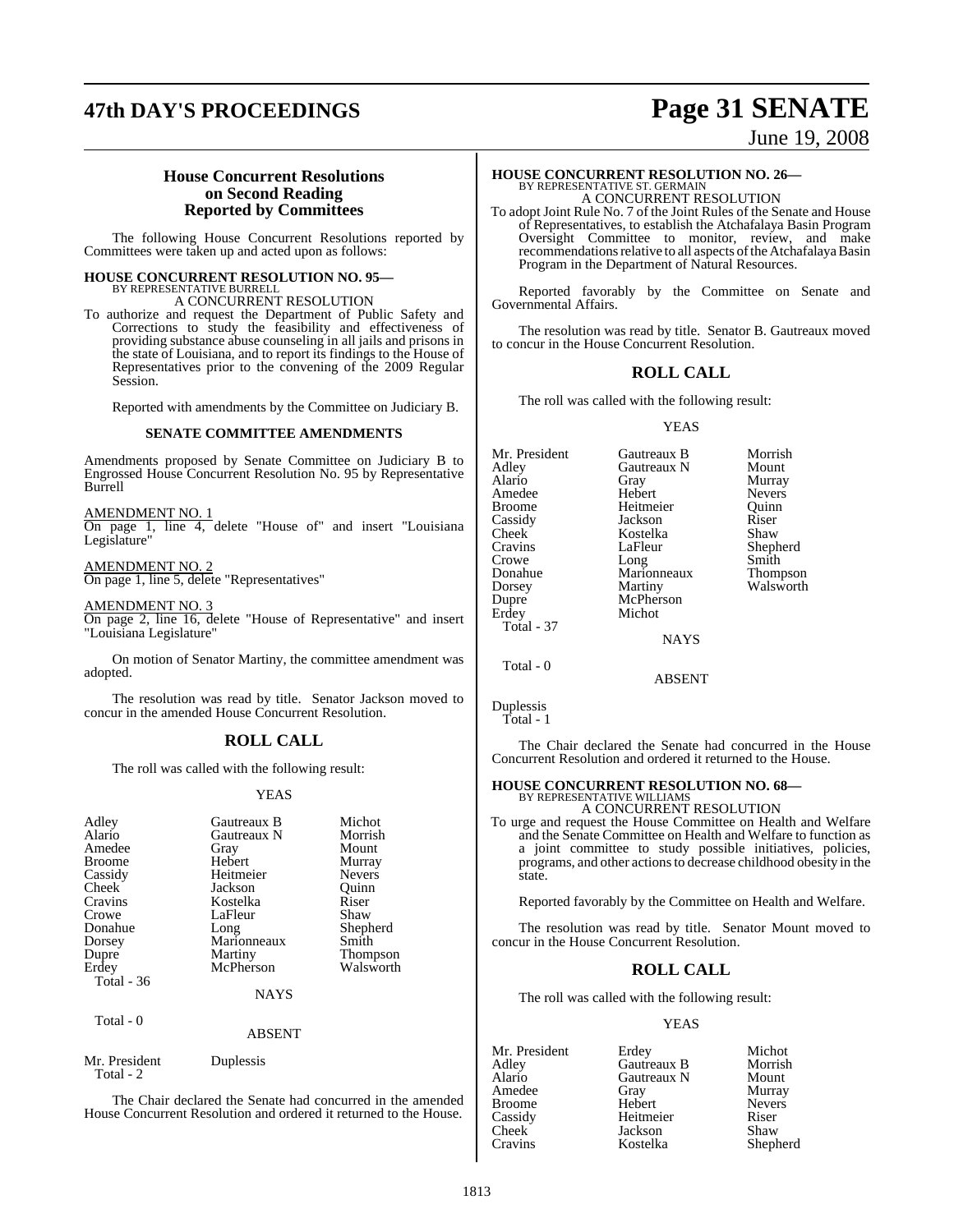| Crowe<br>Donahue<br>Dorsey<br>Dupre<br>Total - 35 | Long<br>Marionneaux<br>Martiny<br>McPherson | Smith<br><b>Thompson</b><br>Walsworth | Tŀ                              |
|---------------------------------------------------|---------------------------------------------|---------------------------------------|---------------------------------|
|                                                   | <b>NAYS</b>                                 |                                       |                                 |
| Total - 0                                         | <b>ABSENT</b>                               |                                       | Mr. Pre<br>Adley<br>Alario      |
| Duplessis<br>Total - 3                            | LaFleur                                     | Ouinn                                 | Amede<br><b>Broom</b><br>Cassid |

The Chair declared the Senate had concurred in the House Concurrent Resolution and ordered it returned to the House.

## **HOUSE CONCURRENT RESOLUTION NO. 69—** BY REPRESENTATIVE WILLIAMS

A CONCURRENT RESOLUTION

To urge and request the House Committee on Health and Welfare and the Senate Committee on Health and Welfare to meet and to function as a joint committee to study and make recommendations with respect to autism spectrum disorders.

Reported favorably by the Committee on Health and Welfare.

The resolution was read by title. Senator Mount moved to concur in the House Concurrent Resolution.

#### **ROLL CALL**

The roll was called with the following result:

YEAS

| Mr. President | Erdey       | McPherson     |
|---------------|-------------|---------------|
| Adley         | Gautreaux B | Michot        |
| Alario        | Gautreaux N | Morrish       |
| Amedee        | Gray        | Mount         |
| <b>Broome</b> | Hebert      | Murray        |
| Cassidy       | Heitmeier   | <b>Nevers</b> |
| Cheek         | Jackson     | Riser         |
| Cravins       | Kostelka    | Shaw          |
| Crowe         | LaFleur     | Shepherd      |
| Donahue       | Long        | Smith         |
| Dorsey        | Marionneaux | Thompson      |
| Dupre         | Martiny     | Walsworth     |
| Total - 36    |             |               |
|               | NAYS        |               |
| Total - 0     |             |               |

#### ABSENT

Duplessis Quinn Total - 2

The Chair declared the Senate had concurred in the House Concurrent Resolution and ordered it returned to the House.

#### **HOUSE CONCURRENT RESOLUTION NO. 52—** BY REPRESENTATIVE DOWNS

A CONCURRENT RESOLUTION

To memorialize the United States Congress to take such actions as are necessary to establish a minimum sound level standard for all new automobiles sold in the United States to ensure the safety of the blind and other pedestrians.

Reported favorably by the Committee on Transportation, Highways and Public Works.

The resolution was read by title. Senator Kostelka moved to concur in the House Concurrent Resolution.

## **Page 32 SENATE 47th DAY'S PROCEEDINGS**

### **ROLL CALL**

ne roll was called with the following result:

YEAS

| Mr. President | Erdey       | McPherson       |
|---------------|-------------|-----------------|
| Adlev         | Gautreaux B | Michot          |
| Alario        | Gautreaux N | Morrish         |
| Amedee        | Gray        | Mount           |
| Broome        | Hebert      | Murray          |
| Cassidy       | Heitmeier   | <b>Nevers</b>   |
| Cheek         | Jackson     | Riser           |
| Cravins       | Kostelka    | Shaw            |
| Crowe         | LaFleur     | Shepherd        |
| Donahue       | Long        | Smith           |
| Dorsey        | Marionneaux | <b>Thompson</b> |
| Dupre         | Martiny     | Walsworth       |
| Total - 36    |             |                 |
|               | <b>NAYS</b> |                 |
| Total - 0     |             |                 |

ABSENT

Duplessis Ouinn

 $\mathbf{I}$ 

Total - 2

The Chair declared the Senate had concurred in the House Concurrent Resolution and ordered it returned to the House.

- **HOUSE CONCURRENT RESOLUTION NO. 65—**<br>BY REPRESENTATIVES TUCKER, ARMES, AUBERT, AUSTIN BADON,<br>CARMODY, CARTER, CHANDLER, CHANEY, DIXON, DOWNS,<br>EDWARDS, HOFFMANN, LEGER, RICHARDSON, RITCHIE, PATRICIA SMITH, AND TRAHAN A CONCURRENT RESOLUTION
- To urge and request the Board of Regents, in developing and adopting a formula for Fiscal Year 2009-2010 and subsequent years for the equitable distribution of funds to the institutions of postsecondary education to consider specified factors, including but not limited to certain findings of the Workforce Investment Council, relative to budget recommendations for institutions and programs under the supervision and management of the Board of Supervisors of Community and Technical Colleges.

Reported favorably by the Committee on Education.

The resolution was read by title. Senator Nevers moved to concur in the House Concurrent Resolution.

#### **ROLL CALL**

The roll was called with the following result:

#### YEAS

| Mr. President<br>Adley<br>Alario<br>Amedee<br><b>Broome</b><br>Cassidy<br>Cheek<br>Cravins<br>Crowe | Gautreaux B<br>Gautreaux N<br>Gray<br>Hebert<br>Heitmeier<br>Jackson<br>Kostelka<br>LaFleur<br>Long | Morrish<br>Mount<br>Murray<br><b>Nevers</b><br>Ouinn<br>Riser<br>Shaw<br>Shepherd<br>Smith |
|-----------------------------------------------------------------------------------------------------|-----------------------------------------------------------------------------------------------------|--------------------------------------------------------------------------------------------|
|                                                                                                     |                                                                                                     |                                                                                            |
|                                                                                                     |                                                                                                     |                                                                                            |
| Donahue                                                                                             | Marionneaux                                                                                         | Thompson                                                                                   |
| Dorsey                                                                                              | Martiny                                                                                             | Walsworth                                                                                  |
| Dupre                                                                                               | McPherson                                                                                           |                                                                                            |
| Erdey                                                                                               | Michot                                                                                              |                                                                                            |
| <b>Total - 37</b>                                                                                   |                                                                                                     |                                                                                            |
|                                                                                                     | <b>NAYS</b>                                                                                         |                                                                                            |

Total - 0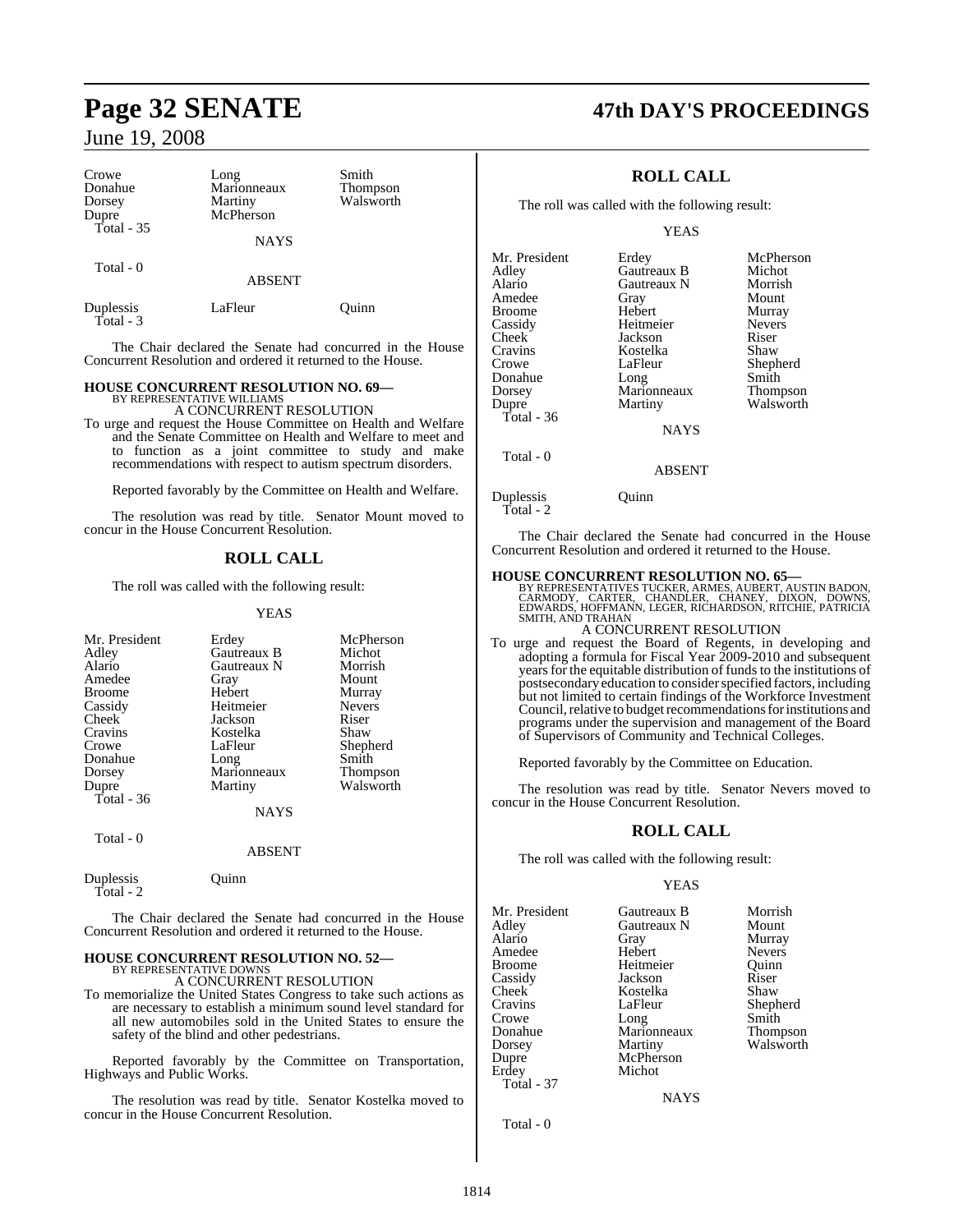# **47th DAY'S PROCEEDINGS Page 33 SENATE**

#### ABSENT

Duplessis

Total - 1

The Chair declared the Senate had concurred in the House Concurrent Resolution and ordered it returned to the House.

## **HOUSE CONCURRENT RESOLUTION NO. 76—** BY REPRESENTATIVE MICKEY GUILLORY A CONCURRENT RESOLUTION

To urge and request the State Board of Elementary and Secondary Education to study the effectiveness of the Dolly Parton Imagination Library in improving literacy among Louisiana's preschool children and to submit a written report of its findings to the House Committee on Education and the Senate Committee on Education prior to the beginning of the 2009 Regular Session.

Reported favorably by the Committee on Education.

The resolution was read by title. Senator N. Gautreaux moved to concur in the House Concurrent Resolution.

#### **ROLL CALL**

The roll was called with the following result:

#### YEAS

| Mr. President<br>Adley<br>Alario<br>Amedee<br><b>Broome</b><br>Cassidy<br>Cheek<br>Cravins<br>Crowe<br>Donahue<br>Dorsey | Gautreaux B<br>Gautreaux N<br>Gray<br>Hebert<br>Heitmeier<br>Jackson<br>Kostelka<br>LaFleur<br>Long<br>Marionneaux<br>Martiny | Morrish<br>Mount<br>Murray<br><b>Nevers</b><br>Ouinn<br>Riser<br>Shaw<br>Shepherd<br>Smith<br><b>Thompson</b><br>Walsworth |
|--------------------------------------------------------------------------------------------------------------------------|-------------------------------------------------------------------------------------------------------------------------------|----------------------------------------------------------------------------------------------------------------------------|
| Dupre                                                                                                                    | McPherson                                                                                                                     |                                                                                                                            |
| Erdey<br><b>Total - 37</b>                                                                                               | Michot                                                                                                                        |                                                                                                                            |
|                                                                                                                          | <b>NAYS</b>                                                                                                                   |                                                                                                                            |
| Total - 0                                                                                                                | <b>ABSENT</b>                                                                                                                 |                                                                                                                            |

Duplessis Total - 1

The Chair declared the Senate had concurred in the House Concurrent Resolution and ordered it returned to the House.

### **HOUSE CONCURRENT RESOLUTION NO. 77—** BY REPRESENTATIVE MORRIS A CONCURRENT RESOLUTION

To urge and request the State Board of Elementary and Secondary Education to study all aspects of the national board certification processes for teachers and school counselors, including but not limited to all requirements and costs involved for the teachers and school counselors who pursue such national board certification, and to submit a written report of study findings and recommendations to the House Committee on Education and the Senate Committee on Education prior to the beginning of the 2009 Regular Session.

Reported favorably by the Committee on Education.

The resolution was read by title. Senator Jackson moved to concur in the House Concurrent Resolution.

# June 19, 2008

## **ROLL CALL**

The roll was called with the following result:

YEAS

| Mr. President | Gautreaux B | Morrish         |
|---------------|-------------|-----------------|
| Adley         | Gautreaux N | Mount           |
| Alario        | Gray        | Murray          |
| Amedee        | Hebert      | <b>Nevers</b>   |
| <b>Broome</b> | Heitmeier   | Ouinn           |
| Cassidy       | Jackson     | Riser           |
| Cheek         | Kostelka    | Shaw            |
| Cravins       | LaFleur     | Shepherd        |
| Crowe         | Long        | Smith           |
| Donahue       | Marionneaux | <b>Thompson</b> |
| Dorsey        | Martiny     | Walsworth       |
| Dupre         | McPherson   |                 |
| Erdey         | Michot      |                 |
| Total - 37    |             |                 |
|               | NAYS        |                 |

Total - 0

ABSENT

Duplessis Total - 1

The Chair declared the Senate had concurred in the House Concurrent Resolution and ordered it returned to the House.

## **HOUSE CONCURRENT RESOLUTION NO. 100—**

BY REPRESENTATIVE LAFONTA A CONCURRENT RESOLUTION

To urge and request the State Board of Elementary and Secondary Education to study the negative and positive effects of highstakes testing, including the Louisiana Educational Assessment Program (LEAP) and the Graduation Exit Examination (GEE), on Louisiana's students, including but not limited to negative impacts on student dropout, retention, and attendance rates, and to submit a written report of study findings to the House Committee on Education and the Senate Committee on Education prior to the beginning of the 2009 Regular Session.

Reported favorably by the Committee on Education.

The resolution was read by title. Senator Gray moved to concur in the House Concurrent Resolution.

#### **ROLL CALL**

The roll was called with the following result:

#### YEAS

Mr. President Gautreaux N Michot<br>Adley Gray Morrish Adley Gray Morrish Alario Hebert Mount Amedee Heitmeier Murray<br>Broome Jackson Nevers Broome Jackson Never<br>Cheek Kostelka Riser Cravins LaFleur Shaw<br>Dorsey Long Sheph Dupre Marionneaux<br>Erdev Martiny Gautreaux B Total - 33

Kostelka Martiny Thompson<br>
McPherson Walsworth

**NAYS** 

Shepherd<br>Smith

Total - 0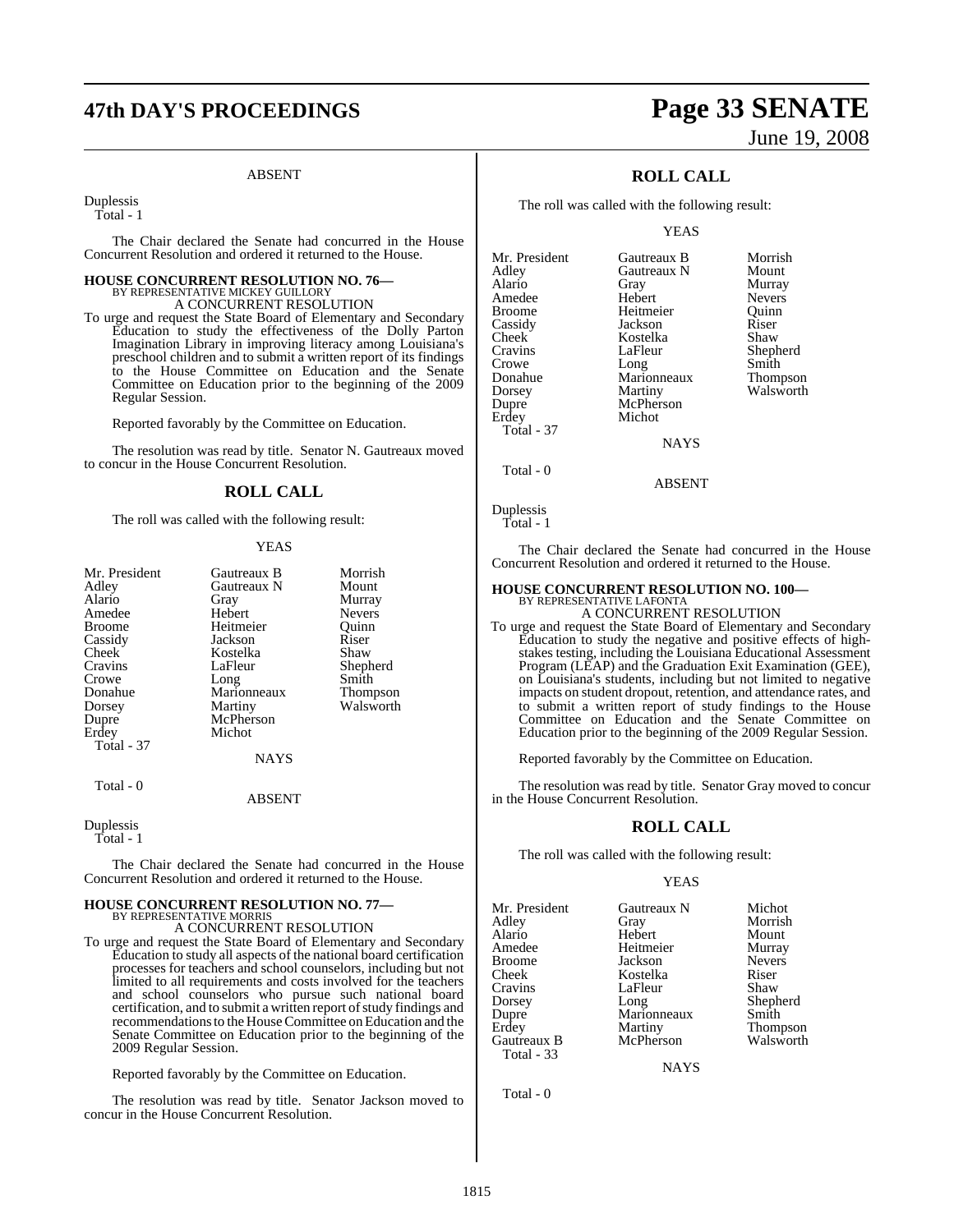#### ABSENT

| Cassidy |  |
|---------|--|
| Crowe   |  |
| Total - |  |

Donahue Ouinn Duplessis

The Chair declared the Senate had concurred in the House Concurrent Resolution and ordered it returned to the House.

## **HOUSE CONCURRENT RESOLUTION NO. 101—** BY REPRESENTATIVE HOFFMANN A CONCURRENT RESOLUTION

To urge and request each city, parish, and other local public school board to adopt a policy recommending that classroom doors in certain schools be equipped with single action deadbolt locks that can be bolted from the inside.

Reported favorably by the Committee on Education.

The resolution was read by title. Senator Walsworth moved to concur in the House Concurrent Resolution.

## **ROLL CALL**

The roll was called with the following result:

#### YEAS

| Mr. President | Erdey         | Michot        |
|---------------|---------------|---------------|
|               |               |               |
| Adley         | Gautreaux B   | Morrish       |
| Alario        | Gautreaux N   | Mount         |
| Amedee        | Hebert        | Murray        |
| <b>Broome</b> | Heitmeier     | <b>Nevers</b> |
| Cassidy       | Jackson       | Riser         |
| Cheek         | LaFleur       | Shaw          |
| Cravins       | Long          | Shepherd      |
| Crowe         | Marionneaux   | Smith         |
| Donahue       | Martiny       | Thompson      |
| Dupre         | McPherson     | Walsworth     |
| Total - 33    |               |               |
|               | NAYS          |               |
| Total - 0     |               |               |
|               | <b>ABSENT</b> |               |
|               |               |               |

| Dorsey    | Gray     | Ouinn |
|-----------|----------|-------|
| Duplessis | Kostelka |       |
| Total - 5 |          |       |

The Chair declared the Senate had concurred in the House Concurrent Resolution and ordered it returned to the House.

# **HOUSE CONCURRENT RESOLUTION NO. 50—** BY REPRESENTATIVE RICHMOND A CONCURRENT RESOLUTION

To urge and request the Civil District Court for the parish of Orleans and the Criminal District Court for the parish of Orleans to consider establishing mental health divisions by a vote en banc of the judges for each of the two courts.

Reported favorably by the Committee on Judiciary A.

The resolution was read by title. Senator Murray moved to concur in the House Concurrent Resolution.

#### **ROLL CALL**

The roll was called with the following result:

#### YEAS

| Mr. President | Erdey       | McPherson |
|---------------|-------------|-----------|
| Adlev         | Gautreaux B | Michot    |
| Alario        | Gautreaux N | Morrish   |

## **Page 34 SENATE 47th DAY'S PROCEEDINGS**

| Amedee<br><b>Broome</b><br>Cassidy<br>Cheek<br>Cravins<br>Crowe<br>Donahue | Gray<br>Hebert<br>Heitmeier<br>Jackson<br>Kostelka<br>LaFleur<br>Long | Mount<br>Murray<br><b>Nevers</b><br>Riser<br>Shaw<br>Shepherd<br>Smith |
|----------------------------------------------------------------------------|-----------------------------------------------------------------------|------------------------------------------------------------------------|
| Dorsey<br>Dupre<br>Total - $36$                                            | Marionneaux<br>Martiny<br><b>NAYS</b>                                 | Thompson<br>Walsworth                                                  |
| Total - 0                                                                  | <b>ABSENT</b>                                                         |                                                                        |
| Duplessis                                                                  | )uınn                                                                 |                                                                        |

Total - 2

The Chair declared the Senate had concurred in the House Concurrent Resolution and ordered it returned to the House.

#### **HOUSE CONCURRENT RESOLUTION NO. 105—** BY REPRESENTATIVE JANE SMITH A CONCURRENT RESOLUTION

To urge and request the Louisiana Department of Veterans Affairs and the Veterans Affairs Commission to study and make recommendations before the 2009 Regular Session of the Legislature, to establish the Afghanistan, Iraq, Global War on Terror Bonus Plan and to recommend a program for payments to certain Louisiana residents who have been deployed for active duty in either Operation Enduring Freedom, Operation Iraqi Freedom, or the Global War on Terror.

Reported favorably by the Committee on Judiciary A.

The resolution was read by title. Senator Jackson moved to concur in the House Concurrent Resolution.

## **ROLL CALL**

The roll was called with the following result:

#### YEAS

| Mr. President<br>Adley<br>Alario<br>Amedee<br><b>Broome</b><br>Cheek<br>Cravins<br>Crowe<br>Donahue<br>Dorsey<br>Dupre<br>Erdey<br><b>Total - 35</b><br>Total - 0 | Gautreaux B<br>Gautreaux N<br>Gray<br>Hebert<br>Heitmeier<br>Jackson<br>Kostelka<br>LaFleur<br>Long<br>Marionneaux<br>Martiny<br>McPherson<br><b>NAYS</b> | Michot<br>Morrish<br>Mount<br>Murray<br><b>Nevers</b><br>Riser<br>Shaw<br>Shepherd<br>Smith<br>Thompson<br>Walsworth |
|-------------------------------------------------------------------------------------------------------------------------------------------------------------------|-----------------------------------------------------------------------------------------------------------------------------------------------------------|----------------------------------------------------------------------------------------------------------------------|
|                                                                                                                                                                   | <b>ABSENT</b>                                                                                                                                             |                                                                                                                      |
| Cassidy<br>Total - 3                                                                                                                                              | Duplessis                                                                                                                                                 | Juınn                                                                                                                |

The Chair declared the Senate had concurred in the House Concurrent Resolution and ordered it returned to the House.

## **HOUSE CONCURRENT RESOLUTION NO. 130—** BY REPRESENTATIVE ABRAMSON

A CONCURRENT RESOLUTION

To urge and request the Louisiana State Law Institute to study and make recommendations on the revision of the laws relative to the use and prohibition of counterletters.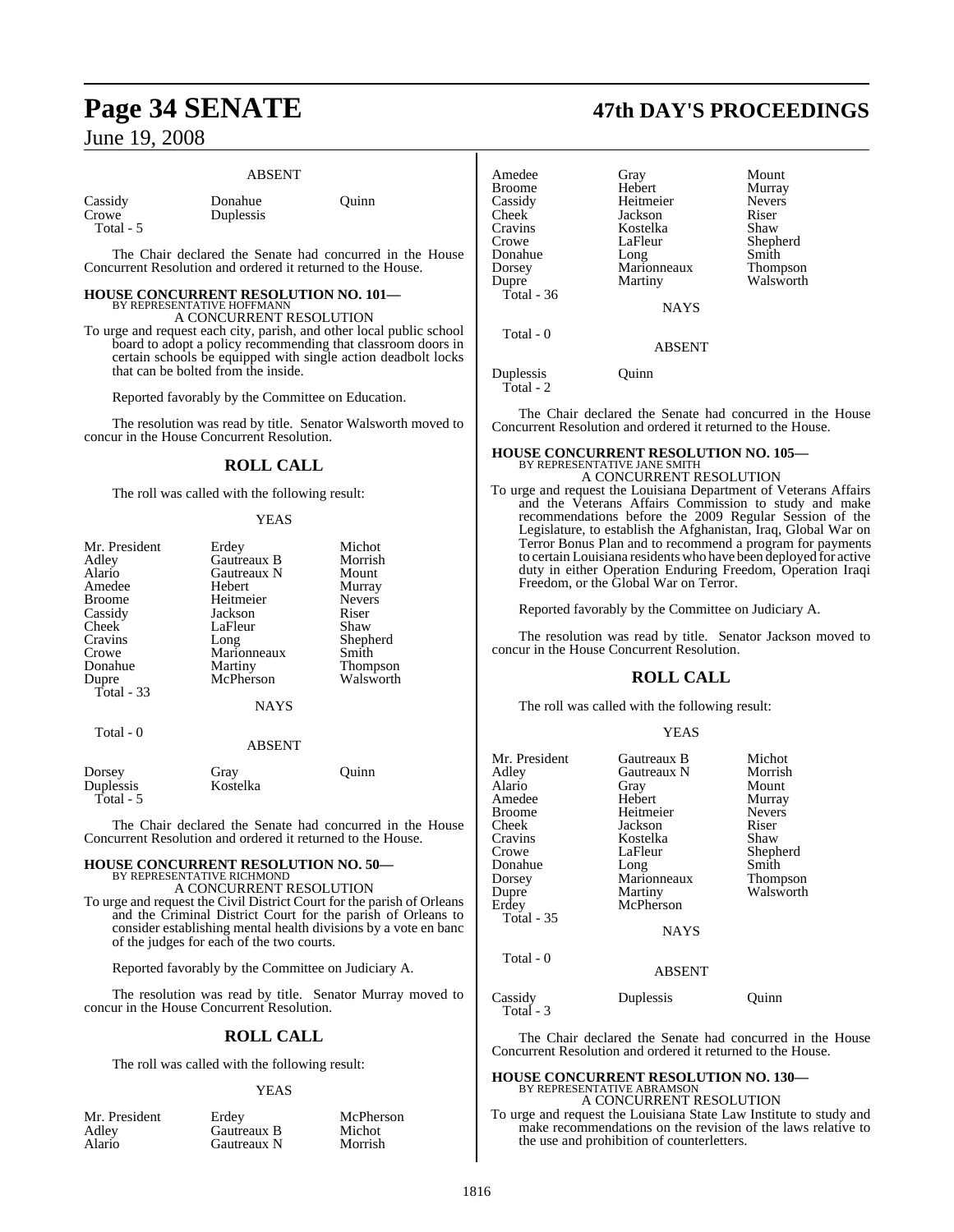# **47th DAY'S PROCEEDINGS Page 35 SENATE**

Reported favorably by the Committee on Judiciary A.

The resolution was read by title. Senator Murray moved to concur in the House Concurrent Resolution.

#### **ROLL CALL**

The roll was called with the following result:

#### YEAS

| Mr. President | Erdey       | McPherson       |
|---------------|-------------|-----------------|
| Adley         | Gautreaux B | Michot          |
| Alario        | Gautreaux N | Morrish         |
| Amedee        | Gray        | Mount           |
| <b>Broome</b> | Hebert      | Murray          |
| Cassidy       | Heitmeier   | <b>Nevers</b>   |
| Cheek         | Jackson     | Riser           |
| Cravins       | Kostelka    | Shaw            |
| Crowe         | LaFleur     | Shepherd        |
| Donahue       | Long        | Smith           |
| Dorsey        | Marionneaux | <b>Thompson</b> |
| Dupre         | Martiny     | Walsworth       |
| Total - 36    |             |                 |
|               | NAYS        |                 |

Total - 0

#### ABSENT

Duplessis Quinn Total - 2

The Chair declared the Senate had concurred in the House Concurrent Resolution and ordered it returned to the House.

# **HOUSE CONCURRENT RESOLUTION NO. 139—** BY REPRESENTATIVE HARRISON

A CONCURRENT RESOLUTION

To urge and request the Louisiana Supreme Court to institute mandatory continuing legal education for judges on the family law topics of child custody and child support guidelines.

Reported with amendments by the Committee on Judiciary A.

#### **SENATE COMMITTEE AMENDMENTS**

Amendments proposed by Senate Committee on Judiciary A to Engrossed House Concurrent Resolution No. 139 by Representative Harrison

AMENDMENT NO. 1

On page 1, line 2, delete "mandatory" and insert "and recommend"

AMENDMENT NO. 2

On page 2, line 8, delete "mandatory"

On motion of Senator Quinn, the committee amendment was adopted.

The resolution was read by title. Senator Dupre moved to concur in the amended House Concurrent Resolution.

#### **ROLL CALL**

The roll was called with the following result:

#### YEAS

| Mr. President | Erdey       | Michot        |
|---------------|-------------|---------------|
| Adley         | Gautreaux B | Morrish       |
| Alario        | Gautreaux N | Mount         |
| Amedee        | Gray        | Murray        |
| <b>Broome</b> | Hebert      | <b>Nevers</b> |
| Cassidy       | Heitmeier   | Riser         |

# June 19, 2008

| Cheek<br>Cravins<br>Crowe<br>Donahue<br>Dorsey<br>Dupre | Kostelka<br>LaFleur<br>Long<br>Marionneaux<br>Martiny<br>McPherson | Shaw<br>Shepherd<br>Smith<br><b>Thompson</b><br>Walsworth |
|---------------------------------------------------------|--------------------------------------------------------------------|-----------------------------------------------------------|
| <b>Total - 35</b>                                       | <b>NAYS</b>                                                        |                                                           |
| Total - 0                                               | <b>ABSENT</b>                                                      |                                                           |
| Duplessis                                               | Jackson                                                            | uinn                                                      |

The Chair declared the Senate had concurred in the amended House Concurrent Resolution and ordered it returned to the House.

# **HOUSE CONCURRENT RESOLUTION NO. 149—** BY REPRESENTATIVE LAFONTA

A CONCURRENT RESOLUTION

To urge and request the Louisiana Attorney Disciplinary Board to discipline prosecutors who violate the Rules of Professional Conduct as adopted by the Supreme Court of Louisiana.

Reported with amendments by the Committee on Judiciary A.

#### **SENATE COMMITTEE AMENDMENTS**

Amendments proposed by Senate Committee on Judiciary A to Engrossed House Concurrent Resolution No. 149 by Representative LaFonta

AMENDMENT NO. 1

Total - 3

On page 2, line 1, after "who" insert "intentionally"

On motion of Senator Quinn, the committee amendment was adopted.

The resolution was read by title. Senator Murray moved to concur in the amended House Concurrent Resolution.

#### **ROLL CALL**

The roll was called with the following result:

#### YEAS

| Mr. President<br>Adlev<br>Alario<br>Amedee<br>Broome<br>Cassidy<br>Cheek<br>Cravins<br>Donahue<br>Dorsey<br>Dupre<br>Erdey<br>Total - 35<br>Total $-0$ | Gautreaux B<br>Gautreaux N<br>Gray<br>Hebert<br>Heitmeier<br>Jackson<br>Kostelka<br>LaFleur<br>Long<br>Marionneaux<br>Martiny<br>McPherson<br><b>NAYS</b><br><b>ABSENT</b> | Michot<br>Morrish<br>Mount<br>Murray<br><b>Nevers</b><br>Riser<br>Shaw<br>Shepherd<br>Smith<br>Thompson<br>Walsworth |
|--------------------------------------------------------------------------------------------------------------------------------------------------------|----------------------------------------------------------------------------------------------------------------------------------------------------------------------------|----------------------------------------------------------------------------------------------------------------------|
|                                                                                                                                                        |                                                                                                                                                                            |                                                                                                                      |
| Crowe<br>Total - 3                                                                                                                                     | Duplessis                                                                                                                                                                  | Ouinn                                                                                                                |

The Chair declared the Senate had concurred in the amended House Concurrent Resolution and ordered it returned to the House.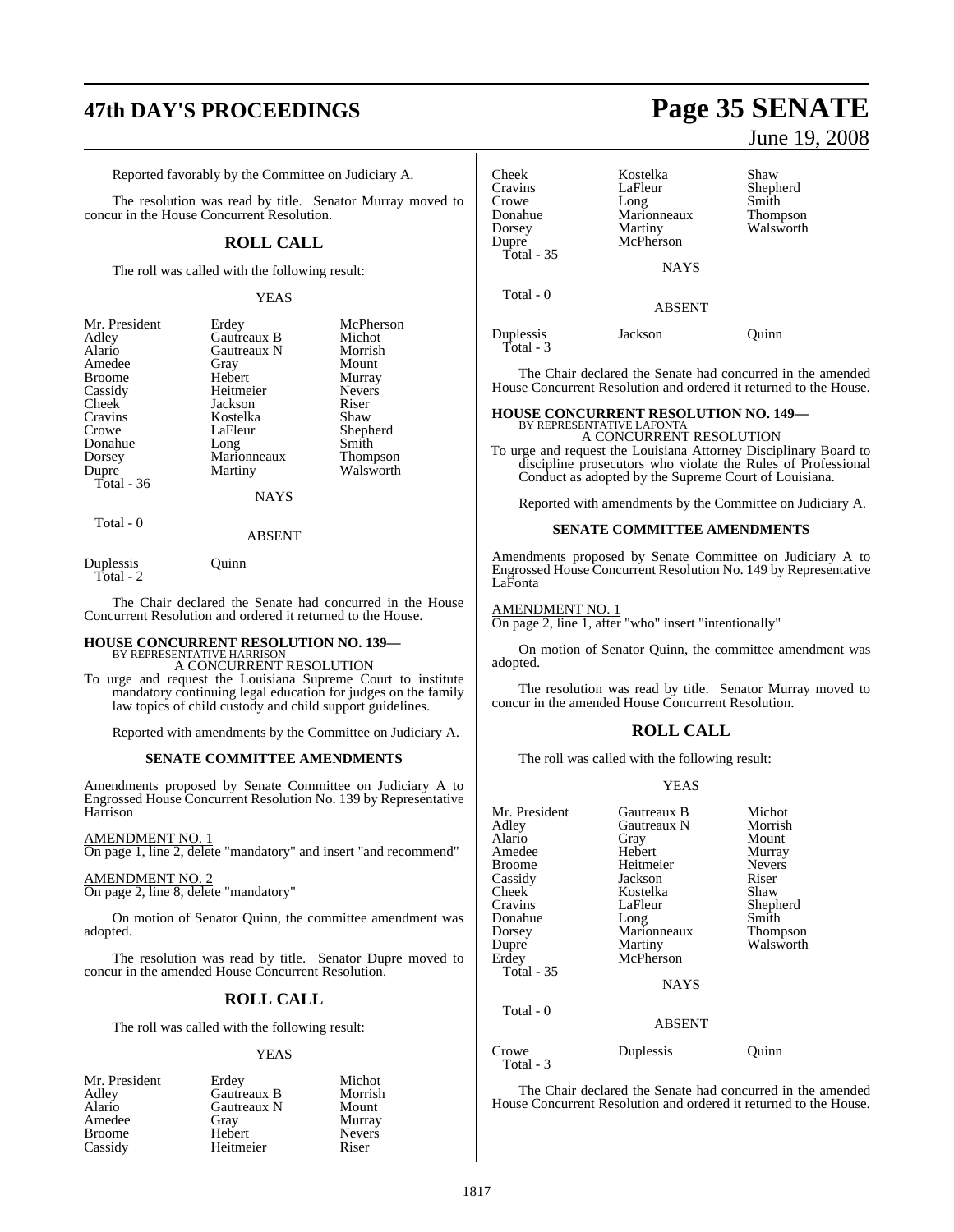#### **HOUSE CONCURRENT RESOLUTION NO. 155—**

BY REPRESENTATIVE MILLS A CONCURRENT RESOLUTION

To urge and request the Department of Health and Hospitals to study the development and implementation of civil commitment procedures for the treatment of sexually violent predators and child sexual predators.

Reported favorably by the Committee on Health and Welfare.

The resolution was read by title. Senator Mount moved to concur in the House Concurrent Resolution.

#### **ROLL CALL**

The roll was called with the following result:

#### YEAS

| Mr. President | Erdey       | McPherson       |
|---------------|-------------|-----------------|
| Adley         | Gautreaux B | Michot          |
| Alario        | Gautreaux N | Morrish         |
| Amedee        | Gray        | Mount           |
| <b>Broome</b> | Hebert      | Murray          |
| Cassidy       | Heitmeier   | <b>Nevers</b>   |
| Cheek         | Jackson     | Riser           |
| Cravins       | Kostelka    | Shaw            |
| Crowe         | LaFleur     | Shepherd        |
| Donahue       | Long        | Smith           |
| Dorsey        | Marionneaux | <b>Thompson</b> |
| Dupre         | Martiny     | Walsworth       |
| Total - 36    |             |                 |
|               | <b>NAYS</b> |                 |
| Total - 0     |             |                 |

#### ABSENT

| Duplessis<br>Total - 2 | Ouinn |
|------------------------|-------|
|                        |       |

The Chair declared the Senate had concurred in the House Concurrent Resolution and ordered it returned to the House.

#### **HOUSE CONCURRENT RESOLUTION NO. 107—** BY REPRESENTATIVE DOWNS

A CONCURRENT RESOLUTION

To urge and request the Board of Regents, in consultation with the public postsecondary education management boards, to study current policies and practices relative to the accessibility of textbooks and other instructional materials for use by blind students at public postsecondary educational institutions and to submit a written report of study findings and recommendations to the House Committee on Education and the Senate Committee on Education not later than sixty days prior to the convening of the 2009 Regular Session.

Reported favorably by the Committee on Education.

The resolution was read by title. Senator Kostelka moved to concur in the House Concurrent Resolution.

#### **ROLL CALL**

The roll was called with the following result:

#### YEAS

| Mr. President | Erdey       | McPherson     |
|---------------|-------------|---------------|
| Adley         | Gautreaux B | Michot        |
| Alario        | Gautreaux N | Morrish       |
| Amedee        | Gray        | Mount         |
| <b>Broome</b> | Hebert      | Murray        |
| Cassidy       | Heitmeier   | <b>Nevers</b> |
| Cheek         | Jackson     | Riser         |

Total - 36

Total - 0

Cravins Kostelka Shaw LaFleur Shepherd<br>Long Smith Donahue Long Smith<br>Dorsev Marionneaux Thompson Dorsey Marionneaux<br>
Dupre Martiny **NAYS** 

Walsworth

ABSENT

Duplessis Quinn Total - 2

The Chair declared the Senate had concurred in the House Concurrent Resolution and ordered it returned to the House.

**HOUSE CONCURRENT RESOLUTION NO. 110—** BY REPRESENTATIVES JANE SMITH, HENRY BURNS, EDWARDS, HOFFMANN, AND TRAHAN A CONCURRENT RESOLUTION

To urge and request the State Board of Elementary and Secondary Education to revise the Louisiana Educational Assessment Program testing schedule to provide for the administration of the tests required pursuant to the program to begin no earlier than the second week of April for the 2009-2010 school year and no earlier than the first week of May for the 2010-2011 school year and thereafter, and to adopt a policy prohibiting any public elementary or secondary school from starting the school year prior to the last week of August.

Reported favorably by the Committee on Education.

The resolution was read by title. Senator Shaw moved to concur in the House Concurrent Resolution.

#### **ROLL CALL**

The roll was called with the following result:

#### YEAS

| Mr. President<br>Adley<br>Alario<br>Amedee<br>Broome<br>Cassidy<br>Cheek<br>Cravins<br>Crowe<br>Donahue<br>Dorsey<br>Dupre<br>Total - 36 | Erdey<br>Gautreaux B<br>Gautreaux N<br>Gray<br>Hebert<br>Heitmeier<br>Jackson<br>Kostelka<br>LaFleur<br>Long<br>Marionneaux<br>Martiny<br><b>NAYS</b> | McPherson<br>Michot<br>Morrish<br>Mount<br>Murray<br><b>Nevers</b><br>Riser<br>Shaw<br>Shepherd<br>Smith<br>Thompson<br>Walsworth |
|------------------------------------------------------------------------------------------------------------------------------------------|-------------------------------------------------------------------------------------------------------------------------------------------------------|-----------------------------------------------------------------------------------------------------------------------------------|
| Total - 0                                                                                                                                | <b>ABSENT</b>                                                                                                                                         |                                                                                                                                   |
| $\mathbf{r}$ 1                                                                                                                           | $\sim$ .                                                                                                                                              |                                                                                                                                   |

Duplessis Quinn Total - 2

The Chair declared the Senate had concurred in the House Concurrent Resolution and ordered it returned to the House.

#### **HOUSE CONCURRENT RESOLUTION NO. 114—** BY REPRESENTATIVE TRAHAN A CONCURRENT RESOLUTION

To urge and request the Board of Regents, in fulfilling the board's constitutional duties to formulate and make timely revision of a master plan for postsecondary education, which shall include a formula for the equitable distribution of funds to the institutions of postsecondary education, to require, effective with Fiscal Year 2009-2010 and thereafter, that at least fifteen percent of an

## **Page 36 SENATE 47th DAY'S PROCEEDINGS**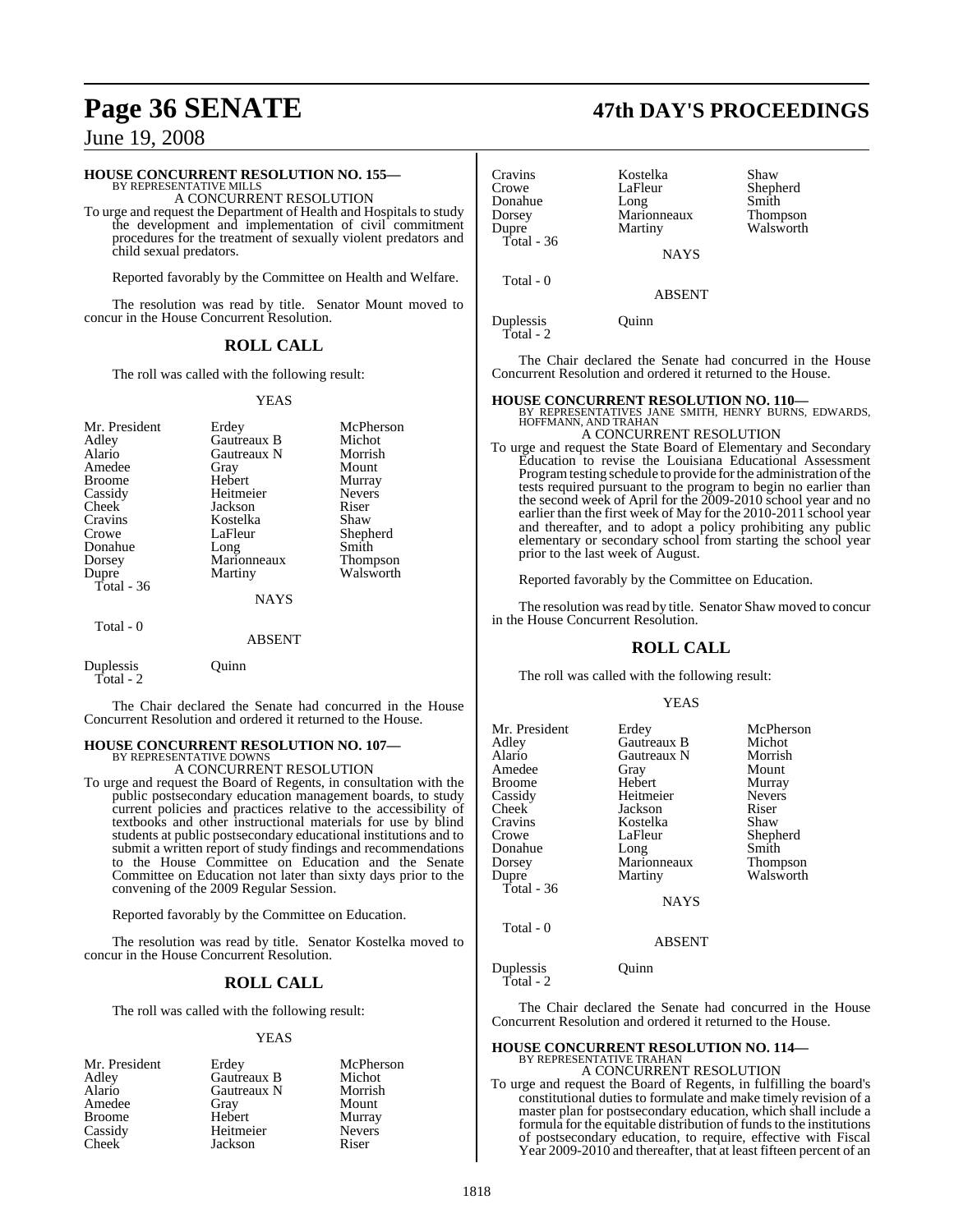# **47th DAY'S PROCEEDINGS Page 37 SENATE**

institution's funding pursuant to the formula be allocated based on performance standards, including but not limited to improvements in student retention and graduation rates and increases in the amounts of external funding generated for the institution compared to institutional peers.

Reported favorably by the Committee on Education.

The resolution was read by title. Senator Nevers moved to concur in the House Concurrent Resolution.

#### **ROLL CALL**

The roll was called with the following result:

#### YEAS

| Mr. President | Erdey         | McPherson     |
|---------------|---------------|---------------|
| Adley         | Gautreaux B   | Michot        |
| Alario        | Gautreaux N   | Morrish       |
| Amedee        | Gray          | Mount         |
| <b>Broome</b> | Hebert        | Murray        |
| Cassidy       | Heitmeier     | <b>Nevers</b> |
| Cheek         | Jackson       | Riser         |
| Cravins       | Kostelka      | Shaw          |
| Crowe         | LaFleur       | Shepherd      |
| Donahue       | Long          | Smith         |
| Dorsey        | Marionneaux   | Thompson      |
| Dupre         | Martiny       | Walsworth     |
| Total $-36$   |               |               |
|               | <b>NAYS</b>   |               |
| Total - 0     |               |               |
|               | <b>ABSENT</b> |               |
| Duplessis     | <b>Juinn</b>  |               |

Total - 2

The Chair declared the Senate had concurred in the House Concurrent Resolution and ordered it returned to the House.

### **HOUSE CONCURRENT RESOLUTION NO. 115—** BY REPRESENTATIVES TRAHAN, HARDY, AND HOFFMANN

A CONCURRENT RESOLUTION

To urge and request the State Board of Elementary and Secondary Education, in consultation with the Louisiana High School Athletic Association, to study all issues relative to minimum academic eligibility requirements for participation by students in interscholastic athletics and other extracurricular activities, including but not limited to a review of other states' policies and laws relative to such issue, and to submit a written report of study findings and recommendations to the House Committee on Education and the Senate Committee on Education by not later than January 1, 2009.

Reported favorably by the Committee on Education.

The resolution was read by title. Senator Nevers moved to concur in the House Concurrent Resolution.

#### **ROLL CALL**

The roll was called with the following result:

#### YEAS

| Mr. President | Erdey       | McPl        |
|---------------|-------------|-------------|
| Adley         | Gautreaux B | Mich        |
| Alario        | Gautreaux N | Morr        |
| Amedee        | Gray        | Mour        |
| <b>Broome</b> | Hebert      | Murr        |
| Cassidy       | Heitmeier   | Neve        |
| Cheek         | Jackson     | Riser       |
| Cravins       | Kostelka    | <b>Shep</b> |

eaux B Michot<br>Teaux N Morrish treaux N ert Mount<br>American Mount ert Murray<br>meier Nevers elka Shepherd

McPherson<br>Michot

Nevers<br>Riser

June 19, 2008

| Crowe<br>Donahue    | LaFleur<br>Long | Smith<br>Thompson |
|---------------------|-----------------|-------------------|
| Dorsey              | Marionneaux     | Walsworth         |
| Dupre<br>Total - 35 | Martiny         |                   |
|                     | <b>NAYS</b>     |                   |

Shaw Total - 1

ABSENT

Duplessis Quinn Total - 2

The Chair declared the Senate had concurred in the House Concurrent Resolution and ordered it returned to the House.

#### **HOUSE CONCURRENT RESOLUTION NO. 116—** BY REPRESENTATIVE TRAHAN

A CONCURRENT RESOLUTION

To urge and request the State Board of Elementary and Secondary Education, the Board of Supervisors of Community and Technical Colleges, and the Board of Regents jointly to study the feasibility and advisability of transferring the administration of adult education programs from the State Board of Elementary and Secondary Education to the Board of Supervisors of Community and Technical Colleges and to reportstudy findings and recommendations to the House Committee on Education and the Senate Committee on Education prior to the beginning of the 2009 Regular Session.

Reported favorably by the Committee on Education.

The resolution was read by title. Senator Nevers moved to concur in the House Concurrent Resolution.

#### **ROLL CALL**

The roll was called with the following result:

#### YEAS

| Mr. President | Dupre       | McPherson     |
|---------------|-------------|---------------|
| Adley         | Erdey       | Michot        |
| Alario        | Gautreaux B | Morrish       |
| Amedee        | Gautreaux N | Mount         |
| Broome        | Gray        | Murray        |
| Cassidy       | Hebert      | <b>Nevers</b> |
| Cheek         | Heitmeier   | Riser         |
| Cravins       | Jackson     | Shaw          |
| Crowe         | Kostelka    | Shepherd      |
| Donahue       | Long        | Smith         |
| Dorsey        | Marionneaux | Thompson      |
| Duplessis     | Martiny     | Walsworth     |
| Total - 36    |             |               |
|               | <b>NAYS</b> |               |
| Total - 0     |             |               |
|               | ABSENT      |               |

LaFleur Quinn Total - 2

The Chair declared the Senate had concurred in the House Concurrent Resolution and ordered it returned to the House.

#### **HOUSE CONCURRENT RESOLUTION NO. 125—** BY REPRESENTATIVE BARROW A CONCURRENT RESOLUTION

To urge and request the Department of Labor to study the need for an annual cost-of-living wage increase for direct support professionals and design a plan for implementing such raises for direct support professionals.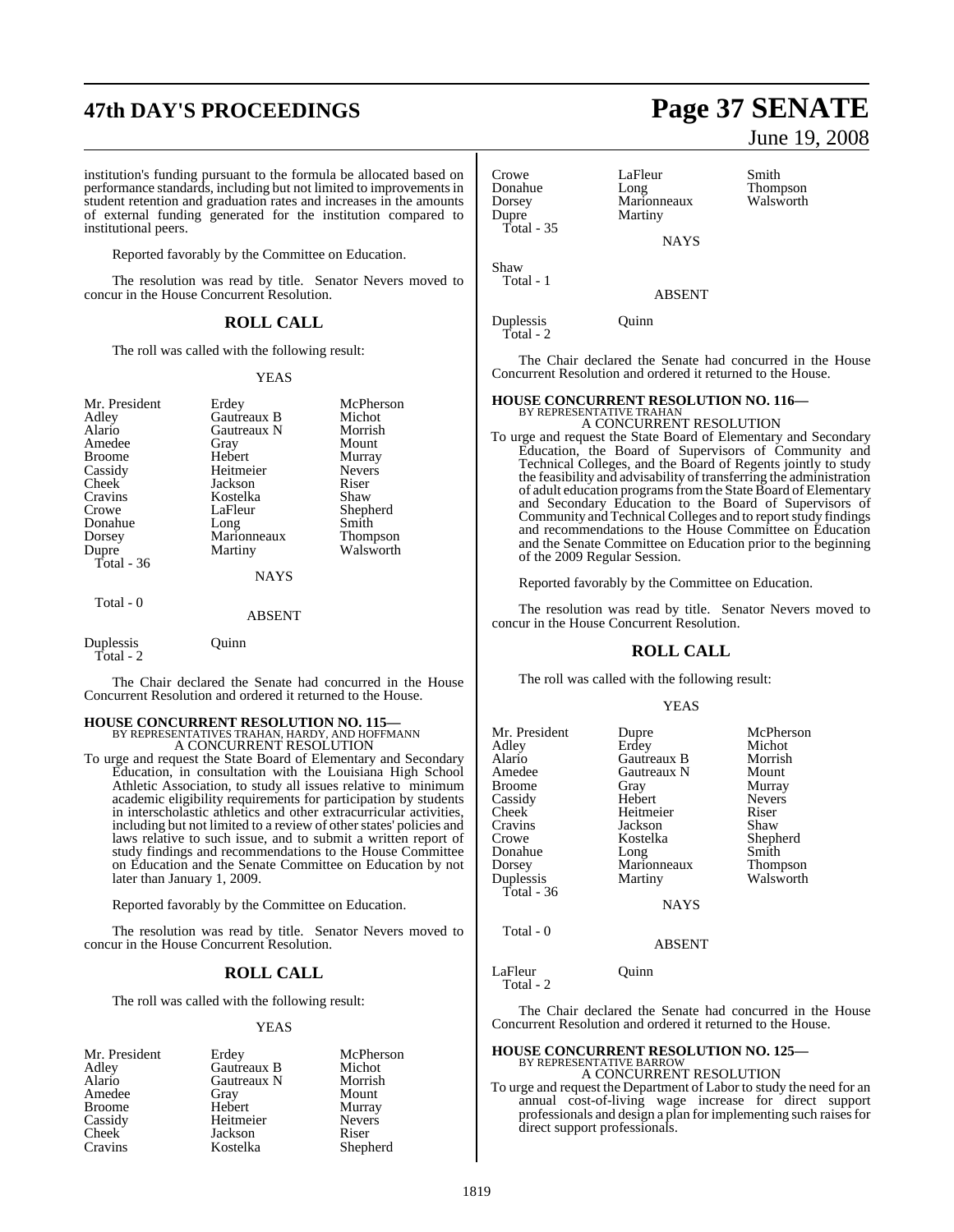Reported favorably by the Committee on Labor and Industrial Relations.

The resolution was read by title. Senator Broome moved to concur in the House Concurrent Resolution.

### **ROLL CALL**

The roll was called with the following result:

YEAS

| Mr. President<br>Adley<br>Alario<br>Amedee<br>Broome<br>Cassidy<br>Cheek<br>Cravins<br>Crowe<br>Donahue<br>Dorsey | Dupre<br>Erdey<br>Gautreaux B<br>Gautreaux N<br>Gray<br>Hebert<br>Heitmeier<br>Jackson<br>Kostelka<br>Long<br>Marionneaux | McPherson<br>Michot<br>Morrish<br>Mount<br>Murray<br><b>Nevers</b><br>Riser<br>Shaw<br>Shepherd<br>Smith<br>Thompson |
|-------------------------------------------------------------------------------------------------------------------|---------------------------------------------------------------------------------------------------------------------------|----------------------------------------------------------------------------------------------------------------------|
|                                                                                                                   |                                                                                                                           |                                                                                                                      |
| Duplessis                                                                                                         | Martiny                                                                                                                   | Walsworth                                                                                                            |
| Total - 36                                                                                                        | <b>NAYS</b>                                                                                                               |                                                                                                                      |
|                                                                                                                   |                                                                                                                           |                                                                                                                      |

### ABSENT

LaFleur Quinn Total - 2

Total - 0

The Chair declared the Senate had concurred in the House Concurrent Resolution and ordered it returned to the House.

#### **HOUSE CONCURRENT RESOLUTION NO. 132—** BY REPRESENTATIVE JANE SMITH

A CONCURRENT RESOLUTION

To urge and request the State Board of Elementary and Secondary Education to study and review recommended best practices relative to the use of additional safety devices not currently required by law to alert motor vehicle drivers when a school bus is preparing to stop or is stopped on a roadway for the loading or unloading of riders or is stopped for other reasons as required by law; to provide for the board to make certain determinations relative to establishing a pilot program to be implemented during the 2009-2010 school year for the purpose of evaluating benefits to the safety of students, other bus riders, and bus operators of requiring school buses to be equipped with such additional devices; to provide study guidelines; and to require submission of a report on study findings and recommendations to the House Committee on Education and the Senate Committee on Education prior to the 2009 Regular Session of the Legislature.

Reported favorably by the Committee on Education.

The resolution was read by title. Senator Shaw moved to concur in the House Concurrent Resolution.

### **ROLL CALL**

The roll was called with the following result:

#### YEAS

| Mr. President      | Dupre       | McPherson     |
|--------------------|-------------|---------------|
| Adley              | Erdey       | Michot        |
| Alario             | Gautreaux B | Morrish       |
| Amedee             | Gautreaux N | Mount         |
| <b>Broome</b>      | Gray        | Murray        |
| Cassidy            | Hebert      | <b>Nevers</b> |
| Cheek <sup>-</sup> | Heitmeier   | Riser         |

## **Page 38 SENATE 47th DAY'S PROCEEDINGS**

| Cravins      | Jackson     | Shaw      |
|--------------|-------------|-----------|
| Crowe        | Kostelka    | Shepherd  |
| Donahue      | Long        | Smith     |
| Dorsey       | Marionneaux | Thompson  |
| Duplessis    | Martiny     | Walsworth |
| Total - $36$ |             |           |
|              | <b>NAVS</b> |           |

Total - 0

**NAYS** 

ABSENT

LaFleur Ouinn Total - 2

The Chair declared the Senate had concurred in the House Concurrent Resolution and ordered it returned to the House.

**HOUSE CONCURRENT RESOLUTION NO. 151—**<br>BY REPRESENTATIVES HOFFMANN, ARMES, AUBERT, AUSTIN<br>BADON, CARMODY, CARTER, CHANDLER, CHANDLER, DIXON, DOWNS,<br>EDWARDS, LEGER, RICHARDSON, RITCHIE, PATRICIA SMITH, AND TRAHAN

#### A CONCURRENT RESOLUTION

To urge and request the State Board of Elementary and Secondary Education, in conjunction with the High School Redesign Commission, to develop and implement two separate curricular strands and two related diploma versions for high school students and to submit a written report on the status of such development and implementation to the House Committee on Education and the Senate Committee on Education not later than December 31, 2008.

Reported favorably by the Committee on Education.

The resolution was read by title. Senator Walsworth moved to concur in the House Concurrent Resolution.

### **ROLL CALL**

The roll was called with the following result:

#### YEAS

| Mr. President<br>Adley<br>Alario<br>Amedee<br>Broome<br>Cassidy<br>Cheek<br>Cravins<br>Crowe<br>Donahue<br>Dorsey<br>Duplessis | Dupre<br>Erdey<br>Gautreaux B<br>Gautreaux N<br>Gray<br>Hebert<br>Heitmeier<br>Jackson<br>Kostelka<br>Long<br>Marionneaux<br>Martiny | McPherson<br>Michot<br>Morrish<br>Mount<br>Murray<br><b>Nevers</b><br>Riser<br>Shaw<br>Shepherd<br>Smith<br>Thompson<br>Walsworth |
|--------------------------------------------------------------------------------------------------------------------------------|--------------------------------------------------------------------------------------------------------------------------------------|-----------------------------------------------------------------------------------------------------------------------------------|
|                                                                                                                                |                                                                                                                                      |                                                                                                                                   |
|                                                                                                                                |                                                                                                                                      |                                                                                                                                   |
| Total - 36                                                                                                                     | <b>NAYS</b>                                                                                                                          |                                                                                                                                   |
| Total - 0                                                                                                                      | <b>ABSENT</b>                                                                                                                        |                                                                                                                                   |

LaFleur Quinn Total - 2

The Chair declared the Senate had concurred in the House Concurrent Resolution and ordered it returned to the House.

#### **HOUSE CONCURRENT RESOLUTION NO. 182—** BY REPRESENTATIVE PERRY

A CONCURRENT RESOLUTION To urge and request the Vermilion Parish Police Jury to consider adoption of zoning ordinances to regulate the use of land pursuant to authority granted to it and all parish governments by R.S. 33:4780.40 et seq. in an effort to protect and promote the health, safety, and general welfare of the public.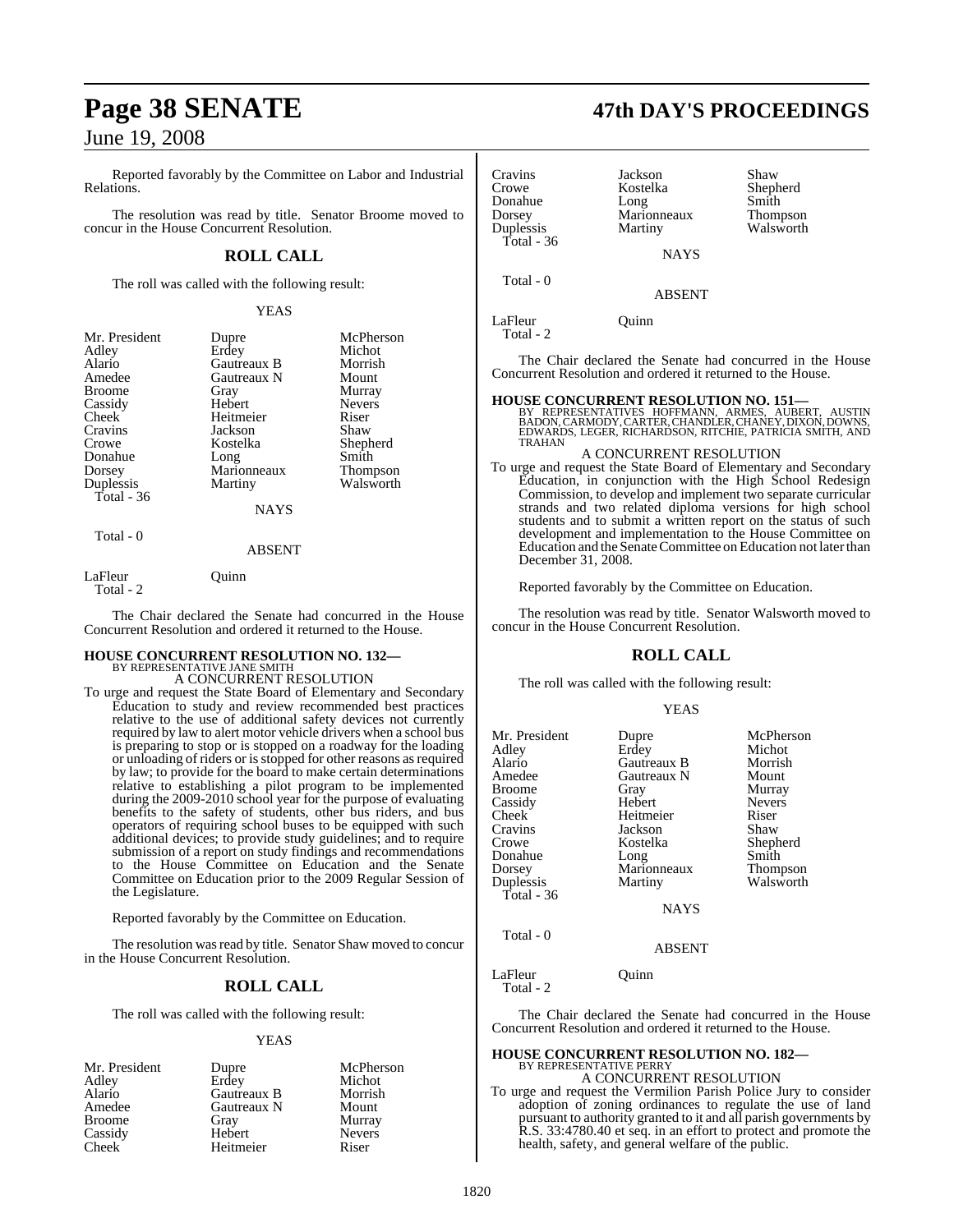Reported favorably by the Committee on Local and Municipal Affairs.

The resolution was read by title. Senator Smith moved to concur in the House Concurrent Resolution.

### **ROLL CALL**

The roll was called with the following result:

Gautreaux N<br>Gray

Jackson<br>Kostelka

Long

YEAS

Dupre McPherson<br>Frdev Michot Erdey Michot<br>Gautreaux B Morrish Gautreaux B Morrish<br>Gautreaux N Mount

Nevers<br>Riser

Shepherd<br>Smith

Walsworth

Gray Murray<br>Hebert Nevers

Heitmeier Riser<br>
Jackson Shaw

### Marionneaux Thompson<br>
Martiny Walsworth NAYS

#### ABSENT

LaFleur Quinn Total - 2

Total - 0

The Chair declared the Senate had concurred in the House Concurrent Resolution and ordered it returned to the House.

#### **HOUSE CONCURRENT RESOLUTION NO. 187—** BY REPRESENTATIVE SIMON

A CONCURRENT RESOLUTION

To urge and request the town of Abita Springs, with the assistance of the Department of Transportation and Development, to develop a model "complete streets" plan which could be used as a design template for building streets, highways, and communities that provide for travel by all citizens regardless of mode of travel.

Reported favorably by the Committee on Transportation, Highways and Public Works.

The resolution was read by title. Senator Donahue moved to concur in the House Concurrent Resolution.

### **ROLL CALL**

The roll was called with the following result:

#### YEAS

| Mr. President | Dupre       | McPherson     |
|---------------|-------------|---------------|
| Adley         | Erdey       | Michot        |
| Alario        | Gautreaux B | Morrish       |
| Amedee        | Gautreaux N | Mount         |
| <b>Broome</b> | Gray        | Murray        |
| Cassidy       | Hebert      | <b>Nevers</b> |
|               |             |               |
| Cheek         | Heitmeier   | Riser         |
| Cravins       | Jackson     | Shaw          |
| Crowe         | Kostelka    | Shepherd      |
| Donahue       | Long        | Smith         |
| Dorsey        | Marionneaux | Thompson      |
| Duplessis     | Martiny     | Walsworth     |
| Total - 36    |             |               |
|               | NAYS        |               |

Total - 0

# **47th DAY'S PROCEEDINGS Page 39 SENATE** June 19, 2008

#### ABSENT

LaFleur Ouinn Total - 2

The Chair declared the Senate had concurred in the House Concurrent Resolution and ordered it returned to the House.

### **HOUSE CONCURRENT RESOLUTION NO. 120—** BY REPRESENTATIVE HARDY A CONCURRENT RESOLUTION

To urge and request the secretary of the Department of Public Safety and Corrections, the sheriff, or any operator of a private correctional facility to provide notification within one hour of discovery of the escape of a prisoner to the newspaper of general circulation in the area where the prisoner escaped and to the radio and television media servicing the area where the prisoner escaped for publication and broadcast.

Reported favorably by the Committee on Judiciary B.

On motion of Senator Alario, the resolution was read by title and returned to the Calendar, subject to call.

### **HOUSE CONCURRENT RESOLUTION NO. 126—** BY REPRESENTATIVE LABRUZZO

A CONCURRENT RESOLUTION

To urge and request the legislative auditor to conduct an audit of the Greater New Orleans Expressway Commission.

Reported favorably by the Committee on Senate and Governmental Affairs.

On motion of Senator Martiny, the resolution was read by title and returned to the Calendar, subject to call.

### **Rules Suspended**

Senator Murray asked for and obtained a suspension of the rules for the purpose of reverting to the order of

### **Senate Bills and Joint Resolutions Returned from the House of Representatives with Amendments, Subject to Call**

The following Senate Bills and Joint Resolutions returned from the House of Representatives with amendments, subject to call, were taken up and acted upon as follows:

#### **Called from the Calendar**

Senator Murray asked that Senate Bill No. 6 be called from the Calendar at this time.

#### **SENATE BILL NO. 6—** BY SENATOR MURRAY

AN ACT

To enact R.S. 49:170.15, relative to state symbols; to designate the Sazerac as the official cocktail of the city of New Orleans; and to provide for related matters.

The bill was read by title. Returned from the House of Representatives with the following amendments:

#### **HOUSE COMMITTEE AMENDMENTS**

Amendments proposed by House Committee on Judiciary to Reengrossed Senate Bill No. 6 by Senator Murray

#### AMENDMENT NO. 1

On page 1, line 3, change "city of New Orleans" to "state of Louisiana'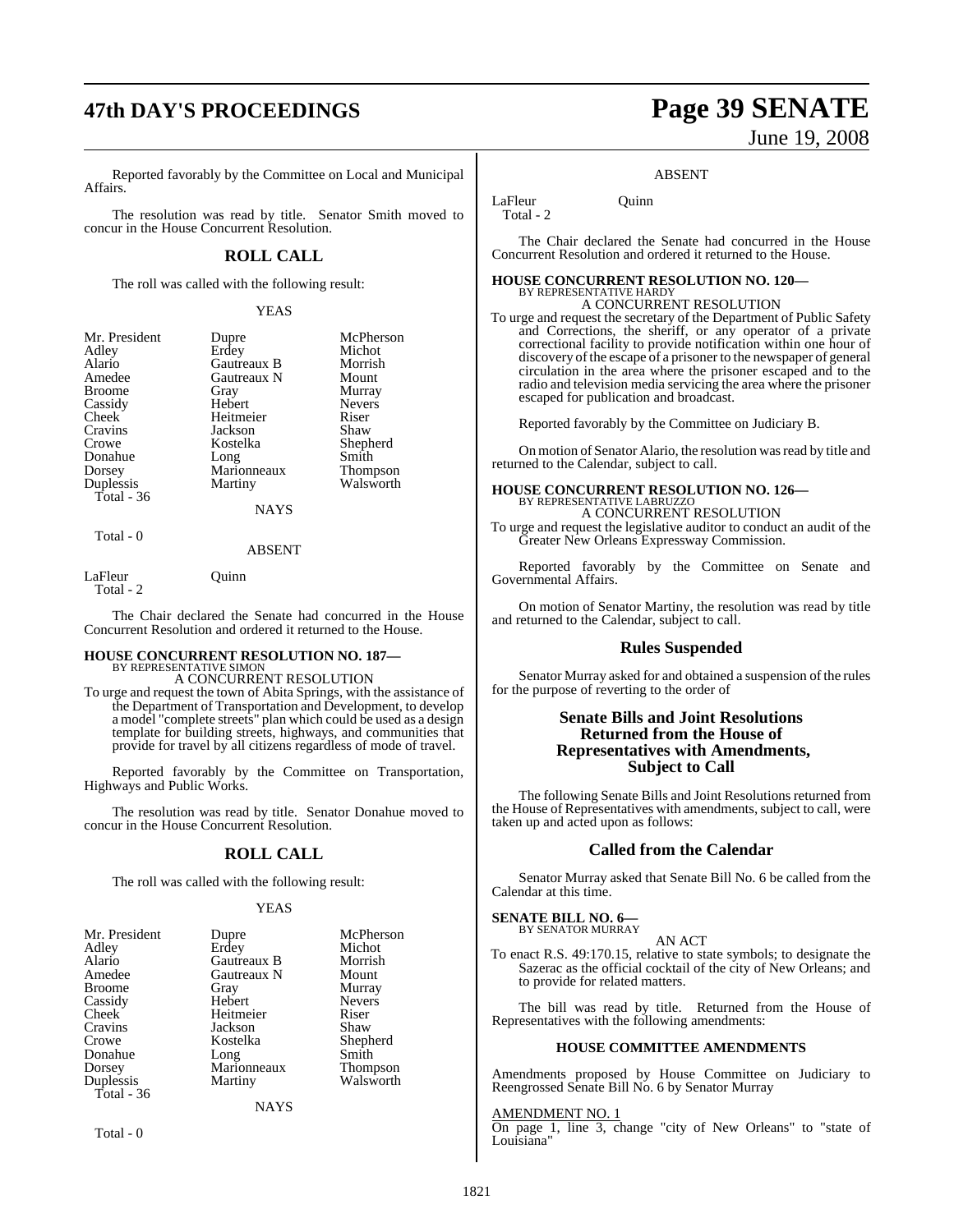AMENDMENT NO. 2 On page 1, line 6, change "**New Orleans**" to "**State**"

AMENDMENT NO. 3 On page 1, line 7, after "**official**" and before "**cocktail**" insert "**state**"

AMENDMENT NO. 4 On page 1, line 7, after "**cocktail**" delete "**of the city of New Orleans**"

AMENDMENT NO. 5 On page 1, line 8, change "**New Orleans**" to "**state**"

AMENDMENT NO. 6 On page 1, line 11, change "**city of New Orleans**" to "**state**"

AMENDMENT NO. 7 On page 1, line 12, change "**city of New Orleans**" to "**state**"

**Motion**

Senator Murray moved to concur in the House amendments.

Senator Long moved as a substitute motion to reject House amendments.

Senator Murray objected.

### **ROLL CALL**

The roll was called on the substitute motion with the following result:

YEAS

| Amedee                | Hebert                 | <b>Nevers</b> |
|-----------------------|------------------------|---------------|
| <b>Broome</b>         | Kostelka               | Riser         |
| Cassidy               | Long                   | Shaw          |
| Cravins               | Marionneaux            | Smith         |
| Erdey<br>Total - $15$ | Morrish<br><b>NAYS</b> | Walswo        |
| Mr. President         | Dorsey                 | Jackson       |
| Adley                 | Dupre                  | Martiny       |

Alario Gautreaux B<br>Crowe Gray Total - 15

Adley Dupre Martiny Crowe Gray Murray<br>
Donahue Heitmeier Shephe

Walsworth

Shepherd

Murray

ABSENT

McPherson

Cheek LaFleur Quinn<br>
Duplessis McPherson Thompson Gautreaux N Michot Total - 8

The Chair declared the Senate refused to reject the amendments proposed by the House.

### **ROLL CALL**

The roll was called on the original motion to concur in the House amendments with the following result:

#### YEAS

Mr. President Dorsey Heitmeier Dupre Jackson<br>Gautreaux B Martiny Gautreaux B<br>Gray

 Total - 21 Duplessis McPherson Quinn LaFleur Total - 5

#### **NAYS**

Amedee Gautreaux N Nevers<br>Broome Hebert Riser Broome Hebert Riser<br>
Riser Kostelka Shaw Cassidy Kostelka Shaw Cravins Long Shepherd Crowe Marionneaux Smith Donahue Morrish Thompson Erdey Mount Walsworth

ABSENT

The Chair declared the Senate refused to concur in the House amendments.

#### **Rules Suspended**

Senator Mount asked for and obtained a suspension of the rules for the purpose of reverting to the Morning Hour.

#### **Messages from the House**

The following Messages from the House were received and read as follows:

#### **Message from the House**

#### **DISAGREEMENT TO HOUSE BILL**

June 19, 2008

To the Honorable President and Members of the Senate:

I am directed to inform your honorable body that the House of Representatives has refused to concur in the proposed Senate Amendment(s) to House Bill No. 159 by Representative B. Badon, and ask the President to appoint on the part of the Senate a committee to confer with a like committee from the House on the disagreement.

> Respectfully submitted, ALFRED W. SPEER Clerk of the House of Representatives

#### **Message from the House**

#### **DISAGREEMENT TO HOUSE BILL**

June 19, 2008

To the Honorable President and Members of the Senate:

I am directed to inform your honorable body that the House of Representatives has refused to concur in the proposed Senate Amendment(s) to House Bill No. 341 by Representative Johnson, and ask the President to appoint on the part of the Senate a committee to confer with a like committee from the House on the disagreement.

> Respectfully submitted, ALFRED W. SPEER Clerk of the House of Representatives

#### **Message from the House**

#### **DISAGREEMENT TO HOUSE BILL**

#### June 19, 2008

To the Honorable President and Members of the Senate:

### **Page 40 SENATE 47th DAY'S PROCEEDINGS**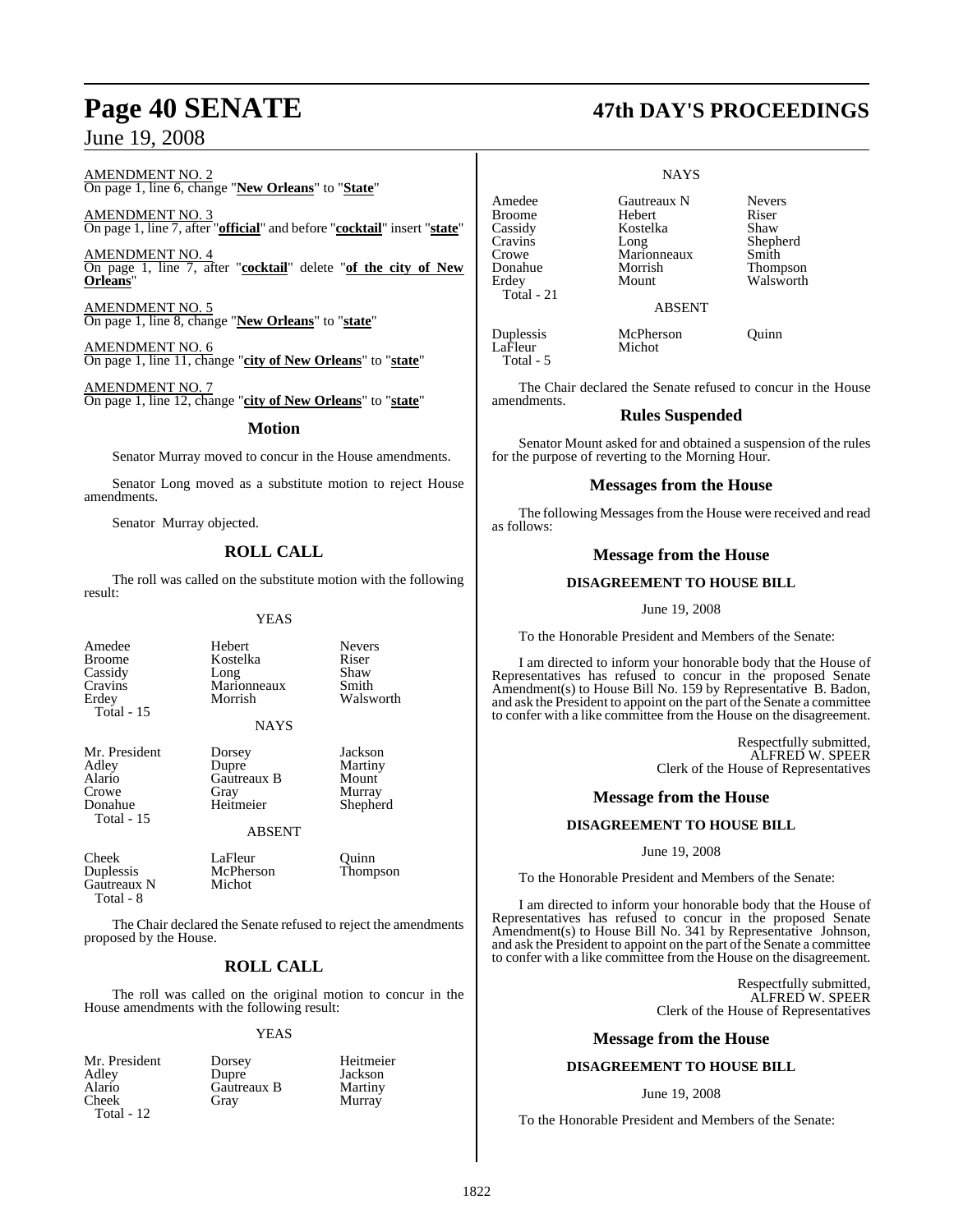# **47th DAY'S PROCEEDINGS Page 41 SENATE**

I am directed to inform your honorable body that the House of Representatives has refused to concur in the proposed Senate Amendment(s) to House Bill No. 598 by Representative Ligi, and ask the President to appoint on the part of the Senate a committee to confer with a like committee from the House on the disagreement.

> Respectfully submitted, ALFRED W. SPEER Clerk of the House of Representatives

#### **Message from the House**

#### **DISAGREEMENT TO HOUSE BILL**

June 19, 2008

To the Honorable President and Members of the Senate:

I am directed to inform your honorable body that the House of Representatives has refused to concur in the proposed Senate Amendment(s) to House Bill No. 622 by Representative Tucker, and ask the President to appoint on the part of the Senate a committee to confer with a like committee from the House on the disagreement.

> Respectfully submitted, ALFRED W. SPEER Clerk of the House of Representatives

#### **Message from the House**

#### **DISAGREEMENT TO HOUSE BILL**

#### June 19, 2008

To the Honorable President and Members of the Senate:

I am directed to inform your honorable body that the House of Representatives has refused to concur in the proposed Senate Amendment(s) to House Bill No. 1006 by Representative Arnold, and ask the President to appoint on the part of the Senate a committee to confer with a like committee from the House on the disagreement.

> Respectfully submitted, ALFRED W. SPEER Clerk of the House of Representatives

#### **Message from the House**

#### **DISAGREEMENT TO HOUSE BILL**

June 19, 2008

To the Honorable President and Members of the Senate:

I am directed to inform your honorable body that the House of Representatives has refused to concur in the proposed Senate Amendment(s) to House Bill No. 1084 by Representative Robideaux, and ask the President to appoint on the part of the Senate a committee to confer with a like committee from the House on the disagreement.

> Respectfully submitted, ALFRED W. SPEER Clerk of the House of Representatives

# June 19, 2008

#### **Message from the House**

#### **DISAGREEMENT TO HOUSE BILL**

June 19, 2008

To the Honorable President and Members of the Senate:

I am directed to inform your honorable body that the House of Representatives has refused to concur in the proposed Senate Amendment(s) to House Bill No. 1248 by Representative Johnson, and ask the President to appoint on the part of the Senate a committee to confer with a like committee from the House on the disagreement.

> Respectfully submitted, ALFRED W. SPEER Clerk of the House of Representatives

#### **Message from the House**

#### **HOUSE CONFEREES APPOINTED**

June 19, 2008

To the Honorable President and Members of the Senate:

I am directed to inform your honorable body that the Speaker of the House of Representatives has appointed the following members, on the part of the House of Representatives, to confer, with a like committee from the Senate, on the disagreement to House Bill No. 159 by Representative B. Badon:

Representatives B. Badon, Robideaux and Downs.

Respectfully submitted, ALFRED W. SPEER Clerk of the House of Representatives

#### **Message from the House**

#### **HOUSE CONFEREES APPOINTED**

June 19, 2008

To the Honorable President and Members of the Senate:

I am directed to inform your honorable body that the Speaker of the House of Representatives has appointed the following members, on the part of the House of Representatives, to confer, with a like committee from the Senate, on the disagreement to House Bill No. 598 by Representative Ligi:

Representatives Ligi, Gallot and Henry.

Respectfully submitted, ALFRED W. SPEER Clerk of the House of Representatives

#### **Message from the House**

#### **HOUSE CONFEREES APPOINTED**

June 19, 2008

To the Honorable President and Members of the Senate:

I am directed to inform your honorable body that the Speaker of the House of Representatives has appointed the following members, on the part of the House of Representatives, to confer, with a like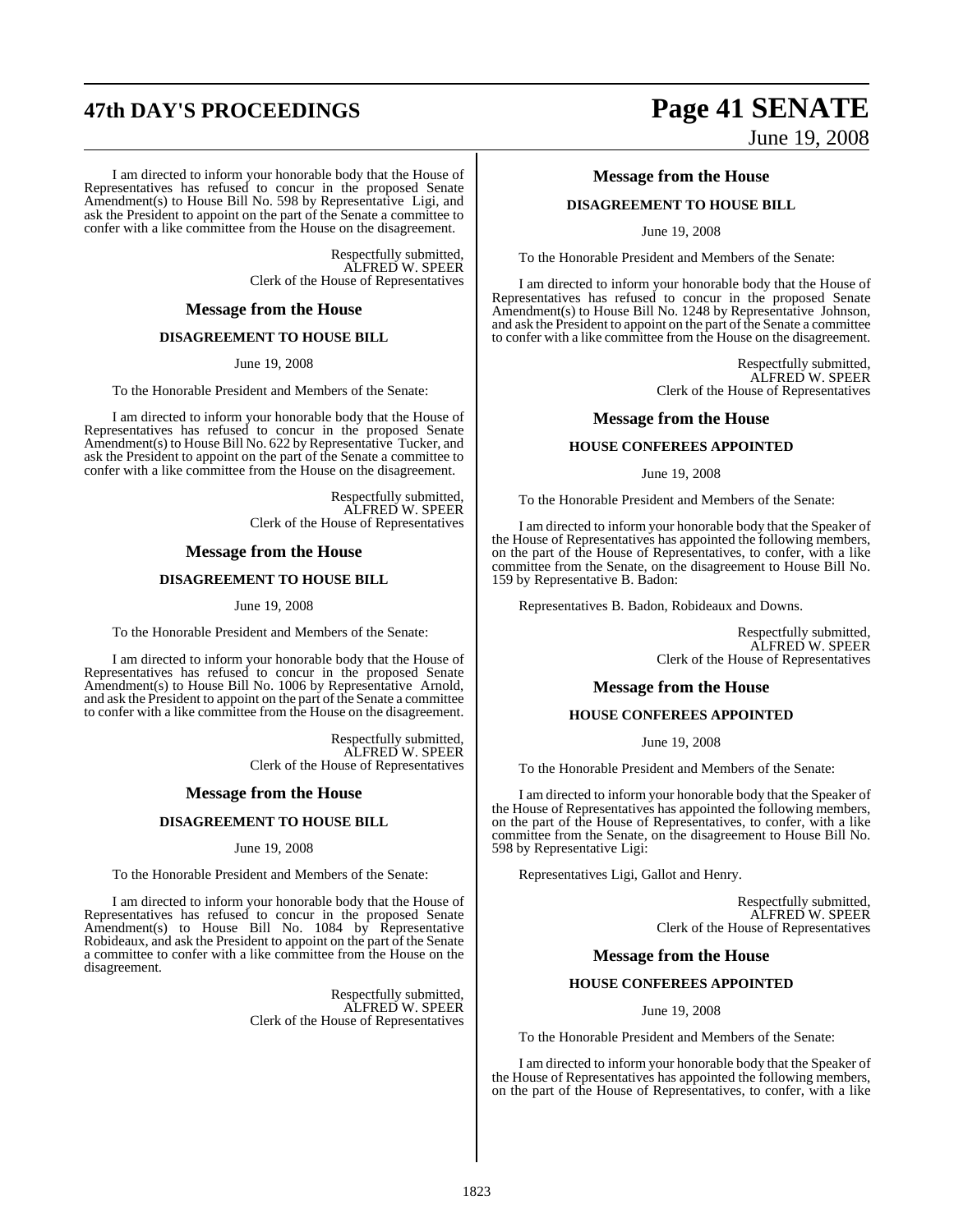committee from the Senate, on the disagreement to House Bill No. 1006 by Representative Arnold:

Representatives Arnold, Robideaux and Doerge.

Respectfully submitted, ALFRED W. SPEER Clerk of the House of Representatives

### **Message from the House**

#### **HOUSE CONFEREES APPOINTED**

June 19, 2008

To the Honorable President and Members of the Senate:

I am directed to inform your honorable body that the Speaker of the House of Representatives has appointed the following members, on the part of the House of Representatives, to confer, with a like committee from the Senate, on the disagreement to Senate Bill No. 4 by Senator Shepherd:

Representatives Burrell, Wooton and Norton.

Respectfully submitted, ALFRED W. SPEER Clerk of the House of Representatives

#### **Message from the House**

#### **HOUSE CONFEREES APPOINTED**

June 19, 2008

To the Honorable President and Members of the Senate:

I am directed to inform your honorable body that the Speaker of the House of Representatives has appointed the following members, on the part of the House of Representatives, to confer, with a like committee from the Senate, on the disagreement to Senate Bill No. 160 by Senator Cravins:

Representatives Kleckley, Cortez and Roy.

Respectfully submitted, ALFRED W. SPEER Clerk of the House of Representatives

#### **Message from the House**

#### **HOUSE CONFEREES APPOINTED**

#### June 19, 2008

To the Honorable President and Members of the Senate:

I am directed to inform your honorable body that the Speaker of the House of Representatives has appointed the following members, on the part of the House of Representatives, to confer, with a like committee from the Senate, on the disagreement to Senate Bill No. 179 by Senator Quinn:

Representatives Greene, T. Burns and Edwards.

Respectfully submitted, ALFRED W. SPEER Clerk of the House of Representatives

## **Page 42 SENATE 47th DAY'S PROCEEDINGS**

### **Message from the House**

#### **HOUSE CONFEREES APPOINTED**

June 19, 2008

To the Honorable President and Members of the Senate:

I am directed to inform your honorable body that the Speaker of the House of Representatives has appointed the following members, on the part of the House of Representatives, to confer, with a like committee from the Senate, on the disagreement to Senate Bill No. 312 by Senator Mount:

Representatives Katz, LaBruzzo and Nowlin.

Respectfully submitted, ALFRED W. SPEER Clerk of the House of Representatives

#### **Message from the House**

#### **HOUSE CONFEREES APPOINTED**

June 19, 2008

To the Honorable President and Members of the Senate:

I am directed to inform your honorable body that the Speaker of the House of Representatives has appointed the following members, on the part of the House of Representatives, to confer, with a like committee from the Senate, on the disagreement to Senate Bill No. 769 by Senator Chaisson:

Representatives Gallot, Peterson and Tucker.

Respectfully submitted, ALFRED W. SPEER Clerk of the House of Representatives

#### **Message from the House**

#### **CONCURRING IN SENATE CONCURRENT RESOLUTIONS**

June 18, 2008

To the Honorable President and Members of the Senate:

I am directed to inform your honorable body that the House of Representatives has finally concurred in the following Senate Concurrent Resolutions:

**SENATE CONCURRENT RESOLUTION NO. 115—**<br>BY SENATOR CROWE AND REPRESENTATIVES CROMER AND<br>PEARSON A CONCURRENT RESOLUTION

To commend Pastor Emeritus Dr. Hoyte Nelson on his fortieth anniversary of ministry at First Baptist Church of Slidell.

Reported without amendments.

#### **SENATE CONCURRENT RESOLUTION NO. 116—** BY SENATOR THOMPSON

A CONCURRENT RESOLUTION

To designate the week of June 22-28, 2008, as "Pollinator Week in Louisiana.

Reported without amendments.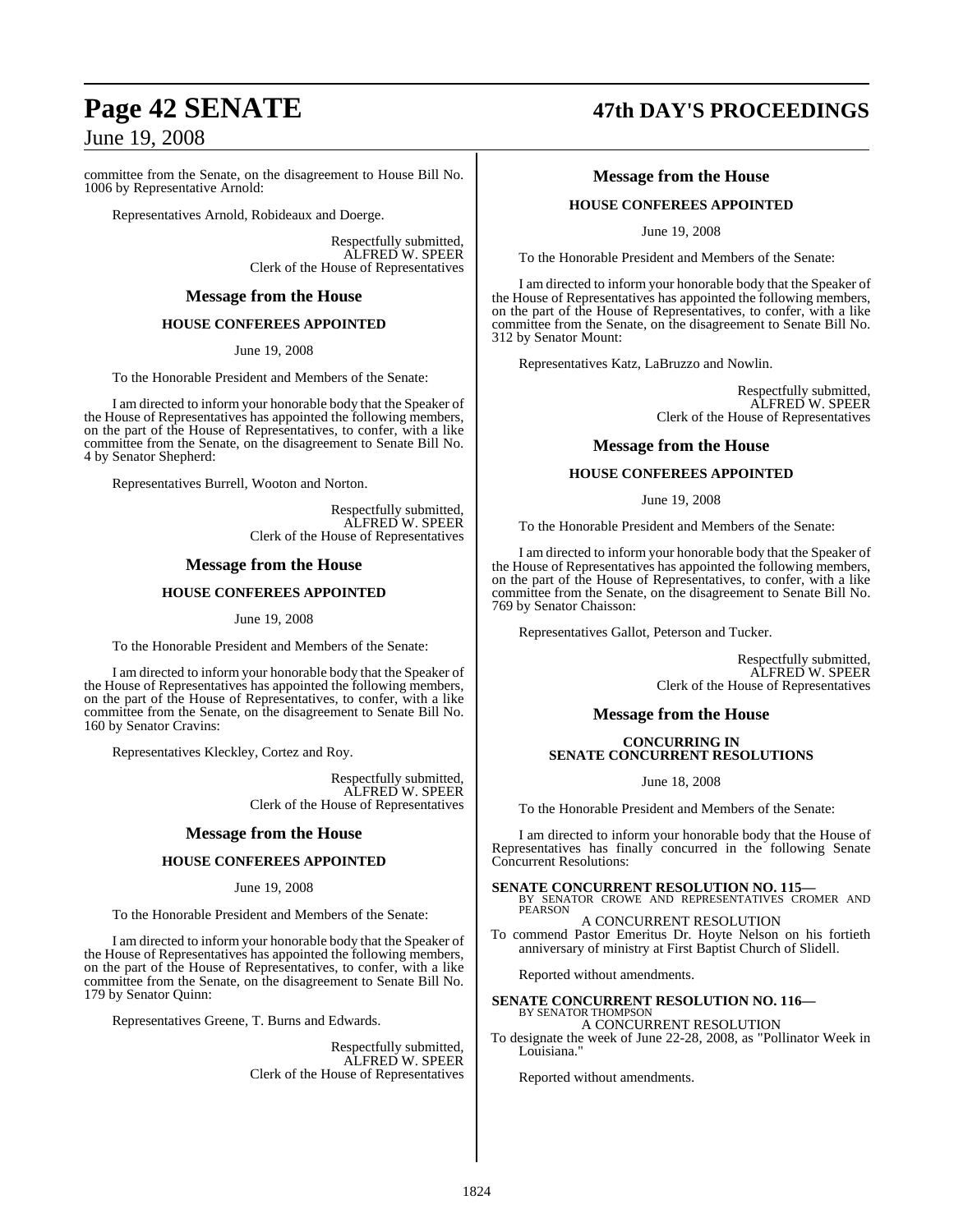# **47th DAY'S PROCEEDINGS Page 43 SENATE**

# June 19, 2008

**SENATE CONCURRENT RESOLUTION NO. 119—**<br>BY SENATOR BROOME AND REPRESENTATIVES BARROW, HONEY,<br>MICHAEL JACKSON AND PATRICIA SMITH A CONCURRENT RESOLUTION

To expressthe sincere and heartfelt condolences of the Legislature of Louisiana upon the death of Murphy Wilbert Bell.

Reported without amendments.

**SENATE CONCURRENT RESOLUTION NO. 120—** BY SENATOR MICHOT AND REPRESENTATIVE FANNIN A CONCURRENT RESOLUTION

To commend RobertC.Israel, president ofthe Louisiana Automobile Dealers Association, for his twenty-five years of dedicated service to the association, its members and to the motor vehicle industry.

Reported without amendments.

#### **SENATE CONCURRENT RESOLUTION NO. 121—** BY SENATOR THOMPSON A CONCURRENT RESOLUTION

To expressthe heartfelt and sincere condolences of the Legislature of Louisiana upon the death of educator and community leader Ralph Wimberly Moore.

Reported without amendments.

Respectfully submitted, ALFRED W. SPEER Clerk of the House of Representatives

### **Privilege Report of the Legislative Bureau**

June 19, 2008

To the President and Members of the Senate:

I am directed by your Legislative Bureau to submit the following report:

The following resolution and bills are approved as to construction and duplication.

#### **HOUSE CONCURRENT RESOLUTION NO. 159—** BY REPRESENTATIVE ANDERS

A CONCURRENT RESOLUTION To suspend until June 30, 2009, the provisions of R.S. 3:551.33(B), relative to the assessment levied on grain sorghum grown within

Reported without amendments.

#### **HOUSE BILL NO. 89—**

the state.

BY REPRESENTATIVES DOERGE AND MONTOUCET AND SENATORS NEVERS AND SMITH AN ACT

To amend and reenact R.S.  $11:449(A)$  and (B), 450(B), 451.1(A), and 788(C)(introductory paragraph) and to enact  $\hat{R}$ .S. 11:788(C)(4), relative to the Louisiana State Employees' Retirement System and the Teachers' Retirement System of Louisiana; to provide with respect to the Deferred Retirement Option Plan; to provide for interest on plan accounts; to provide for waiver of rights; to provide for rules; to provide limitations; to provide for an effective date; and to provide for related matters.

Reported without amendments.

**HOUSE BILL NO. 522—** BY REPRESENTATIVE ROBIDEAUX AN ACT

To amend and reenact R.S. 11:1195.1(A) and to enact R.S. 11:1195.2, relative to the Louisiana School Employees' Retirement System; to provide with respect to the unfunded accrued liability; to provide for payment by certain employers in cases where certain positions are eliminated; to provide for an effective date; and to provide for related matters.

Reported without amendments.

**HOUSE BILL NO. 710—**

BY REPRESENTATIVE GREENE

AN ACT To amend and reenact R.S. 11:2221(F)(2)(introductory paragraph) and to enact R.S.  $11:2221(F)(2)(d)$ , relative to the Municipal Police Employees' Retirement System; to provide for investment of deferred retirement option plan funds; to provide for eligibility; to provide plan participants an option for investments; to establish limitation of liability; to provide for an effective date; and to provide for related matters.

Reported without amendments.

#### **HOUSE BILL NO. 996—** BY REPRESENTATIVE ARMES

AN ACT

To amend and reenact R.S. 11:1007(A)(1) and to repeal R.S. 11:1007(G), relative to reemployed school bus drivers in the Louisiana School Employees' Retirement System; to eliminate certain restrictions on the full-time reemployment of such persons; to repeal the sunset date relative to when employers may reemploy such bus drivers; and to provide for related matters.

Reported without amendments.

### **HOUSE BILL NO. 1033—** BY REPRESENTATIVE GEYMANN

AN ACT To enact R.S. 11:1644 and to repeal R.S. 11:1639 through 1643, relative to the District Attorneys' Retirement System; to create a back-deferred retirement option plan (Back-DROP) applicable to current and former DROP participants; to provide for eligibility, procedures for application, and calculation of benefits of such program; to provide for rescission of participation in the Deferred Retirement Option Plan; to provide for effective dates; and to provide for related matters.

Reported without amendments.

Respectfully submitted, ROB MARIONNEAUX Chairman

### **Adoption of Legislative Bureau Report**

On motion of Senator Marionneaux, the Concurrent Resolution and Bills and Joint Resolutions were read by title and passed to a third reading.

**Mr. President in the Chair**

#### **Introduction of Resolutions, Senate and Concurrent**

Senator Mount asked for and obtained a suspension of the rules for the purpose of introducing and reading the following Resolutions, Senate and Concurrent, a first and second time and acting upon them as follows:

#### **SENATE RESOLUTION NO. 149—** BY SENATOR MOUNT

A RESOLUTION

To express the sincere condolences of the Senate of the Legislature of Louisiana upon the death of Dr. Melvin Morris.

On motion of Senator Mount, the resolution was read by title and adopted.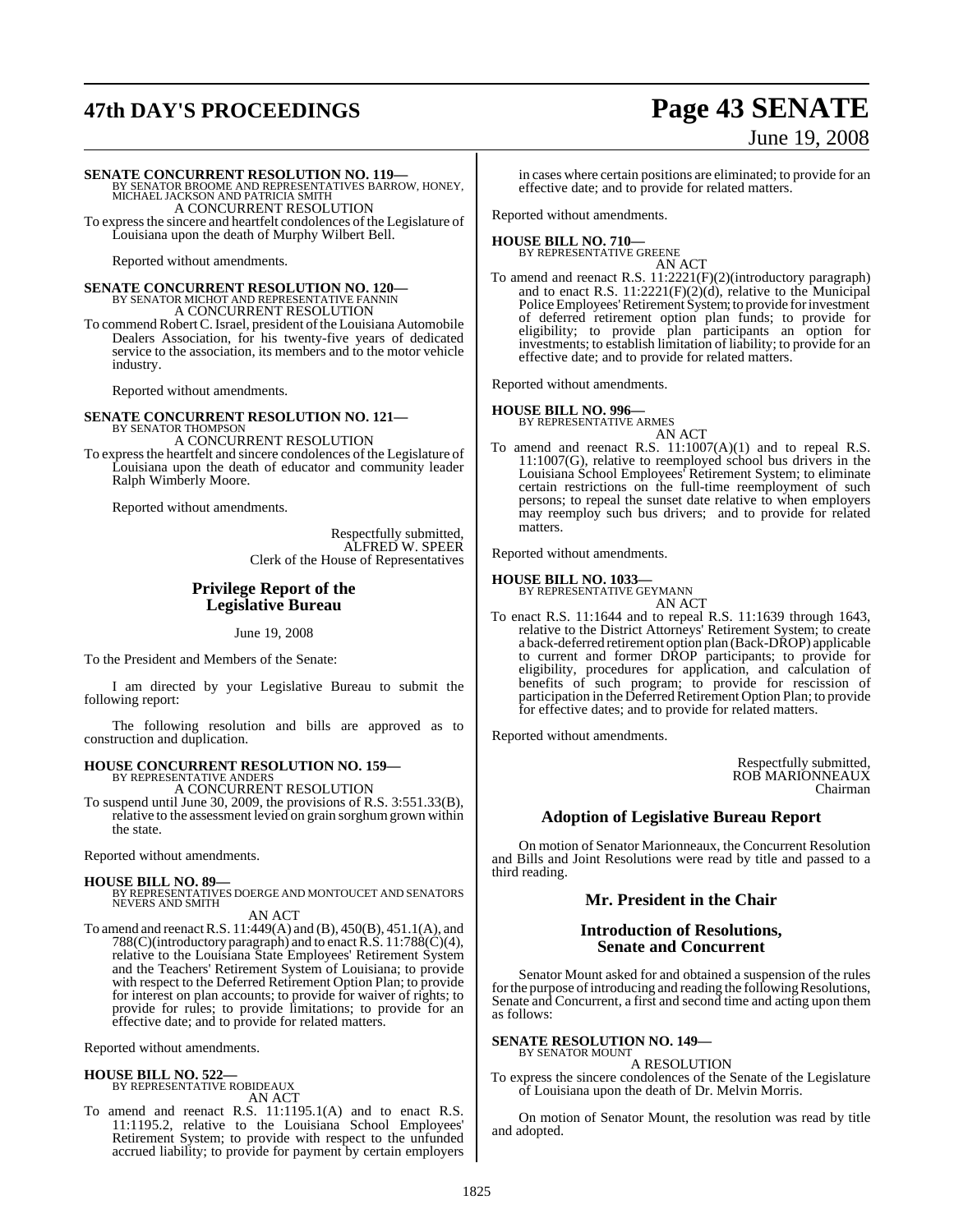#### **SENATE RESOLUTION NO. 150—** BY SENATOR MOUNT

A RESOLUTION

To request the Senate Select Committee on Women and Children to study the requirement for local child protection units to communicate abuse or neglect cases to teaching or child care providers.

On motion of Senator Mount, the resolution was read by title and adopted.

### **SENATE RESOLUTION NO. 151—** BY SENATOR MOUNT

A RESOLUTION

To commend Pryce Pharmacy on the occasion of its centennial anniversary celebration and to recognize its contributions to the citizens of Louisiana.

On motion of Senator Mount, the resolution was read by title and adopted.

### **SENATE RESOLUTION NO. 152—** BY SENATORS LONG, MICHOT, MCPHERSON AND MOUNT

A RESOLUTION

To urge and request the Louisiana State Board of Nursing to establish a nursing workforce center.

On motion of Senator Long, the resolution was read by title and adopted.

## **SENATE RESOLUTION NO. 153—** BY SENATOR LONG

A RESOLUTION

To commend Tyler Paul of Boy Scouts of America Troop 70 upon achieving the rank of Eagle Scout.

On motion of Senator Long, the resolution was read by title and adopted.

SENATE RESOLUTION NO. 154—<br>BY SENATORS THOMPSON, ADLEY, ALARIO, AMEDEE, BROOME, CASSIDY, CHAISSON, CHEEK, CRAVINS, CROWE, DONAHUE,<br>DORSEY, DUPLESSIS, DUPRE, ERDEY, B. GAUTREAUX, N.<br>GAUTREAUX, GRAY, HEBERT, HEITMEIER, JACKS

A RESOLUTION

To express the sincere and heartfelt condolences of the Senate of the Legislature of Louisiana upon the death of Coach Robert Andrew "Racer" Holstead, Sr, a seminal figure in the annals of Louisiana high school football history.

On motion of Senator Thompson, the resolution was read by title and adopted.

SENATE RESOLUTION NO. 155—<br>BY SENATORS MARTINY, ADLEY, ALARIO, AMEDEE, BROOME, CASSIDY, CHAISSON, CHEEK, CRAVINS, CROWE, DONAHUE,<br>DORSEY, DUPLESSIS, DUPRE, ERDEY, B. GAUTREAUX, N.<br>GAUTREAUX, GRAY, HEBERT, HEITMEIER, JACKSO A RESOLUTION

To commend the Crescent River Port Pilots' Association (CRPPA) upon the occasion and celebration of its one hundred year anniversary of piloting on the Mississippi River.

On motion of Senator Martiny, the resolution was read by title and adopted.

## **SENATE RESOLUTION NO. 156—** BY SENATOR MORRISH

A RESOLUTION

To express the sincere condolences of the Senate of the Legislature of Louisiana upon the death of Edwin John Krielow.

# **Page 44 SENATE 47th DAY'S PROCEEDINGS**

On motion of Senator Morrish, the resolution was read by title and adopted.

#### **SENATE RESOLUTION NO. 157—** BY SENATOR GRAY

A RESOLUTION

To commend the 9<sup>th</sup> Annual Central City Youth Against Violence March on Saturday, June 21, 2008.

On motion of Senator Gray, the resolution was read by title and adopted.

#### **SENATE CONCURRENT RESOLUTION NO. 124—** BY SENATOR GRAY

A CONCURRENT RESOLUTION

To commend Nicole Felton Hardin on an outstanding career with, and upon her retirement from, the United States Food and Drug Administration.

The resolution was read by title. Senator Gray moved to adopt the Senate Concurrent Resolution.

|                                                                                                                                | <b>YEAS</b>                                                                                                                                |                                                                                                                      |
|--------------------------------------------------------------------------------------------------------------------------------|--------------------------------------------------------------------------------------------------------------------------------------------|----------------------------------------------------------------------------------------------------------------------|
| Mr. President<br>Adley<br>Alario<br>Amedee<br>Cassidy<br>Cheek<br>Cravins<br>Crowe<br>Donahue<br>Dorsey<br>Dupre<br>Total - 33 | Erdey<br>Gautreaux B<br>Gautreaux N<br>Gray<br>Hebert<br>Jackson<br>Kostelka<br>Long<br>Marionneaux<br>Martiny<br>McPherson<br><b>NAYS</b> | Michot<br>Morrish<br>Mount<br>Murray<br><b>Nevers</b><br>Riser<br>Shaw<br>Shepherd<br>Smith<br>Thompson<br>Walsworth |
| Total - 0                                                                                                                      |                                                                                                                                            |                                                                                                                      |
|                                                                                                                                | ABSENT                                                                                                                                     |                                                                                                                      |

Broome Heitmeier Quinn Duplessis LaFleur Total - 5

The Chair declared the Senate had adopted the Senate Concurrent Resolution and ordered it sent to the House.

### **SENATE CONCURRENT RESOLUTION NO. 125—** BY SENATOR CROWE AND REPRESENTATIVES HENDERSON AND HUTTER

A CONCURRENT RESOLUTION

To urge and request the office of motor vehicles, Department of Public Safety and Corrections, to open a branch office in St. Bernard Parish to issue driver licenses.

The resolution was read by title. Senator Crowe moved to adopt the Senate Concurrent Resolution.

### **ROLL CALL**

The roll was called with the following result:

#### YEAS

| Mr. President | Gautreaux B | Michot        |
|---------------|-------------|---------------|
| Adley         | Gautreaux N | Morrish       |
| Alario        | Gray        | Mount         |
| Amedee        | Hebert      | Murray        |
| Broome        | Heitmeier   | <b>Nevers</b> |
| Cassidy       | Jackson     | Riser         |
| Cravins       | Kostelka    | Shaw          |
| Crowe         | Long        | Shepherd      |
|               |             |               |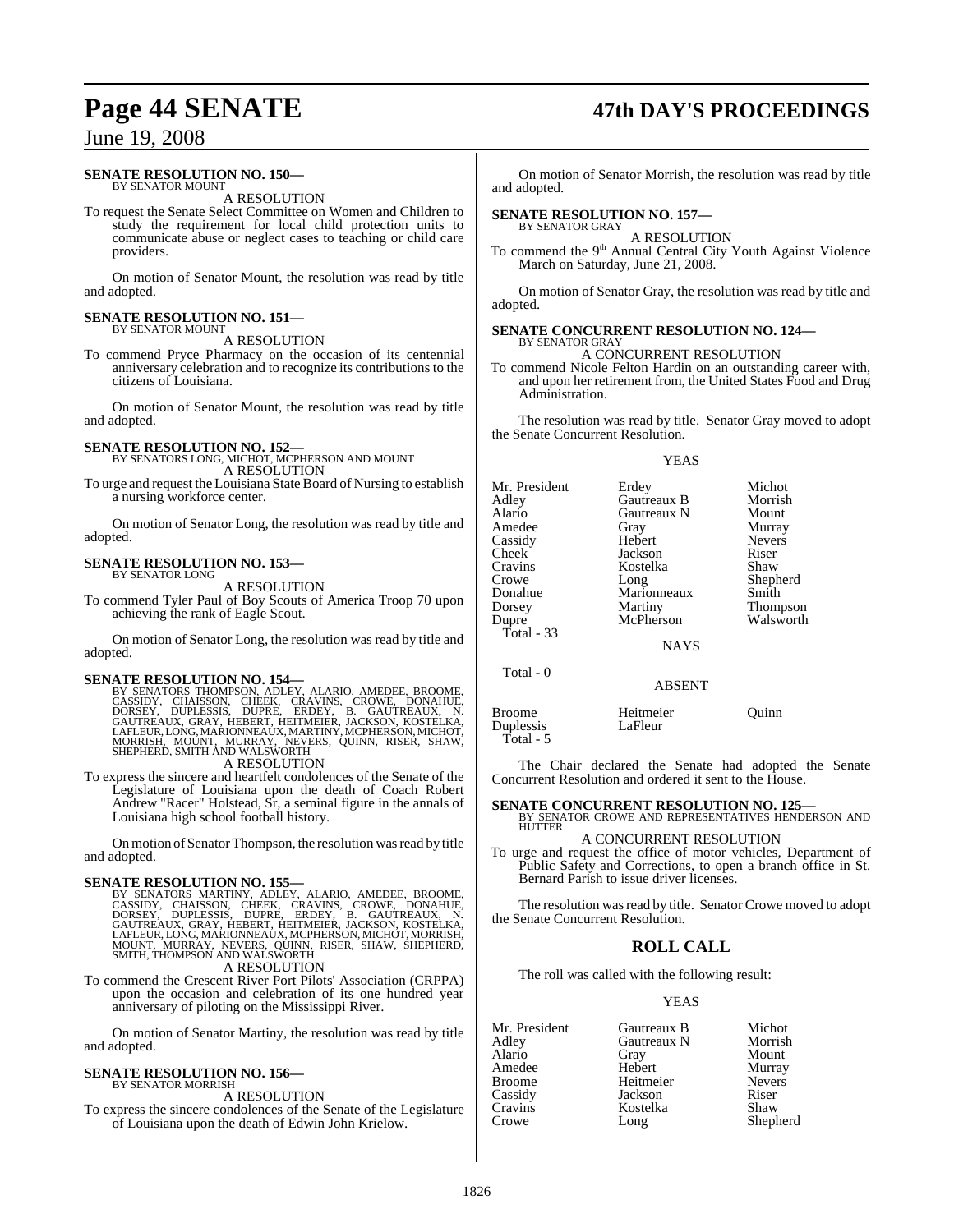# **47th DAY'S PROCEEDINGS Page 45 SENATE**

| Donahue<br>Dupre<br>Erdey<br>Total $-33$ | Marionneaux<br>Martiny<br>McPherson<br><b>NAYS</b> | Smith<br>Thompson<br>Walsworth |
|------------------------------------------|----------------------------------------------------|--------------------------------|
| Total - 0                                | <b>ABSENT</b>                                      |                                |
| Cheek<br>Dorsey                          | Duplessis<br>LaFleur                               | Ouinn                          |

The Chair declared the Senate had adopted the Senate Concurrent Resolution and ordered it sent to the House.

### **SENATE CONCURRENT RESOLUTION NO. 126—** BY SENATOR MCPHERSON

Total - 5

A CONCURRENT RESOLUTION

To request the secretary of the Department of Transportation and Development to initiate high-speed rail efforts that will advance the development of a new high speed rail technology along interstate corridors, including rules and regulations to allow for the joint use of interstate rights of way in Louisiana.

The resolution was read by title. Senator McPherson moved to adopt the Senate Concurrent Resolution.

#### **ROLL CALL**

The roll was called with the following result:

#### YEAS

| Mr. President<br>Adley<br>Alario<br>Amedee<br><b>Broome</b><br>Cassidy<br>Cheek<br>Cravins<br>Crowe<br>Donahue | Erdey<br>Gautreaux B<br>Gautreaux N<br>Gray<br>Hebert<br>Heitmeier<br>Jackson<br>Kostelka<br>Long<br>Marionneaux | Michot<br>Morrish<br>Mount<br>Murray<br><b>Nevers</b><br>Riser<br>Shaw<br>Shepherd<br>Smith<br>Thompson |
|----------------------------------------------------------------------------------------------------------------|------------------------------------------------------------------------------------------------------------------|---------------------------------------------------------------------------------------------------------|
| Dorsey<br>Dupre<br>Total - 35                                                                                  | Martiny<br>McPherson<br><b>NAYS</b>                                                                              | Walsworth                                                                                               |
| Total - 0                                                                                                      | <b>ABSENT</b>                                                                                                    |                                                                                                         |
| Duplessis<br>Total - 3                                                                                         | LaFleur                                                                                                          | uınn                                                                                                    |

The Chair declared the Senate had adopted the Senate Concurrent Resolution and ordered it sent to the House.

**SENATE CONCURRENT RESOLUTION NO. 127—**<br>BY SENATOR CROWE AND REPRESENTATIVES HUTTER AND<br>HENDERSON A CONCURRENT RESOLUTION

To commend and congratulate Bryan Bertucci, M.D., of Chalmette, Louisiana, on receipt of the City Business Award as a Hurricane Health Hero and for his many selfless contributions to promote essential health care services in St. Bernard Parish.

The resolution was read by title. Senator Crowe moved to adopt the Senate Concurrent Resolution.

# June 19, 2008

### **ROLL CALL**

The roll was called with the following result:

YEAS

| Mr. President | Erdey       | Michot          |
|---------------|-------------|-----------------|
| Adlev         | Gautreaux B | Morrish         |
| Alario        | Gautreaux N | Mount           |
| Amedee        | Gray        | Murray          |
| Broome        | Hebert      | <b>Nevers</b>   |
| Cassidy       | Heitmeier   | Riser           |
| Cheek         | Jackson     | Shaw            |
| Cravins       | Kostelka    | Shepherd        |
| Crowe         | Long        | Smith           |
| Donahue       | Marionneaux | <b>Thompson</b> |
| Dorsey        | Martiny     | Walsworth       |
| Dupre         | McPherson   |                 |
| Total - 35    |             |                 |
|               | <b>NAYS</b> |                 |
| Total - 0     |             |                 |

ABSENT

#### Duplessis LaFleur Quinn Total - 3

The Chair declared the Senate had adopted the Senate Concurrent Resolution and ordered it sent to the House.

#### **Messages from the House**

The following Messages from the House were received and read as follows:

#### **Message from the House**

#### **PASSED SENATE BILLS AND JOINT RESOLUTIONS**

June 19, 2008

To the Honorable President and Members of the Senate:

I am directed to inform your honorable body that the House of Representatives has finally passed the following Senate Bills and Joint Resolutions:

### **SENATE BILL NO. 91—**<br>BY SENATOR QUINN

AN ACT

To amend and reenact R.S. 13:621.22, relative to district judges; to provide for two additional judgeships for the Twenty-Second Judicial DistrictCourt; to provide for jurisdiction; to provide for compensation of the additional judges; to provide for the election and term of the offices and those of the successors to those offices; and to provide for related matters.

Reported without amendments.

### **SENATE BILL NO. 137—**

BY SENATOR QUINN

### AN ACT

To amend and reenact R.S. 32:398.10(A)(introductory paragraph) and to enact R.S. 32:300.5, 300.6, and 398.10(A)(6), relative to driver distractions; to prohibit text messaging by any person while operating a motor vehicle; to prohibit the use of certain cellular telephones by certain drivers while operating a motor vehicle; to provide exceptions; to provide penalties for violation;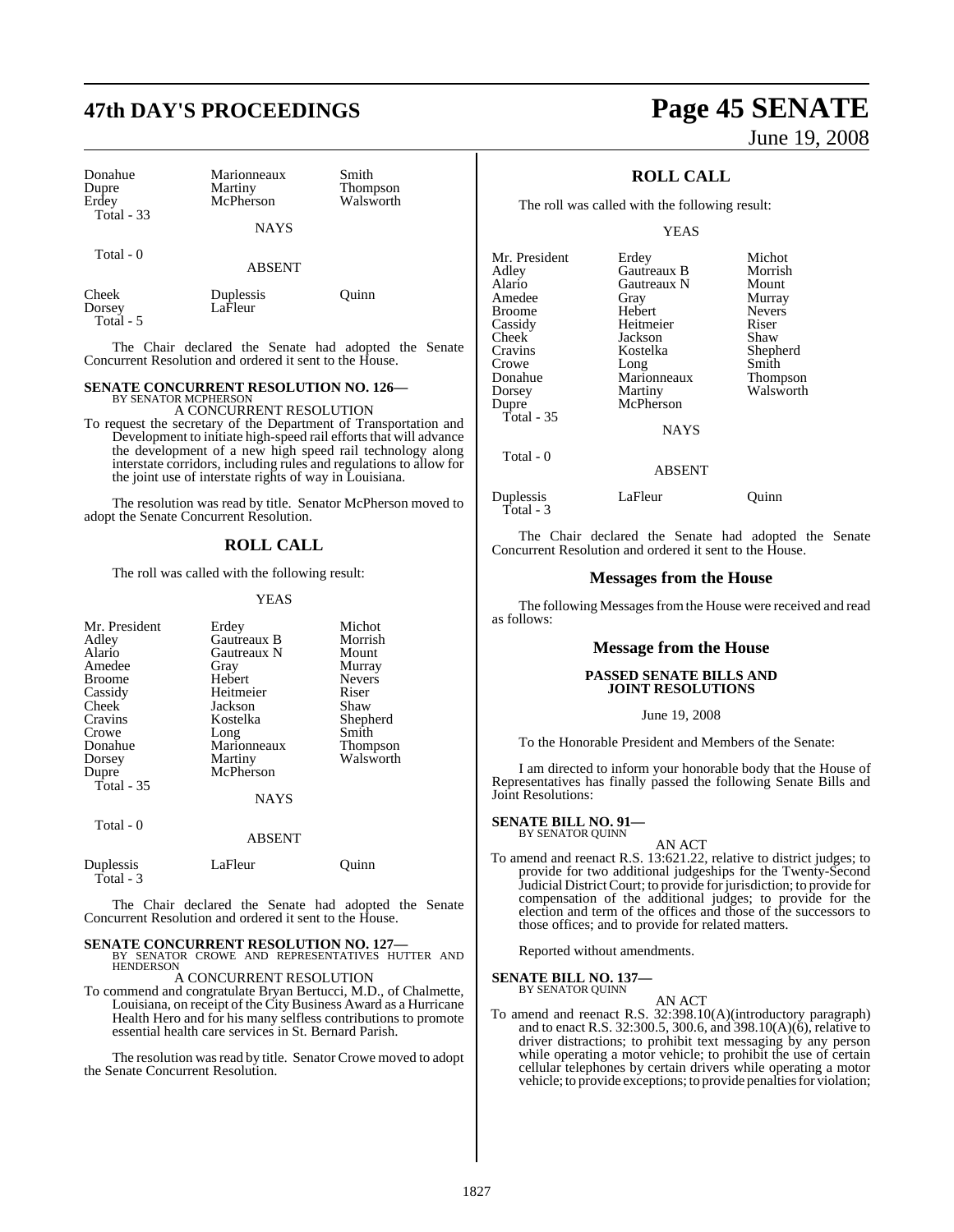to require law enforcement officers to record certain information at traffic stops; to require the compilation of statistical information on crashes involving the use of cellular telephones and other wireless telecommunications devices; and to provide for related matters.

Reported with amendments.

Respectfully submitted, ALFRED W. SPEER Clerk of the House of Representatives

### **Rules Suspended**

Senator Donahue asked for and obtained a suspension of the rules for the purpose of taking up at this time.

### **House Concurrent Resolutions on Second Reading Reported by Committees, Subject to Call**

The following House Concurrent Resolutions reported by Committees, subject to call, were taken up and acted upon as follows:

### **Called from the Calendar**

Senator Donahue asked that House Concurrent Resolution No. 126 be called from the Calendar at this time.

#### **HOUSE CONCURRENT RESOLUTION NO. 126—**

BY REPRESENTATIVE LABRUZZO A CONCURRENT RESOLUTION

To urge and request the legislative auditor to conduct an audit of the Greater New Orleans Expressway Commission.

Reported favorably by the Committee on Senate and Governmental Affairs.

The resolution was read by title. Senator Donahue moved to concur in the House Concurrent Resolution.

### **ROLL CALL**

The roll was called with the following result:

#### **YEAS**

| Mr. President<br>Adley<br>Alario<br>Amedee<br><b>Broome</b><br>Cassidy<br>Cheek<br>Cravins<br>Crowe<br>Donahue<br>Dorsey<br>Dupre<br>Total $-35$<br>Total - 0 | Erdey<br>Gautreaux B<br>Gautreaux N<br>Gray<br>Hebert<br>Heitmeier<br>Jackson<br>Kostelka<br>Long<br>Martiny<br>McPherson<br>Michot<br><b>NAYS</b><br><b>ABSENT</b> | Morrish<br>Mount<br>Murray<br><b>Nevers</b><br>Quinn<br>Riser<br>Shaw<br>Shepherd<br>Smith<br>Thompson<br>Walsworth |
|---------------------------------------------------------------------------------------------------------------------------------------------------------------|---------------------------------------------------------------------------------------------------------------------------------------------------------------------|---------------------------------------------------------------------------------------------------------------------|
|                                                                                                                                                               |                                                                                                                                                                     |                                                                                                                     |
| Duplessis<br>Total - 3                                                                                                                                        | LaFleur                                                                                                                                                             | Marionneaux                                                                                                         |

The Chair declared the Senate had concurred in the House Concurrent Resolution and ordered it returned to the House.

## **Page 46 SENATE 47th DAY'S PROCEEDINGS**

### **Reports of Committees**

The following reports of committees were received and read:

#### **REPORT OF COMMITTEE ON**

### **FINANCE**

Senator Michael J. "Mike" Michot, Chairman on behalf of the Committee on Finance, submitted the following report:

#### June 19, 2008

To the President and Members of the Senate:

I am directed by your Committee on Finance to submit the following report:

## **HOUSE BILL NO. 891—** BY REPRESENTATIVE FANNIN

AN ACT

To amend and reenact R.S. 39:1490(B)(5), 1522, and 1526(A), relative to state procurement of professional, personal, consulting, and social services; to provide relative to appeal and review procedures for such procurement; to authorize the office of contractual review to adopt certain rules and regulations; to clarify the meaning of the term "court"; to provide relative to judicial review of certain claims or controversies; and to provide for related matters.

Reported with amendments.

**HOUSE BILL NO. 926—** BY REPRESENTATIVE FANNIN AND SENATOR MICHOT AN ACT

To enact Subpart P of Part II-A of Chapter 1 of Subtitle I of Title 39 of the Louisiana Revised Statutes of 1950, to be comprised of R.S. 39:100.71, relative to state funds; to create the Community Water Enrichment Fund as a special fund in the state treasury and to provide for the deposit of monies into and use of such monies in the fund; to provide for the transfer and deposit of monies among state funds; and to provide for related matters.

Reported with amendments.

#### **HOUSE BILL NO. 1109—**

BY REPRESENTATIVE FANNIN AN ACT

To provide for the establishment and reestablishment of agency ancillary funds, to be specifically known as internal service funds, auxiliary accounts, or enterprise funds for certain state institutions, officials, and agencies; to provide for appropriation of funds; and to regulate the administration of said funds.

Reported with amendments.

#### **HOUSE BILL NO. 1287—**

BY REPRESENTATIVE FANNIN AN ACT

To appropriate funds and to make certain reductions in appropriations from certain sources to be allocated to designated agencies and purposes in specific amounts for the making of supplemental appropriations and reductions for said agencies and purposes for Fiscal Year 2007-2008; and to provide for related matters.

Reported with amendments.

### **HOUSE BILL NO. 1288—** BY REPRESENTATIVE FANNIN

AN ACT

To provide with respect to the Revenue Sharing Fund and the allocation and distribution thereof for Fiscal Year 2008-2009; and to provide for related matters.

Reported favorably.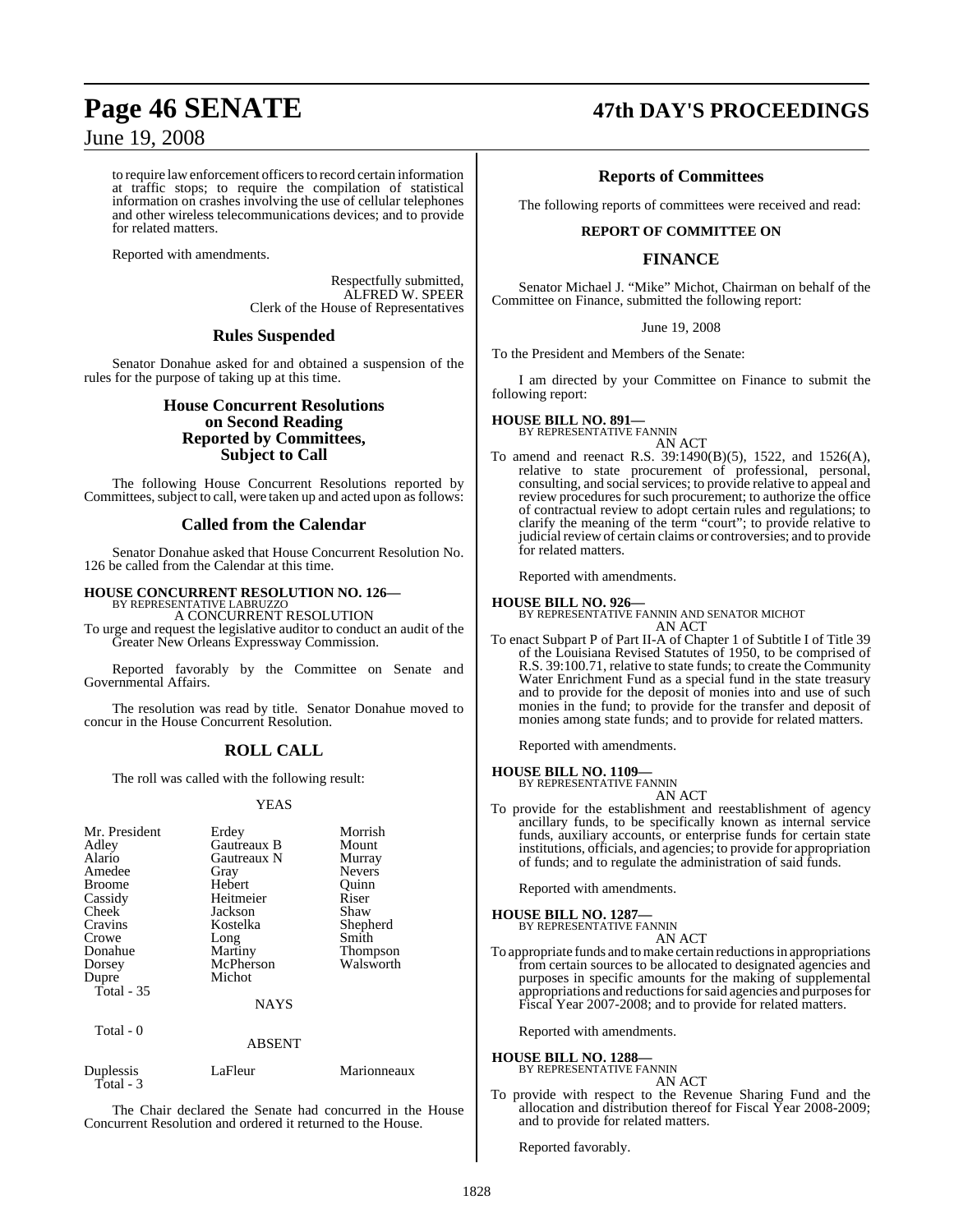## **47th DAY'S PROCEEDINGS Page 47 SENATE**

### **HOUSE BILL NO. 1294—** BY REPRESENTATIVE TUCKER

AN ACT

To appropriate funds for Fiscal Year 2008-2009 to defray the expenses ofthe Louisiana Legislature, including the expenses of the House of Representatives and the Senate, of legislative service agencies, and of the Louisiana State Law Institute; and otherwise to provide with respect to the appropriations and allocations herein made.

Reported with amendments.

**HOUSE BILL NO. 1308—** BY REPRESENTATIVE ELLINGTON AN ACT

To amend and reenact R.S. 40:1730.23(A), relative to inspections of commercial and residential structures; to allow the office of state fire marshal to conduct plan reviews and inspections on commercial structures; and to provide for related matters.

Reported favorably.

Respectfully submitted, MICHAEL J. "MIKE" MICHOT Chairman

#### **REPORT OF COMMITTEE ON**

#### **FINANCE**

Senator Michael J. "Mike" Michot, Chairman on behalf of the Committee on Finance, submitted the following report:

#### June 18, 2008

To the President and Members of the Senate:

I am directed by your Committee on Finance to submit the following report:

**HOUSE BILL NO. 1174—** BY REPRESENTATIVES FANNIN AND TUCKER AND SENATORS MICHOT AND CHAISSON

AN ACT

To appropriate funds to defray the expenses of the Louisiana Judiciary, including the Supreme Court, Courts of Appeal, District Courts, Criminal District Court of Orleans Parish, and other courts; and to provide for related matters.

Reported with amendments.

Respectfully submitted, MICHAEL J. "MIKE" MICHOT Chairman

#### **House Bills and Joint Resolutions on Second Reading Reported by Committees**

Senator B. Gautreaux asked for and obtained a suspension of the rules to take up at this time the following House Bills and Joint Resolutions just reported by Committees.

### **HOUSE BILL NO. 891—** BY REPRESENTATIVE FANNIN

AN ACT

To amend and reenact R.S. 39:1490(B)(5), 1522, and 1526(A), relative to state procurement of professional, personal, consulting, and social services; to provide relative to appeal and review procedures for such procurement; to authorize the office of contractual review to adopt certain rules and regulations; to

# June 19, 2008

clarify the meaning of the term "court"; to provide relative to judicial review of certain claims or controversies; and to provide for related matters.

Reported with amendments by the Committee on Finance.

#### **SENATE COMMITTEE AMENDMENTS**

Amendments proposed by Senate Committee on Finance to Engrossed House Bill No. 891 by Representative Fannin

#### AMENDMENT NO. 1

On page 1, line 2, after "reenact" delete "R.S. 39:1490(B)(5)" and insert "R.S. 39:1484(A)(18), 1490(B)(5)"

#### AMENDMENT NO. 2

On page 1, line 3, between "services;" and "to provide" insert "to provide relative to the definition of professional service;

#### AMENDMENT NO. 3

On page 1, line 9, after "Section 1." delete "R.S. 39:1490(B)(5)" and insert "R.S. 39:1484(A)(18), 1490(B)(5)"

#### AMENDMENT NO. 4

On page 1, between lines 10 and 11 insert the following: "§1484. Definitions and objectives

A. When used in this Chapter, the words defined in this Section shall have the meanings set forth below unless the context in which they are used clearly requires a different meaning or a different definition is prescribed for a particular Part or provision:

\* \* \* (18) "Professional service" means work rendered by an independent contractor who has a professed knowledge of some department of learning or science used by its practical application to the affairs of others or in the practice of an art founded on it, which independent contractor shall include but not be limited to lawyers, doctors, dentists, psychologists, certified advanced practice nurses, veterinarians, architects, engineers, land surveyors, landscape architects, accountants, actuaries, and claims adjusters. A profession is a vocation founded upon prolonged and specialized intellectual training which enables a particular service to be rendered. The word "professional" implies professed attainmentsin special knowledge as distinguished from mere skill. For contracts with a total amount of compensation of fifty thousand dollars or more, the definition of "professional service" shall be limited to lawyers, doctors, dentists, psychologists, certified advanced practice nurses, veterinarians, architects, engineers, land surveyors, landscape architects, accountants, actuaries, claims adjusters, and any other profession that may be added by regulations adopted by the office of contractual review of the division of administration. For the period beginning July 1, 2008 and ending June 30, 2009, "professional service" shall include work rendered by an educational consultant which is procured by the Department of Education and which is valued at less than two hundred fifty thousand dollars. Any contract entered into between the Department of Education and an educational consultant during this time period shall be made available for public inspection for a period of at least thirty days prior to the execution of such contract.

\* \* \*"

On motion of Senator Michot, the committee amendment was adopted. Under the provisions of Joint Rule No. 3 of the Rules of the Senate, the amended bill was read by title and referred to the Legislative Bureau.

#### **HOUSE BILL NO. 926—**

BY REPRESENTATIVE FANNIN AND SENATOR MICHOT AN ACT

To enact Subpart P of Part II-A of Chapter 1 of Subtitle I of Title 39 of the Louisiana Revised Statutes of 1950, to be comprised of R.S. 39:100.71, relative to state funds; to create the Community Water Enrichment Fund as a special fund in the state treasury and to provide for the deposit of monies into and use of such monies in the fund; to provide for the transfer and deposit of monies among state funds; and to provide for related matters.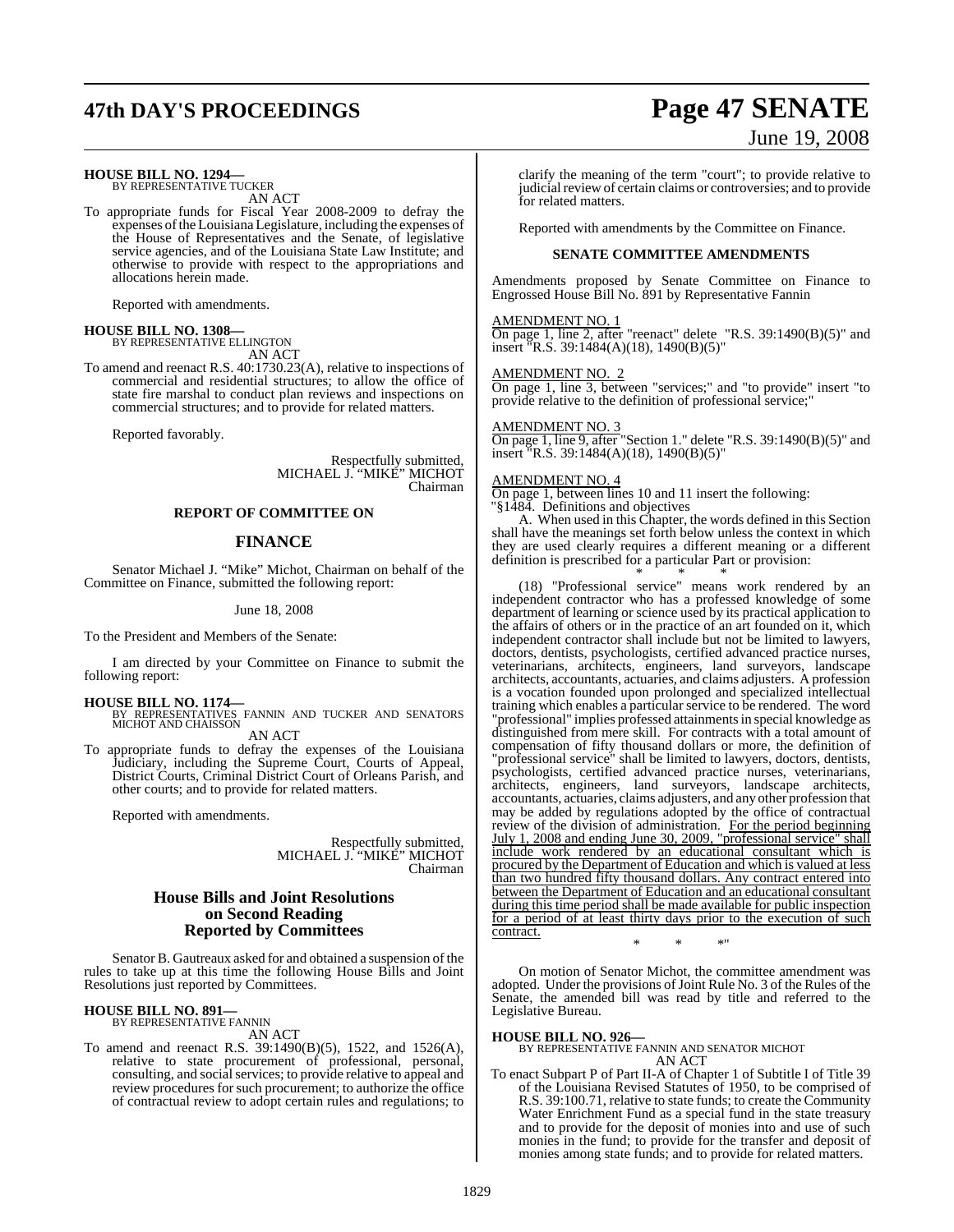# **Page 48 SENATE 47th DAY'S PROCEEDINGS**

### June 19, 2008

Reported with amendments by the Committee on Finance.

#### **SENATE COMMITTEE AMENDMENTS**

Amendments proposed by Senate Committee on Finance to Engrossed House Bill No. 926 by Representative Fannin

#### AMENDMENT NO. 1

On page 1, line 3, after "R.S. 39:100.71," insert "R.S. 24:39, and R.S.  $5\overline{1:}2365(F)(1)(c)$ ,"

#### AMENDMENT NO. 2

On page 1, delete line 6, and insert the following: "fund; to create the Legislative Capitol Technology Enhancement Fund as a special fund in the state treasury and to provide for the deposit of monies into and use of such monies in the fund; to provide for the transfer, dedication, use, and appropriation as specified of certain treasury funds; to provide for an effective date; and to"

#### AMENDMENT NO. 3

On page 1, line 14, after "receipts of" delete the remainder of the line, delete line 15, and insert the following: "Eight Million Seven Hundred Ninety-three Thousand Five Hundred Dollars for deposit into the Self-Insurance Fund."

#### AMENDMENT NO. 4

On page 3, between lines 19 and 20, insert the following:

Section 13. R.S. 24:39 is hereby enacted to read as follows: §39. Legislative Capitol Technology Enhancement Fund

A. There is hereby created in the state treasury, as a special fund, the Legislative Capitol Technology Enhancement Fund, hereinafter referred to as the "fund".<br>B. The state treasurer is here

The state treasurer is hereby authorized and directed to transfer ten million dollars from the state general fund to the Legislative Capitol Technology Enhancement Fund on the effective date of this Act and on July first of each fiscal year beginning July 1, 2009. The legislature may appropriate, allocate, or transfer additional monies to the fund if it deems necessary to accomplish the purposes of the fund.

C. Monies in the fund shall be invested by the treasurer in the same manner as monies in the state general fund and any interest earned on the investment of monies in the fund shall be credited to the fund. All unexpended and unencumbered monies in the fund at the end of the fiscal year shall remain in the fund.

D. Monies in the fund shall be available for appropriation to and use by the Legislative Budgetary Control Council, hereinafter referred to asthe "council". Such appropriations shall be used by the council solely to fund construction, improvements, maintenance, renovations, repairs, and necessary additions to the House chamber, Senate chamber, legislative committee meeting rooms, and other legislative rooms, offices, and areas in the Capitol Complex for audio-visual upgrades and technology enhancements."

#### AMENDMENT NO. 5

On page 3, delete line 20, and insert the following:

"Section 14. Subpart P of Part II-A of Chapter 1 of Subtitle I of Title 39 of the Louisiana Revised Statutes of 1950, to be comprised of R.S. 39:100.71, is hereby enacted to read as follows:"

#### AMENDMENT NO. 6

On page 4, between lines 3 and 4, insert the following:

Section 15. R.S.  $51:2365(F)(1)(c)$  is hereby enacted to read as follows:

§2365. Louisiana Mega-Project Development Fund \* \* \*

F.(1)

\* \* \* (c) Notwithstanding the provisions of Subsections D and E of this Section, for Fiscal Year 2008-2009, the monies in the fund may be used to provide a one-time salary supplement for all school support personnel and nonpublic lunchroom employees eligible for state salary supplements in accordance with House Bill No. 1 of the 2008 Regular Session of the Legislature. Notwithstanding the provisions of this Section, no additional approvals are necessary for the payment of the one-time salary supplement.

Section 16. The state treasurer is hereby authorized and directed to transfer from the state general fund for Fiscal Year 2007-2008 receipts of Three Hundred Thirty-five Thousand Dollars to be deposited in and credited to the Self-Insurance Fund.

Section 17. The state treasurer is hereby authorized and directed to transfer from the state general fund for Fiscal Year 2007-2008 receipts of Ten Million Dollars to be deposited in and credited to the Louisiana Economic Development Fund.

Section 18. The state treasurer is hereby authorized and directed to transfer from the state general fund for Fiscal Year 2007-2008 receipts of Fifty Two Million Eight Hundred Thirty-three Thousand One Hundred Dollars to be deposited in and credited to the 2004 Overcollections Fund.

Section 19. The state treasurer is hereby authorized and directed to transfer from the state general fund for Fiscal Year 2007-2008 receipts of Twenty Five Million One Hundred Ninety-Eight Thousand Six Hundred Fifty Five Dollars to be deposited in and credited to the State Emergency Response Fund.

Section 20. The state treasurer is hereby authorized and directed to transfer from the state general fund for Fiscal Year 2007-2008 receipts of Four Hundred Twenty-three Thousand Five Hundred Sixty-six Dollars to be deposited in and credited to the Oilfield Site Restoration Fund."

#### AMENDMENT NO. 7

On page 4, line 4, change "Section 14." to "Section 21." and change "8 through 15" to "8 through 22"

#### AMENDMENT NO. 8

On page 4, line 9, change "8 through 15" to "8 through 22"

#### AMENDMENT NO. 9

On page 4, line 10, change "Section 15." to "Section 22."

On motion of Senator Michot, the committee amendment was adopted. Under the provisions of Joint Rule No. 3 of the Rules of the Senate, the amended bill was read by title and referred to the Legislative Bureau.

### **HOUSE BILL NO. 1109—** BY REPRESENTATIVE FANNIN

AN ACT

To provide for the establishment and reestablishment of agency ancillary funds, to be specifically known as internal service funds, auxiliary accounts, or enterprise funds for certain state institutions, officials, and agencies; to provide for appropriation of funds; and to regulate the administration of said funds.

Reported with amendments by the Committee on Finance.

#### **SENATE COMMITTEE AMENDMENTS**

Amendments proposed by Senate Committee on Finance to Reengrossed House Bill No. 1109 by Representative Fannin

#### AMENDMENT NO. 1

On page 5, at the end of line 15, delete "\$172,149,630" and insert "\$161,579,645"

#### AMENDMENT NO. 2

On page 5, at the end of line 52, delete "\$220,150,270" and insert "\$209,580,285"

#### AMENDMENT NO. 3 On page 6, delete line 2

### AMENDMENT NO. 4

On page 6, at the end of line 8, delete "\$220,150,270" and insert "209,580,285"

AMENDMENT NO. 5 On page 6, delete lines 9 through 12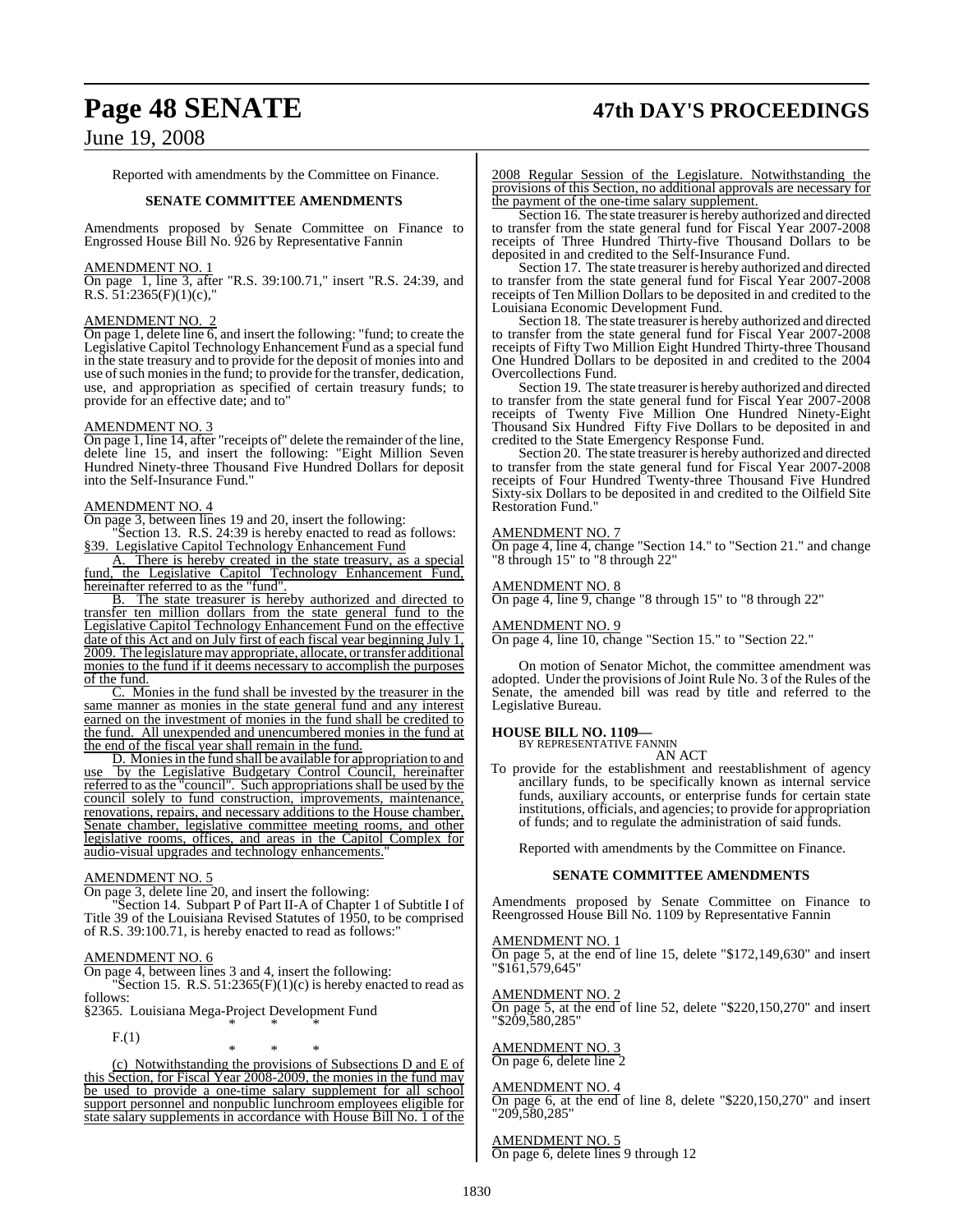# **47th DAY'S PROCEEDINGS Page 49 SENATE**

# June 19, 2008

AMENDMENT NO. 6 On page 6, line 13, delete "(Direct)" and insert "by Fees and Selfgenerated Revenues (via the Self Insurance Fund)"

AMENDMENT NO. 7 On page 6, at the end of line 15, delete "\$79,237" and insert "\$100,850"

AMENDMENT NO. 8 On page 6, between lines 15 and 16, insert the following:

"Payable out of the State General Fund by Fees and Self-generated Revenues (via the Self Insurance Fund) for survivor benefit payments and costs associated with Road and Bridge Hazard administrative expenses in the Office of Risk Management's Claims Losses and Related Payments Program per R.S. 39:1533 \$12,537,985

The state treasurer is hereby authorized and directed to transfer the amount of \$21,613 from the State General Fund (Direct) into the Self-Insurance Fund (R.S. 39:1533).

Payable out of the State General Fund by Statutory Dedications out of the Non-litigated Claims Management Fund to pay non-litigated road hazard claims in the event that Senate Bill No. 355 of the 2008 Regular Session of the Legislature is enacted into law \$150,000"

AMENDMENT NO. 9 On page 7, line 41, delete "(111)" and insert "(104)"

AMENDMENT NO. 10 On page 7, at the end of line 41, delete "\$58,685,568" and insert "\$58,246,484"

AMENDMENT NO. 11 On page 8, at the end of line 11, delete "\$58,685,568" and insert "\$58,246,484"

AMENDMENT NO. 12 On page 8, at the end of line 14, delete "\$56,334,846" and insert "\$55,895,762"

AMENDMENT NO. 13 On page 8, at the end of line 16, delete "\$58,685,568" and insert "\$58,246,484"

AMENDMENT NO. 14 On page 10, at the end of line 3, delete "\$3,759,700" and insert "\$4,043,780"

AMENDMENT NO. 15 On page 10, at the end of line 25, delete "\$3,759,700" and insert "\$4,043,780"

AMENDMENT NO. 16 On page 10, at the end of line 29, delete "\$3,759,700" and insert "\$4,043,780"

AMENDMENT NO. 17 On page 10, at the end of line 30, delete "\$3,759,700" and insert "\$4,043,780"

On motion of Senator Michot, the committee amendment was adopted. Under the provisions of Joint Rule No. 3 of the Rules of the Senate, the amended bill was read by title and referred to the Legislative Bureau.

To appropriate funds to defray the expenses of the Louisiana Judiciary, including the Supreme Court, Courts of Appeal, District Courts, Criminal District Court of Orleans Parish, and other courts; and to provide for related matters.

Reported with amendments by the Committee on Finance.

#### **SENATE COMMITTEE AMENDMENTS**

Amendments proposed by Senate Committee on Finance to Engrossed House Bill No. 1174 by Representative Fannin

#### AMENDMENT NO. 1

On page 9, between lines 34 and 35, insert the following:

"Provided, however, that of the monies appropriated herein sufficient funds shall be allocated to provide for the salary, benefits, and associated expenses for a new judgeship for the Twenty-Fourth Judicial District in Jefferson Parish, in the event that Senate Bill No. 429 of the 2008 Regular Session of the Legislature is enacted into law."

On motion of Senator Michot, the committee amendment was adopted. Under the provisions of Joint Rule No. 3 of the Rules of the Senate, the amended bill was read by title and referred to the Legislative Bureau.

**HOUSE BILL NO. 1287—** BY REPRESENTATIVE FANNIN AN ACT

To appropriate funds and to make certain reductions in appropriations from certain sources to be allocated to designated agencies and purposes in specific amounts for the making of supplemental appropriations and reductions for said agencies and purposes for Fiscal Year 2007-2008; and to provide for related matters.

Reported with amendments by the Committee on Finance.

#### **SENATE COMMITTEE AMENDMENTS**

Amendments proposed by Senate Committee on Finance to Engrossed House Bill No. 1287 by Representative Fannin

AMENDMENT NO. 1

On page 1, between lines 20 and 21, insert the following:

"The commissioner of administration is hereby authorized and directed to adjust the means of finance for the Auxiliary Program, as contained in Act 18 of the 2007 Regular Session of the Legislature, by reducing the appropriation out of the State General Fund by Fees and Self-generated Revenues by \$1,000,000 fromexcessfundsin the Regular Community Development Block Grant Revolving Loan Program.

Payable out of the State General Fund (Direct) to the Executive Administration Program for subsidy of health insurance premiums in certain school systems adversely impacted by hurricanes in the Gulf of Mexico in calendar year 2005 \$4,777,768

Provided, the commissioner of administration is hereby authorized and directed to distribute the funds appropriated herein for subsidy of health insurance premiums to the following school systems: city ofBogalusa School System;Cameron Parish School System; Orleans Parish School System; Plaquemines Parish School System; and St. Bernard Parish School System."

**HOUSE BILL NO. 1174—** BY REPRESENTATIVES FANNIN AND TUCKER AND SENATORS MICHOT AND CHAISSON AN ACT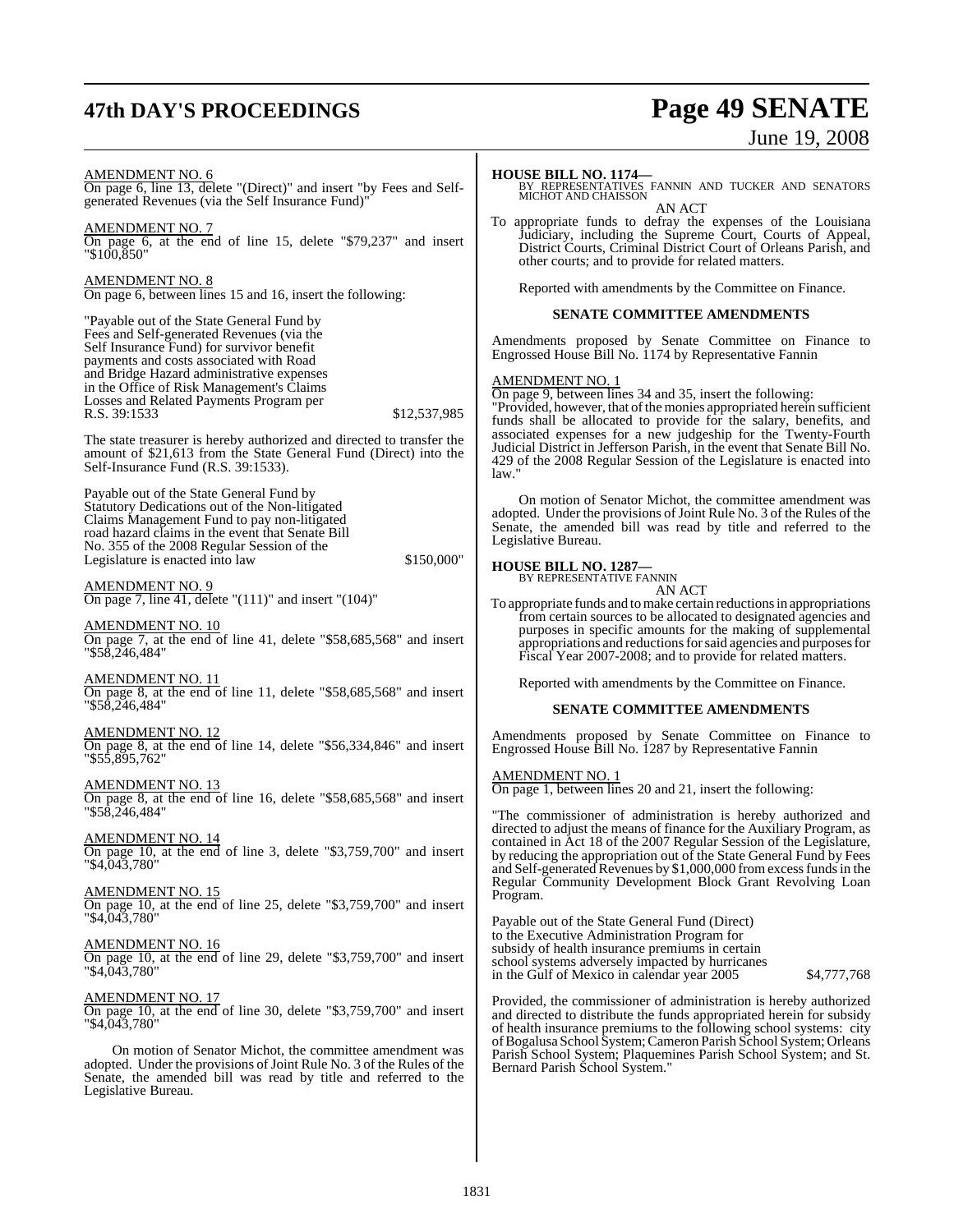# **Page 50 SENATE**<br>June 19, 2008

# **47th DAY'S PROCEEDINGS**

| <b>AMENDMENT NO. 2</b><br>On page 2, between lines 4 and 5, insert the following:                                                                                                                                                                                                                                                                     |              | Payable out of the State General Fund (Direct)<br>to the Business Development Program for<br>TransGenRx, Inc., for a clean room and                                                                                                                                                                                                                                                         |                         |
|-------------------------------------------------------------------------------------------------------------------------------------------------------------------------------------------------------------------------------------------------------------------------------------------------------------------------------------------------------|--------------|---------------------------------------------------------------------------------------------------------------------------------------------------------------------------------------------------------------------------------------------------------------------------------------------------------------------------------------------------------------------------------------------|-------------------------|
| "Payable out of the State General Fund (Direct)<br>to the Military Affairs Program for operating                                                                                                                                                                                                                                                      |              | related equipment                                                                                                                                                                                                                                                                                                                                                                           | \$750,000               |
| expenses<br>The commissioner of administration is hereby authorized and<br>directed to adjust the means of finance for the Military Affairs<br>Program, as contained in Act 18 of the 2007 Regular Session of the<br>Legislature, by reducing the appropriation out of the State General<br>Fund by Fees and Self-generated Revenues by \$2,695,672." | \$2,695,672  | Payable out of the State General Fund (Direct)<br>to the Business Development Program for the<br>Shreveport Regional Sports Authority for the<br><b>Bassmaster Classic</b><br>Payable out of the State General Fund (Direct)<br>to the GNO Bioscience Economic                                                                                                                              | \$100,000               |
| <u>AMENDMENT NO. 3</u><br>On page 2, between lines 37 and 38, insert the following:<br>"DEPARTMENT OF STATE<br>04-139 SECRETARY OF STATE<br>Payable out of the State General Fund (Direct)<br>to the Museum and Other Operations Program                                                                                                              |              | Development District<br>Payable out of the State General Fund (Direct)<br>to the Business Development Program for the<br>Maritime Institute for Emergency Monitoring<br>and Response (MIEMAR) for the Gulf Coast<br>Conference                                                                                                                                                              | \$175,000<br>\$396,500" |
| for multimedia purposes at the Old State Capitol<br><b>AMENDMENT NO. 4</b>                                                                                                                                                                                                                                                                            | \$3,000,000" | <b>AMENDMENT NO. 9</b><br>On page 5, between lines 11 and 12, insert the following:                                                                                                                                                                                                                                                                                                         |                         |
| On page 3, line 10, change "\$2,700,000" to "\$5,400,000"<br><b>AMENDMENT NO. 5</b><br>On page 3, between lines 15 and 16, insert the following:<br>"Payable out of the State General Fund (Direct)<br>to the Second Harvest Food Bank of Greater<br>New Orleans and Acadiana                                                                         | \$5,000,000  | "Payable out of the State General Fund by<br>Fees and Self-generated Revenues to the<br>Traffic Enforcement Program for costs<br>associated with performing safety duties<br>along Interstate 10 relating to the Pipeline<br>Emergency Detail in Ramah<br>Payable out of the State General Fund (Direct)                                                                                    | \$184,545               |
| DEPARTMENT OF CULTURE, RECREATION<br><b>AND TOURISM</b><br>06-267 OFFICE OF TOURISM<br>Payable out of the State General Fund (Direct)                                                                                                                                                                                                                 |              | to the Operational Support Program for the<br>Acadiana Crime Laboratory, New Orleans Crime<br>Laboratory, Southwest Louisiana Criminalistics<br>Laboratory, and North Louisiana Crime Laboratory<br>to be divided equally among the four respective<br>entities                                                                                                                             | \$800,000               |
| to the Management and Finance Program for the<br><b>Bayou Classic</b>                                                                                                                                                                                                                                                                                 | \$100,000"   | <b>YOUTH SERVICES</b><br>08-403 OFFICE OF YOUTH DEVELOPMENT                                                                                                                                                                                                                                                                                                                                 |                         |
| <b>AMENDMENT NO. 6</b><br>On page 3, between lines 22 and 23, insert the following:<br>"Payable out of the State General Fund (Direct)<br>to the Water Resources and Intermodal Program<br>for maintenance and construction expenses of<br>the Fifth Levee District                                                                                   | \$150,000    | The commissioner of administration is hereby authorized and<br>directed to adjust the means of finance for this program, as contained<br>in Act 18 of the 2007 Regular Session of the Legislature, by reducing<br>the appropriation out of the State General Fund by Statutory<br>Dedications out of the Youthful Offender Management Fund by<br>\$1,100,000."                              |                         |
| Payable out of the State General Fund (Direct)<br>to the Water Resources and Intermodal Program<br>for the Tensas Parish Police Jury for Port Priority<br>Plan Development                                                                                                                                                                            | \$200,000    | <b>AMENDMENT NO. 10</b><br>On page 7, between lines 6 and 7, insert the following:<br>"DEPARTMENT OF NATURAL RESOURCES<br>11-435 OFFICE OF COASTAL RESTORATION<br>AND MANAGEMENT                                                                                                                                                                                                            |                         |
| Payable out of the State General Fund (Direct)<br>to the District Operations Program for planning<br>of the Baton Rouge Loop<br><b>AMENDMENT NO. 7</b><br>On page 3, line 30, delete "Business Development Program" and<br>insert "Business Incentives Program"                                                                                       | \$500,000"   | Payable out of State General by<br>Interagency Transfers for repairs<br>to three (3) coastal restoration<br>projects damaged by Hurricanes<br>Katrina and Rita                                                                                                                                                                                                                              | \$2,121,826             |
| <b>AMENDMENT NO. 8</b><br>On page 3, between lines 33 and 34, insert the following:<br>"Payable out of the State General Fund (Direct)<br>for New Orleans Cold Storage for transportation<br>drayage due to closure of the Mississippi River<br>Gulf Outlet (MRGO)<br>Payable out of the State General Fund (Direct)                                  | \$1,000,000  | <b>DEPARTMENT OF REVENUE</b><br><b>12-440 OFFICE OF REVENUE</b><br>The commissioner of administration is hereby authorized and<br>directed to adjust the means of finance for this agency, as contained<br>in Act 18 of the 2007 Regular Session of the Legislature, by reducing<br>the appropriation out of the State General Fund by Fees and Self-<br>generated Revenues by \$1,800,000. |                         |
| for the NIMS Film Production                                                                                                                                                                                                                                                                                                                          | \$1,550,000  |                                                                                                                                                                                                                                                                                                                                                                                             |                         |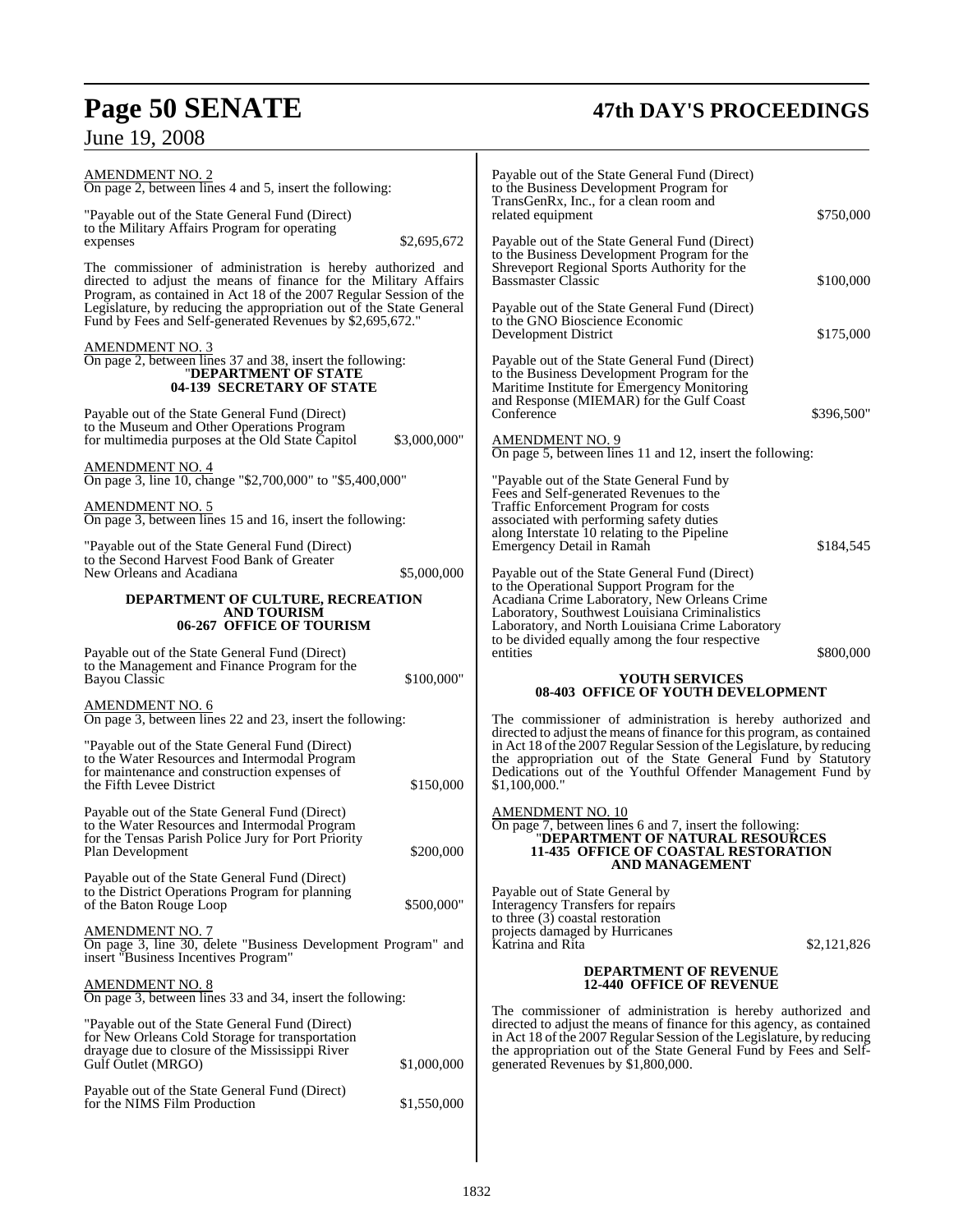# **47th DAY'S PROCEEDINGS Page 51 SENATE**

# June 19, 2008

#### **DEPARTMENT OF ENVIRONMENTAL QUALITY 13-855 OFFICE OF MANAGEMENT AND FINANCE**

The commissioner of administration is hereby authorized and directed to adjust the means of finance for the Support Services Program, as contained in Act 18 of the 2007 Regular Session of the Legislature, by reducing the appropriation out of the State General Fund by Statutory Dedications out of the Waste Tire Management Fund by \$1,000,000."

AMENDMENT NO. 11 On page 7, between lines 16 and 17, insert the following:

#### "**16-514 OFFICE OF FISHERIES**

The commissioner of administration is hereby authorized and directed to adjust the means of finance for the Fisheries Program, as contained in Act 18 of the 2007 Regular Session of the Legislature, by reducing the appropriation out of the State General Fund by Statutory Dedications out of the Shrimp Trade Petition Account by \$268,000."

AMENDMENT NO. 12 On page 7, between lines 20 and 21, insert the following:

"Payable out of the State General Fund (Direct) to the Board of Regents for the College of Nursing and Allied Health Programs at Louisiana College \$500,000"

AMENDMENT NO. 13 On page 7, at the end of line 24, delete "\$312,500" and insert "\$1,439,381"

AMENDMENT NO. 14 On page 7, at the end of line 36, delete "\$20,000,000" and insert "\$3,000,000"

AMENDMENT NO. 15 On page 7, delete lines 40 through 42

AMENDMENT NO. 16 On page 8, between lines 14 and 15, insert the following:

"Payable out of the State General Fund (Direct) to the LSU Health Sciences Center - Shreveport for operating expenses \$6,300,000"

AMENDMENT NO. 17 On page 8, delete lines 16 and 17, and insert the following:

"For E.A. Conway Medical Center \$1,723,076"

AMENDMENT NO. 18 On page 8, delete line 29

AMENDMENT NO. 19 On page 8, between lines 36 and 37, insert the following:

"Payable out of the State General Fund (Direct) for Huey P. Long Medical Center for operating expenses \$1,700,000

#### **19-615 SOUTHERN UNIVERSITY BOARD OF SUPERVISORS**

The commissioner of administration is hereby authorized and directed to adjust the means of finance for Schedule 19-615 - Southern University Board of Supervisors, as contained in Act 18 of the 2007 Regular Session of the Legislature, by reducing the appropriation out of the State General Fund by Statutory Dedications out of the Southern University Agricultural Program Fund for the Southern University Agricultural Research and Extension Center by \$225,000."

AMENDMENT NO. 20

On page 8, after line  $\overline{42}$ , insert the following:

"Provided, however, that the Louisiana Community and Technical Colleges Board of Supervisors shall deposit funds received pursuant to this appropriation into a restricted fund or funds of the board to be used and expended solely and exclusively for the purposes of this appropriation."

#### AMENDMENT NO. 21

On page 9, at the end of line 16, delete "\$5,000,000" and insert "\$8,500,000"

AMENDMENT NO. 22

On page 9, between lines 16 and 17, insert the following:

"Payable out of the State General Fund (Direct) to the Classroom Technology Program for continuation of the Turn On To Learning initiative to provide laptop computers to  $6<sup>th</sup>$ ,  $7<sup>th</sup>$ , and  $8<sup>th</sup>$  Grade students \$2,500,000"

AMENDMENT NO. 23 On page 9, between lines 26 and 27, insert the following:

| "EXPENDITURES:                                                                           |                      |
|------------------------------------------------------------------------------------------|----------------------|
| Earl K. Long Medical Center                                                              | \$1,890,000          |
| <b>University Medical Center</b>                                                         | \$1,170,000          |
| W.O. Moss Regional Medical Center                                                        | \$630,000            |
| Washington-St. Tammany Regional Medical Center<br>Charity Hospital and Medical Center of | \$540,000            |
| Louisiana at New Orleans                                                                 | \$4,770,000          |
| <b>TOTAL EXPENDITURES</b>                                                                | \$9,000,000          |
| <b>MEANS OF FINANCE:</b>                                                                 |                      |
| State General Fund (Direct)                                                              | \$9,000,000          |
| <b>TOTAL MEANS OF FINANCE</b>                                                            | <u>\$9,000,000</u> " |
| <b>AMENDMENT NO. 24</b>                                                                  |                      |

On page 10, between lines 4 and 5, insert the following:

"Payable out of the State General Fund by Statutory Dedications out of the Lafayette Parish Visitor Enterprise Fund \$2,000,000

Payable out of the State General Fund by Statutory Dedications out of the Greater New Orleans Sports Foundation Fund to the Greater New Orleans Sports Foundation \$600,000

#### **20-923 CORRECTIONS DEBT SERVICE**

The commissioner of administration is hereby authorized and directed to adjust the means of finance for Schedule 20-923 Corrections Debt Service, as contained in Act 18 of the 2007 Regular Session of the Legislature, by reducing the appropriation out of the State General Fund by Statutory Dedications out of the 2004 Overcollections Fund by \$485,970.

#### **20-930 HIGHER EDUCATION - DEBT SERVICE AND MAINTENANCE**

The commissioner of administration is hereby authorized and directed to adjust the means of finance for Schedule 20-930 - Higher Education - Debt Service and Maintenance, as contained in Act 18 of the 2007 Regular Session of the Legislature, by reducing the appropriation out of the State General Fund by Statutory Dedications out of the Calcasieu Parish Higher Education Improvement Fund for McNeese State University by \$508,485.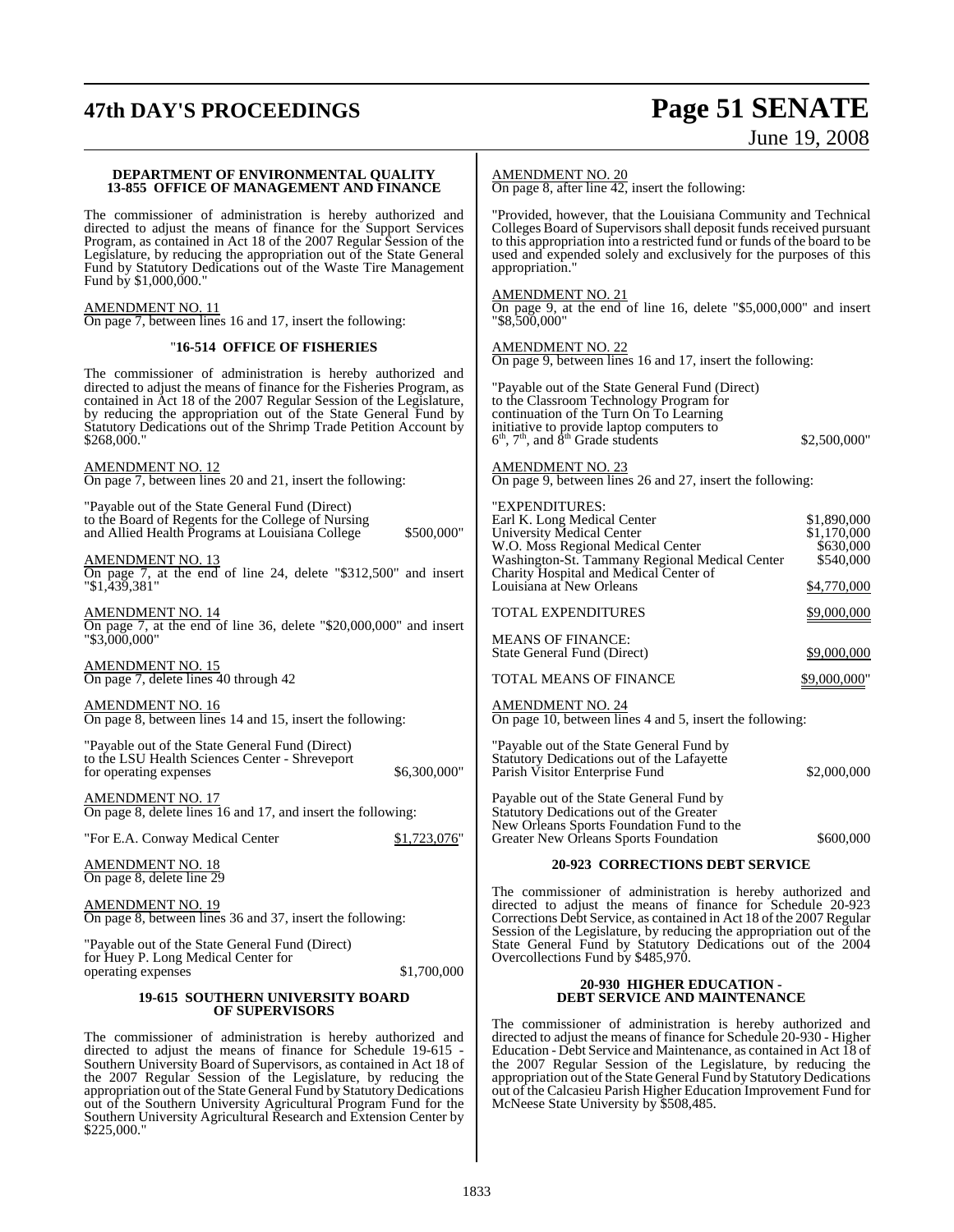# **Page 52 SENATE 47th DAY'S PROCEEDINGS**

# June 19, 2008

| Payable out of the State General Fund by<br>Statutory Dedications out of the Calcasieu<br>Parish Higher Education Improvement Fund<br>for capital improvements at SOWELA<br><b>Technical Community College</b><br>Provided, however, that of the funds appropriated under Schedule 20-                                                                                                                                                                                               | \$25,005              | Payable out of the State General Fund (Direct)<br>to the Port of South Louisiana for a cooperative<br>endeavor agreement with St. John the Baptist<br>\$500,000<br>Parish for Reserve Airport acquisition/improvements<br><b>20-XXX FUNDS</b>                                                 |
|--------------------------------------------------------------------------------------------------------------------------------------------------------------------------------------------------------------------------------------------------------------------------------------------------------------------------------------------------------------------------------------------------------------------------------------------------------------------------------------|-----------------------|-----------------------------------------------------------------------------------------------------------------------------------------------------------------------------------------------------------------------------------------------------------------------------------------------|
| 930 - Higher Education - Debt Service and Maintenance in Act 18<br>of the 2007 Regular Legislative Session to SOWELA Technical<br>Community College, \$375,000 from State General Fund (Direct) and<br>\$423,722 from the Calcasieu Parish Higher Education Improvement<br>Fund shall be made available and deposited, pursuant to this<br>appropriation, into a restricted fund or funds to be used and expended<br>solely and exclusively for the purposes of this appropriation." |                       | Payable out of the State General Fund (Direct)<br>to the Legislative Budgetary Control Council for<br>costs associated with hosting the 2008<br>Annual Meeting of the National Conference<br>of State Legislatures in New Orleans<br>\$300,000<br>21-806 LOUISIANA PROPERTY ASSISTANCE AGENCY |
| <b>AMENDMENT NO. 25</b><br>On page 10, at the end of line 43, delete $\degree$ \$2,000,000 $\degree$ and insert<br>"\$1,000,000"                                                                                                                                                                                                                                                                                                                                                     |                       | Payable out of the State General Fund by<br>Fees & Self-generated Revenues for the<br>sale of surplus property<br>\$800,000"                                                                                                                                                                  |
| <b>AMENDMENT NO. 26</b><br>On page 10, delete lines 44 through 46                                                                                                                                                                                                                                                                                                                                                                                                                    |                       | <b>AMENDMENT NO. 28</b><br>On page 11, line 1, change "Section 2." to "Section 2.A."                                                                                                                                                                                                          |
| <b>AMENDMENT NO. 27</b><br>On page 10, after line 48, insert the following:                                                                                                                                                                                                                                                                                                                                                                                                          |                       | <b>AMENDMENT NO. 29</b><br>On page 11, delete line 9, and insert the following:                                                                                                                                                                                                               |
| "Payable out of the State General Fund (Direct)<br>to the Louisiana Family Recovery Corps for the<br>provision of assistance to working households<br>returning home after the 2005 hurricanes                                                                                                                                                                                                                                                                                       | \$5,000,000           | "Payable out of the State General Fund by<br>Statutory Dedications out of the Louisiana<br>Economic Development Fund<br>\$10,000,000"                                                                                                                                                         |
| Payable out of the State General Fund (Direct)<br>to the French Quarter - Marigny Historic Area<br>Management District for tourism development<br>pursuant to R.S. 25:796-799                                                                                                                                                                                                                                                                                                        | \$1,000,000           | <b>AMENDMENT NO. 30</b><br>On page 11, between lines 19 and 20, insert the following:<br>"DEPARTMENT OF CULTURE, RECREATION<br><b>AND TOURISM</b>                                                                                                                                             |
| Payable out of the State General Fund (Direct)<br>to the Faubourg Saint John Neighborhood<br>Association for playground resurfacing<br>Payable out of the State General Fund (Direct)                                                                                                                                                                                                                                                                                                | \$12,000              | 06/263 OFFICE OF STATE MUSEUM<br>Old U.S. Mint Museum Exhibit<br>(711)<br>for the Jazz Exhibit<br>(Orleans)<br>Payable from State General Fund (Direct)<br>\$2,000,000"                                                                                                                       |
| to the Robinson Film Center<br>Payable out of the State General Fund (Direct)<br>to the village of Albany for drainage improvements<br>on Louisiana Highway 43                                                                                                                                                                                                                                                                                                                       | \$500,000<br>\$40,000 | <b>AMENDMENT NO. 31</b><br>On page 11, between lines 20 and 21, insert the following:<br>"07/270 ADMINISTRATION                                                                                                                                                                               |
| Payable out of the State General Fund (Direct)<br>to the Livingston Parish Council for the<br>Livingston Activity Center                                                                                                                                                                                                                                                                                                                                                             | \$10,000              | U.S. Highway 61 Improvements<br>from I-310 to Norco<br>(St. Charles)<br>Payable from State General Fund (Direct)<br>\$1,000,000                                                                                                                                                               |
| Payable out of the State General Fund (Direct)<br>to the city of Denham Springs for park<br>improvements                                                                                                                                                                                                                                                                                                                                                                             | \$25,000              | Bridge Replacement at La. Hwy. 77<br>(<br>and La. Hwy. 78/411<br>(Pointe Coupee)                                                                                                                                                                                                              |
| Payable out of the State General Fund (Direct)<br>to the city of Central for emergency<br>preparedness equipment                                                                                                                                                                                                                                                                                                                                                                     | \$20,000              | Payable from State General Fund (Direct)<br>\$5,000,000<br>U.S. Highway 90 Avondale Turning Lane<br>(Jefferson)                                                                                                                                                                               |
| Payable out of the State General Fund (Direct)<br>to the Livingston Parish Recreation District 2 for<br>Live Oak Recreation                                                                                                                                                                                                                                                                                                                                                          | \$20,000              | Payable from State General Fund (Direct)<br>\$300,000<br>Lafayette Loop<br>$\lambda$                                                                                                                                                                                                          |
| Payable out of the State General Fund (Direct)<br>for the Louisiana Center Against Poverty, Inc.                                                                                                                                                                                                                                                                                                                                                                                     | \$200,000             | (Lafayette)<br>Payable from State General Fund (Direct)<br>\$1,000,000                                                                                                                                                                                                                        |
| Payable out of the State General Fund (Direct)<br>to the Gulf South Research Institute                                                                                                                                                                                                                                                                                                                                                                                               | \$300,000             | Leesville Route 171 Study<br>$\lambda$<br>(<br>(Vernon)<br>\$600,000"<br>Payable from State General Fund (Direct)                                                                                                                                                                             |
| Payable out of the State General Fund (Direct)<br>to Habitat for Humanity                                                                                                                                                                                                                                                                                                                                                                                                            | \$100,000             | <b>AMENDMENT NO. 32</b><br>On page 11, line 24, between "Council," and "Federal" insert "Port"<br>of Greater Baton Rouge, Port of Lake Charles,"                                                                                                                                              |
| Payable out of the State General Fund (Direct)<br>to the Port of South Louisiana for port<br>expansion                                                                                                                                                                                                                                                                                                                                                                               | \$500,000             |                                                                                                                                                                                                                                                                                               |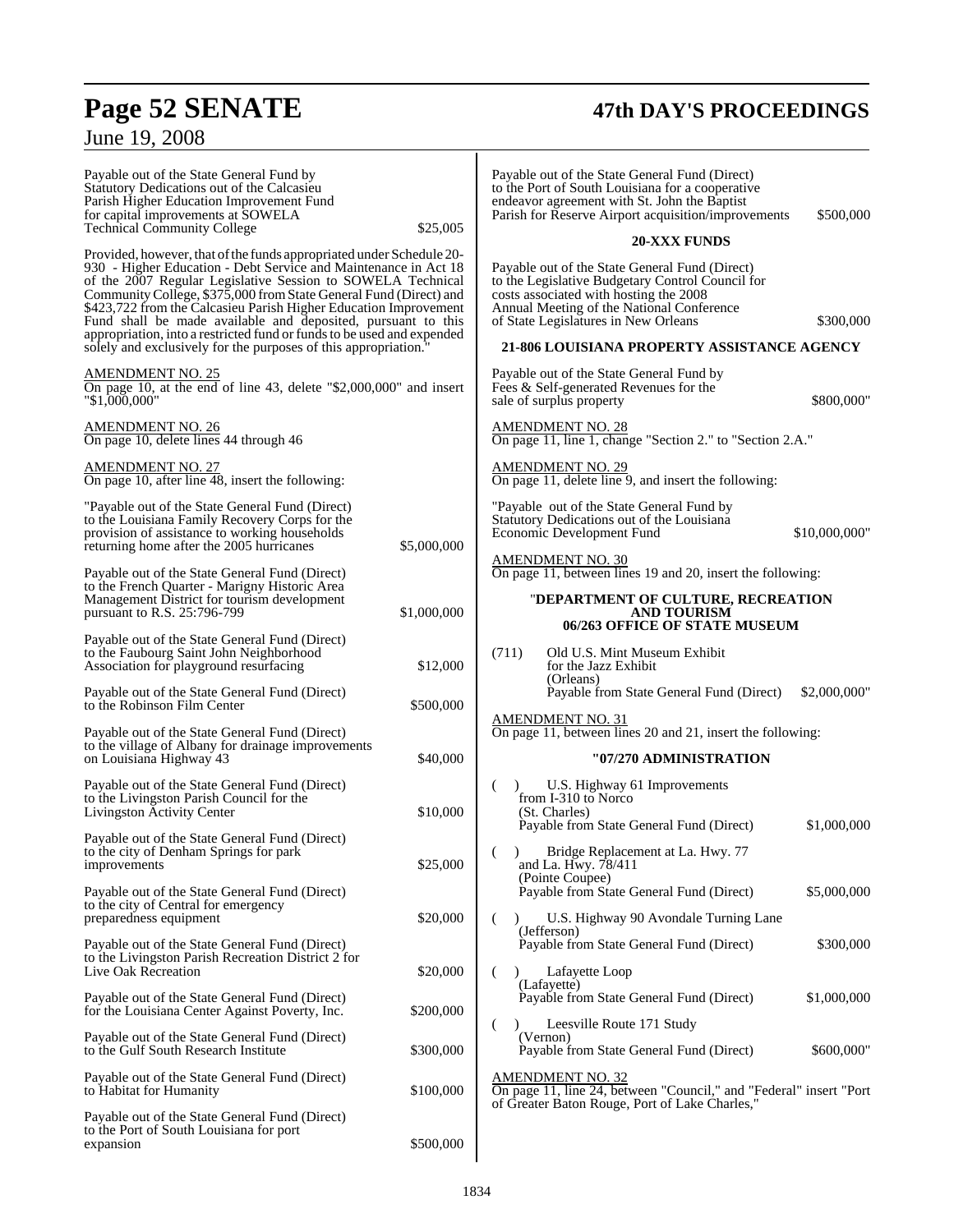# **47th DAY'S PROCEEDINGS Page 53 SENATE**

June 19, 2008

| <b>AMENDMENT NO. 33</b><br>On page 11, between lines 32 and 33, insert the following:<br>"() Amite River Basin Commission for Amite<br><b>River Water Gauges</b><br>(Ascension, East Baton Rouge, East Feliciana,<br>Livingston, St. Helena)<br>Payable from State General Fund (Direct)<br>\$50,000"<br><b>AMENDMENT NO. 34</b><br>On page 11, delete lines 33 through 41<br><b>AMENDMENT NO. 35</b><br>On page 12, between lines 9 and 10, insert the following:<br>"19/601 LSU BATON ROUGE<br>(1718) Choppin Hall Annex Chemistry Lab Building,<br>Planning and Construction<br>(East Baton Rouge)<br>Payable from State General Fund (Direct)<br>\$10,400,000<br>Provided, however, that the provisions of Sections 2 through 18,<br>inclusive, of Act 28 of the 2007 Regular Session of the Legislature | (1509) Capital Improvements at Washington<br>St. Tammany Regional Medical Center<br>(St. Tammany, Washington)<br>Payable from State General Fund (Direct)<br>\$1,000,000"<br><b>AMENDMENT NO. 42</b><br>On page 14, between lines 3 and 4, insert the following:<br><sup>1</sup> "B. Notwithstanding any provision of law to the contrary, including the provisions of R.S. 39:126, the following capital outlay<br>change orders are hereby approved:<br>Project No. 01-107-05B-13, Part 86<br>Grand Isle State Park<br>Hurricane Katrina Damage Repairs<br>Various Buildings<br>(Jefferson)<br>Change Order over \$50,000<br>\$346,098.01<br>Project No. 01-107-05B-13, Part 87<br>FEMA Project Worksheet Number 17591<br>Grand Isle State Park<br>Replace Comfort Station and Approaches<br>(Jefferson)<br>Change Order over \$50,000<br>\$152,352.93 |
|--------------------------------------------------------------------------------------------------------------------------------------------------------------------------------------------------------------------------------------------------------------------------------------------------------------------------------------------------------------------------------------------------------------------------------------------------------------------------------------------------------------------------------------------------------------------------------------------------------------------------------------------------------------------------------------------------------------------------------------------------------------------------------------------------------------|----------------------------------------------------------------------------------------------------------------------------------------------------------------------------------------------------------------------------------------------------------------------------------------------------------------------------------------------------------------------------------------------------------------------------------------------------------------------------------------------------------------------------------------------------------------------------------------------------------------------------------------------------------------------------------------------------------------------------------------------------------------------------------------------------------------------------------------------------------|
| are adopted and incorporated by reference for this appropriation."<br><b>AMENDMENT NO. 36</b><br>On page 12, between lines 16 and 17, insert the following:<br>"19/604S LSU HEALTH SCIENCES                                                                                                                                                                                                                                                                                                                                                                                                                                                                                                                                                                                                                  | Project No. 01-107-05B-13, Part 88<br>Grand Isle State Park<br>Fishing Pier Reconstruction - Hurricane Katrina<br>(Jefferson)<br>Change Order over \$50,000<br>\$87,420.52                                                                                                                                                                                                                                                                                                                                                                                                                                                                                                                                                                                                                                                                               |
| <b>CENTER SHREVEPORT</b><br>) LSU Health Sciences Shreveport<br>€<br>Acquisitions and Equipment<br>(Caddo)<br>Payable from State General Fund (Direct)<br>\$4,000,000                                                                                                                                                                                                                                                                                                                                                                                                                                                                                                                                                                                                                                        | Project No. 01-107-06B-11<br>Lafourche Mental Health Center<br>Major Repairs for State Facilities<br>(Lafourche)<br><b>Interagency Transfer</b><br>\$250,000.00                                                                                                                                                                                                                                                                                                                                                                                                                                                                                                                                                                                                                                                                                          |
| Provided, however, that the provisions of Sections 2 through 18,<br>inclusive, of Act 28 of the 2007 Regular Session of the Legislature<br>are adopted and incorporated by reference for this appropriation."<br><b>AMENDMENT NO. 37</b><br>On page 12, between lines 25 and 26, insert the following:<br>''19/618 SOUTHERN UNIVERSITY SHREVEPORT<br>)Building Acquisitions and Renovations,<br>$\left($<br>School of Nursing<br>(Caddo)                                                                                                                                                                                                                                                                                                                                                                     | Project No. 01-107-06B-11<br>Southeast Louisiana Hospital<br>Major Repairs for State Facilities<br><b>Based on Statewide Condition Assessment</b><br>(St. Tammany)<br>Supplemental Funds<br>\$750,000.00<br>Project No. 01-107-06B-19 Pt 01<br>LSŬ Alexandria/Dean Lee Research Station<br><b>Statewide Emergency Shelter</b><br>(Rapides)<br>Interest Earnings<br>\$2,040,000.00                                                                                                                                                                                                                                                                                                                                                                                                                                                                        |
| Payable from State General Fund (Direct)<br>\$2,950,000"<br><b>AMENDMENT NO. 38</b><br>On page 12, delete lines 27 through 34<br><b>AMENDMENT NO. 39</b><br>On page 13, between lines 24 and 25, insert the following:<br>''50/MW2 YOUNGSVILLE<br>) Youngsville Parkway Road Project<br>€                                                                                                                                                                                                                                                                                                                                                                                                                                                                                                                    | Project No. 01-107-07B-06<br>Division of Administration<br>DPS and ISB Data Centers, Planning,<br>Construction, and Renovations<br>(East Baton Rouge)<br><b>Interagency Transfer</b><br>\$800,000.00<br>Project No. 01-107-97S-03<br>Statewide Roofing, Waterproofing and<br>Related Repairs and Equipment Replacement                                                                                                                                                                                                                                                                                                                                                                                                                                                                                                                                   |
| (Lafayette, St. Martin)<br>\$5,000,000"<br>Payable from State General Fund (Direct)<br><b>AMENDMENT NO. 40</b><br>On page 13, delete lines 25 through 32<br><u>AMENDMENT NO. 41</u><br>On page 13, between lines 32 and 33, insert the following:<br>"50/NHL BOGALUSA COMMUNITY MEDICAL<br><b>CENTER FOUNDATION</b>                                                                                                                                                                                                                                                                                                                                                                                                                                                                                          | Program<br>(Statewide)<br>LSU Baton Rouge Campus<br>Life Science and Annex Buildings;<br>Southern University Baton Rouge Campus<br>Lab School Buildings<br><b>Interest Earnings</b><br>\$1,130,000.00<br>Project No. 01-107-98-06, Part AM<br>Louisiana Technical College - Baton Rouge<br>Removal and Replacement of Broken Sewer Lines<br>(East Baton Rouge)<br>Change Order over \$50,000<br>\$64,655.13                                                                                                                                                                                                                                                                                                                                                                                                                                              |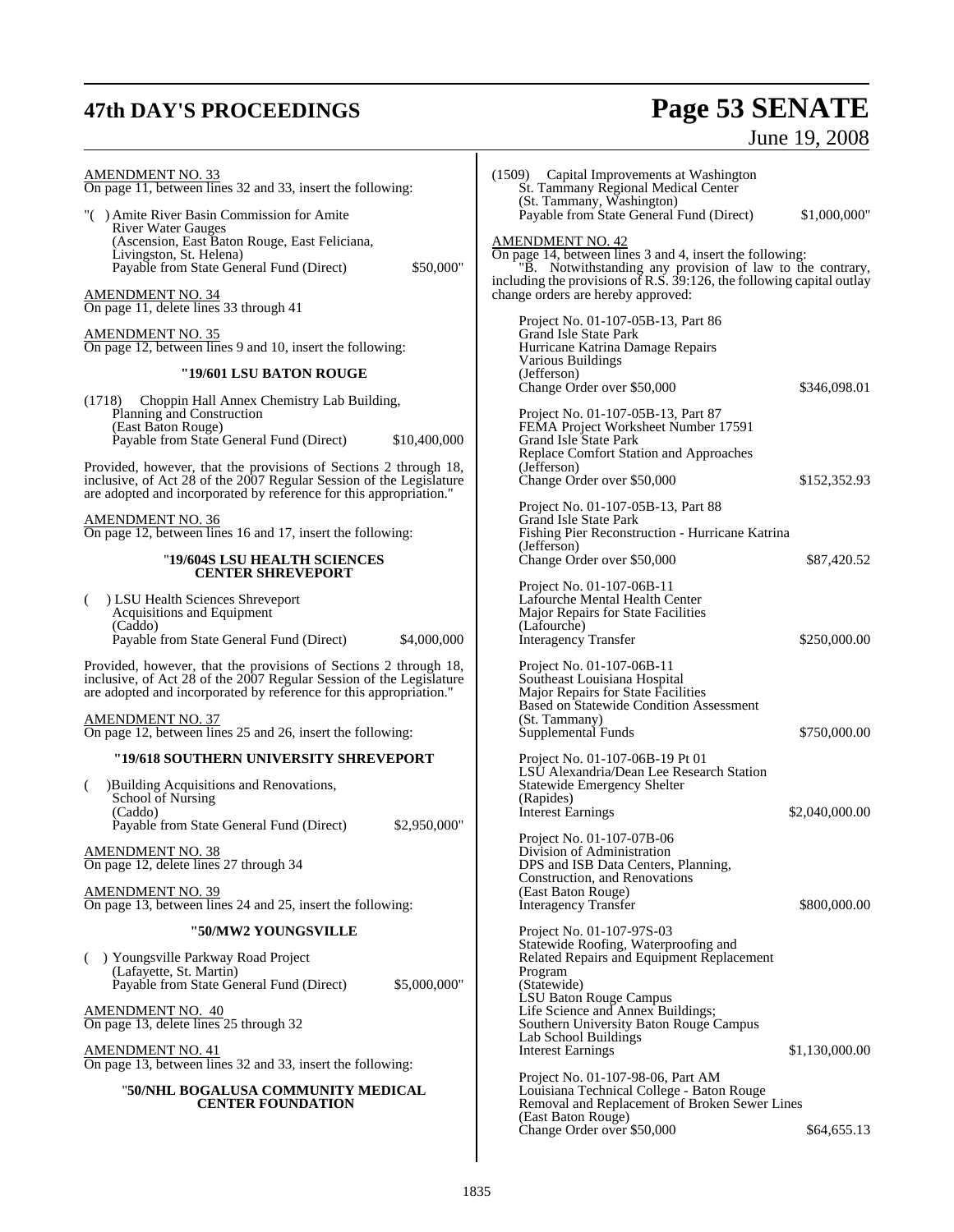# **Page 54 SENATE 47th DAY'S PROCEEDINGS**

# June 19, 2008

| Project No. 08-418-03B-01, Part 01<br>Department of Public Safety<br>Data Processing Center Infrastructure Renovation<br>(East Baton Rouge)<br><b>Interest Earnings</b>                                                                                                                                                                                          | \$120,000.00                    | Conversion to Subsurface Drainage, Planning<br>and Construction<br>(St. Mary)<br>Change Order over \$50,000<br>\$65,347.00<br>Provided, however, that before the change orders shall be finalized,                                                                                                                                                                                                                                                                                                                                                                                                                                                                                                                                                                     |
|------------------------------------------------------------------------------------------------------------------------------------------------------------------------------------------------------------------------------------------------------------------------------------------------------------------------------------------------------------------|---------------------------------|------------------------------------------------------------------------------------------------------------------------------------------------------------------------------------------------------------------------------------------------------------------------------------------------------------------------------------------------------------------------------------------------------------------------------------------------------------------------------------------------------------------------------------------------------------------------------------------------------------------------------------------------------------------------------------------------------------------------------------------------------------------------|
| Project No. 08-419-06B-01, Part 02<br>Department of Public Safety<br><b>Troop F Infrastructure Renovations</b>                                                                                                                                                                                                                                                   |                                 | the commissioner of administration shall review and approve all<br>necessary change order forms."                                                                                                                                                                                                                                                                                                                                                                                                                                                                                                                                                                                                                                                                      |
| Sanitary Sewer System Renovations and<br>Mechanical and Electrical System Renovations<br>(Ouachita)<br><b>Interest Earnings</b>                                                                                                                                                                                                                                  | \$90,000.00                     | <b>AMENDMENT NO. 43</b><br>On page 14, line 4, change "Section 3.A." to "Section 3. A.(1)"<br><u>AMENDMENT NO. 44</u>                                                                                                                                                                                                                                                                                                                                                                                                                                                                                                                                                                                                                                                  |
| Project No. 09-326-93B-02, Part 01<br>Department of Health and Hospitals<br>Office of Public Health<br><b>Laboratory Facilities</b><br>(Orleans)                                                                                                                                                                                                                 |                                 | On page 14, between lines 8 and 9, insert the following:<br>"(2) All judgments provided for in this Section shall be paid as<br>to principal, interest, court costs, and expert witness fees as provided<br>in said judgments, it being the intent herein that when the provisions<br>of any judgment conflict with the provisions of the respective House<br>Bill or this Act, the provisions of the judgment shall be controlling.                                                                                                                                                                                                                                                                                                                                   |
| Credit Change Order<br>Project No. 09-347-99B-01, Part 02<br>Pinecrest Developmental Center<br>Hospital Air Conditioning System Repairs<br>(Rapides)<br><b>Interest Earnings</b>                                                                                                                                                                                 | \$16,486,205.00<br>\$325,000.00 | Any other provision of any such House Bill or this Act, not in<br>conflict with the provisions of such judgment, shall control. Payment<br>shall be made as to any such judgment only after presentation to the<br>state treasurer of documentation required by the state treasurer.<br>Further, all judgments provided for in this Section shall be deemed<br>to have been paid on the effective date of the Act, and interest shall<br>cease to run as of that date."                                                                                                                                                                                                                                                                                                |
| Project No. 09-349-05B-01, Part 01<br>Southwest Louisiana Developmental Center<br><b>HVAC Upgrade for Three Residential Homes</b><br>(Acadia)                                                                                                                                                                                                                    |                                 | <b>AMENDMENT NO. 45</b><br>On page 14, line 12, after "the state," and before "if" insert "including<br>any court costs, expert fees and interest awarded by the court,"                                                                                                                                                                                                                                                                                                                                                                                                                                                                                                                                                                                               |
| <b>Interagency Transfer</b>                                                                                                                                                                                                                                                                                                                                      | \$255,000.00                    | <b>AMENDMENT NO. 46</b><br>On page 18, line 2, after "Dollars," and before "plus" insert "plus the                                                                                                                                                                                                                                                                                                                                                                                                                                                                                                                                                                                                                                                                     |
| Project No. K19-603L-05-ORM, Part 01<br>University of New Orleans - Main Campus<br>University Center Building                                                                                                                                                                                                                                                    |                                 | sum of Fifteen Thousand Three Hundred Ninety-one and 24/100<br>(\$15,391.24) Dollars for court costs,"                                                                                                                                                                                                                                                                                                                                                                                                                                                                                                                                                                                                                                                                 |
| Hurricane Katrina Environmental Remediation<br>(Orleans)                                                                                                                                                                                                                                                                                                         |                                 | <b>AMENDMENT NO. 47</b><br>On page 18, delete line 3                                                                                                                                                                                                                                                                                                                                                                                                                                                                                                                                                                                                                                                                                                                   |
| Change Order over \$50,000                                                                                                                                                                                                                                                                                                                                       | \$75,716.43                     | <b>AMENDMENT NO. 48</b>                                                                                                                                                                                                                                                                                                                                                                                                                                                                                                                                                                                                                                                                                                                                                |
| Project No. 19-634-02B-02<br>Southeastern Louisiana University<br>Kinesiology and Health Studies,<br><b>Renovation and Conversion</b><br>(Tangipahoa)<br>Appropriated in Act 2 of 2004<br>and<br>Project No. 19-634-06B-03<br>Southeastern Louisiana University<br>Kinesiology, Health Studies, and Nursing,<br><b>Renovation and Conversion</b><br>(Tangipahoa) |                                 | On page 24, between lines 13 and 14, insert the following:<br>"QQ. The sum of One Hundred Eighty Thousand and No/100<br>(\$180,000.00) Dollars is hereby appropriated out of the General Fund<br>of the state of Louisiana for Fiscal Year 2007-2008 to be used to pay<br>the consent judgment in favor of Donna M. Quigley in the suit<br>entitled "Donna M. Quigley v. Donald Edwards, Financial Indemnity<br>Company, and State of Louisiana through the Department of<br>Transportation and Development", bearing Number 60,530 on the<br>docket of the Twenty-ninth Judicial District Court, parish of St.<br>Charles, state of Louisiana.<br>RR. The sum of Two Million Two Hundred Sixty-eight<br>Thousand Six Hundred Eighty-eight and 39/100 (\$2,268,688.39) |
| Appropriated in Act 28 of 2007<br>Combination of Appropriations                                                                                                                                                                                                                                                                                                  | \$3,500,000.00                  | Dollars is hereby appropriated out of the General Fund of the state of<br>Louisiana for Fiscal Year 2007-2008 to be used to pay the judgment<br>in favor of Yvette Mire and Jeff Mire in the suit entitled "Yvette Mire"                                                                                                                                                                                                                                                                                                                                                                                                                                                                                                                                               |
| Southern University Agricultural Research<br>and Extension Center<br>Multipurpose Building<br>(East Baton Rouge)                                                                                                                                                                                                                                                 |                                 | and Jeff Mire v. Wilmar J. O'Shee, the Horace Mann Insurance<br>Company and the Progressive Insurance Company", bearing Number<br>No. 08-CA-93, Fifth Circuit Court of Appeal, state of Louisiana.<br>SS. The sum of Four Hundred and Twenty-five Thousand and                                                                                                                                                                                                                                                                                                                                                                                                                                                                                                         |
| Creation of a "959" Project                                                                                                                                                                                                                                                                                                                                      | \$771,776.00                    | $\text{No}/100$ (\$425,000.00) Dollars is hereby appropriated out of the                                                                                                                                                                                                                                                                                                                                                                                                                                                                                                                                                                                                                                                                                               |
| Project No. 36-P35-05B-01<br>Mermentau River Harbor Terminal District<br>Reconstruction of the Mermentau River Harbor<br>Terminal District's Access Road, Planning<br>and Construction<br>(Acadia)                                                                                                                                                               |                                 | General Fund of the state of Louisiana for Fiscal Year 2007-2008 to<br>be used to pay the consent judgment in favor of Brandy Aday in the<br>suit entitled "Brandy Aday v. State of Louisiana through the<br>Department of Transportation and Development", bearing Number<br>71,576 on the docket of the Thirtieth Judicial District Court, parish<br>of Vernon, state of Louisiana.<br>TT. The sum of Twenty Thousand and No/100 (\$20,000.00)                                                                                                                                                                                                                                                                                                                       |
| Change Order over \$50,000                                                                                                                                                                                                                                                                                                                                       | \$98,855.55                     | Dollars is hereby appropriated out of the General Fund of the state of                                                                                                                                                                                                                                                                                                                                                                                                                                                                                                                                                                                                                                                                                                 |
| Project No. 50-MK2-02-01<br>City of Morgan City<br><b>Brashear Avenue Drainage Improvements</b>                                                                                                                                                                                                                                                                  |                                 | Louisiana for Fiscal Year 2007-2008 to be used to pay the consent<br>judgment in favor of Jimmy Thomas, individually and jointly on                                                                                                                                                                                                                                                                                                                                                                                                                                                                                                                                                                                                                                    |
|                                                                                                                                                                                                                                                                                                                                                                  |                                 |                                                                                                                                                                                                                                                                                                                                                                                                                                                                                                                                                                                                                                                                                                                                                                        |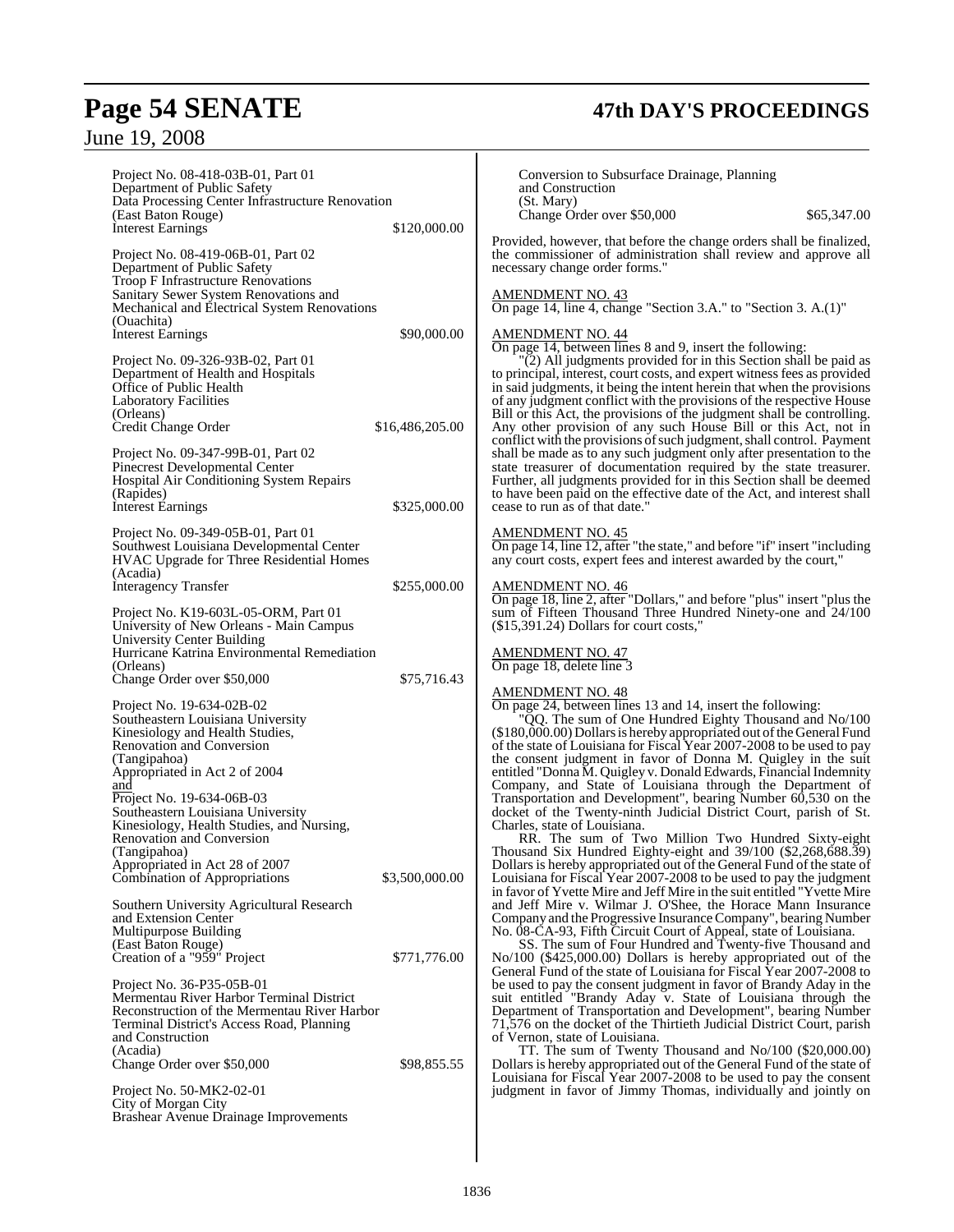# **47th DAY'S PROCEEDINGS Page 55 SENATE**

# June 19, 2008

behalf of his minor son, Ark'el Thomas in the suit entitled "Jimmy Thomas v. Paul Rhea, Baton Rouge City Police Department and city of Baton Rouge", bearing Number 504638 Section 21 on the docket of the Nineteenth Judicial District Court, parish of East Baton Rouge, state of Louisiana.

UU. The sum of Ten Thousand and No/100 (\$10,000.00) Dollars is hereby appropriated out of the General Fund of the state of Louisiana for Fiscal Year 2007-2008 to be used to pay the consent judgment in favor of Lucas Vincent in the suit entitled "Lucas Vincent, Ind. as survivor of Patrick E. Vincent, Deceased v. State of Louisiana, Department of Transportation and Development of the state of Louisiana", bearing Number 2006-1366 on the docket of the Fourteenth Judicial District Court, parish of Calcasieu, state of Louisiana.

VV. The sum of One Hundred Ten Thousand and No/100 (\$110,000.00) Dollars is hereby appropriated out of the General Fund of the state of Louisiana for Fiscal Year 2007-2008 to be used to pay the consent judgment in favor of Flodry Breaux in the suit entitled "Flodry H. Breaux and Marvin J. Breaux v. the State of Louisiana through the Department of Transportation and Development and the City of Abbeville", bearing Number 79,920-C on the docket of the Fifteenth Judicial District Court, parish of Vermilion, state of Louisiana.

WW. The sum of Fifteen Thousand and No/100 (\$15,000.00) Dollars is hereby appropriated out of the General Fund of the state of Louisiana for Fiscal Year 2007-2008 to be used to pay the consent judgment in favor of Deann Laughlin and Oran Laughlin, individually and on behalf of their minor children, Travis Laughlin, Richelle Laughlin, and Brett Laughlin in the suit entitled "Deann Laughlin and Oran Laughlin, Individually and on behalf of their minor children, Travis Laughlin, Richelle Laughlin and Brett Laughlin v. the State of Louisiana through the Department of Transportation and Development and Lafayette Consolidated Government", bearing Number 2002-5932-B on the docket of the Fifteenth Judicial District Court, parish of Lafayette, state of Louisiana.

XX. The sum of One Hundred Twenty-five Thousand and No/100 (\$125,000.00) Dollars is hereby appropriated out of the General Fund of the state of Louisiana for Fiscal Year 2007-2008 to be used to pay the consent judgment in favor of Leroy Coleman, Cornelius Coleman, Jr., Freddie Coleman Harris, Elouise Coleman and Louise Coleman in the suit entitled "Cornelius Coleman, et al. v. Allstate Insurance Company, et al.", bearing Number 200,481-A on the docket of the Ninth Judicial District Court, parish of Rapides, state of Louisiana.

YY. The sum of Twenty Thousand and No/100 (\$20,000.00) Dollars is hereby appropriated out of the General Fund of the state of Louisiana for Fiscal Year 2007-2008 to be used to pay the consent judgment in favor of John Benton, as tutor and on behalf of his minor daughter, Jonquala Benton in the suit entitled "John Benton, et al. v. Paul Rhea, et al.", bearing Number 504,638 Sec. 25 on the docket of the Nineteenth Judicial District Court, parish of East Baton Rouge, state of Louisiana.

ZZ. The sum of Three Hundred Fifty Thousand and No/100 (\$350,000.00) Dollarsis hereby appropriated out ofthe General Fund of the state of Louisiana for Fiscal Year 2007-2008 to be used to pay the consent judgment in favor of Donald Bradley, individually and on behalf of the Estate of Daniel Bradley, and Penny Bradley in the suit entitled "Donald Bradley, individually and on behalf of the Estate of Daniel Bradley, and Penny Bradley v. State of Louisiana Department of Transportation and Development", bearing Number 114,753-E on the docket of the Twenty-sixth Judicial District Court, parish of Bossier, state of Louisiana.

AAA.The sum of Twelve Thousand and No/100 (\$12,000.00) Dollars is hereby appropriated out of the General Fund of the state of Louisiana for Fiscal Year 2007-2008 to be used to pay the consent judgment in favor of Lilah Lafont, Julian J. Lafont and Kathy Lathrop Lafont in the suit entitled "Randy Pitre and Charlotte Pitre v. Charlene Lefort, Prudential Insurance Company, Farm Bureau Mutual Insurance Company" bearing Number 97-592, Division "B" consolidated with "Lilah S. Lafont, Julian J. Lafont and Kathy Lathrop Lafont v. Night Deposit, Inc. and the State of Louisiana, through the Department of Transportation and Development", bearing Number 99-635 Division "A" on the docket of the Seventeenth

Judicial District Court, parish of Lafourche, state of Louisiana.

BBB. The sum of Two Thousand Five Hundred and No/100 (\$2,500.00) Dollars is hereby appropriated out of the General Fund of the state of Louisiana for Fiscal Year 2007-2008 to be used to pay the consent judgment in favor of Diane Jimmerson in the suit entitled "Jacquelyn Lee and Diane Jimmerson v. City of Monroe, et al.", bearing Number 03-022S, Cv. Sec 1 on the docket of the Fourth Judicial District Court, parish of Ouachita, state of Louisiana.

CCC. The sum of Twenty Thousand and No/100 (\$20,000.00) Dollars is hereby appropriated out of the General Fund of the state of Louisiana for Fiscal Year 2007-2008 to be used to pay the consent judgment in favor of Gena J. Brisco and Gilbert Brisco and on behalf of their minor children, Gilbert Brisco, Jr. and Antonio Brisco in the suit entitled "Gena J. Brisco and Gilbert Brisco and on behalf of their minor children, Gilbert Brisco, Jr. and Antonio Brisco v. the State of Louisiana through the Department of Transportation and Development", bearing Number 37678 Division "D" on the docket of the Eighteenth Judicial District Court, parish of Pointe Coupee, state of Louisiana.

DDD. The sum of One Thousand and No/100 (\$1,000.00) Dollars is hereby appropriated out of the General Fund of the state of Louisiana for Fiscal Year 2007-2008 to be used to pay the consent judgment in favor of Mark Lococo in the suit entitled "Mark Lococo State of Louisiana, Department of Transportation and Development, the City of Baton Rouge through the Department of Public Works and the Baton Rouge Police Department, Bertreassia L. Hamilton and State Farm Mutual Automobile Insurance Company", bearing Number 533,649 Sec. 22 on the docket of the Nineteenth Judicial District Court, parish of East Baton Rouge, state of Louisiana.

EEE. The sum of Three Hundred Eighty Thousand Five Hundred and No/100 (\$380,500.00) Dollars is hereby appropriated out of the General Fund of the state of Louisiana for Fiscal Year 2007-2008 to be used to pay the consent judgments in favor of Maria Hanson, Tommy Lee Spears, Sr., Tommy Lee Spears, Jr. and Kenneth Snyder in the suit entitled "Maria Hanson v. State of Louisiana through the Department of Transportation and Development" consolidated with "Tommy Lee Spears, Sr., et al. v. State of Louisiana, through the Department of Transportation and Development ", bearing Numbers 30,440 and 30,532, respectively, on the docket of the Second Judicial District Court, parish of Jackson, state of Louisiana.

FFF. The sum of Four Thousand Five Hundred and No/100 (\$4,500.00) Dollars is hereby appropriated out of the General Fund of the state of Louisiana for Fiscal Year 2007-2008 to be used to pay the consent judgments in favor of Kelly Moore, husband of/and Lillian Moore, Individually and on behalf of his minor children, Breanna Moore and Kaley Moore in the suit entitled "Kelly Moore, husband of/and Lillian Moore, Individually and on behalf of his minor children, Breanna Moore and Kaley Moore v. State of Louisiana, through the Department of Transportation and Development, the Parish of Washington" bearing Number 96002-D on the docket of the Twenty-second Judicial District Court, parish of Washington, state of Louisiana.

GGG. The sum of Thirteen Thousand Five Hundred and No/100 (\$13,500.00) Dollars is hereby appropriated out of the General Fund of the state of Louisiana for Fiscal Year 2007-2008 to be used to pay the consent judgments in favor of Tena Milburn Jones, Individually and as representative of the minors, Amin Frances Mulkey and Wesley Eugene Mulkey, as well as the succession representative of the Estate of Dorrence Jones in the suit entitled " Tena Milburn and Dorrence Jones v. State of Louisiana, through the Department of Transportation and Development" bearing Number 2003-000299, Division "H" on the docket of the Twenty-first Judicial District Court, parish of Tangipahoa, state of Louisiana.

HHH. The sum of Twenty-five Thousand Five Hundred Thirtynine and No/100 (\$25,539.00) Dollars is hereby appropriated out of the General Fund of the state of Louisiana for Fiscal Year 2007-2008 to be used to pay the consent judgments in favor of Alma Gilton Wiggins and Duncan Wiggins in the suit entitled "Alma Gilton Wiggins, individually and on behalf of her minor child, Duncan Wiggins v. State of Louisiana, through the Department of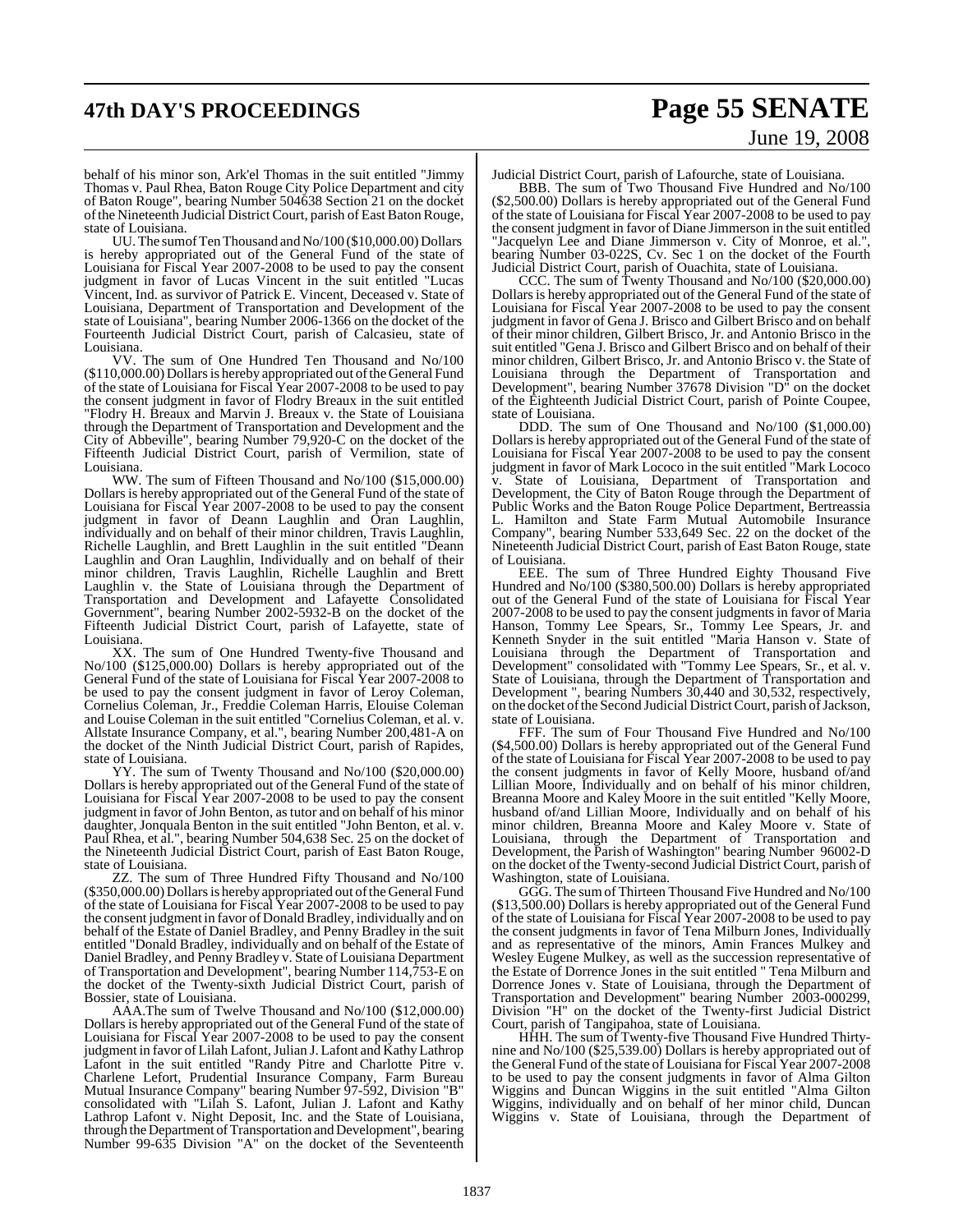# **Page 56 SENATE 47th DAY'S PROCEEDINGS**

### June 19, 2008

Transportation and Development" bearing Number 22,504, Division "B" on the docket of the Twenty-third Judicial District Court, parish of Assumption, state of Louisiana.

 $III.(\hat{1})$  The sum of One Million and No/100 (\$1,000,000.00) Dollars is hereby appropriated out of the General Fund of the state of Louisiana for Fiscal year 2007-2008 to be used to pay the judgment in favor of William Harris and Rozena Harris in the suit entitled "William Harris and Rozena Harris v. State of Louisiana, through the Department of Transportation and Development", bearing Number 35,787 Division "B" on the docket of the Eighteenth Judicial District Court, parish of Pointe Coupee, state of Louisiana.

(2) Satisfaction and payment of the judgment contained in this Subsection shall be contingent upon the affirmation of the trial court verdict by the Louisiana First Circuit Court of Appeals and the Louisiana Supreme Court.

JJJ. The sum of Three Hundred Thousand and No/100 (\$300,000.00) Dollars is hereby appropriated out of the General Fund of the state of Louisiana for Fiscal Year 2007-2008 to be used to pay the consent judgments in favor of Robert W. Armer, Sr., and Janet Armer in the suit entitled "Robert W. Armer, Sr., and Janet Armer, individually, and as husband and wife v. State of Louisiana, through the Department of Transportation and Development" bearing Number 114,736 -F on the docket of the Twenty-sixth Judicial District Court, parish of Bossier, state of Louisiana.

KKK. The sum of Three Thousand and No/100 (\$3,000.00) Dollars is hereby appropriated out of the General Fund of the state of Louisiana for Fiscal Year 2007-2008 to be used to pay the consent judgments in favor of Marie Smith and Robert Smith in the suit entitled "Marie Smith, et vir v. State of Louisiana, et al. Louisiana" bearing Number 32,807 on the docket of the Thirty-ninth Judicial District Court, parish of Red River, state of Louisiana.

LLL. The sum of One Hundred Fifty Thousand and No/100 (\$150,000.00) Dollarsis hereby appropriated out oftheGeneral Fund of the state of Louisiana for Fiscal Year 2007-2008 to be used to pay the consent judgments in favor of Terry Bonton, individually and on behalf of his minor daughter, Jayla Bonton in the suit entitled "Terry Bonton, Individually and on behalf of his minor daughter, Jayla Bonton v. State of Louisiana, through the Department of Transportation and Development and Nova C. Rock" bearing Number 531,903 Sec. 25 on the docket of the Nineteenth Judicial District Court, parish of East Baton Rouge, state of Louisiana.

MMM. The sum of Twenty-four Thousand and No/100 (\$24,000.00) Dollars is hereby appropriated out of the General Fund of the state of Louisiana for Fiscal Year 2007-2008 to be used to pay the consent judgments in favor of Peggy Cossich, individually and as the sole surviving daughter of Robert Cossic, Beulah Cossic, individually and as surviving spouse of Robert Cossich, Jr., as sole surviving son of Robert Cossic, and Linda and Edwin Crespo, on behalf of their minor daughter, Molly Crespo in the suit entitled "Peggy Cossich, Robert Cossic, Beulah Cossic & Linda Crespo on behalf of her minor child MollyCrespo v. State of Louisiana, through the Department of Transportation and Development" bearing Number 18,359 Div. B on the docket of the Twentieth Judicial District Court, parish of West Feliciana, state of Louisiana.

NNN. The sum of Fifteen Thousand and No/100 (\$15,000.00) Dollars is hereby appropriated out of the General Fund of the state of Louisiana for Fiscal Year 2007-2008 to be used to pay the consent judgments in favor of Gurvis Porter, Gaynell Porter, Linda Diane Porter, Stella Porter Young, Genevia Porter and Connie Porter Jones in the suit entitled "Gurvis Porter, et al. v. State of Louisiana, through the Department of Transportation and Development et al." bearing Number 2001-10195 C/W 2001-10216 Division "A" on the docket of the Civil District Court for the Parish of Orleans, state of Louisiana."

#### AMENDMENT NO. 49

On page 25, delete line 6 and insert the following:

"D. All judgments provided for in this Section shall be paid as to"

#### AMENDMENT NO. 50

On page 25, between lines 12 and 13, insert the following:

Section 4.1. The sum of Forty Thousand and No/100 (\$40,000.00) Dollars is hereby appropriated out of the General Fund

of the state of Louisiana for Fiscal Year 2007-2008 to be used to pay the Amended Judgment in favor of Michael Williams in the suit entitled "In the Matter of Michael Williams v. the state of Louisiana" bearing Number 548955, Section D on the docket of the Nineteenth Judicial District Court, parish of East Baton Rouge, state of Louisiana."

#### AMENDMENT NO. 51

On page 27, delete line 9 and insert the following:

"J. All judgments provided for in this Section shall be paid asto"

#### AMENDMENT NO. 52

On page 27, line 13, after "control." delete the remainder of the line and delete lines 14 and 15

#### AMENDMENT NO. 53

On page 36, at the end of line 6, delete "\$309,487" and insert "\$166,246"

AMENDMENT NO. 54

On page 36, between lines 6 and 7, insert the following:

#### "Federal Funds \$143,241"

#### AMENDMENT NO. 55

On page 36, at the end of line 24, delete "\$391,372" and insert "\$293,000"

#### AMENDMENT NO. 56

On page 36, at the end of line 25, delete "\$57,547" and insert "\$156,471"

AMENDMENT NO. 57 On page 36, delete line 26

#### AMENDMENT NO. 58

On page 36, at the end of line 29, delete "\$449,471" and insert "\$293,000"

#### AMENDMENT NO. 59

On page 36, between lines 29 and 30, insert the following:

#### "Federal Funds \$156,471"

#### AMENDMENT NO. 60

On page 37, at the end of line 35, delete "\$283,133" and insert "\$752,420"

#### AMENDMENT NO. 61

On page 37, at the end of line 38, delete "\$752,420" and insert "\$283,133"

#### AMENDMENT NO. 62

On page 43, at the end of line 8, delete "\$2,307,849" and insert "\$107,849"

#### AMENDMENT NO. 63

On page 43, at the end of line 9, delete "\$4,392,259" and insert "\$2,192,258"

#### AMENDMENT NO. 64

On page 43, at the end of line 11, delete "\$4,392,258" and insert "\$2,192,258"

#### AMENDMENT NO. 65

On page 43, at the end of line 12, delete "\$4,392,258" and insert "\$2,192,258"

#### AMENDMENT NO. 66

On page 50, delete lines 3 and 4

#### AMENDMENT NO. 67

On page 50, at the end of line 5, delete "\$781,589" and insert "\$1,500,000"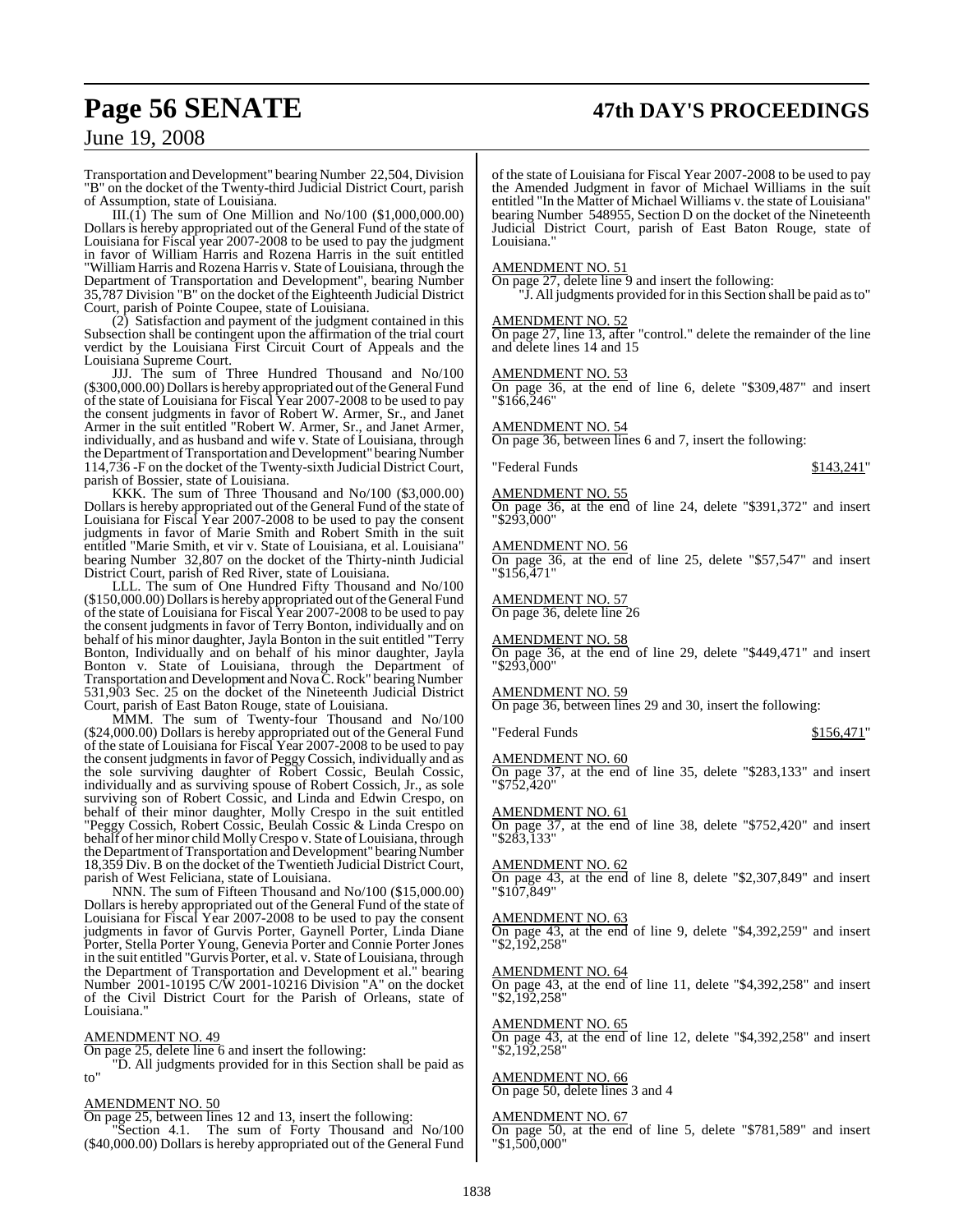# **47th DAY'S PROCEEDINGS Page 57 SENATE**

# June 19, 2008

AMENDMENT NO. 68 On page 50, delete lines 6 and 7

AMENDMENT NO. 69 On page 50, at the end of line 8, delete "\$40,820" and insert "\$3,589,291"

AMENDMENT NO. 70 On page 50, line 17, delete "Incumbent Worker Training Account" and insert "Penalty and Interest"

AMENDMENT NO. 71 On page 50, at the end of line 17, delete "\$343,055" and insert "\$65,717"

AMENDMENT NO. 72 On page 50, at the end of line 18, delete "\$4,737,512" and insert "\$5,014,850"

AMENDMENT NO. 73 On page 50, delete line 22

AMENDMENT NO. 74 On page 50, at the end of line 23, delete "\$15,490" and insert "\$463,232"

AMENDMENT NO. 75 On page 50, delete line 24

### AMENDMENT NO. 76

On page 50, line 29, delete "Office of Workers' Compensation Administration Fund" and insert "Louisiana Workers' Compensation 2<sup>nd</sup> Injury Board Fund"

AMENDMENT NO. 77 On page 50, at the end of line 29, delete "\$378,157" and insert "\$463,232"

AMENDMENT NO. 78 On page 50, delete line 30

#### AMENDMENT NO. 79

On page 51, at the end of line 4, delete "\$687,803" and insert "\$164,157"

AMENDMENT NO. 80 On page 51, at the end of line 6, delete "\$768,873" and insert "\$245,227"

AMENDMENT NO. 81 On page 51, at the end of line 10, delete "\$768,873" and insert "\$174,674"

AMENDMENT NO. 82 On page 51, between lines 10 and 11, insert the following:

"Seafood Promotion and Marketing Fund \$70,553"

AMENDMENT NO. 83 On page 51, at the end of line 11, delete "\$768,873" and insert "\$245,227"

AMENDMENT NO. 84 On page 51, delete line 18

AMENDMENT NO. 85 On page 51, line 19, delete "Conservation Fund" and insert "Federal Funds"

AMENDMENT NO. 86 On page 56, at the end of line 35, insert """

#### AMENDMENT NO. 87

On page 56, between lines 35 and 36, insert the following:

"Section 8.1. The appropriation contained in Schedule 09-306 Department of Health and Hospitals, Medical Vendor Payments of Act 18 of the 2007 Regular Session of the Legislature is hereby amended and reenacted to read as follows:"

On page 121, between lines 3 and 4, insert the following: "Provided further any funding not distributed pursuant to the methodology for non-rural community hospitals Uncompensated Care Costs established herein shall be reallocated to hospitals meeting the following criteria: (1) a qualifying acute care hospital that is classified as a major teaching hospital and is contractually affiliated with a university located within the state of Louisiana that is recognized by the Centers for Disease Control and Prevention and the Health Resource and Services Administration, Maternal and Child Health Bureau as maintaining a Comprehensive Hemophilia Center; or (2) a qualifying acute care hospital that is classified as a major teaching hospital operating a comprehensive Burn Unit consisting of dedicated pediatric and adult beds solely for the provision of Burn related services, including the provision of Intensive Care services, and is classified as a special reimbursement category by the Department of Health and Hospitals. Qualifying hospitals shall submit program cost information as required by the Department of Health and Hospitals.

Section 8.2. A. The appropriation in the amount of \$150,000 out of the State General Fund (Direct) contained in Schedule 05-252 Department of Economic Development, Office of Business Development, on page 58, lines 24 through 26 of Act 18 of the 2007 Regular Session of the Legislature to the Business Development Program for Life Economic Development Corporation is hereby declared to be null, void, and of no effect.

B. The appropriation in the amount of \$50,000 out of the State General Fund (Direct) contained in Schedule 20-945 Other Requirements, State Aid to Local Government Entities, on page 285, lines 13 and 14 of Act 18 of the 2008 Regular Session of the Legislature for Jefferson Sports and Scholastic Foundation is hereby declared to be null, void,and of no effect.

Section 8.3. Notwithstanding any provision of law to the contrary, any appropriation contained in Schedule 20-945 Other Requirements, State Aid to Local Government Entities in Act 18 of the 2007 Regular Session of the Legislature which has a valid cooperative endeavor agreement on June 30, 2008 shall be deemed a bona fide obligation through December 31, 2008, and all other provisions ofthe cooperative endeavor agreements, including, but not limited to the reporting requirements, shall be performed as agreed.

Section 8.4. The following item providing \$3,000,000 for 08- 403 OFFICE OF YOUTH DEVELOPMENT for the Prevention and Diversion Programs Grant Pool contained in the Administration program contained in Section 18 of Act 18 of the 2007 Regular program contained in Section 18 of Act 18 of the 2007 Regular Session of the Legislature is hereby amended and reenacted as follows:"

On page 104, at the end of line 18, delete "\$19,569,954" and insert "\$16,569,954"

On page 107, at the end of line 1, delete "\$72,441,317" and insert "\$75,441,317

Section 8.5. The appropriation of \$9,000,000 to 01/07 DIVISION OF ADMINISTRATION for Rural Health Clinics contained in Section 3.A. of Act 203 of the 2007 Regular Session of the Legislature is hereby amended and reenacted as follows:

On page 9, between lines 20 and 21, insert the following: "Provided, however, that in the total appropriated herein for the planning, construction, expansion and renovation of rural health clinics, the amount of \$500,000 shall be allocated for expenditure by Bunkie General Hospital in the amounts of \$179,500 for the Family Care Clinic renovations and \$320,500 for the Rural Health Clinic renovations, the amount of \$500,000 shall be allocated for expenditure by Richland Parish Hospital and may be utilized for construction and/or renovation of a building to house ancillary departments that support the Richland Parish Hospital and the Delhi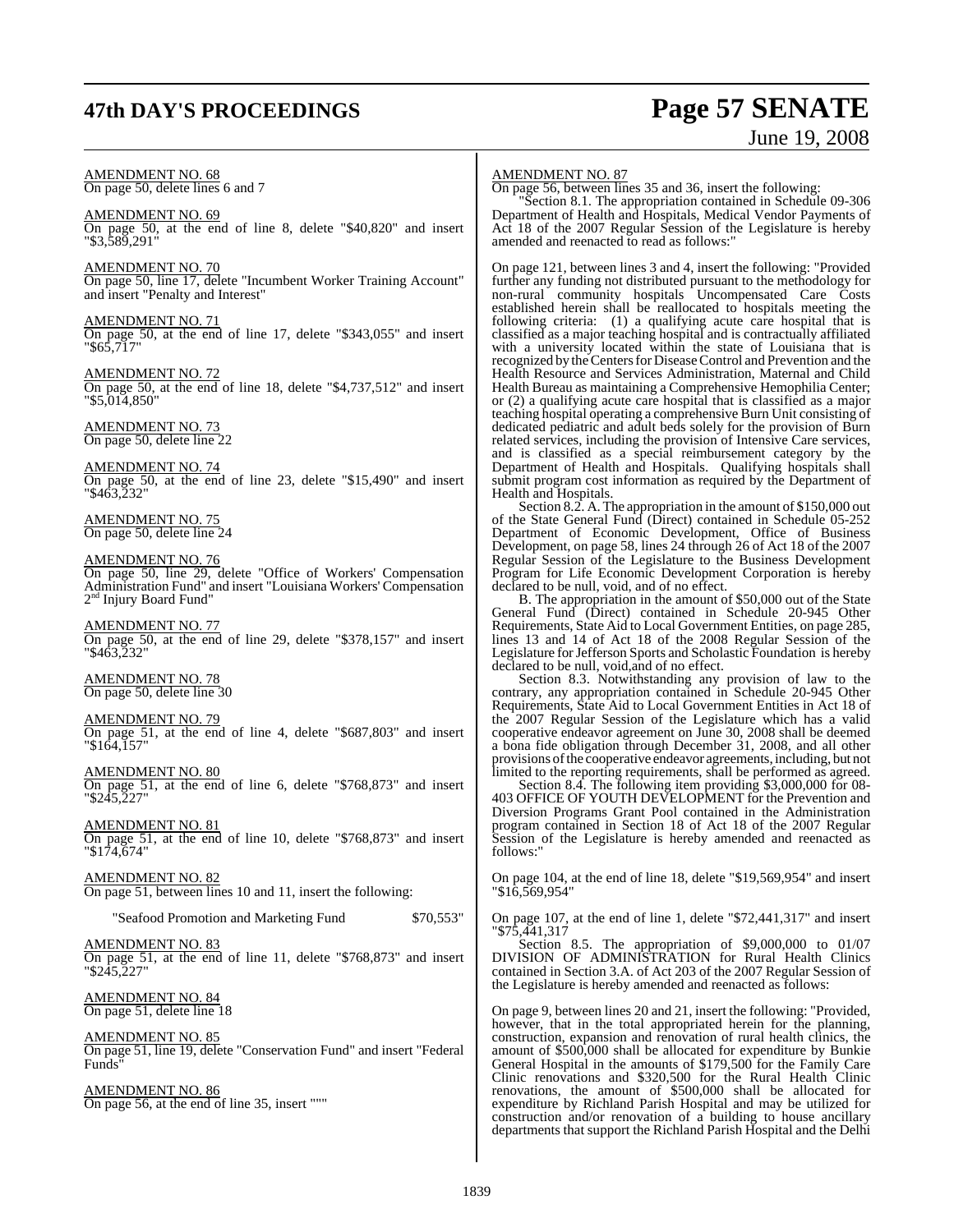# **Page 58 SENATE 47th DAY'S PROCEEDINGS**

### June 19, 2008

Rural Health Clinic, and the amount of \$500,000 shall be allocated to West Carroll Health Systems for renovations and the purchase of furniture and equipment.

Section 8.6. Notwithstanding any other provision of this Act or any other law to the contrary, the appropriations and commitments set forth in this Act shall be deemed to be bona fide obligations and encumbrances for Fiscal Year 2007-2008."

On motion of Senator Michot, the committee amendment was adopted. Under the provisions of Joint Rule No. 3 of the Rules of the Senate, the amended bill was read by title and referred to the Legislative Bureau.

#### **HOUSE BILL NO. 1288—**

BY REPRESENTATIVE FANNIN AN ACT

To provide with respect to the Revenue Sharing Fund and the allocation and distribution thereof for Fiscal Year 2008-2009; and to provide for related matters.

Reported favorably by the Committee on Finance. Under the provisions of Joint Rule No. 3 of the Rules of the Senate, the bill was read by title and referred to the Legislative Bureau.

# **HOUSE BILL NO. 1294—** BY REPRESENTATIVE TUCKER

AN ACT

To appropriate funds for Fiscal Year 2008-2009 to defray the expenses of the Louisiana Legislature, including the expenses of the House of Representatives and the Senate, of legislative service agencies, and of the Louisiana State Law Institute; and otherwise to provide with respect to the appropriations and allocations herein made.

Reported with amendments by the Committee on Finance.

#### **SENATE COMMITTEE AMENDMENTS**

Amendments proposed by Senate Committee on Finance to Reengrossed House Bill No. 1294 by Representative Tucker

#### AMENDMENT NO. 1

On page 3, lines 15 and 16, delete "a member of the Senate designated by the president of the Senate and countersigned by"

#### AMENDMENT NO. 2

On page 8, between lines 21 and 22, insert the following:

Section 7.A. The sum of Two Hundred Fifty Thousand and No/100 (\$250,000.00) Dollars is hereby appropriated out of the State General Fund by Statutory Dedications out of the Legislative Capitol Technology Enhancement fund for audio visual upgrades and technology enhancements."

AMENDMENT NO. 3 On page 8, line 22, delete "7.A." and insert "8.A."

#### AMENDMENT NO. 4

On page 8, line 23, between "to" and "the" insert "the Legislative Budgetary Control Council for"

AMENDMENT NO. 5 On page 9, line 1, delete "8.A." and insert "9."

On motion of Senator Michot, the committee amendment was adopted. Under the provisions of Joint Rule No. 3 of the Rules of the Senate, the amended bill was read by title and referred to the Legislative Bureau.

#### **HOUSE BILL NO. 1308—** BY REPRESENTATIVE ELLINGTON

AN ACT

To amend and reenact R.S. 40:1730.23(A), relative to inspections of commercial and residential structures; to allow the office of state fire marshal to conduct plan reviews and inspections on commercial structures; and to provide for related matters.

Reported favorably by the Committee on Finance. Under the provisions of Joint Rule No. 3 of the Rules of the Senate, the bill was read by title and referred to the Legislative Bureau.

#### **Messages from the House**

The following Messages from the House were received and read as follows:

#### **Message from the House**

### **HOUSE CONFEREES APPOINTED**

June 19, 2008

To the Honorable President and Members of the Senate:

I am directed to inform your honorable body that the Speaker of the House of Representatives has appointed the following members, on the part of the House of Representatives, to confer, with a like committee from the Senate, on the disagreement to House Bill No. 622 by Representative Tucker:

Representatives Tucker, Fannin and Peterson.

Respectfully submitted, ALFRED W. SPEER Clerk of the House of Representatives

#### **Message from the House**

#### **HOUSE CONFEREES APPOINTED**

June 19, 2008

To the Honorable President and Members of the Senate:

I am directed to inform your honorable body that the Speaker of the House of Representatives has appointed the following members, on the part of the House of Representatives, to confer, with a like committee from the Senate, on the disagreement to Senate Bill No. 592 by Senator Riser:

Representatives Ellington, Hutter and Greene.

Respectfully submitted, ALFRED W. SPEER Clerk of the House of Representatives

#### **Message from the House**

#### **HOUSE CONFEREES APPOINTED**

June 19, 2008

To the Honorable President and Members of the Senate:

I am directed to inform your honorable body that the Speaker of the House of Representatives has appointed the following members, on the part of the House of Representatives, to confer, with a like committee from the Senate, on the disagreement to Senate Bill No. 285 by Senator Duplessis:

Representatives Gallot, T. Burns and Johnson.

Respectfully submitted, ALFRED W. SPEER Clerk of the House of Representatives

#### **Message from the House**

**PASSED SENATE BILLS AND JOINT RESOLUTIONS**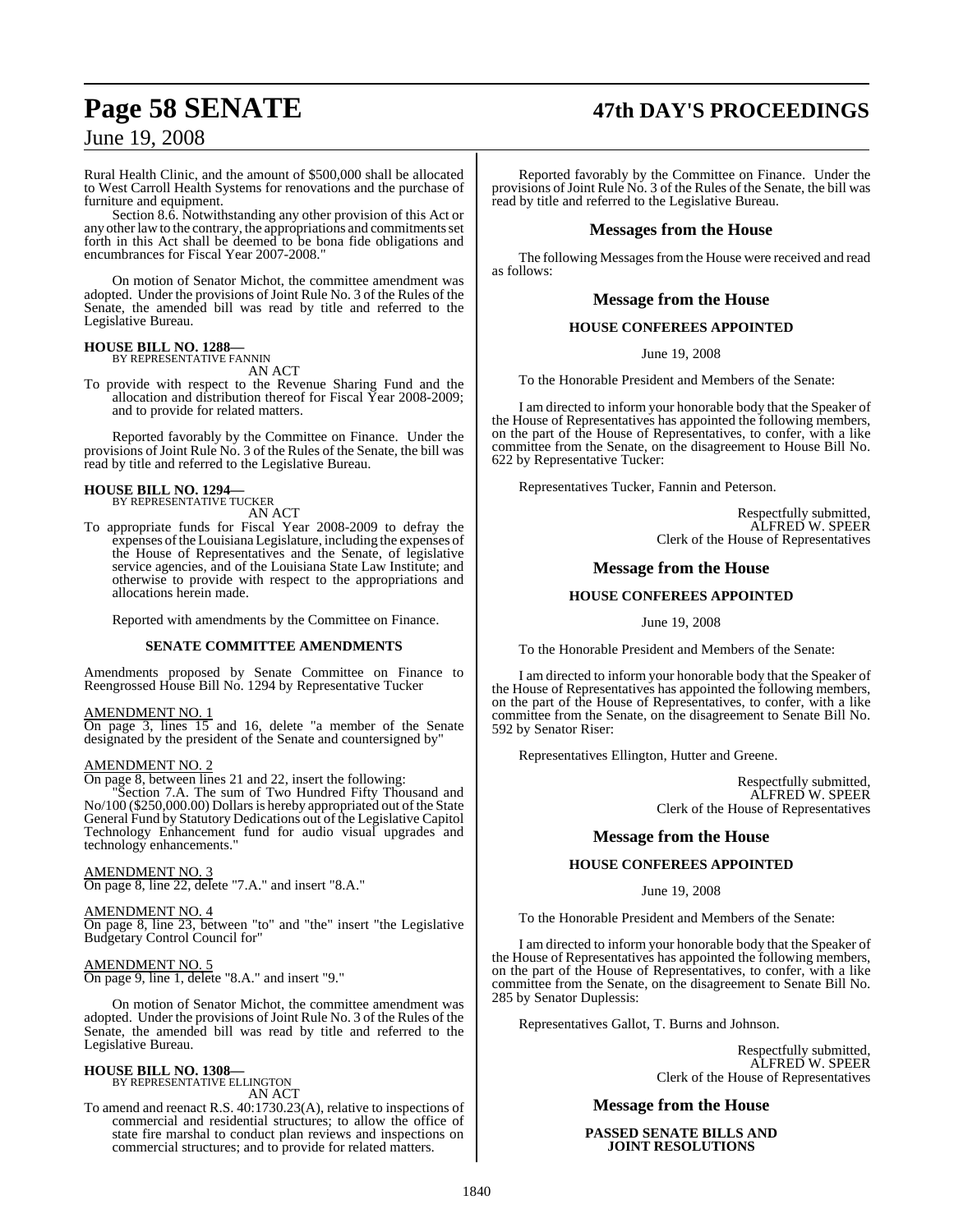# **47th DAY'S PROCEEDINGS Page 59 SENATE**

#### June 19, 2008

To the Honorable President and Members of the Senate:

I am directed to inform your honorable body that the House of Representatives has finally passed the following Senate Bills and Joint Resolutions:

# **SENATE BILL NO. 262—** BY SENATOR JACKSON

AN ACT

To enact R.S. 39:2(49) and  $36(A)(6)$ , relative to the contents and format of the executive budget; to provide for certain comparative statements; to provide for an effective date; and to provide for related matters.

Reported without amendments.

#### **SENATE BILL NO. 229—** BY SENATOR MOUNT

AN ACT

To amend and reenact R.S. 40:2009.11(B)(2)(b), (B)(3), and (F)(2), R.S.  $40:2199(B)(2)(b)$  and  $(B)(3)$ , and  $(F)$ , relative to health care facilities violations and penalties; to provide for violations; to provide for penalties; to provide for the Health Care Facility Fund and for its uses; and to provide for related matters.

Reported without amendments.

#### **SENATE BILL NO. 159—**

BY SENATORS CRAVINS AND ERDEY AN ACT

To enact R.S. 32:300.5 and 398.10(A)(6), relative to driver distractions; to prohibit the use of any wireless telecommunications device by certain persons while operating a motor vehicle; to provide exceptions; to provide penalties for violation; to require the compilation of statistical information on crashes involving the use of a wireless telecommunication device by any driver; and to provide for related matters.

Reported with amendments.

#### **SENATE BILL NO. 287—**

BY SENATORS MOUNT, ALARIO, BROOME, CASSIDY, CHEEK,<br>DONAHUE, ERDEY, N. GAUTREAUX, GRAY, JACKSON, LAFLEUR,<br>MICHOT,NEVERS,SMITHAND THOMPSON AN ACT

To amend and reenact Part L of Chapter 5 of Title 40 of the Louisiana Revised Statutes of 1950, to be comprised of R.S. 40:1300.111 through 1300.114, relative to health care data reporting; to provide for Louisiana health care consumers right to know; to provide for the collection and publication of provider specific health care quality and outcome data; to provide for the membership of the Health Data Panel; and to

provide for related matters. Reported with amendments.

# **SENATE BILL NO. 296—** BY SENATOR ADLEY

#### A JOINT RESOLUTION

Proposing to amend Article III, Section 2(B) of the Constitution of Louisiana, relative to calling extraordinary sessions of the legislature; to require that the proclamation calling the session be issued and made public so that at least five calendar days elapse after the day the proclamation is made public and prior to the day of the start of such session; and to specify an election for submission of the proposition to electors and provide a ballot proposition.

Reported with amendments.

Respectfully submitted, ALFRED W. SPEER Clerk of the House of Representatives

June 19, 2008

#### **Appointment of Conference Committee on House Bill No. 420**

The President of the Senate appointed to the Conference Committee on House Bill No. 420 the following members of the Senate: Senators Marionneaux, Michot and Hebert.

#### **Appointment of Conference Committee on House Bill No. 622**

The President of the Senate appointed to the Conference Committee on House Bill No. 622 the following members of the Senate: Senators Murray, Chaisson and Shepherd.

### **Appointment of Conference Committee on House Bill No. 1084**

The President of the Senate appointed to the Conference Committee on House Bill No. 1084 the following members of the Senate: Senators B. Gautreaux, Nevers and Hebert.

### **Privilege Report of the Legislative Bureau**

#### June 19, 2008

To the President and Members of the Senate:

I am directed by your Legislative Bureau to submit the following report:

The following bills are approved as to construction and duplication.

#### **HOUSE BILL NO. 891—**

BY REPRESENTATIVE FANNIN AN ACT

To amend and reenact R.S. 39:1490(B)(5), 1522, and 1526(A), relative to state procurement of professional, personal, consulting, and social services; to provide relative to appeal and review procedures for such procurement; to authorize the office of contractual review to adopt certain rules and regulations; to clarify the meaning of the term "court"; to provide relative to judicial review of certain claims or controversies; and to provide for related matters.

Reported without amendments.

**HOUSE BILL NO. 926—** BY REPRESENTATIVE FANNIN AND SENATOR MICHOT AN ACT

To enact Subpart P of Part II-A of Chapter 1 of Subtitle I of Title 39 of the Louisiana Revised Statutes of 1950, to be comprised of R.S. 39:100.71, relative to state funds; to create the Community Water Enrichment Fund as a special fund in the state treasury and to provide for the deposit of monies into and use of such monies in the fund; to provide for the transfer and deposit of monies among state funds; and to provide for related matters.

Reported without amendments.

### **HOUSE BILL NO. 1109—** BY REPRESENTATIVE FANNIN

AN ACT

To provide for the establishment and reestablishment of agency ancillary funds, to be specifically known as internal service funds, auxiliary accounts, or enterprise funds for certain state institutions, officials, and agencies; to provide for appropriation of funds; and to regulate the administration of said funds.

Reported without amendments.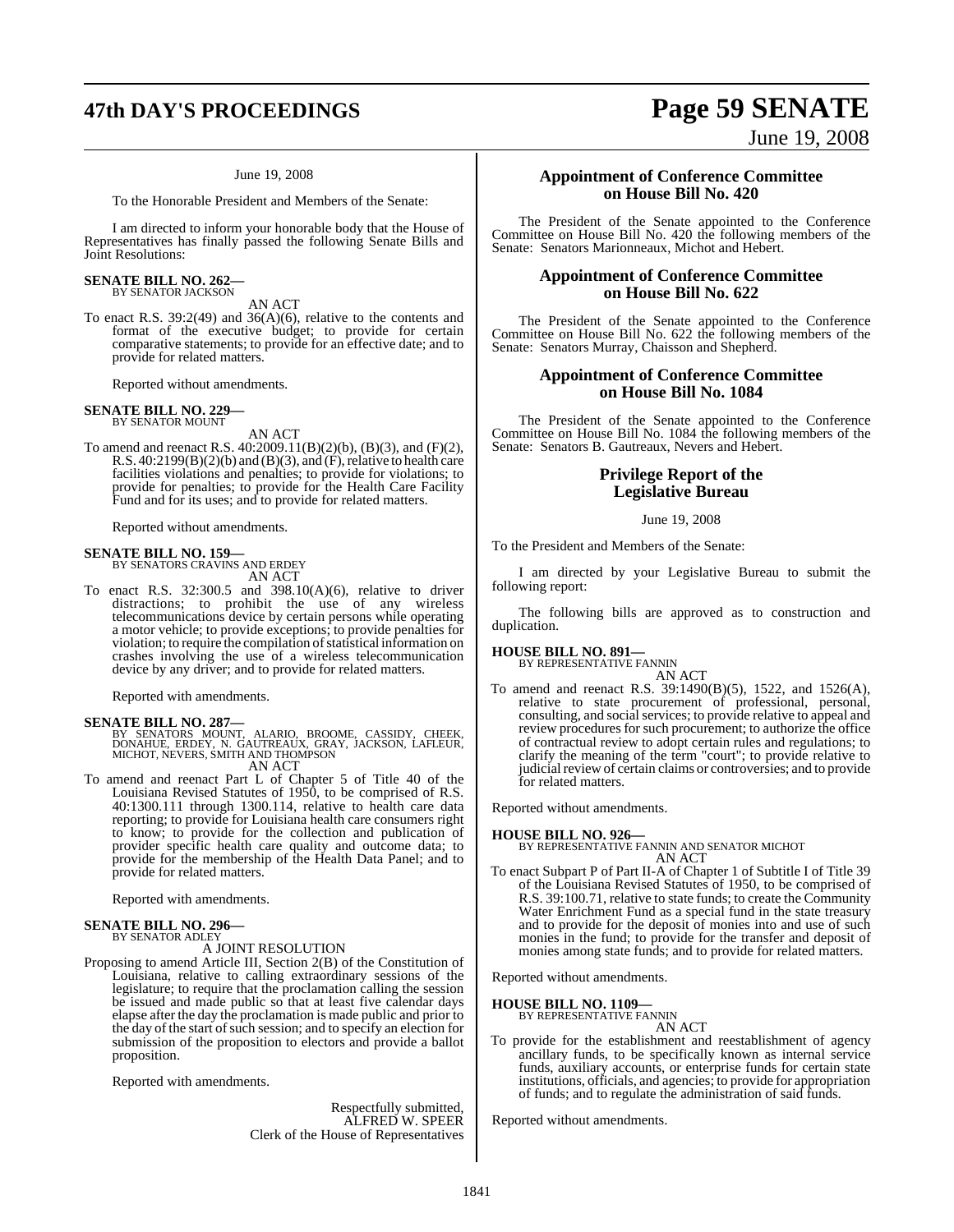#### **HOUSE BILL NO. 1174—**

BY REPRESENTATIVES FANNIN AND TUCKER AND SENATORS MICHOT AND CHAISSON

AN ACT

To appropriate funds to defray the expenses of the Louisiana Judiciary, including the Supreme Court, Courts of Appeal, District Courts, Criminal District Court of Orleans Parish, and other courts; and to provide for related matters.

Reported without amendments.

### **HOUSE BILL NO. 1287—** BY REPRESENTATIVE FANNIN

AN ACT

To appropriate funds and to make certain reductions in appropriations from certain sources to be allocated to designated agencies and purposes in specific amounts for the making of supplemental appropriations and reductions for said agencies and purposes for Fiscal Year 2007-2008; and to provide for related matters.

Reported without amendments.

**HOUSE BILL NO. 1288—** BY REPRESENTATIVE FANNIN

AN ACT To provide with respect to the Revenue Sharing Fund and the

allocation and distribution thereof for Fiscal Year 2008-2009; and to provide for related matters.

Reported without amendments.

#### **HOUSE BILL NO. 1294—** BY REPRESENTATIVE TUCKER

AN ACT

To appropriate funds for Fiscal Year 2008-2009 to defray the expenses ofthe Louisiana Legislature, including the expenses of the House of Representatives and the Senate, of legislative service agencies, and of the Louisiana State Law Institute; and otherwise to provide with respect to the appropriations and allocations herein made.

Reported without amendments.

### **HOUSE BILL NO. 1308—** BY REPRESENTATIVE ELLINGTON

AN ACT

To amend and reenact R.S. 40:1730.23(A), relative to inspections of commercial and residential structures; to allow the office of state fire marshal to conduct plan reviews and inspections on commercial structures; and to provide for related matters.

Reported without amendments.

Respectfully submitted, ROB MARIONNEAUX Chairman

#### **Adoption of Legislative Bureau Report**

On motion of Senator Marionneaux, the Bills and Joint Resolutions were read by title and passed to a third reading.

### **Privilege Report of the Committee on Senate and Governmental Affairs**

### **ENROLLMENTS**

Senator Kostelka, Chairman on behalf of the Committee on Senate and Governmental Affairs, submitted the following report:

#### June 19, 2008

To the President and Members of the Senate:

# **Page 60 SENATE 47th DAY'S PROCEEDINGS**

I am directed by your Committee on Senate and Governmental Affairs to submit the following report:

The following Senate Bills have been properly enrolled:

#### **SENATE BILL NO. 3—** BY SENATOR CROWE

AN ACT

To enact R.S. 49:170.15, relative to state symbols; to designate Plaquemines Parish as the Gateway to Louisiana and America; and to provide for related matters.

#### **SENATE BILL NO. 96—**

BY SENATOR BROOME AN ACT

To amend and reenact R.S. 37:761(C) and 764(D) and to enact R.S.  $37:795(B)(1)(m)$  and  $(B)(2)(u)$ , relative to the profession of dentistry; to provide for requirements of applicants for dental licensure; to provide for the requirements of licensure of a dental hygienist; to provide for fees; and to provide for related matters.

#### **SENATE BILL NO. 212—**

BY SENATOR MARIONNEAUX AN ACT

To enact R.S. 2:654.1 and to repeal R.S. 2:650 through 661, relative to the Louisiana Airport Authority; to provide for certain changes in membership of the Board of Commissioners for the Louisiana Airport Authority; to provide for completion of certain items by the Department of Economic Development; to abolish the Louisiana Airport Authority; and to provide for related matters.

**SENATE BILL NO. 269—** BY SENATOR MCPHERSON AN ACT To amend and reenact R.S. 17:2047(B) and 2048(C), R.S. 36:259(E)(22) and (23) and 801.5, and R.S. 37:1005(B) and 1007(A), the introductory paragraph of 1007(B), 1007(B)(2), and the introductory paragraph of 1007(C), to enact Part IV-B of Chapter 9 of Title 17 of the Louisiana Revised Statutes of 1950, to be comprised of R.S. 17:2048.51, and R.S. 36:651(AA), and to repeal R.S.  $23:1871$ , R.S.  $36:259(E)(24)$ , and R.S.  $37:1007(B)(3)$  and  $(4)$ , relative to boards and commissions; to provide for the placement of the Louisiana Health Works Commission within the Department of Education, under the jurisdiction of the Board of Regents; to provide for the membership of the commission; to provide for the date of submission of the commission's initial annual report; to rename the Nursing Supply and Demand Commission asthe Nursing Supply and Demand Council; to transfer such council from the Department of Health and Hospitals to the Department of Education, under the jurisdiction of the Board of Regents; to provide for membership and powers and duties of the council, including repealing certain powers and duties; to provide for the powers and duties of the Board of Regents as it applies to the commission and the council; to delete provisions relative to the Allied Health Workforce Council; to provide an effective date; and to provide for related matters. **SENATE BILL NO. 346—**

BY SENATOR N. GAUTREAUX

AN ACT To amend and reenact R.S. 1:55(E)(1)(e), relative to days of public rest, legal holidays, and half-holidays; to provide for the clerk of court of the Fifteenth Judicial District Court and the clerk of court of the City Court of Abbeville to change the closure date for their offices in observance of the Cattle Festival; and to provide for related matters.

**SENATE BILL NO. 373**<br>BY SENATOR DUPLESSIS

#### AN ACT

To amend and reenact R.S. 32:707.2 (A),(B),(C), and (D), and to enact R.S. 32:707.2(G), relative to motor vehicles; requires the electronic recording of information on vehicle security interests; and to provide for related matters.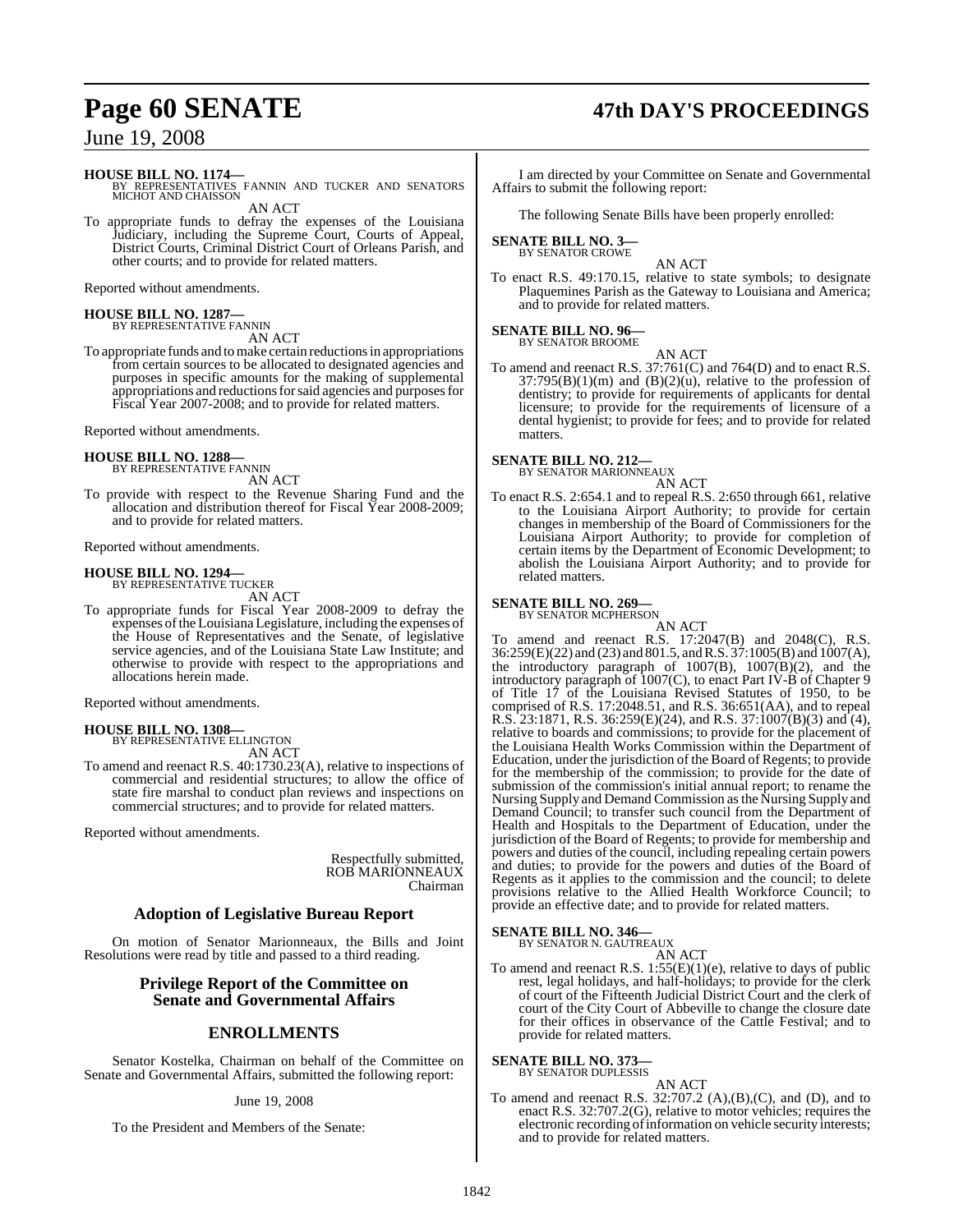# **47th DAY'S PROCEEDINGS Page 61 SENATE**

#### **SENATE BILL NO. 418—** BY SENATOR MURRAY

AN ACT

To enact R.S. 17:1519.17 and R.S. 40:2013.1, relative to physicians serving in certain publicly funded facilities; to require certain physicians to render opinions for purposes of disability determinations by the Social Security Administration under certain circumstances; and to provide for related matters.

#### **SENATE BILL NO. 559—** BY SENATOR MARIONNEAUX

### AN ACT

To enact R.S. 39:72.1, relative to appropriations; to provide that recipients of appropriations be in compliance with audit requirements in order to receive appropriated funds; authorizes legislative auditor to give extensions of time to comply with audit requirements; and to provide for related matters.

SENATE BILL NO. 660—<br>
BY SENATORS NEVERS, ADLEY, ALARIO, AMEDEE, BROOME, CASSIDY, CHAISSON, CHEEK, CRAVINS, CROWE, DORSEY,<br>
DUPLESSIS, DUPRE, ERDEY, B. GAUTREAUX, NGAUTREAUX, GRAY,<br>
HEBERT, JACKSON, LAFLEUR, LONG, MARIONNE

To amend and reenact R. S. 36:801 and to enact R.S. 36:478(K) and Chapter 62 of Title 46 of the Louisiana Revised Statutes of 1950, to be comprised of R.S. 46:2801 and 2802, relative to preventing child poverty; to create the Child Poverty Prevention Council for Louisiana within the Department of Social Services; to provide for the membership of the council; to provide for the duties and responsibilities of the council; to provide for reporting; to create the Child Poverty Prevention Fund as a special fund in the state treasury; to provide for the deposit into and use of monies in the fund; to provide for an effective date; and to provide for related matters.

**SENATE BILL NO. 701—**<br>BY SENATORS MOUNT, CASSIDY, CHEEK, ERDEY, GRAY, HEITMEIER<br>AND NEVERS AND REPRESENTATIVES BOBBY BADON, BALDONE,<br>BARROW, BILLIOT, TIM BURNS, CARMODY, CHANDLER, CHANEY,<br>DOWNS, FANNIN, GISCLAIR, ELBERT G

### AN ACT

To amend and reenact R.S. 46:52.1(E), and to enact R.S. 46:52.1(F) and (G) and 52.2, relative to an integrated case management and service delivery model; to provide for integrated case management; to provide for a service integration delivery model program; to provide goals for the program; and to provide for related matters.

# **SENATE BILL NO. 810— (Substitute of Senate Bill No. 694 by**

Senator Mount)<br>BY SENATORS MOUNT, ADLEY, ALARIO, AMEDEE, BROOME,<br>CASSIDY, CHAISSON, CROWE, DONAHUE, DORSEY, DUPLESSIS,<br>DUPRE, ERDEY, GRAY, HEBERT, HEITMEIER, JACKSON, LAFLEUR,<br>LONG, MARIONNEAUX, MARTINY, MCPHERSON, MICHOT,

#### AN ACT

To enact R.S. 40:2162 and Part XIV of Chapter 11 of Title 40 of the Louisiana Revised Statutes of 1950, to be comprised of R.S. 40:2200.1 through 2200.5, relative to dementia training; to provide for dementia training for certain persons; to provide for definitions; to provide for rules and regulations; and to provide for related matters.

# June 19, 2008

SENATE BILL NO. 164—<br>
BY SENATORS THOMPSON, ADLEY, ALARIO, AMEDEE, BROOME, CASSIDY, CHAISSON, CHEEK, DONAHUE, DORSEY, DUPLESSIS,<br>
CUPRE, ERDEY, B. GAUTREAUX, N. GAUTREAUX, GRAY, HEBERT,<br>
HEITMEIER, JACKSON, KOSTELKA, LONG,

#### AN ACT

To amend and reenact the Title of Chapter 5-N of Title 25 of the Louisiana Revised Statutes of 1950, R.S. 25:380.111, 380.112(A) and (C)(1), 380.113(B)(4) and (C)(3), 380.114, 380.115, and 380.116 and R.S. 36:744(Y) and 801.18(A) and (C), relative to state museums; to change the name of the Aviation and Military Museum of Louisiana, Inc., to the Chennault Aviation and Military Museum of Louisiana; and to provide for related matters.

#### **SENATE BILL NO. 407—**

BY SENATOR DONAHUE AND REPRESENTATIVES SCHRODER AND PEARSON AND SENATOR SCALISE AN ACT

To enact R.S. 48:942 and to repeal R.S. 48:492 as enacted by Act No. 313 which originated as House Bill No. 1081 of the 2008 Regular Session of the Legislature, relative to public bridges; to prohibit certain contracts with regard to certain bridges without legislative approval; and to provide for related matters.

### **SENATE BILL NO. 329—** BY SENATOR ADLEY

AN ACT

To enact R.S. 47:337.101, relative to the Uniform Local Sales Tax Code; to provide for procedures to determine whether a law, rule, regulation, policy, or interpretation of local sales and use tax law, ordinance, rules, or regulations violates the requirement of uniformity of interpretation; and to provide for related matters.

#### **SENATE BILL NO. 367—**

BY SENATOR DUPRE AND REPRESENTATIVES ARNOLD, BALDONE,<br>BILLIOT, CHAMPAGNE, GISCLAIR, HENDERSON, SAM JONES,<br>LABRUZZO, LEGER, PERRY, RICHARD, ST. GERMAIN AND TEMPLET AN ACT

To amend and reenact R.S. 38:351 and R.S. 49:213.1(D), 213.2(9), (10), and (11), 213.3(C), 213.4(A)(1), (2), (4), (7), (B)(1), (2),  $(4)$ ,  $(5)$ ,  $(6)$ ,  $(8)$ ,  $(9)$ ,  $(C)(1)$ ,  $(2)$ ,  $(4)$ , and  $(D)$ ,  $213.5(A)(10)$ ,  $(11)$ ,  $(12)$ , and  $(13)$ , and  $213.6(A)(1)$ , and  $213.11$  and to enact R.S. 38:251 and R.S. 49:213.2(12), 213.4(A)(8) and (E),  $213.5(A)(14)$ , and  $213.7(C)(3)$ , relative to Louisiana Coastal Protection, Conservation, Restoration, and Management; to provide relative to the Coastal Protection and Restoration Authority; to provide for the powers and duties; to provide definitions, terms and conditions; to provide for membership of the authority; to provide for a three-year projection in the required annual plan; to provide for dedication of funding; to provide for employment of legal counsel; and to provide for related matters.

**SENATE BILL NO. 724—** BY SENATOR THOMPSON AND REPRESENTATIVE GALLOT AN ACT

To amend and reenact R.S. 25:341(D),(E), (F), and (G), 342(A)(1), and (B)(2), 343, and 351, and R.S. 36:207(A)(1) and (2),  $208(\tilde{C})$ , and 909 and to enact R.S.  $25:341(H)$ , relative to the Louisiana State Museum; to provide for the appointment and service of members of the Board of Directors of the Louisiana State Museum; to provide for appointment of the museum director and assistant secretary for the office of the state museum; to provide for board meetings and domicile; to provide for lease of certain museum property; to provide for board members serving on the effective date of the Act; and to provide for related matters.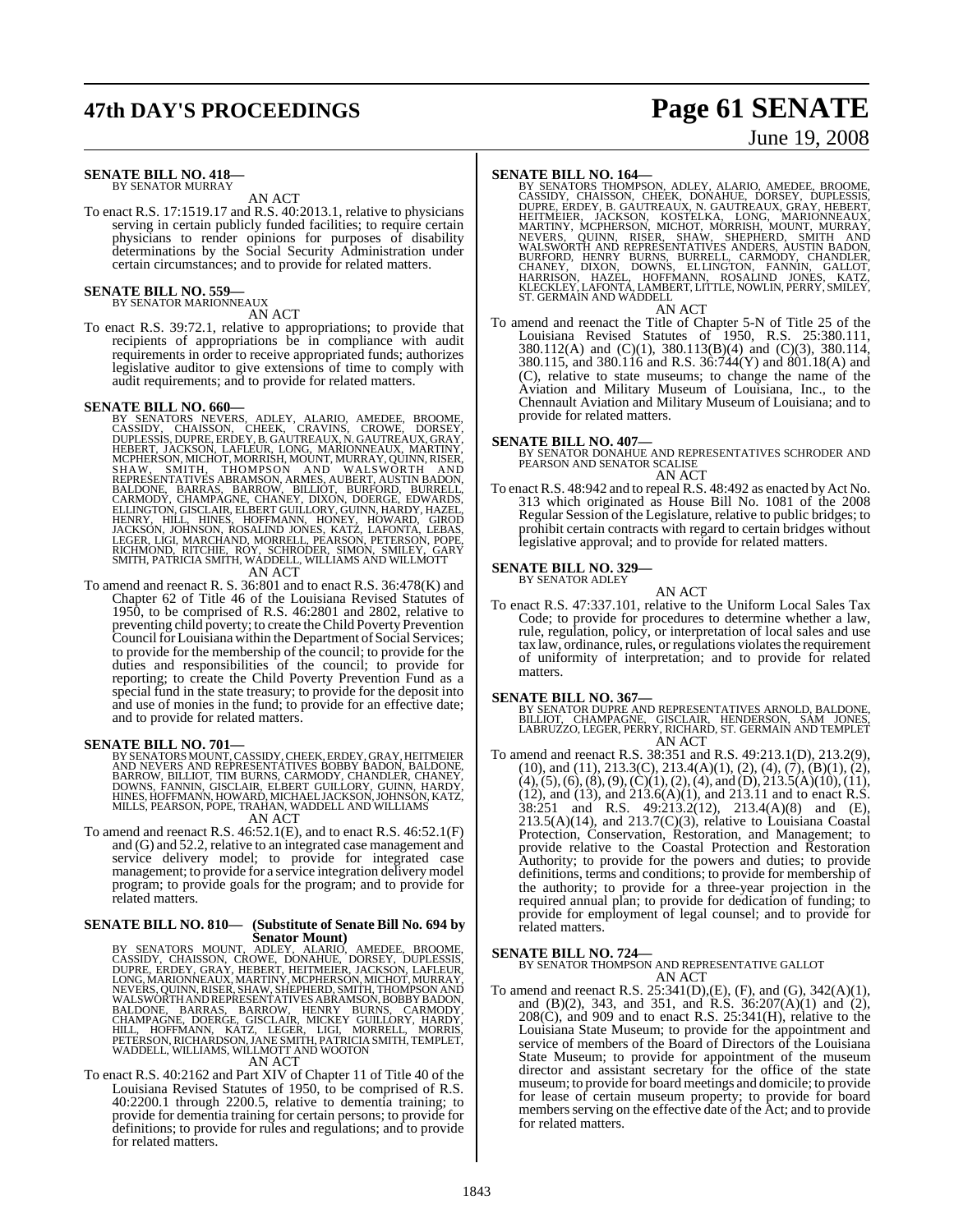# **Page 62 SENATE 47th DAY'S PROCEEDINGS**

June 19, 2008

#### **SENATE BILL NO. 119—** BY SENATOR BROOME

AN ACT

To amend and reenact R.S. 37:1742.1(G), relative to the definition of "lifestyle modifications"; to provide for the definition of "lifestyle modifications"; and to provide for related matters.

### **SENATE BILL NO. 365—** BY SENATOR DUPRE

AN ACT

To amend and reenact R.S. 30:2503(A)(1) and (2)(introductory paragraph) and (C)(2) and 2504(A)(introductory paragraph) and (B) and R.S. 47:463.43(A), (D), and (E), to enact R.S. 36:609(B)(4) and 610(B)(10), and to repeal R.S. 36:4(O), relative to the Louisiana Environmental Education Act; to provide relative to the Louisiana Environmental Education Commission; to provide for the transfer of the commission to the Department of Wildlife and Fisheries; to provide for the membership, powers, and duties of the commission; to provide relative to the office of environmental education; to abolish the office of environmental education and to create the environmental education division within the Department of Wildlife and Fisheries, office of wildlife, as its successor; to provide relative to the composition, powers, and duties of the office and the division; to provide relative to the coordinator; and to provide for related matters.

# **SENATE BILL NO. 275—** BY SENATOR MOUNT

#### AN ACT

To amend and reenact R.S. 32:407(E) and to enact R.S. 17:221(J) and 233(C), and R.S. 32:407(F), 414(T) and 431.1, relative to driving privileges of students; to authorize the denial or suspension of a driver's license or learner's permit of a minor who is not enrolled in or has not completed school or an adult education program or who is habitually absent or tardy; to authorize school boards and nonpublic schoolsto adopt policies providing relative to such denial or suspensions; to authorize the Recovery School District to adopt policies providing relative to such denials or suspensions for schools managed by the district; to provide for notification to the Department of Public Safety and Corrections when a minor drops out of school or is considered habitually absent or tardy; to provide for reinstatement of driving privileges; to authorize issuance of a hardship license; to provide for an appeal process; to provide for the responsibilities of the department; to provide definitions; and to provide for related matters.

# **SENATE BILL NO. 461—** BY SENATOR GRAY

#### AN ACT

To amend and reenact Code of Criminal Procedure Art. 795(C), (D), and (E), relative to challenges in jury trials; to provide relative to peremptory challenges based on race or gender; and to provide for related matters.

### **SENATE BILL NO. 493—**<br>BY SENATOR MCPHERSON

#### AN ACT

To enact R.S. 44:23.1, relative to certain records of the Department of Transportation and Development; to provide an exception to the laws relative to public records for certain records of the Department of Transportation and Development; and to provide for related matters.

#### **SENATE BILL NO. 591—** BY SENATOR ADLEY

#### AN ACT

To enact R.S. 39:1405.4, relative to the State Bond Commission; to require certain issuers of bonds to report the costs of issuance and post closing costs to the State Bond Commission; to provide for the contents of the costs of issuance reports; to provide for the report to be filed with the issuer; to provide for a penalty for the violation of the reporting requirements; and to provide for related matters.

#### **SENATE BILL NO. 713—**

BY SENATORS LONG AND MCPHERSON AN ACT

To enact Chapter 49 of Title 34 of the Louisiana Revised Statutes of 1950, to be comprised ofR.S. 34:3491 and 3492, relative to port commissions; to authorize certain port commissionsto enterinto contracts, leases, or other agreements for ninety-nine years; to create and provide relative to port commissions in certain parishes; to provide relative to the board of commissioners and their powers and duties; and to provide for related matters.

### **SENATE BILL NO. 762—** BY SENATOR CROWE

AN ACT To enact R.S. 40:2007.1(A)(3) and 2116(J)(3), relative to nursing homes; to provide for the re-building of certain facilities; to provide for certain nursing home licenses; to provide for the owners of nursing homes destroyed by hurricanes Katrina or Rita to demonstrate a failure to receive notice of surrender of their license; to provide for circumstances under which such facilities may have pre-storm licenses re-issued; to provide for possible extensions of time to rebuild once the license is reissued; and to provide for related matters.

#### **SENATE BILL NO. 770—** BY SENATOR CHAISSON

AN ACT

To amend and reenact R.S. 24:53(A)(5) and R.S. 49:74(A)(5)(a) and (b)(ii) and to enact R.S.  $49:74(A)(7)$ , relative to lobbying; to provide for the disclosure of certain income received by an executive branch lobbyist; to provide for the required disclosure of certain business relationships; and to provide for related matters.

# **SENATE BILL NO. 793—** BY SENATOR SHEPHERD

AN ACT To amend and reenactR.S. 47:463.24(A), 463.58(D), 463.121(E)(2), 463.122(E)(2) and 490.4(B) and to enact R.S. 47:463.136, relative to motor vehicle prestige license plates; to provide for creation and issuance of the New Home Full Gospel Ministries license plate; to provide for the design of the plate; to provide relative to the required number of applicants for prestige license plates for the Beacon Light Baptist Church and the Greater St. Stephens Ministries; to provide for the distribution of the proceeds collected from applicants for the Life Center Full Gospel Baptist Cathedral prestige license plate; to provide for issuance of prestige license plates for retired law enforcement officers to certain vehicles and motorcycles; to provide for issuance of military honor license plates for disabled veterans to motorcycles; to authorize the promulgation of rules and regulations; and to provide for related matters.

> Respectfully submitted, ROBERT W. "BOB" KOSTELKA Chairman

The foregoing Senate Bills were signed by the President of the Senate.

#### **Privilege Report of the Committee on Senate and Governmental Affairs**

#### **ENROLLMENTS**

Senator Kostelka, Chairman on behalf of the Committee on Senate and Governmental Affairs, submitted the following report:

#### June 19, 2008

To the President and Members of the Senate:

I am directed by your Committee on Senate and Governmental Affairs to submit the following report: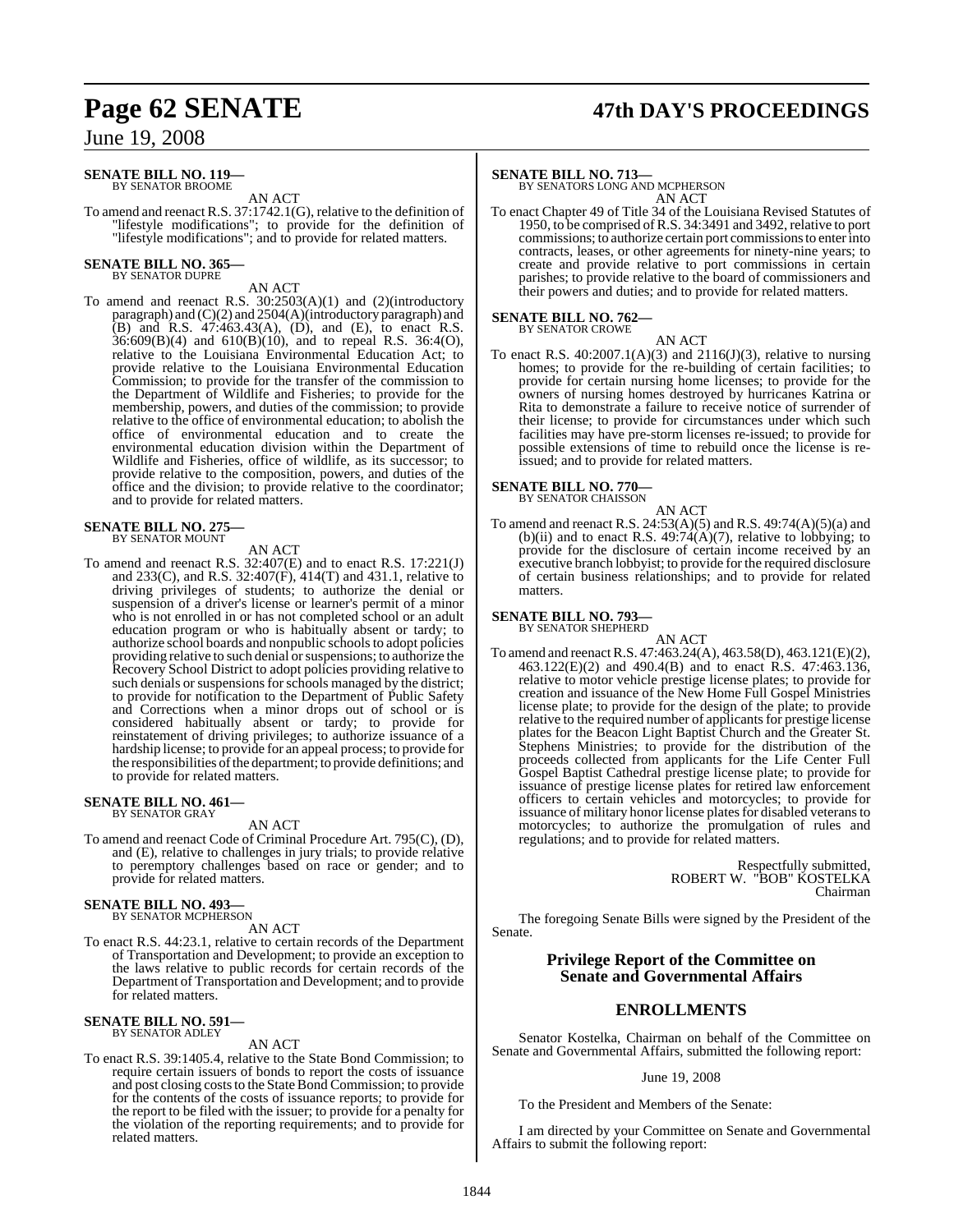# **47th DAY'S PROCEEDINGS Page 63 SENATE**

June 19, 2008

The following Senate Concurrent Resolutions have been properly enrolled:

### **SENATE CONCURRENT RESOLUTION NO. 6—** BY SENATOR DONAHUE

### A CONCURRENT RESOLUTION

To urge and request the House Committee on House and Governmental Affairs and the Senate Committee on Senate and Governmental Affairs to meet and function as a joint committee to study and make recommendations for changes to the Louisiana Election Code relative to election offenses and penalties.

#### **SENATE CONCURRENT RESOLUTION NO. 17—** BY SENATOR GRAY

A CONCURRENT RESOLUTION

To urge and request the secretary of state to study the impact of voting machine malfunctions on voting and to study the feasibility of using backup paper ballots at polls on election day.

## **SENATE CONCURRENT RESOLUTION NO. 35—** BY SENATOR MCPHERSON

#### A CONCURRENT RESOLUTION

To urge and request the House Select Committee on Homeland Security and the Senate Select Committee on Homeland Security to meet and function as a joint committee to study and make recommendations concerning creating special designations for emergency vehicles.

#### **SENATE CONCURRENT RESOLUTION NO. 80—**

BY SENATOR MOUNT AND REPRESENTATIVES ABRAMSON, BOBBY<br>BADON, BALDONE, BARRAS, BARROW, BILLIOT, BURFORD, TIM<br>BURNS, CARMODY, CHANDLER, DOERGE, DOWNS, FRANKLIN,<br>GALLOT, GISCLAIR, HARDY, HILL, HINES, HOFFMANN, HOWARD,<br>JOHNSON, WILLMOTT

#### A CONCURRENT RESOLUTION

To create the Louisiana Alzheimer's Disease Task Force to study and make recommendations to the Legislature of Louisiana concerning the current and future impact of Alzheimer's disease and related dementias on Louisiana citizens.

#### **SENATE CONCURRENT RESOLUTION NO. 93—** BY SENATOR BROOME

A CONCURRENT RESOLUTION

To urge and request the Louisiana Health Works Commission, the Louisiana State University System, the Southern University System, the University of Louisiana System, the Louisiana Community and Technical College System, and the Louisiana Association of Independent Colleges and Universities to study whether any educational obstacles exist which prevent a licensed practical nurse from becoming a licensed registered nurse and if such educational obstacles exist the most practical solution to alleviating those educational obstacles.

### **SENATE CONCURRENT RESOLUTION NO. 20—** BY SENATOR MOUNT AND REPRESENTATIVE KATZ

A CONCURRENT RESOLUTION

To urge and request the Department of Health and Hospitals to lead the collaboration with other departments and agencies to achieve the objectives of Louisiana's Plan for Choice in Long Term Care.

**SENATE CONCURRENT RESOLUTION NO. 24**<br>BY SENATORS DUPRE AND MORRISH AND REPRESENTATIVES<br>ANDERS, ARNOLD, AUSTIN BADON, BOBBY BADON, BALDONE,<br>BARRAS, BILLIOT, HENRY BURNS, CARTER, CHAMPAGNE, DOVE,<br>FOIL, GISCLAIR, GREENE, HAR

A CONCURRENT RESOLUTION

To approve the annual Coastal Protection Plan for Fiscal Year 2008- 2009, as adopted by the Coastal Protection and Restoration Authority.

# **SENATE CONCURRENT RESOLUTION NO. 25—**<br>BY SENATOR DUPRE AND REPRESENTATIVE DOVE<br>A CONCURRENT RESOLUTION

To urge and request the states of Florida and Texas to implement state regulations identical to the federal regulations for the red snapper season.

### **SENATE CONCURRENT RESOLUTION NO. 42—** BY SENATOR NEVERS A CONCURRENT RESOLUTION

To approve the establishment of a learning center in St. Tammany Parish, pursuant to the provisions of R.S. 17:3228, by the Louisiana Board of Regents in cooperation with the parish of St. Tammany and existing institutions of postsecondary education.

SENATE CONCURRENT RESOLUTION NO. 47—<br>BY SENATORS GRAY, ALARIO, CROWE, DUPLESSIS, HEITMEIER, MURRITINY, MURRAY, QUINN AND SHEPHERD AND<br>REPRESENTATIVES ABRAMSON, AUSTIN BADON, BALDONE, TIM<br>BURNS, CHAMPAGNE, CONNICK, CROMER,

#### A CONCURRENT RESOLUTION

To urge and request the governor and the Board of Regents to support continued operational and capital outlay funding needs for public higher education institutions in Southeast Louisiana.

#### **SENATE CONCURRENT RESOLUTION NO. 50—** BY SENATOR MCPHERSON

#### A CONCURRENT RESOLUTION

To approve the consideration of those portions of Bayou Kisatchie within the Louisiana Natural and Scenic Rivers System for inclusion in the National Wild and Scenic Rivers System.

#### **SENATE CONCURRENT RESOLUTION NO. 63—** BY SENATOR ADLEY

A CONCURRENT RESOLUTION

To urge and request the Louisiana Wildlife and Fisheries Commission to follow the recommendations of the board of commission to follow the Cypress-Black Bayou Recreation and Water Conservation District when promulgating rules and regulations pertaining to fishing and boating.

# **SENATE CONCURRENT RESOLUTION NO. 70—**<br>BY SENATOR MOUNT AND REPRESENTATIVE KATZ<br>A CONCURRENT RESOLUTION

To create the Nurse-Family Partnership AdvisoryCouncil and to urge and request the Department of Health and Hospitals in conjunction with the Nurse-Family Partnership Advisory Council to study the expansion of the evidence-based Nurse-Family Partnership program and to report to the House and Senate committees on health and welfare prior to November 1, 2008.

#### **SENATE CONCURRENT RESOLUTION NO. 77—** BY SENATOR DUPRE

### A CONCURRENT RESOLUTION

To urge and request the U. S. Army Corps of Engineers to certify for purposes of the National Flood Insurance Program, the Larose to Golden Meadow hurricane protection project.

#### **SENATE CONCURRENT RESOLUTION NO. 78—**

BY SENATORS GRAY AND CASSIDY AND REPRESENTATIVES<br>ELLINGTON, MICHAEL JACKSON, ROSALIND JONES, RICHMOND<br>ANDWILLMOTT

### A CONCURRENT RESOLUTION

To express legislative support for the creation of a joint legislative Substance Abuse and Mental Health Caucus.

### **SENATE CONCURRENT RESOLUTION NO. 83—** BY SENATOR JACKSON

#### A CONCURRENT RESOLUTION

To urge and request the state agencies which participate in BrightStart, formerly known as the Early Childhood Comprehensive Systems initiative, to coordinate policy, budget planning, and services that support early childhood development.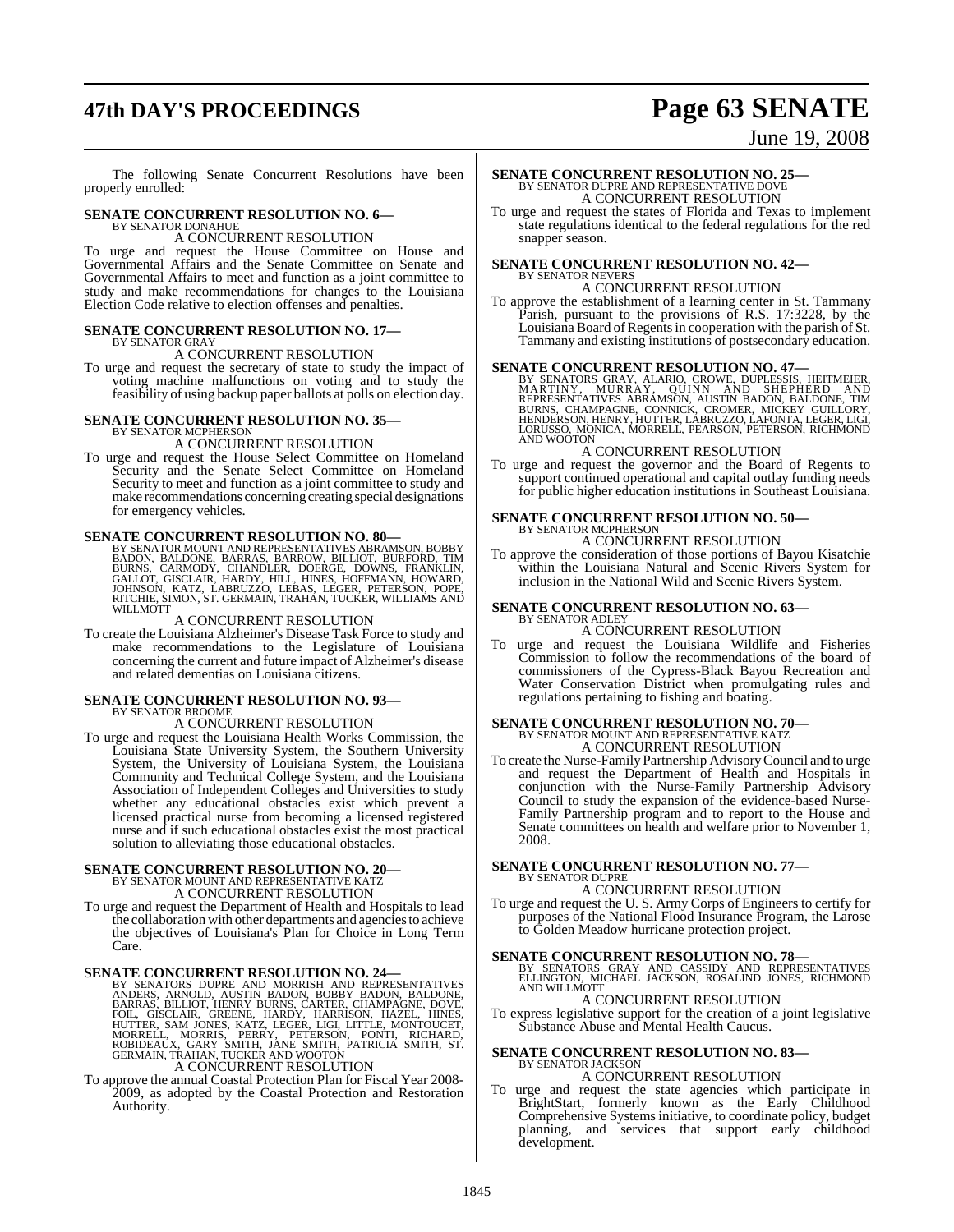# **Page 64 SENATE 47th DAY'S PROCEEDINGS**

### June 19, 2008

#### **SENATE CONCURRENT RESOLUTION NO. 85—**

BY SENATOR DUPRE A CONCURRENT RESOLUTION

To urge and request the Louisiana Department of Agriculture and Forestry to develop a strategic plan to implement an incentive program for the production of renewable fuels.

# **SENATE CONCURRENT RESOLUTION NO. 27—** BY SENATOR MARIONNEAUX

A CONCURRENT RESOLUTION

To urge and request the Louisiana State Law Institute to study the law regarding successions and the inconsistencies which exist due to the phase out of inheritance taxes; and to report its findings to the Louisiana State Senate prior to the convening of the 2009 Regular Session.

**SENATE CONCURRENT RESOLUTION NO. 46—<br>BY SENATORS CHAISSON AND NEVERS AND REPRESENTATIVES<br>AUBERT, TRAHAN AND TUCKER** A CONCURRENT RESOLUTION

To urge and request the Board of Regents, in developing and adopting a formula for Fiscal Year 2009-2010 and subsequent years for the equitable distribution of funds to the institutions of postsecondary education to consider specified factors, including but not limited to certain findings of the Workforce Investment Council, relative to budget recommendations for institutions and programs under the supervision and management of the Board of Supervisors of Community and Technical Colleges.

# **SENATE CONCURRENT RESOLUTION NO. 92—** BY SENATOR MARIONNEAUX

A CONCURRENT RESOLUTION

To urge and request the Department of Health and Hospitals to study whether there exists a higher cancer rate in the Livonia and Fordoche areas of the state of Louisiana and if such abnormality exists the cause of such abnormality and to report to the Senate Health and Welfare Committee and House Committee on Health and Welfare the results of such study.

### **SENATE CONCURRENT RESOLUTION NO. 102—** BY SENATOR MARTINY A CONCURRENT RESOLUTION

To direct the Louisiana Board of Pharmacy to appear before a joint committee meeting of the House Committee on the Administration of Criminal Justice and the Senate Committee on Judiciary B and report on the Prescription Monitoring Program.

#### **SENATE CONCURRENT RESOLUTION NO. 108—** BY SENATOR GRAY

A CONCURRENT RESOLUTION

To urge and request the Louisiana Recovery Authority and the office of communitydevelopment to includeminority businesses in the Hazard Mitigation Grant Program.

**SENATE CONCURRENT RESOLUTION NO. 110—**<br>BY SENATORS JACKSON AND CHEEK AND REPRESENTATIVES<br>HENRY BURNS, BURRELL, MORRIS, NORTON, WADDELL AND WILLIAMS

A CONCURRENT RESOLUTION

To commend Dr. John Clifton McDonald upon the occasion of his retirement as Chancellor and Dean of the LSU Health Sciences Center at Shreveport.

> Respectfully submitted, ROBERT W. "BOB" KOSTELKA Chairman

The foregoing Senate Concurrent Resolutions were signed by the President of the Senate.

#### **Message to the Secretary of State**

### **SIGNED SENATE JOINT RESOLUTION**

June 19, 2008

To the Honorable Secretary of State:

The President of the Senate and the Speaker of the House of Representatives have signed the following Senate Joint Resolution:

### **SENATE BILL NO. 295—** BY SENATORS MURRAY AND DORSEY

A JOINT RESOLUTION

Proposing to add Article I, Section 4(H)(5) of the Constitution of Louisiana, relative to property; to provide relative to the right to property; to provide relative to the taking of property for certain purposes; to specify an election for submission of the proposition to electors; and to provide a ballot proposition.

> Respectfully submitted, GLENN A. KOEPP Secretary of the Senate

#### **Privilege Report of the Committee on Senate and Governmental Affairs**

### **ENROLLMENTS**

Senator Kostelka, Chairman on behalf of the Committee on Senate and Governmental Affairs, submitted the following report:

June 19, 2008

To the President and Members of the Senate:

I am directed by your Committee on Senate and Governmental Affairs to submit the following report:

The following Senate Resolutions have been properly enrolled:

#### **SENATE RESOLUTION NO. 124—**

BY SENATOR BROOME A RESOLUTION

To commend the efforts and accomplishments of the Louisiana Children's Trust Fund Board.

**SENATE RESOLUTION NO. 125—**

BY SENATOR GRAY A RESOLUTION

To commend the sponsors of the Hoffman Triangle Extravaganza and to acknowledge their recovery and revitalization efforts and to note the rebirth of the urban neighborhood located in the Central City borough of New Orleans.

#### **SENATE RESOLUTION NO. 126—** BY SENATORS MURRAY AND GRAY

A RESOLUTION

To express the intent of the Legislature of Louisiana in support of a bid for the city of New Orleans to host the Men's National Collegiate Athletic Association Final Four Basketball Championship Tournament in the Superdome in either 2012, 2015, or 2016.

#### **SENATE RESOLUTION NO. 127—** BY SENATOR JACKSON

A RESOLUTION

To urge and request the Department of Health and Hospitals to work in conjunction with statewide medical organizations representing pediatric physicians to obtain or prepare and disseminate written materials, at appropriate literacy levels, containing information about the possible complications, proper care and support for pre-term infants.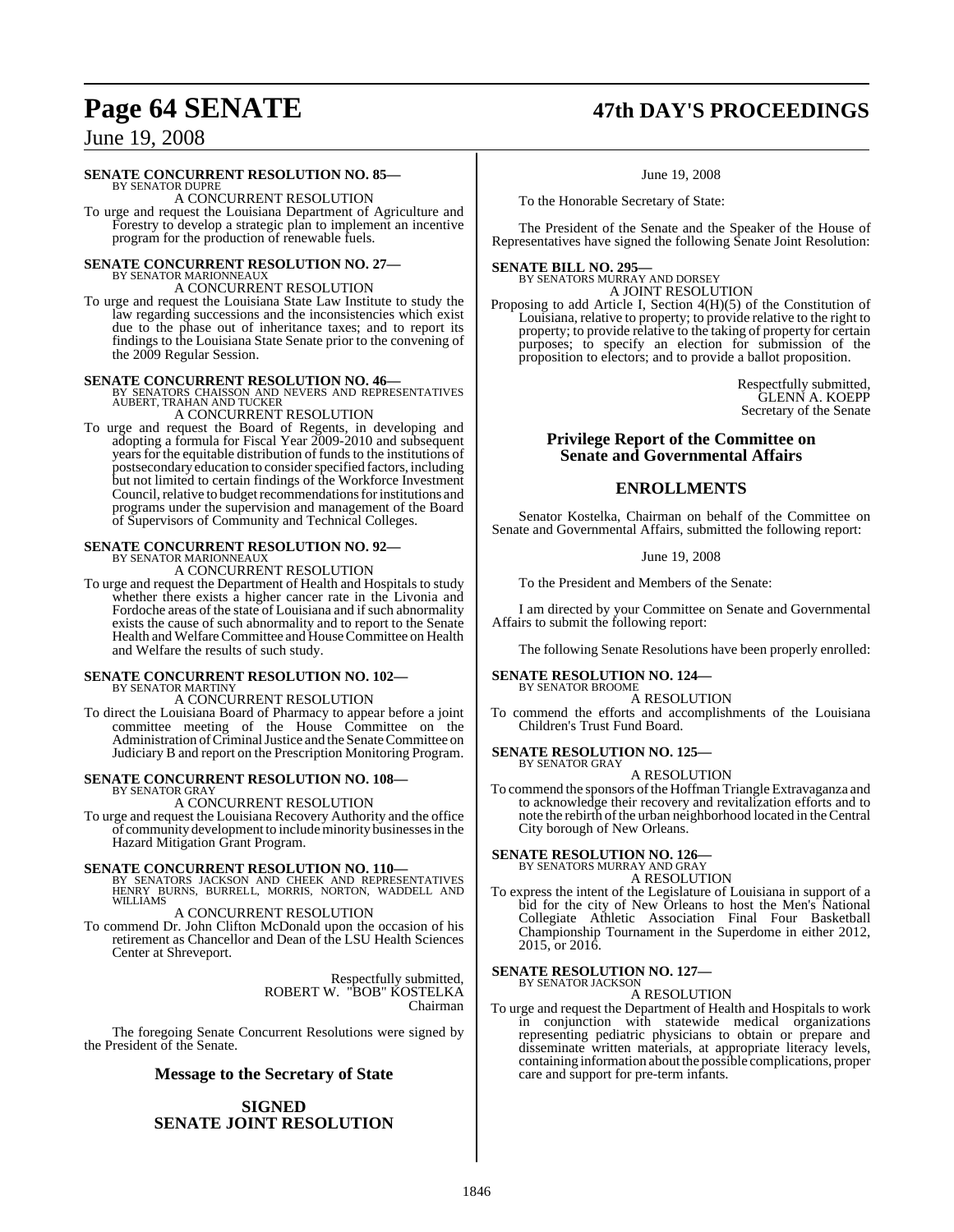# **47th DAY'S PROCEEDINGS Page 65 SENATE**

### June 19, 2008

### **SENATE RESOLUTION NO. 128—**

BY SENATOR GRAY A RESOLUTION To commend the efforts of Rebuilding Together New Orleans.

**SENATE RESOLUTION NO. 129—**

BY SENATOR WALSWORTH A RESOLUTION To commend the Reverend Larry Stafford forreceiving the Louisiana Moral and Civic Foundation Preaching Award.

# **SENATE RESOLUTION NO. 130—** BY SENATOR ALARIO

A RESOLUTION

To express the sincere condolences of the Senate of the Legislature of Louisiana upon the death of Tyrone G. Boudreaux.

> Respectfully submitted, ROBERT W. "BOB" KOSTELKA Chairman

The foregoing Senate Resolutions were signed by the President of the Senate and presented to the Secretary of State by the Secretary.

#### **Message to the Secretary of State**

### **SIGNED SENATE CONCURRENT RESOLUTIONS**

#### June 19, 2008

To the Honorable Secretary of State:

The President of the Senate and the Speaker of the House of Representatives have signed the following Senate Concurrent Resolutions:

#### **SENATE CONCURRENT RESOLUTION NO. 30—** BY SENATOR DUPLESSIS

A CONCURRENT RESOLUTION

To urge and request the State Board of Elementary and Secondary Education to study and determine the feasibility of incorporating school leadership accountability factors into the computation of School Performance Scores.

#### **SENATE CONCURRENT RESOLUTION NO. 59—**

BY SENATOR NEVERS A CONCURRENT RESOLUTION

To urge and request the State Board of Elementary and Secondary Education and the Board of Regents to collaborate and develop a fair and equitable funding mechanism for students who are dually enrolled in a public secondary school and in a university, college, community college, or technical college.

## **SENATE CONCURRENT RESOLUTION NO. 64—** BY SENATOR DUPRE

A CONCURRENT RESOLUTION

To create the Louisiana Recreational Saltwater Fishing Task Force to advise the Department of Wildlife and Fisheries and other entities on various recreational saltwater fishing issues.

SENATE CONCURRENT RESOLUTION NO. 69-BY SENATORS CHEEK, ADLEY, JACKSON AND SHAW AND REPRESENTATIVES BURRES, CALLOT, MORRIS, NORTON, JANE SMITH, WADDELL AND WILLIAMS A CONCURRENT RESOLUTION

To urge and request the Board of Regents to approve the expanded role, scope and mission to include selected doctoral degrees at Louisiana State University in Shreveport, as approved by the Board of Supervisors of Louisiana State University and Agricultural and Mechanical College for the Board of Regents Master Plan, 2008.

### **SENATE CONCURRENT RESOLUTION NO. 82—**

BY SENATORS HEBERT AND MARIONNEAUX AND REPRESENTATIVE MILLS A CONCURRENT RESOLUTION

To direct the commissioner of conservation to move expeditiously to promulgate additional drilling safety regulations for wells drilled near Louisiana's interstate highways.

#### **SENATE CONCURRENT RESOLUTION NO. 107—** BY SENATOR CASSIDY

A CONCURRENT RESOLUTION

To designate May 12, 2008 as Mary Kay Day throughout Louisiana.

# **SENATE CONCURRENT RESOLUTION NO. 111—** BY SENATOR CHAISSON

A CONCURRENT RESOLUTION

To commend the members of the Rousseau family upon the memorable occasion of the first family reunion.

# **SENATE CONCURRENT RESOLUTION NO. 100—** BY SENATOR NEVERS

### A CONCURRENT RESOLUTION

To commend and honor the 2008 Foster Parents of the Year from each region of the state and to acknowledge the valuable contributions they provide to the abused children of Louisiana.

#### **SENATE CONCURRENT RESOLUTION NO. 101—** BY SENATOR NEVERS

#### A CONCURRENT RESOLUTION

To memorialize the Congress of the United States to allow immediate family to visit military personnel on extended deployment overseas who are in a rest and relaxation period.

#### **SENATE CONCURRENT RESOLUTION NO. 105—**

BY SENATOR SMITH A CONCURRENT RESOLUTION

To commend Mary Louise "Weegie" Peabody, Executive Director of the State Board of Elementary and Secondary Education, BESE, and to recognize thirty years of extraordinary public service in the field of education.

**SENATE CONCURRENT RESOLUTION NO. 106—**<br>BY SENATORS THOMPSON, ALARIO, JACKSON, LAFLEUR, LONG,<br>MICHOT, MURRAY, NEVERS, RISER, SMITH AND WALSWORTH A CONCURRENT RESOLUTION

To urge and request state agencies to donate certain food, produce and water to the Louisiana Food Bank Association.

> Respectfully submitted, GLENN A. KOEPP Secretary of the Senate

### **Message to the Governor**

### **SIGNED SENATE BILLS**

#### June 19, 2008

To the Honorable Governor of the State of Louisiana:

The President of the Senate and the Speaker of the House of Representatives have signed the following Senate Bill:

### **SENATE BILL NO. 445—** BY SENATORS SMITH AND WALSWORTH

AN ACT

To amend and reenact R.S.  $47:303.1(B)(1)(c)$ , (C) and (D), and to enact R.S. 47:303.1 (B)(3), relative to the Industrial Assistance Program; to provide for the issuance of a Direct Payment Number to taxpayers entering into tax exemption contracts with the Department of Economic Development; to provide that such taxpayers are not responsible for payment of use taxes on purchases when such purchases are exempt pursuant to the annual tax exemption contract cap; to lower the annual purchase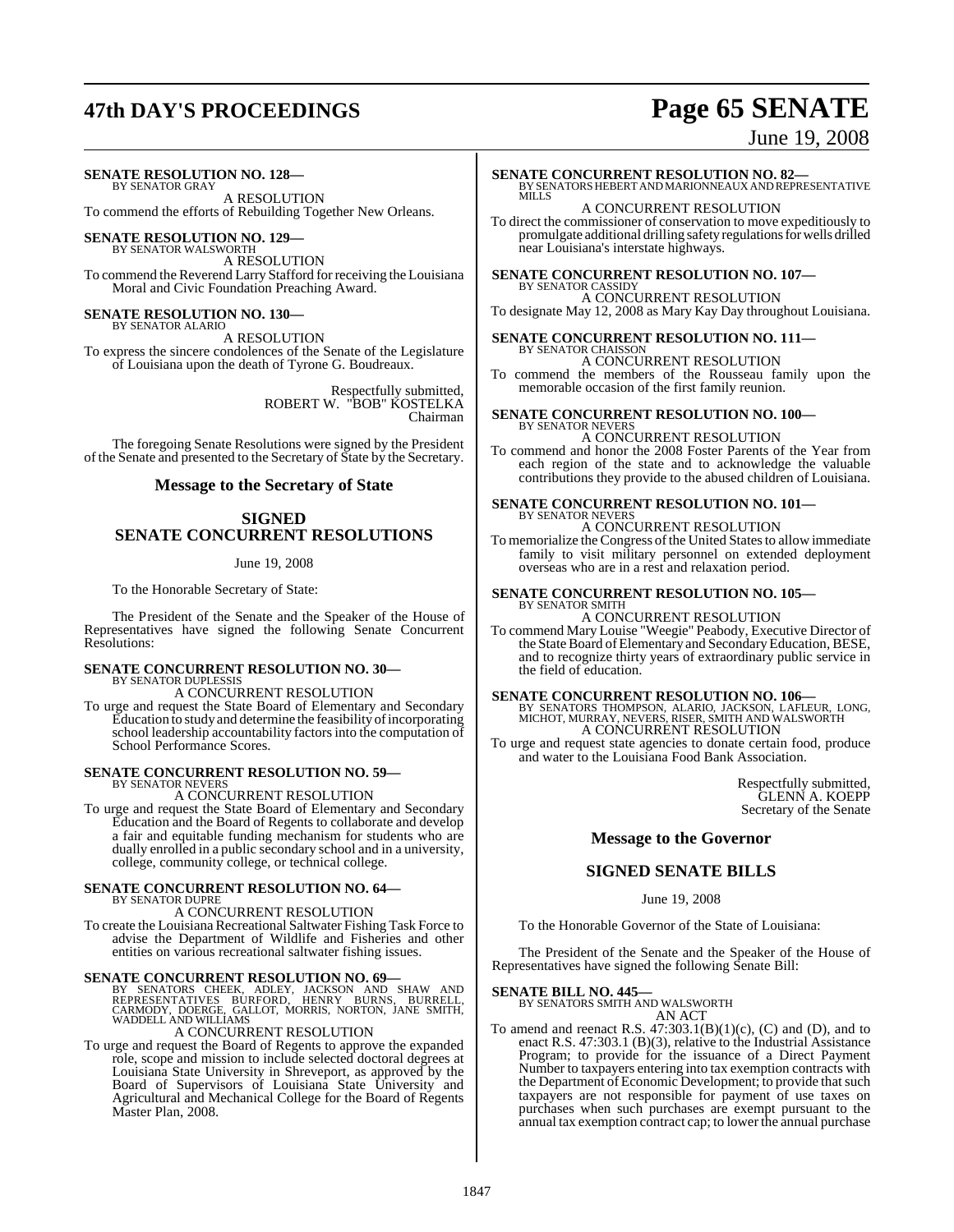# **Page 66 SENATE 47th DAY'S PROCEEDINGS**

### June 19, 2008

threshold for taxpayers to qualify for the issuance of a Direct Payment Number; and to provide for related matters.

and they are hereby presented for executive approval.

Respectfully submitted, GLENN A. KOEPP Secretary of the Senate

#### **Message from the House**

#### **SIGNED HOUSE BILLS AND JOINT RESOLUTIONS**

June 18, 2008

To the Honorable President and Members of the Senate:

I am directed to inform your honorable body that the Speaker of the House of Representatives has signed the following House Bills and Joint Resolutions:

# **HOUSE BILL NO. 12—** BY REPRESENTATIVE RICHARDSON

AN ACT

To enact R.S. 33:441.31, relative to municipal courts; to provide that the mayor of the city of Central may appoint a court magistrate to preside over the mayor's court; to provide for the magistrate's duties and salary; to provide an effective date; and to provide for related matters.

#### **HOUSE BILL NO. 69—** BY REPRESENTATIVE RICHMOND

AN ACT

To amend and reenact R.S. 13:61(A) and (B), relative to duties of the Judicial Council; to require the council to adopt determinate standards and guidelines to be applied in determining the necessity of splitting or merging a court; to require the council to provide information to the appropriate standing committees of the House of Representatives or of the Senate as to its recommendations; and to provide for related matters.

#### **HOUSE BILL NO. 73—**

BY REPRESENTATIVE AUSTIN BADON AN ACT

To enact R.S. 14:95.1.2, relative to offenses affecting the public safety; to create the crime of illegally supplying a felon with ammunition; to provide for definitions; to provide for penalties; and to provide for related matters.

#### **HOUSE BILL NO. 79—**

BY REPRESENTATIVE RICHMOND AN ACT

To enact Code of Civil Procedure Article 192.2 and Code of Criminal Procedure Article 25.1, relative to powers of the court; to provide for appointment of a competent interpreter for a non-English-speaking person who is a principal party in interest or a witness in a proceeding before the court; and to provide for related matters.

### **HOUSE BILL NO. 100—** BY REPRESENTATIVE RICHMOND

AN ACT

To amend and reenact R.S. 13:4341, relative to public sales; to provide for the location of sales by auction; to provide for sales at courthouse annexes in certain circumstances; and to provide for related matters.

**HOUSE BILL NO. 115—** BY REPRESENTATIVES LAMBERT, HAZEL, AND NORTON AN ACT

To enact Children's Code Article 412(K), relative to juvenile records; to provide for a disclosure exception for the confidentiality of juvenile records when there is an escape from a juvenile detention center; and to provide for related matters.

#### **HOUSE BILL NO. 133—**

BY REPRESENTATIVE LOPINTO AN ACT

To amend and reenact Code of Civil Procedure Article 4521 and to enact Code of Civil Procedure Articles 4272(C) and 4522, relative to minors; to provide for structured settlements; to provide for court approval of payments to minors; to provide for judgments in favor of minors; to provide procedures; and to provide for related matters.

# **HOUSE BILL NO. 193—** BY REPRESENTATIVE KATZ

AN ACT

To amend and reenact R.S.  $40:1299.39(A)(1)(a)(ii)$ , relative to medicalmalpractice coverage; to provide that voluntary services provided by physicians for the state via telemedicine be included in medical malpractice coverage; and to provide for related matters.

### **HOUSE BILL NO. 241—** BY REPRESENTATIVE WOOTON

AN ACT

To enact R.S. 14:72.1.1, relative to misappropriation without violence; to create the crime of forgery of insurance or an insurance identification card; to provide for definitions; to provide for penalties; and to provide for related matters.

#### **HOUSE BILL NO. 374—**

BY REPRESENTATIVE CHANDLER AN ACT

To amend and reenact R.S. 9:334(B)(2) and (E) and Children's Code Article 439, relative to mediation; to provide for the qualifications of child custody mediators; and to provide for related matters.

#### **HOUSE BILL NO. 382—**

BY REPRESENTATIVE HUTTER

AN ACT To amend and reenact R.S. 30:2374(B)(1), relative to the Hazardous Materials Information Development, Preparedness, and Response Act; provides for the collection of fees; and to provide for related matters.

### **HOUSE BILL NO. 388—** BY REPRESENTATIVE GREENE

AN ACT To amend and reenact Civil Code Articles 466 and 508, relative to component parts of immovable property; to provide relative to buildings and other constructions; to provide relative to accessories; and to provide for related matters.

#### **HOUSE BILL NO. 498—**

BY REPRESENTATIVE EDWARDS

AN ACT To enact Children's Code Articles 739(E) and 821(F), relative to continued custody hearings; to provide that continued custody hearings may be conducted in any parish within a judicial district when the judicial district is comprised of more than one parish; and to provide for related matters.

#### **HOUSE BILL NO. 502—**

BY REPRESENTATIVE ARNOLD

AN ACT To enact R.S. 32:702(16) and 718, relative to the sale of auto hulks; to provide for the definition of auto hulk; to provide for regulation of the sale of an auto hulk to a scrap metal processor or a licensed automotive dismantler and parts recycler; and to provide for related matters.

# **HOUSE BILL NO. 530—** BY REPRESENTATIVE RICHMOND

AN ACT

To amend and reenact R.S. 13:621.44(A), relative to the Orleans Parish Juvenile Court; to provide for the term of office for a judge with the court in case of vacancy; and to provide for related matters.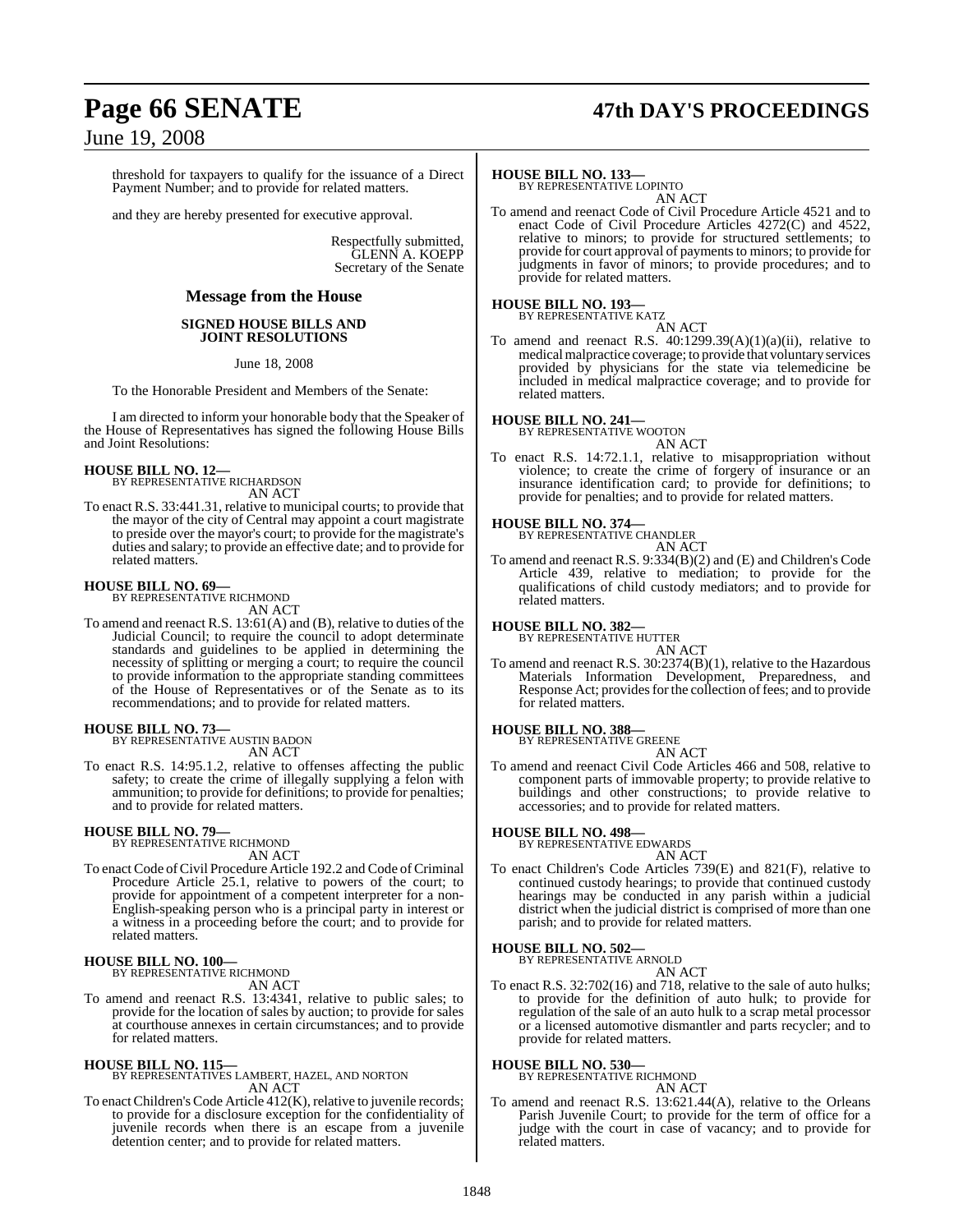# **47th DAY'S PROCEEDINGS Page 67 SENATE**

# June 19, 2008

**HOUSE BILL NO. 605—** BY REPRESENTATIVE TIM BURNS

AN ACT

To amend and reenact R.S. 9:2271 through 2275, 2283, and 2291 and the heading of Chapter 2 of Code Title II of Code Book III, the heading of Part I of Chapter 2 of Code Title II of Code Book III, and the heading of Part II of Chapter 2 of Code Title II of Code Book III of Title 9 of the Louisiana Revised Statutes of 1950, to enact R.S. 9:2290, and to repeal R.S. 9:2276 through 2280 and 2292 through 2295, relative to trusts for charitable, benevolent, or eleemosynary purposes and to donations for charitable purposes; to provide for trusts for charitable purposes, to provide for trustees of a charitable trust; to provide for the application of the Louisiana Trust Code; to provide for standing to enforce a charitable trust; to provide for the governing instrument of a charitable trust; to provide for the duration of a charitable trust; to provide for the termination of a small charitable trust; to provide for an effective date; and to provide for related matters.

**HOUSE BILL NO. 726—**<br>BY REPRESENTATIVES HARDY, ABRAMSON, ARMES, AUBERT, AUSTIN BADON, BALDONE, BARROW, BURRELL, CHAMPAGNE,<br>CORTEZ, DIXON, FRANKLIN, GISCLAIR, HINES, HONEY, GIROD<br>JACKSON, LAFONTA, LEGER, MARCHAND, MILLS, M

To enact R.S. 14:40.5, relative to the public display of a noose for the purpose of intimidation; to create the crime of public display of a noose with the intent to intimidate; to provide for penalties; and to provide for related matters.

#### **HOUSE BILL NO. 799—**

BY REPRESENTATIVE BALDONE AN ACT

To enact R.S. 39:1659 and Part LXV of Chapter 5 of Title 40 of the Louisiana Revised Statutes of 1950, to be comprised of R.S. 40:1300.281, relative to prosthetic and orthotic services; to require that prostheses, orthoses, prosthetic services, and orthotic services which are purchased by a state agency be provided by an accredited facility; to require that purchases of prostheses, orthoses, prosthetic services, and orthotic services which are authorized for Medicaid reimbursement be provided by an accredited facility; to provide for definitions; to provide for regulations promulgated by the commissioner of administration; to provide for a special effective date; to provide for penalties; to provide for exceptions; and to provide for related matters.

#### **HOUSE BILL NO. 853—**

BY REPRESENTATIVE TUCKER AN ACT

To amend and reenact R.S.  $42:1141(C)(4)(a)$ , (c), and (d) and  $(E)(10)$ , and to enact R.S. 42:1141 $(C)(7)$  and  $(8)$  and 1142 $(E)$ , relative to enforcement of laws within the jurisdiction of the Board of Ethics; to provide relative to proceedings related to such enforcement; to provide relative to the powers, functions, and duties of the board relative to such enforcement; to provide relative to the powers, functions, and duties of the Ethics Adjudicatory Board and the division of administrative law relative to such enforcement; to provide for recusal; to provide relative to the composition of the Ethics Adjudicatory Board; to provide for the conduct of hearings and procedures related thereto; to provide relative to appeals; to provide relative to effectiveness; and to provide for related matters.

#### **HOUSE BILL NO. 886—**

BY REPRESENTATIVE MORRELL

AN ACT

To amend and reenact R.S. 40:600.14, relative to the Louisiana Housing Finance Agency; to provide relative to the issuance of bonds by such agency; to require the agency to give notice to certain persons prior to a meeting of the State Bond Commission in which the agency is seeking approval to issue certain bonds

for certain purposes; to provide relative to a procedure therefor; to require certain political subdivisions to hold a public hearing in certain circumstances; and to provide for related matters.

**HOUSE BILL NO. 903—** BY REPRESENTATIVE LORUSSO

AN ACT To amend and reenact R.S. 33:1373(A), (B)(introductory paragraph), (C)(introductory paragraph), and (D) and to enact R.S. 13:1140.1, relative to Orleans Parish; to grant certain agencies and entities within the parish the authority to enforce health, safety, and welfare statutes or ordinances in any court of competent jurisdiction; to establish a separate environmental docket of the Civil District Court for the parish of Orleans, or the successor to such court, to hear matters related to the enforcement of such statutes and ordinances; and to provide for related matters.

#### **HOUSE BILL NO. 923—**

BY REPRESENTATIVES GALLOT AND BARRAS AN ACT

To amend and reenact R.S. 18:1303(I) and 1307(G), relative to absentee voting by mail; to provide for evidence of disability to be submitted in order to vote absentee by mail; to provide for indefinite applicability of applications to vote absentee by mail for disabled voters and senior citizen voters, including exceptions and procedures; and to provide for related matters.

#### **HOUSE BILL NO. 939—**

BY REPRESENTATIVE ARNOLD

AN ACT To amend and reenact R.S. 45:1162, relative to the salaries of the Louisiana Public Service Commission; to increase the salaries for the members of the Louisiana Public Service Commission; and to provide for related matters.

**HOUSE BILL NO. 954—** BY REPRESENTATIVE ELLINGTON AND SENATOR THOMPSON AN ACT

To amend and reenact R.S. 40:1299.40(A)(1), (B), and (E)(6) and to enact Part XXII-A of Chapter 5 of Title 40 of the Louisiana Revised Statutes of 1950, to be comprised ofR.S. 40:1299.40.1, relative to electronic health care transactions; to permit consent to medical treatment to be given by other than written means, including electronic means; to authorize the use of electronic signature authentication and identification with respect to individually identifiable health information; to establish permitted features of an electronic signature authentication and identification system; and to provide for related matters.

#### **HOUSE BILL NO. 987—**

BY REPRESENTATIVES GALLOT AND BARRAS

- AN ACT
- To amend and reenact R.S. 18:564(D), relative to assistance in voting; to provide relative to evidence of disability to be presented by a voter in order to be entitled to vote with assistance; and to provide for related matters.

**HOUSE BILL NO. 1031—** BY REPRESENTATIVES GALLOT AND DOWNS AND SENATOR KOSTELKA

AN ACT To amend and reenact the heading of Part III-F of Title 19 of the Louisiana Revised Statutes of 1950 and R.S. 19:135, 135.1(A), 135.2(3)(a), 135.3, 135.4, and 135.7(1) and to repeal Section 2 of Act No. 1212 of the 2003 Regular Session of the Legislature as amended by Act No. 538 of the 2006 Regular Session of the Legislature, relative to the expropriation of property by the city of Ruston; to authorize the city to expropriate by a declaration of taking; to define terms; to provide for purposes of the expropriation; to repeal termination dates; and to provide for related matters.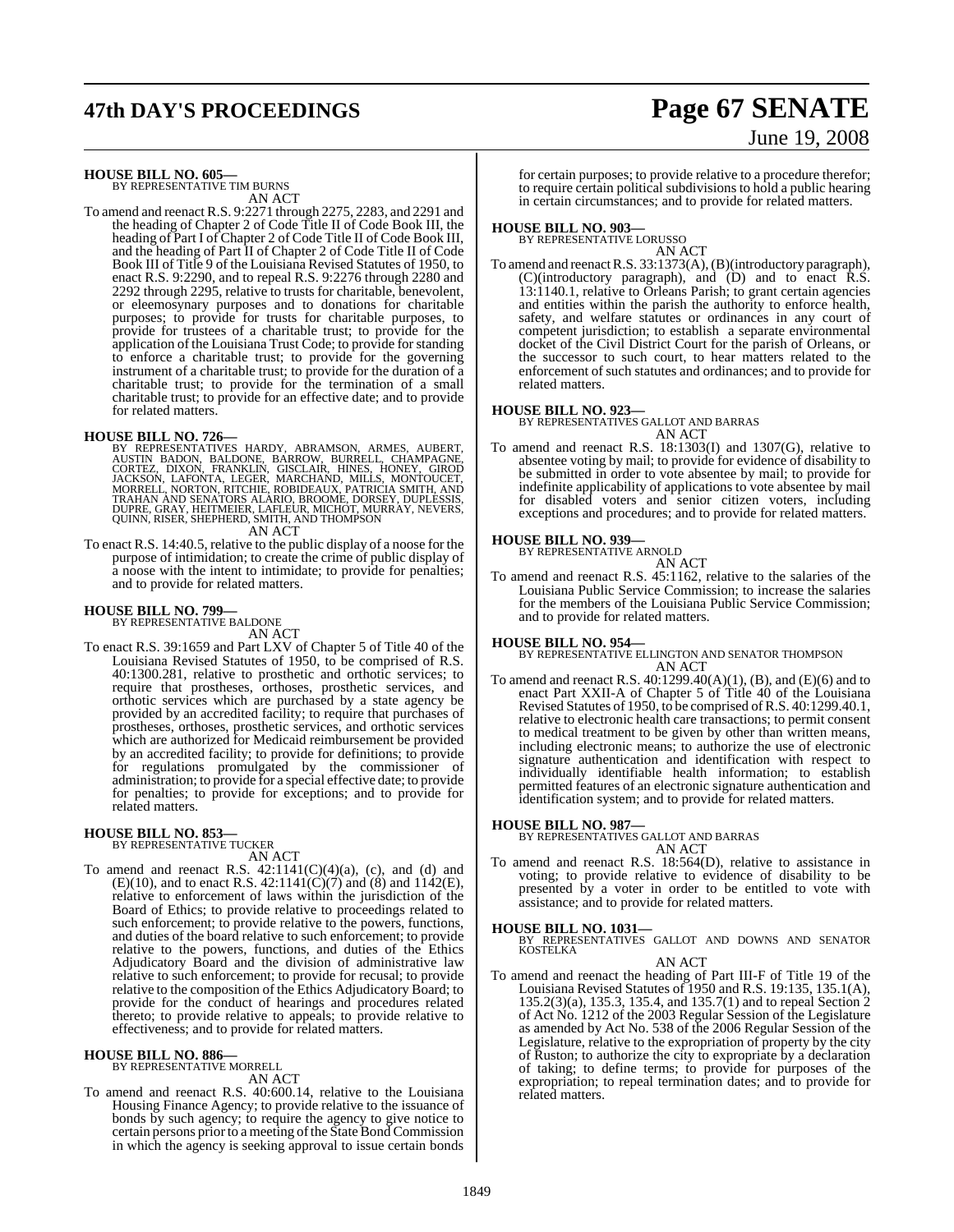# **Page 68 SENATE 47th DAY'S PROCEEDINGS**

### June 19, 2008

### **HOUSE BILL NO. 1067—** BY REPRESENTATIVES EDWARDS AND DOWNS

AN ACT

To enact R.S. 9:5168, relative to cancellation of mortgages and privileges; to require the recorder of mortgages to cancel mortgages and vendor's privileges under certain circumstances; to authorize the filing of cancellations of mortgages and vendor's privileges; to authorize certain persons to execute an affidavit of cancellation; to provide for the contents of the affidavit of cancellation; to provide a limitation of liability for clerks of court and recorders of mortgages; to provide for the indemnification of persons relying on the affidavit of cancellation; and to provide for related matters.

#### **HOUSE BILL NO. 1068—**

BY REPRESENTATIVE KLECKLEY AN ACT

To amend and reenact R.S. 11:441(A) and 544(B)(3), (D), and (E), and to enact R.S. 11:544(F), relative to certain enforcement personnel within the office of alcohol and tobacco control, Department of Revenue, who are members of the Louisiana State Employees' Retirement System; to provide for retirement eligibility; to provide relative to the deposit of monies in the Department of Revenue Alcohol and Tobacco Control Officers Fund; to provide for the abolition of such fund; to provide an effective date; and to provide for related matters.

# **HOUSE BILL NO. 1077—** BY REPRESENTATIVE ROBIDEAUX

AN ACT

To enact R.S. 11:620, relative to the Louisiana State Employees' Retirement System; to provide for the transfer of service for members of existing hazardous duty plans to the Hazardous Duty Services Plan; to provide for the transfer of membership thereto; to provide for the purchase of an actuarial upgrade of service credit; and to provide for related matters.

#### **HOUSE BILL NO. 1153—** BY REPRESENTATIVE HAZEL

AN ACT

To enact R.S. 14:95.9, relative to wearing or possessing body armor; to prohibit wearing or possessing body armor on school property, school-sponsored functions, or firearm- free zones; to provide for definitions; to provide for penalties; to provide for exceptions; and to provide for related matters.

### **HOUSE BILL NO. 1159—** BY REPRESENTATIVE ST. GERMAIN

AN ACT

To enact R.S. 40:1651, relative to emergency elevator access; to provide for emergency elevator access; to require one master key; to allow for substitute emergency measures; to provide for enforcement; to provide for penalties; to grant rulemaking authority; to provide for definitions; and to provide for related matters.

#### **HOUSE BILL NO. 1170—**

BY REPRESENTATIVE ARNOLD

AN ACT

To enact R.S. 32:1274(E), relative to licensing fees charged by the Louisiana Motor Vehicle Commission; to provide for licensing fees of warrantors; and to provide for related matters.

### **HOUSE BILL NO. 1176—** BY REPRESENTATIVE RICHMOND

AN ACT

To amend and reenact R.S. 37:832(A)(2) and (B)(1), relative to the membership of the Louisiana State Board of Embalmers and Funeral Directors; to add two members to the board; to provide for the appointment of the members of the board; and to provide for related matters.

#### **HOUSE BILL NO. 1188—**

BY REPRESENTATIVE GREENE AN ACT

To enact R.S. 47:1671, relative to authorized signatures on tax returns, agreements, and other documents; to require persons who sign a document to have authority or power to execute the document; to provide for the validity of returns, agreements, forms, and other documents executed or entered into, or filed, with the secretary of the Department of Revenue; to provide a conclusive presumption of authority of person signing return, agreement, form, or other document on behalf of a person or other legal entity; to provide for an effective date; and to provide for related matters.

#### **HOUSE BILL NO. 1193—**

BY REPRESENTATIVE RITCHIE AND SENATOR WALSWORTH AN ACT

To amend and reenact R.S. 3:2772(B) and to enact R.S. 3:2772(G), (H), and (I), relative to kennel licenses for dog breeders; to provide for license fees; to provide for penalties; and to provide for related matters.

#### **HOUSE BILL NO. 1214—**

BY REPRESENTATIVE SCHRODER

AN ACT

To amend and reenact Children's Code Article 551, relative to child abuse; to further state legislative intent by providing for interaction between certain parties; and to provide for related matters.

### **HOUSE BILL NO. 1243—** BY REPRESENTATIVE LAFONTA

AN ACT

To enact R.S. 14:67.26, relative to theft; to provide for the crime of theft of copper from a religious building or cemetery or graveyard; to provide for definitions; to provide for penalties; and to provide for related matters.

**HOUSE BILL NO. 32—** BY REPRESENTATIVE RICHMOND

AN ACT

To amend and reenact R.S. 44:231.1, relative to the office ofrecorder of mortgages in Orleans Parish; to provide that no special election or qualifying period shall be held to fill a vacancy occurring in the term of office expiring December 31, 2008; to provide for applicability; and to provide for related matters.

### **HOUSE BILL NO. 445—** BY REPRESENTATIVE GREENE

AN ACT To amend and reenact R.S. 47:2193, relative to tax sales; to provide that the listing of property in the name of the tax sale purchaser shall occur in the same manner as the listing of non-tax sale properties; to provide for an effective date; and to provide for related matters.

- **HOUSE BILL NO. 876—**<br>BY REPRESENTATIVES RICHMOND, ABRAMSON, ANDERS, ARMES, ARNOLD, AUBERT, BOBBY BADON, BARROW, BILLIOT, HENRY<br>BURNS, BURRELL, CARTER, CONNICK, DIXON, DOERGE, EDWARDS,<br>FRANKLIN, GALLOT, GISCLAIR, HARDY, HA AN ACT
- To enact R.S. 36:4(X) and Chapter 18 of Title 49 of the Louisiana Revised Statutes of 1950, to be comprised of R.S. 49:1211 through 1213, relative to the Louisiana Council on the Social Status of Black Men and Boys; to create the council; to provide for the membership of the council; to provide for the powers, duties, and responsibilities of the council; to provide legislative findings; and to provide for related matters.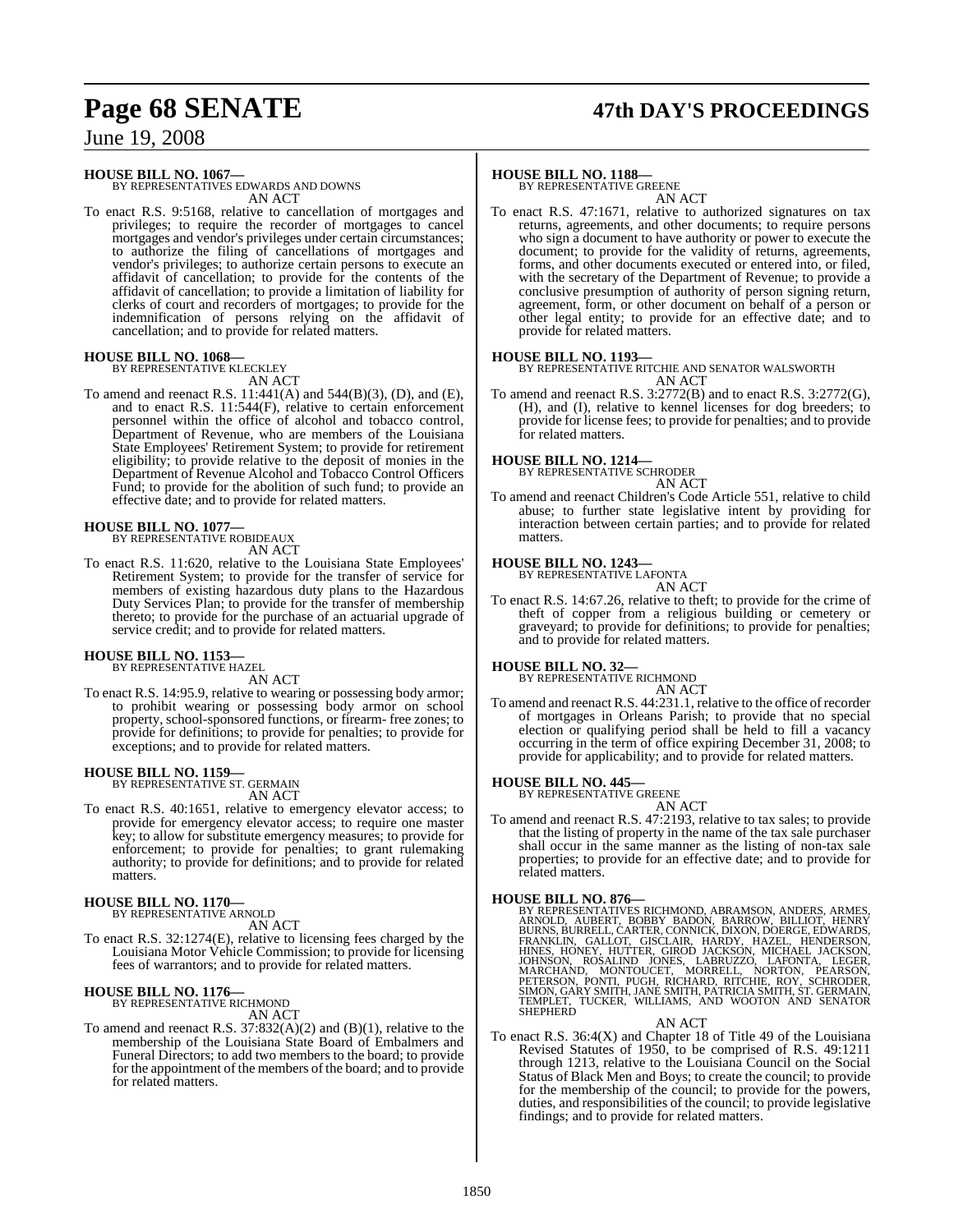# **47th DAY'S PROCEEDINGS Page 69 SENATE**

# June 19, 2008

**HOUSE BILL NO. 962—** BY REPRESENTATIVE PETERSON AND SENATOR GRAY AND REPRESENTATIVE LEGER

AN ACT

To enact Subpart P of Part II-A of Chapter 1 of Subtitle I of Title 39 of the Louisiana Revised Statutes of 1950, to be comprised of R.S. 39:100.62, relative to state funds; to create the Louisiana Statewide Educational Facilities Fund as a special fund in the state treasury; to provide for the deposit, use, and investment of monies in the fund; to provide for an effective date; and to provide for related matters.

#### **HOUSE BILL NO. 988—** BY REPRESENTATIVE WADDELL

AN ACT

To amend and reenact R.S. 24:31.4(B) and (C), relative to the legislature; to provide relative to district offices of members of the legislature; to provide relative to district office allowances and payments related to district offices; to provide relative to transactions related to district offices; to provide for effectiveness; and to provide for related matters.

### **HOUSE BILL NO. 1011—** BY REPRESENTATIVE LAFONTA

AN ACT

To enact R.S. 18:177.1, relative to registration of voters; to require the Department of Public Safety and Corrections to provide certain information concerning registration and reinstatement to certain persons; to require the Department of Public Safety and Corrections to provide certain persons with voter registration applications; and to provide for related matters.

#### **HOUSE BILL NO. 1175—**

BY REPRESENTATIVE MONTOUCET AN ACT

To amend and reenact R.S. 42:1123(39)(a), relative to ethics; to provide relative to an exception to the ethics code for the immediate family member of a legislator registering as a lobby ist or lobbying; to provide for effectiveness; and to provide for related matters.

#### **HOUSE BILL NO. 1181—**

BY REPRESENTATIVE LORUSSO AN ACT

To amend and reenact R.S. 42:1102(18), relative to the Code of Governmental Ethics; to provide an exception to the definition of "public employee" for certain specified members of the National Guard; and to provide for related matters.

### **HOUSE BILL NO. 1202—** BY REPRESENTATIVE GREENE

AN ACT

To amend and reenact R.S. 9:355.3(A), 355.6(introductory paragraph), and 355.8 and to repeal R.S. 9:355.3(C) and 355.7, relative to the relocation of the residence of a child; to require a court order; to provide for the failure to give notice; to provide for objecting to a relocation; to repeal existing provision requiring notice of relocation in absence of court order; to repeal existing provision providing for failure to object to notice of relocation; and to provide for related matters.

### **HOUSE BILL NO. 1296—** BY REPRESENTATIVE WILLMOTT

AN ACT

To enact R.S. 32:284(D), relative to riding in the bed of a pickup truck; to prohibit personsfromriding in the bed of pickup trucks on certain roadways; and to provide for related matters.

# **HOUSE BILL NO. 1304—** BY REPRESENTATIVE BALDONE

AN ACT

To enact R.S. 33:4564(D), relative to the boards of commissioners of recreation districts in certain parishes; to provide for a per diem for members of such boards; and to provide for related matters.

### **HOUSE BILL NO. 1372— (Substitute for House Bill No. 1016**

**by Representative Smiley)**<br>BY REPRESENTATIVES SMILEY, ABRAMSON, BALDONE, BURFORD,<br>CHAMPAGNE, CONNICK, GISCLAIR, HINES, HOFFMANN, JOHNSON,<br>KATZ, LEGER, LIGI, MORRELL, PEARSON, PUGH, RICHARD, JANE<br>SMITH, AND WADDELL

AN ACT

To amend and reenact R.S. 17:185.3, R.S. 36:4(B)(1)(e), R.S. 40:1299.40(E), and R.S. 46:2352(10)(a)(iii) and to repeal R.S. 17:3397.3(C), Chapter 27 of Title 25 of the Louisiana Revised Statutes of 1950, comprised of R.S. 25:1231 through 1237, R.S. 36:4.1(D)(7), 109(B)(1) and (2), 209(Q), 259(JJ) and (KK), 509(D) and (V), 919.8, and 919.10, Chapter 27 of Title 37 of the Louisiana Revised Statutes of 1950, comprised of R.S. 37:2301 through 2319, Part XXXIII of Chapter 13 of Title 38 of the Louisiana Revised Statutes of 1950, comprised of R.S. 38:3087.321 through 3087.335, R.S. 39:301, R.S. 40:31.2, and Subpart E of Part VII of Chapter 5 of Title 40 of the Louisiana Revised Statutes of 1950, comprised ofR.S. 40:1236.15 through 1236.29, R.S. 46:2355, 2525.1, Chapter 46-A of Title 46 of the Louisiana Revised Statutes of 1950, comprised of R.S. 46:2616 through 2618, Chapter 23 of Title 48 of the Louisiana Revised Statutes of 1950, comprised of R.S. 48:1831 through 1836, Chapter 25 of Title 48 of the Louisiana Revised Statutes of 1950, comprised of R.S. 48:2001 through 2006, Chapter 29 of Title 48 of the Louisiana Revised Statues of 1950, comprised of R.S. 48:2061 through 2067, Part VI of Chapter 3 of Title 51 of the Louisiana Revised Statues of 1950, comprised of R.S. 51:971 through 978, Chapter 12-A of Title 51 of the Louisiana Revised Statutes of 1950, comprised of R.S. 51:1371 through 1377, and Chapter 49 of Title 51 of the Louisiana Revised Statutes of 1950, comprised of R.S. 51:3051 through 3056, relative to boards, commissions, districts, authorities, and like entities; to abolish certain boards, commissions, districts, authorities, and like entities; to remove references to, provisions for, and the powers, functions, and duties of the Louisiana Purchase Bicentennial Commission, the Advisory Council for Technology Access by Individuals with Disabilities, the Medical Disclosure Panel, the Bio-recovery Technician Certification Commission, the InteragencyTask Force on Health Literacy, the Diabetes Initiative Council, the Task Force on Violent Crime Against Women, the Telephone Access Program Board, the Agriculture Education Advisory Committee, the Research and Development Council, the Jackson Parish Dugdemona Watershed Authority, the Jean Lafitte Scenic Byway District, the Real French Destination Scenic Byway District, the Investment in Infrastructure for Economic Development Commission, the Waterways Infrastructure and Development Bank and its board of directors, the Applied Polymer Technology Extension Consortium Board of Directors and Advisory Committee, the Major Projects Development Authority, and the Louisiana State Radio and Television Technicians Board; to transfer powers and responsibilities of certain abolished entities; and to provide for related matters.

### **HOUSE BILL NO. 1385— (Substitute for HouseBill No. 875 by Representative Jackson)** BY REPRESENTATIVES MICHAEL JACKSON AND ABRAMSON

AN ACT

To enact Part II of Chapter 58 of Title 46 of the Louisiana Revised Statutes of 1950, to be comprised ofR.S. 46:2745 through 2749, relative to reimbursement for mental health services; to create the Mental Health Access Committee; to provide for the membership, functions, and duties of the committee; to provide for the study of a revised reimbursement methodology and standards of participation for community mental health clinics; to provide for the promulgation of rules and regulations; to provide for Medicare-certified community mental health centers and community mental health clinics; and to provide for related matters.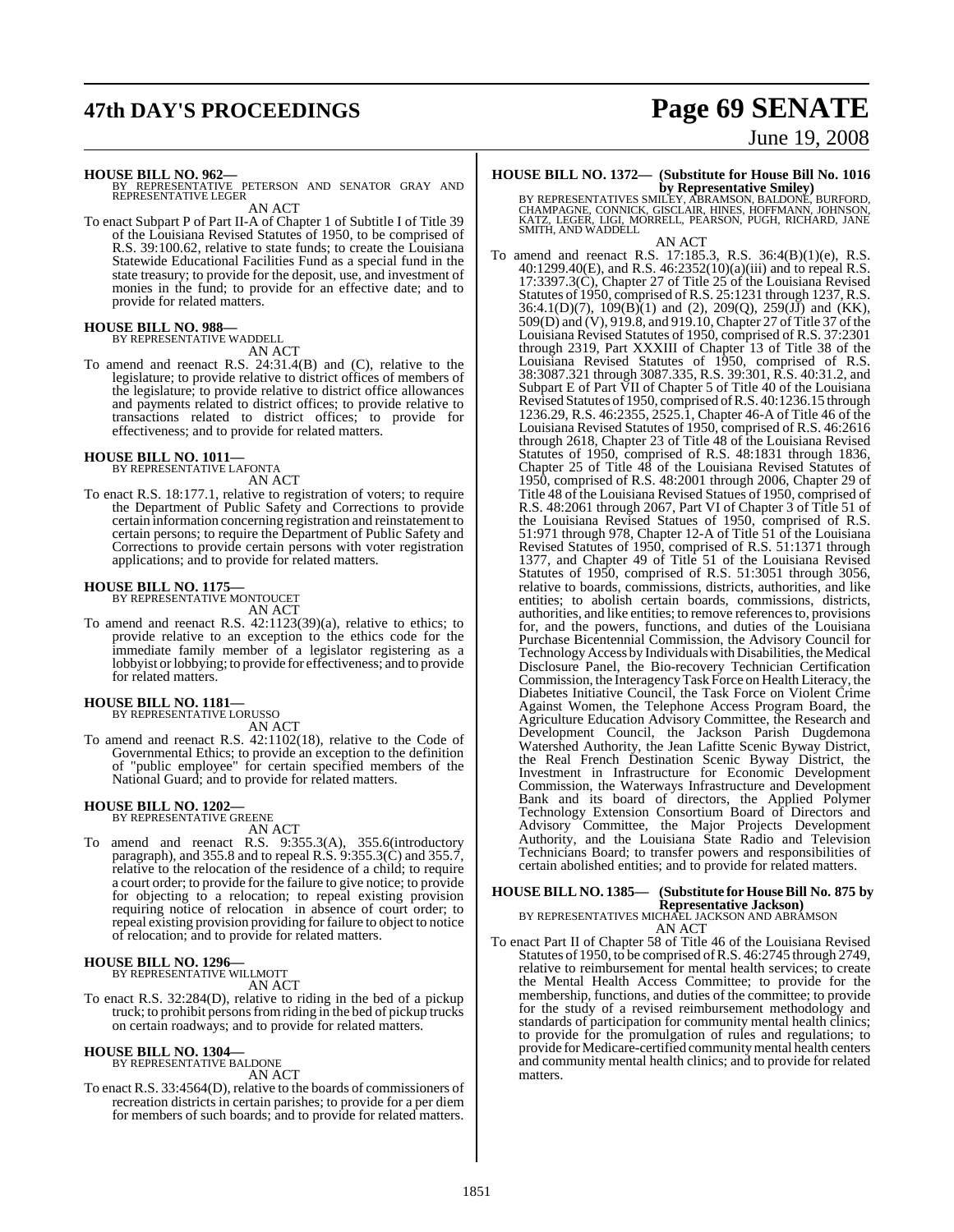#### **HOUSE BILL NO. 1258—**

BY REPRESENTATIVE EDWARDS AN ACT

To amend and reenact R.S.  $13:4366(A)(1)$  and (2), relative to fees for appraisals conducted prior to a sheriff's sale; to increase the fees for appraisals conducted prior to a sheriff's sale on movables; and to provide for related matters.

# **HOUSE BILL NO. 1286—** BY REPRESENTATIVE LAMBERT

AN ACT

To enact Code of Civil Procedure Article 2088(B) and to designate the undesignated introductory paragraph of Code of Civil Procedure Article 2088 as Paragraph A thereof, relative to civil appeals; to provide for jurisdiction; to provide for the retention ofjurisdiction by the trial court; to provide for the conversion of an appeal; and to provide for related matters.

### **HOUSE BILL NO. 1305—** BY REPRESENTATIVE DOWNS

AN ACT To amend and reenact R.S. 40:1472.2(6), (14), (19), (25), and (26), 1472.3(A), (B), (C), (D), and (E), 1472.5(B), (C), and (E), 1472.6(A), and 1472.7(A) and to enact R.S. 40:1472.2(28), relative to the issuance of explosive licenses; to increase feesfor the issuance of explosives licenses; to create an additional class of explosives license; to provide for more stringent requirements for explosives licenses; and to provide for related matters.

#### **HOUSE BILL NO. 1314—**

BY REPRESENTATIVE MICHAEL JACKSON AND SENATOR DORSEY AN ACT

To amend and reenact R.S. 17:1855(D)(2) and to enact R.S. 17:1855(D)(3), relative to tuition; to authorize the Board of Supervisors of Southern University and Agricultural and Mechanical College to increase tuition amounts for students in future years entering the law center; to authorize proportional amounts for part-time and for summer sessions; to provide limitations; to provide for effectiveness; and to provide for related matters.

#### **HOUSE BILL NO. 1354— (Substitute for HouseBill No. 142 by Representative Lopinto)** BY REPRESENTATIVE LOPINTO

AN ACT

To amend and reenact R.S. 29:732(A), relative to price gouging during a declared state of emergency; to provide that the prices charged or the value received by individual merchants may not exceed the prices ordinarily charged by the individual merchant; to provide for price changes attributable to market conditions; to provide for business risk expenses; and to provide for related matters.

#### **HOUSE BILL NO. 1355— (Substitute for House Bill No. 1045 by Representative Ellington)**

BY REPRESENTATIVE ELLINGTON AN ACT

To amend and reenact R.S. 3:559.28(A) and (B)(2), to enact R.S. 3:559.28(B)(3), and to repeal R.S. 3:559.25(C), relative to the Aquatic Chelonian Research and Promotion Board; to provide for the powers of the board; to provide for deposit and disbursements of assessments into a special fund; to repeal provisions requiring a referendum for advertising, marketing, or other promotional activities; and to provide for related matters.

#### **HOUSE BILL NO. 1362— (Substitute for House Bill No. 1061 by Representative Hutter)** BY REPRESENTATIVE HUTTER

AN ACT

To enact R.S. 32:173.1 and to repeal R.S. 32:173, relative to railroad crossings; to provide that commercial motor vehicles and buses transporting passengers abide by federal regulations pertaining to stopping at railroad crossings; and to provide for related matters.

# **Page 70 SENATE 47th DAY'S PROCEEDINGS**

### **HOUSE BILL NO. 1374— (Substitute for House Bill No. 1283**

- **by Representative Norton)**<br>BY REPRESENTATIVES NORTON, ARMES, BARRAS, BARROW,<br>BILLIOT, HENRY BURNS, BURRELL, CORTEZ, DIXON, FRANKLIN,<br>GISCLAIR, GREENE, ELBERT GUILLORY, HARDY, HAZEL, HINES,<br>HOWARD, HUTTER, LIGI, LOPINTO, M AN ACT
- To enact R.S. 14:107.4, relative to offenses affecting the general peace and order; to create the crime of unlawful filming or recording of criminal activity; to provide for penalties; to provide for exceptions; and to provide for related matters.

### **HOUSE BILL NO. 1377— (Substitute for HouseBill No. 561 by**

**Representative Abramson)** BY REPRESENTATIVE ABRAMSON

AN ACT

To amend and reenact R.S. 33:441(A)(1), relative to mayor's courts; to authorize that a certain amount of court costs assessed may be allocated to the Louisiana Association of Chiefs of Police for certain purposes; to provide for deposit of funds; to provide for transmittal to the association; and to provide for related matters.

#### **HOUSE BILL NO. 1378— (Substitute for House Bill No. 611 by Representative Simon)**

BY REPRESENTATIVE SIMON AN ACT

To enact Chapter 24-D of Title 40 of the Louisiana Revised Statutes of 1950, to be comprised of R.S. 40:2529, relative to a Silver Alert Network for reporting and locating missing persons with a mental impairment; to provide for a Silver Alert Steering Committee; to provide for authority and duties of the committee; to provide for recommendations to the legislature; and to provide for related matters.

### **HOUSE BILL NO. 1379— (Substitute for HouseBill No. 838 by**

**Representative Tucker)**<br>BY REPRESENTATIVES TUCKER, ARMES, ARNOLD, AUBERT, AUSTIN<br>BADON, BOBBY BADON, BALDONE, BARROW, BILLIOT, TIM BURNS,<br>CHAMPAGNE, CHANEY, CONNICK, CROMER, DIXON, EDWARDS,<br>FANNIN, GALLOT, GISCLAIR, GREEN

AN ACT To enact R.S. 29:735.3 and R.S. 40:1299.39.3, relative to health care services rendered during an emergency; to provide for legislative findings and intent; to provide for a review of health care services rendered during a state of emergency prior to criminal prosecution; to provide for an Emergency/Disaster Medicine Review Panel; to provide for membership of the review panel; to provide for a procedure for the review of health care services rendered during the state of emergency; to provide for definitions; to provide with respect to confidentiality; and to provide for related matters.

#### **HOUSE BILL NO. 1381— (Substitute for House Bill No. 1194 by Representative Ritchie)** BY REPRESENTATIVE RITCHIE

AN ACT

To amend and reenact R.S. 44:4.1(B)(29) and to enact R.S. 47:1515.3, relative to cooperative agreements; to provide for a cooperative agreement between the Department of Agriculture and Forestry and the Department of Revenue; to provide for collection of delinquent timber severance taxes; and to provide for related matters.

# **HOUSE BILL NO. 1386— (Substitute for HouseBill No. 758 by**

**REPRESENTATIVES PONTI, ABRAMSON, HENRY BURNS, BURNELL, CHAMPAGNE, DIXON, GUINN, HARDY, HINES,<br>BURRELL, CHAMPAGNE, DIXON, GUINN, HARDY, HINES,<br>HOFFMANN, JOHNSON, LIGI, RICHARDSON, JANE SMITH, AND ST.<br>GERMAIN**